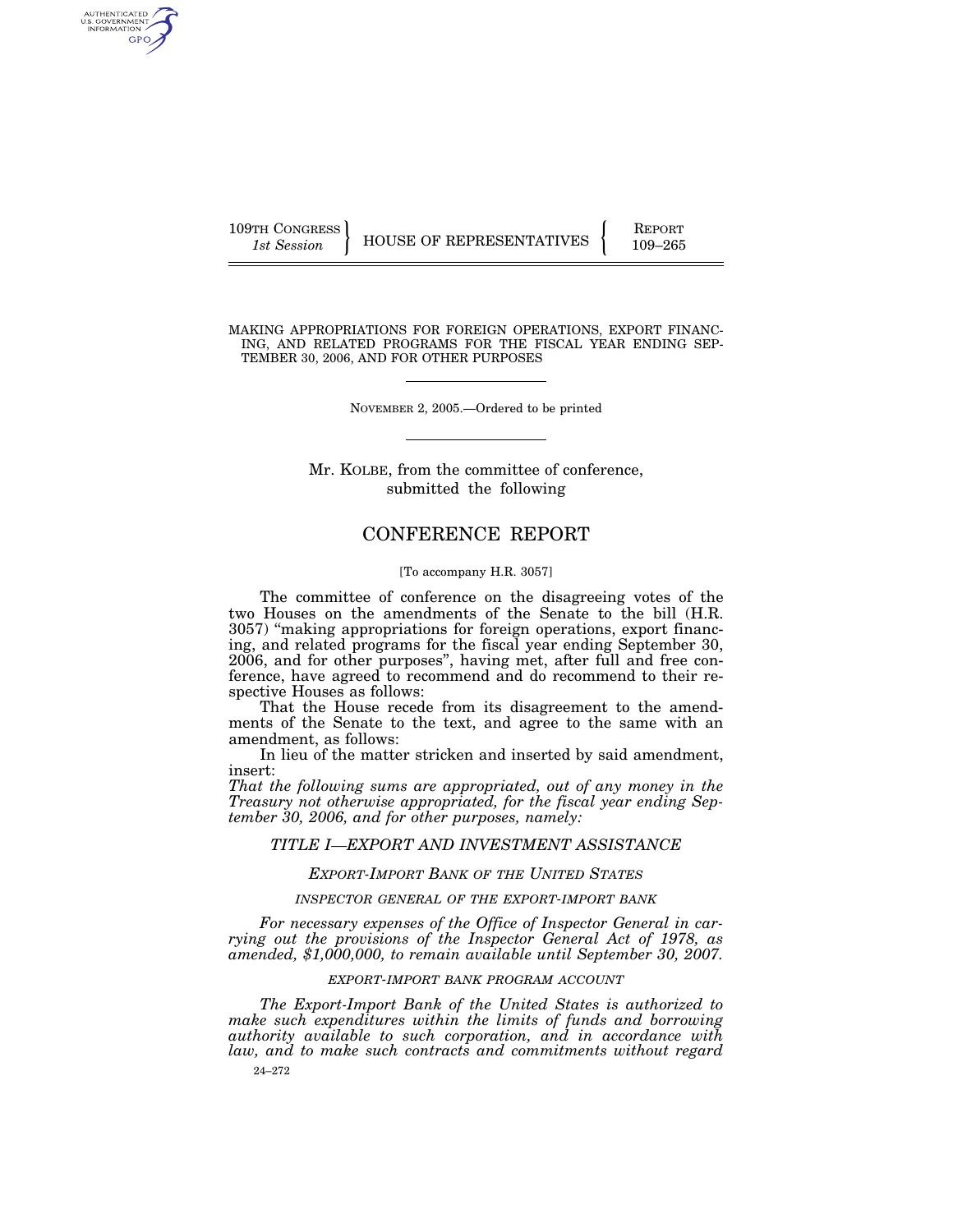*to fiscal year limitations, as provided by section 104 of the Government Corporation Control Act, as may be necessary in carrying out the program for the current fiscal year for such corporation: Provided, That none of the funds available during the current fiscal year may be used to make expenditures, contracts, or commitments for the export of nuclear equipment, fuel, or technology to any country, other than a nuclear-weapon state as defined in Article IX of the Treaty on the Non-Proliferation of Nuclear Weapons eligible to receive economic or military assistance under this Act, that has detonated a nuclear explosive after the date of the enactment of this Act: Provided further, That notwithstanding section 1(c) of Public Law 103–428, as amended, sections 1(a) and (b) of Public Law 103– 428 shall remain in effect through October 1, 2006.* 

#### *SUBSIDY APPROPRIATION*

*For the cost of direct loans, loan guarantees, insurance, and tied-aid grants as authorized by section 10 of the Export-Import Bank Act of 1945, as amended, \$100,000,000, to remain available until September 30, 2009: Provided, That such costs, including the cost of modifying such loans, shall be as defined in section 502 of the Congressional Budget Act of 1974: Provided further, That such sums shall remain available until September 30, 2024, for the disbursement of direct loans, loan guarantees, insurance and tied-aid grants obligated in fiscal years 2006, 2007, 2008, and 2009: Provided further, That none of the funds appropriated by this Act or any prior Act appropriating funds for foreign operations, export financing, and related programs for tied-aid credits or grants may be used for any other purpose except through the regular notification procedures of the Committees on Appropriations: Provided further, That funds appropriated by this paragraph are made available notwithstanding section 2(b)(2) of the Export-Import Bank Act of 1945, in connection with the purchase or lease of any product by any Eastern European country, any Baltic State or any agency or national thereof.* 

#### *ADMINISTRATIVE EXPENSES*

*For administrative expenses to carry out the direct and guaranteed loan and insurance programs, including hire of passenger motor vehicles and services as authorized by 5 U.S.C. 3109, and not to exceed \$30,000 for official reception and representation expenses for members of the Board of Directors, \$73,200,000: Provided, That the Export-Import Bank may accept, and use, payment or services provided by transaction participants for legal, financial, or technical services in connection with any transaction for which an application for a loan, guarantee or insurance commitment has been made: Provided further, That, notwithstanding subsection (b) of section 117 of the Export Enhancement Act of 1992, subsection (a) thereof shall remain in effect until October 1, 2006.* 

#### *OVERSEAS PRIVATE INVESTMENT CORPORATION*

#### *NONCREDIT ACCOUNT*

*The Overseas Private Investment Corporation is authorized to make, without regard to fiscal year limitations, as provided by 31 U.S.C. 9104, such expenditures and commitments within the limits*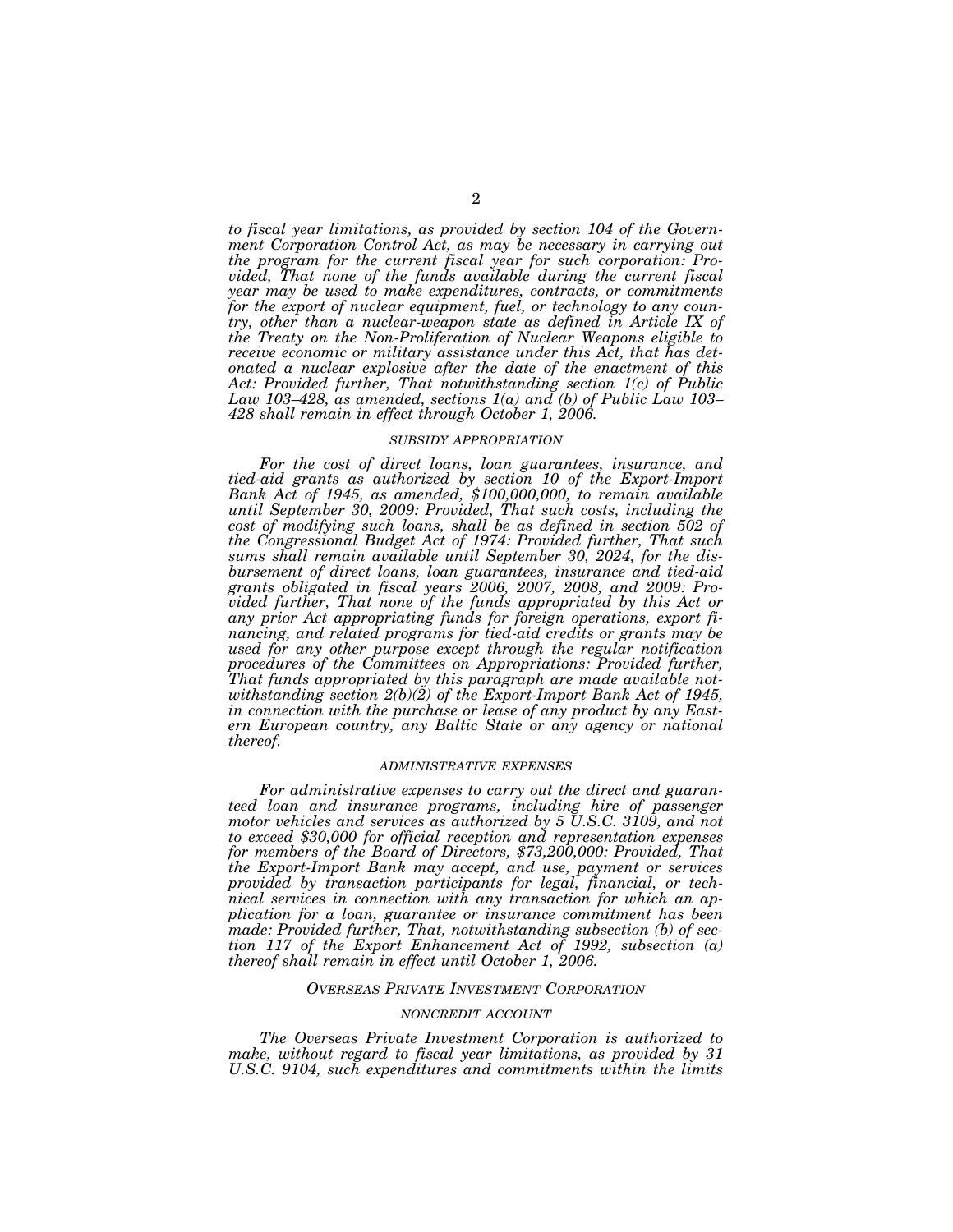*of funds available to it and in accordance with law as may be necessary: Provided, That the amount available for administrative expenses to carry out the credit and insurance programs (including an amount for official reception and representation expenses which shall not exceed \$35,000) shall not exceed \$42,274,000: Provided further, That project-specific transaction costs, including direct and indirect costs incurred in claims settlements, and other direct costs associated with services provided to specific investors or potential investors pursuant to section 234 of the Foreign Assistance Act of 1961, shall not be considered administrative expenses for the purposes of this heading.* 

### *PROGRAM ACCOUNT*

*For the cost of direct and guaranteed loans, \$20,276,000, as authorized by section 234 of the Foreign Assistance Act of 1961, to be derived by transfer from the Overseas Private Investment Corporation Non-Credit Account: Provided, That such costs, including the cost of modifying such loans, shall be as defined in section 502 of the Congressional Budget Act of 1974: Provided further, That such sums shall be available for direct loan obligations and loan guaranty commitments incurred or made during fiscal years 2006 and 2007: Provided further, That such sums shall remain available through fiscal year 2014 for the disbursement of direct and guaranteed loans obligated in fiscal year 2006, and through fiscal year 2015 for the disbursement of direct and guaranteed loans obligated in fiscal year 2007: Provided further, That notwithstanding any other provision of law, the Overseas Private Investment Corporation is authorized to undertake any program authorized by title IV of the Foreign Assistance Act of 1961 in Iraq: Provided further, That funds made available pursuant to the authority of the previous proviso shall be subject to the regular notification procedures of the Committees on Appropriations.* 

In addition, such sums as may be necessary for administrative *expenses to carry out the credit program may be derived from amounts available for administrative expenses to carry out the credit and insurance programs in the Overseas Private Investment Corporation Noncredit Account and merged with said account.* 

## *FUNDS APPROPRIATED TO THE PRESIDENT*

#### *TRADE AND DEVELOPMENT AGENCY*

*For necessary expenses to carry out the provisions of section 661 of the Foreign Assistance Act of 1961, \$50,900,000, to remain available until September 30, 2007.* 

## *TITLE II—BILATERAL ECONOMIC ASSISTANCE*

### *FUNDS APPROPRIATED TO THE PRESIDENT*

*For expenses necessary to enable the President to carry out the provisions of the Foreign Assistance Act of 1961, and for other purposes, to remain available until September 30, 2006, unless otherwise specified herein, as follows:*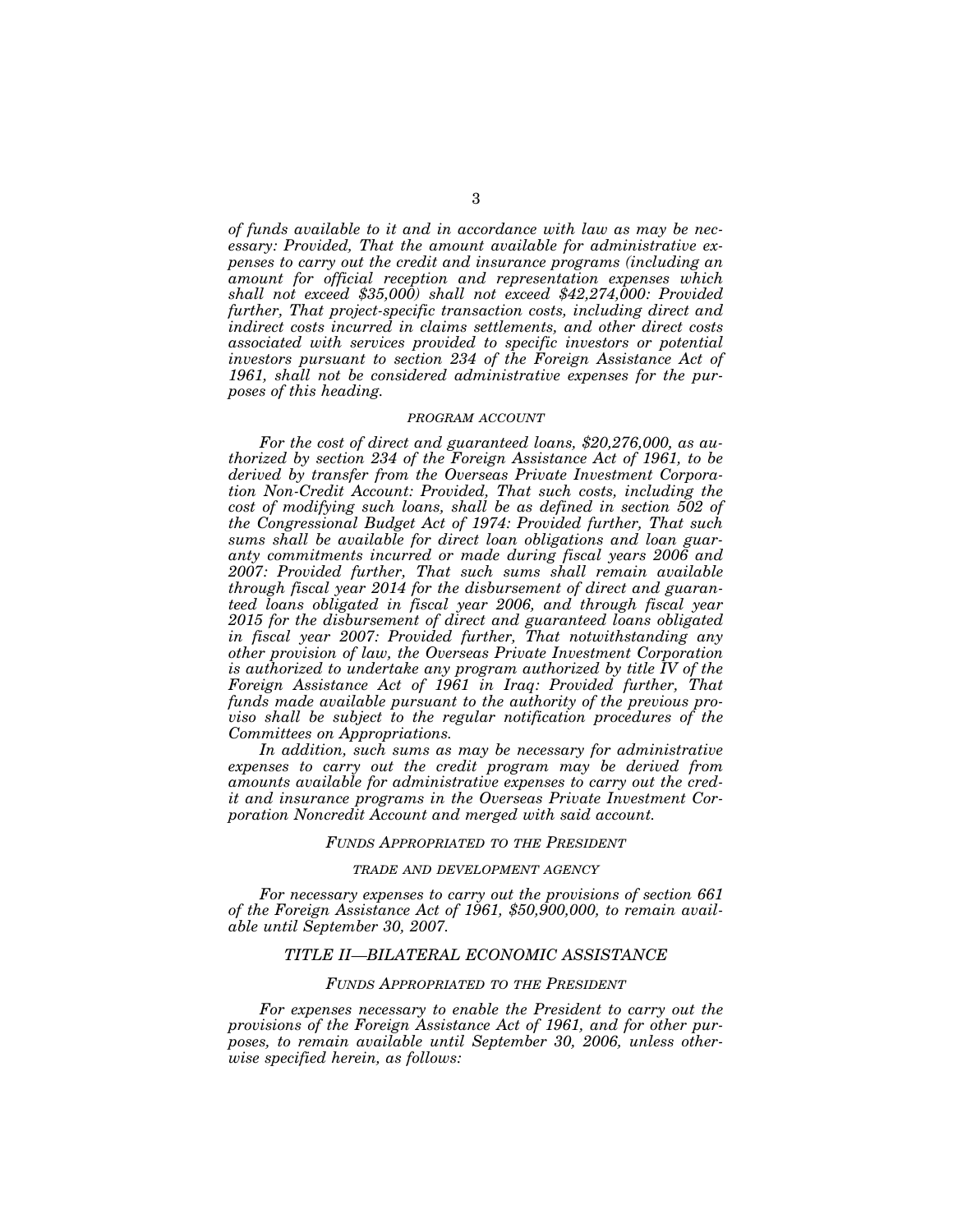### *UNITED STATES AGENCY FOR INTERNATIONAL DEVELOPMENT*

## *CHILD SURVIVAL AND HEALTH PROGRAMS FUND*

### *(INCLUDING TRANSFER OF FUNDS)*

*For necessary expenses to carry out the provisions of chapters 1 and 10 of part I of the Foreign Assistance Act of 1961, for child survival, health, and family planning/reproductive health activities, in addition to funds otherwise available for such purposes, \$1,585,000,000, to remain available until September 30, 2007: Provided, That this amount shall be made available for such activities as: (1) immunization programs; (2) oral rehydration programs; (3) health, nutrition, water and sanitation programs which directly address the needs of mothers and children, and related education programs; (4) assistance for children displaced or orphaned by causes other than AIDS; (5) programs for the prevention, treatment, control of, and research on HIV/AIDS, tuberculosis, polio, malaria, and other infectious diseases, and for assistance to communities severely affected by HIV/AIDS, including children displaced or orphaned by AIDS; and (6) family planning/reproductive health: Provided further, That none of the funds appropriated under this heading may be made available for nonproject assistance, except that funds may be made available for such assistance for ongoing health activities: Provided further, That of the funds appropriated under this heading, not to exceed \$350,000, in addition to funds otherwise available for such purposes, may be used to monitor and provide oversight of child survival, maternal and family planning/reproductive health, and infectious disease programs: Provided further, That the following amounts should be allocated as follows: \$360,000,000 for child survival and maternal health; \$30,000,000 for vulnerable children; \$350,000,000 for HIV/AIDS; \$220,000,000 for other infectious diseases; and \$375,000,000 for family planning/reproductive health, including in areas where population growth threatens biodiversity or endangered species: Provided further, That of the funds appropriated under this heading, and in addition to funds allocated under the previous proviso, not less than \$250,000,000 shall be made available, notwithstanding any other provision of law, except for the United States Leadership Against HIV/AIDS, Tuberculosis and Malaria Act of 2003 (Public Law 108–25), for a United States contribution to the Global Fund to Fight AIDS, Tuberculosis and Malaria (the ''Global Fund''), and shall be expended at the minimum rate necessary to make timely payment for projects and activities: Provided further, That up to 5 percent of the aggregate amount of funds made available to the Global Fund in fiscal year 2006 may be made available to the United States Agency for International Development for technical assistance related to the activities of the Global Fund: Provided further, That of the funds appropriated under this heading, \$70,000,000 should be made available for a United States contribution to The Vaccine Fund, and up to \$6,000,000 may be transferred to and merged with funds appropriated by this Act under the heading ''Operating Expenses of the United States Agency for International Development'' for costs directly related to international health, but funds made available for such costs may not be derived from amounts made available for contribution under this and preceding provisos: Provided further,*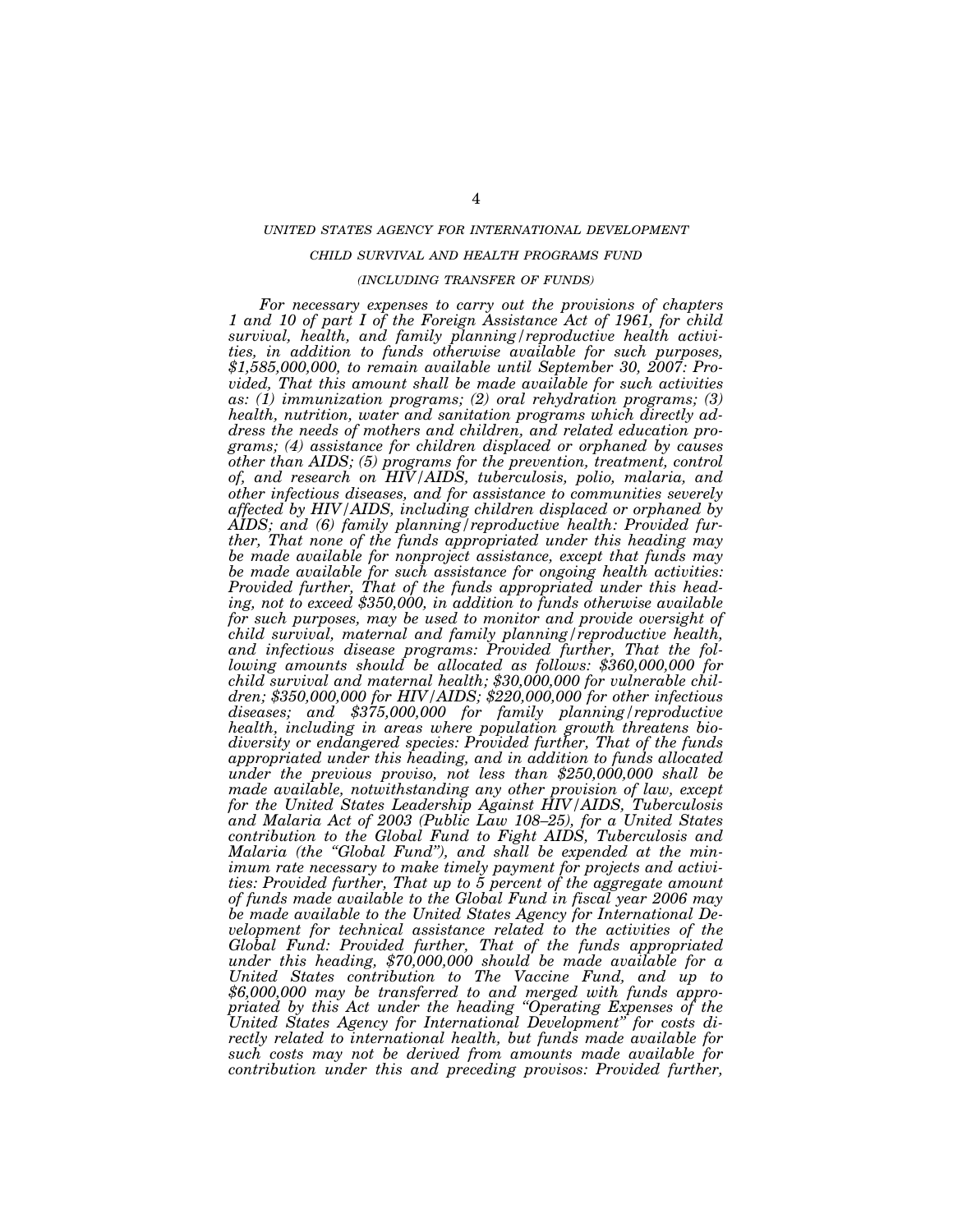*That none of the funds made available in this Act nor any unobligated balances from prior appropriations may be made available to any organization or program which, as determined by the President of the United States, supports or participates in the management of a program of coercive abortion or involuntary sterilization: Provided further, That none of the funds made available under this Act may be used to pay for the performance of abortion as a method of family planning or to motivate or coerce any person to practice abortions: Provided further, That nothing in this paragraph shall be construed*  to alter any existing statutory prohibitions against abortion under *section 104 of the Foreign Assistance Act of 1961: Provided further, That none of the funds made available under this Act may be used to lobby for or against abortion: Provided further, That in order to reduce reliance on abortion in developing nations, funds shall be available only to voluntary family planning projects which offer, either directly or through referral to, or information about access to, a broad range of family planning methods and services, and that any such voluntary family planning project shall meet the following requirements: (1) service providers or referral agents in the project shall not implement or be subject to quotas, or other numerical targets, of total number of births, number of family planning acceptors, or acceptors of a particular method of family planning (this provision shall not be construed to include the use of quantitative estimates or indicators for budgeting and planning purposes); (2) the project shall not include payment of incentives, bribes, gratuities, or financial reward to: (A) an individual in exchange for becoming a family planning acceptor; or (B) program personnel for achieving a numerical target or quota of total number of births, number of family planning acceptors, or acceptors of a particular method of family planning; (3) the project shall not deny any right or benefit, including the right of access to participate in any program of general welfare or the right of access to health care, as a consequence of any individual's decision not to accept family planning services; (4) the project shall provide family planning acceptors comprehensible information on the health benefits and risks of the method chosen, including those conditions that might render the use of the method inadvisable and those adverse side effects known to be consequent to the use of the method; and (5) the project shall ensure that experimental contraceptive drugs and devices and medical procedures are provided only in the context of a scientific study in which participants are advised of potential risks and benefits; and, not less than 60 days after the date on which the Administrator of the United States Agency for International Development determines that there has been a violation of the requirements contained in paragraph (1), (2), (3), or (5) of this proviso, or a pattern or practice of violations of the requirements contained in paragraph (4) of this proviso, the Administrator shall submit to the Committees on Appropriations a report containing a description of such violation and the corrective action taken by the Agency: Provided further, That in awarding grants for natural family planning under section 104 of the Foreign Assistance Act of 1961 no applicant shall be discriminated against because of such applicant's religious or conscientious commitment to offer only natural family planning; and, additionally, all such applicants shall comply with the requirements of the previous proviso: Provided further, That for purposes of this or any other Act author-*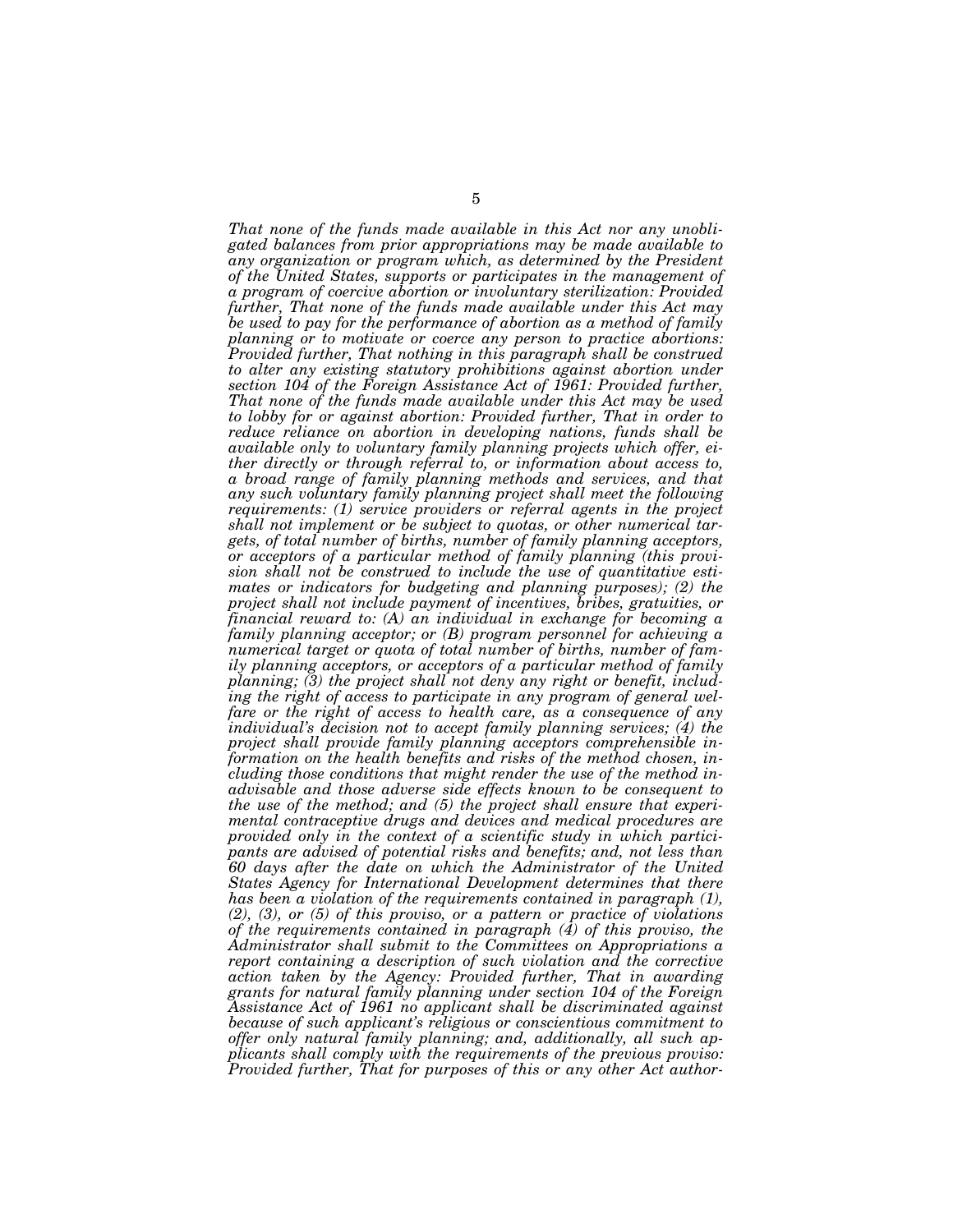*izing or appropriating funds for foreign operations, export financing, and related programs, the term ''motivate'', as it relates to family planning assistance, shall not be construed to prohibit the provision, consistent with local law, of information or counseling about all pregnancy options: Provided further, That to the maximum extent feasible, taking into consideration cost, timely availability, and best health practices, funds appropriated in this Act or prior appropriations Acts that are made available for condom procurement shall be made available only for the procurement of condoms manufactured in the United States: Provided further, That information provided about the use of condoms as part of projects or activities that are funded from amounts appropriated by this Act shall be medically accurate and shall include the public health benefits and failure rates of such use.* 

#### *DEVELOPMENT ASSISTANCE*

*For necessary expenses to carry out the provisions of sections 103, 105, 106, and sections 251 through 255, and chapter 10 of part I of the Foreign Assistance Act of 1961, \$1,524,000,000, to remain available until September 30, 2007: Provided, That \$214,000,000 should be allocated for trade capacity building, of which at least \$20,000,000 shall be made available for labor and environmental capacity building activities relating to the free trade agreement with the countries of Central America and the Dominican Republic: Provided further, That \$365,000,000 should be allocated for basic education: Provided further, That of the funds appropriated under this heading and managed by the United States Agency for International Development, Bureau of Democracy, Conflict, and Humanitarian Assistance, not less than \$15,000,000 shall be made available only for programs to improve women's leadership capacity in recipient countries: Provided further, That such funds may not be made available for construction: Provided further, That of the funds appropriated under this heading that are made available for assistance programs for displaced and orphaned children and victims of war, not to exceed \$42,500, in addition to funds otherwise available for such purposes, may be used to monitor and provide oversight of*  such programs: Provided further, That funds appropriated under *this heading should be made available for programs in sub-Saharan Africa to address sexual and gender-based violence: Provided further, That of the aggregate amount of the funds appropriated by this Act that are made available for agriculture and rural development programs, \$30,000,000 should be made available for plant biotechnology research and development: Provided further, That not less than \$2,300,000 should be made available for core support for the International Fertilizer Development Center: Provided further, That of the funds appropriated under this heading, not less than \$20,000,000 should be made available for the American Schools and Hospitals Abroad program: Provided further, That of the funds appropriated under this heading, \$10,000,000 may be made available for cooperative development programs within the Office of Private and Voluntary Cooperation: Provided further, That of the funds appropriated under this heading, \$2,000,000 shall be made available for reconstruction and development programs in South Asia: Provided further, That funds should be made available for activities to reduce the incidence of child marriage in developing coun-*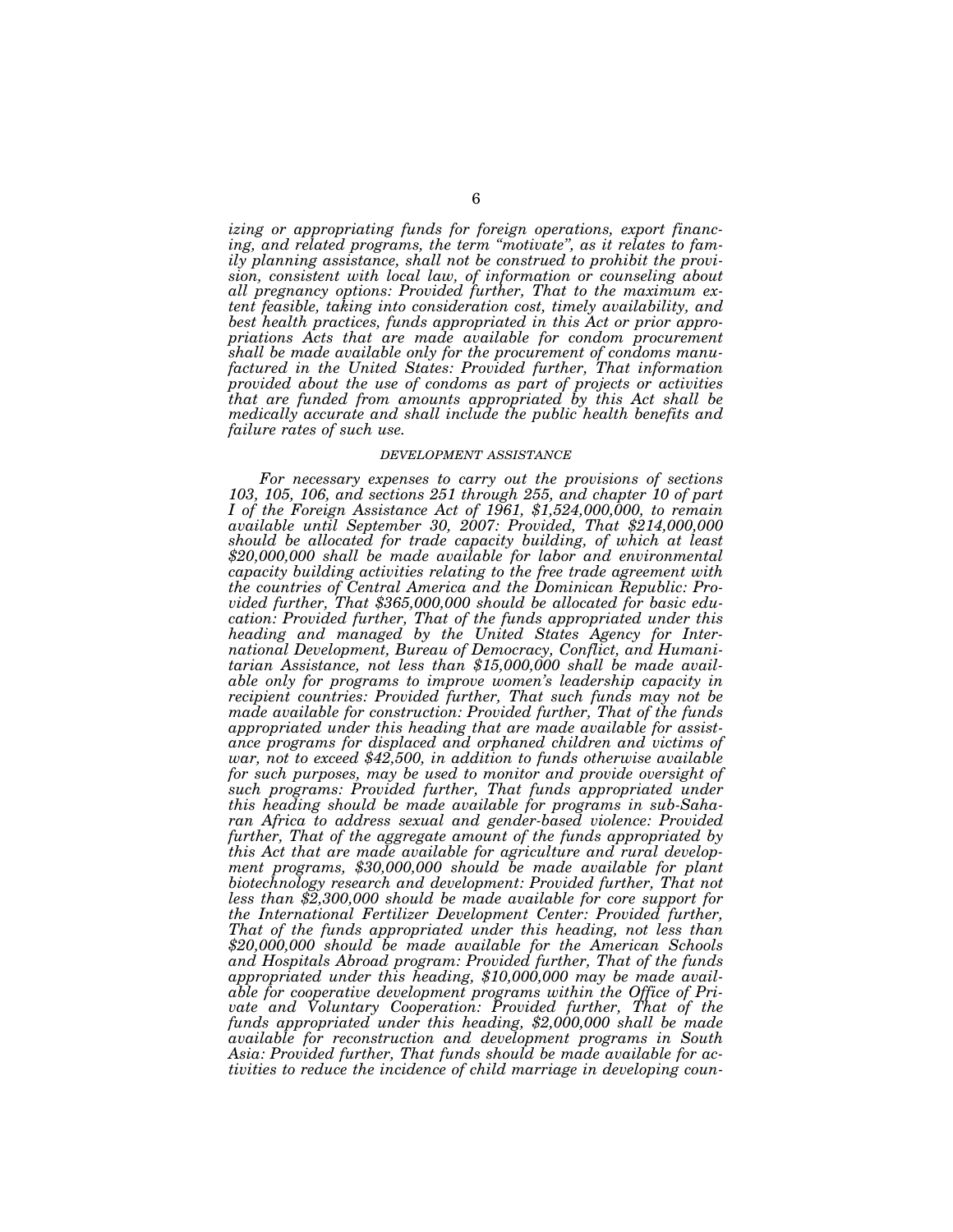*tries: Provided further, That of the funds appropriated under this heading, up to \$20,000,000 should be made available to develop clean water treatment activities in developing countries: Provided further, That of the funds appropriated by this Act, not less than \$200,000,000 shall be made available for drinking water supply projects and related activities, of which not less than \$50,000,000 should be made available for programs in Africa.* 

#### *INTERNATIONAL DISASTER AND FAMINE ASSISTANCE*

*For necessary expenses to carry out the provisions of section 491 of the Foreign Assistance Act of 1961 for international disaster relief, rehabilitation, and reconstruction assistance, \$365,000,000, to remain available until expended, of which \$20,000,000 should be for famine prevention and relief.* 

#### *TRANSITION INITIATIVES*

*For necessary expenses for international disaster rehabilitation and reconstruction assistance pursuant to section 491 of the Foreign Assistance Act of 1961, \$40,000,000, to remain available until expended, to support transition to democracy and to long-term development of countries in crisis: Provided, That such support may include assistance to develop, strengthen, or preserve democratic institutions and processes, revitalize basic infrastructure, and foster the peaceful resolution of conflict: Provided further, That the United States Agency for International Development shall submit a report to the Committees on Appropriations at least 5 days prior to beginning a new program of assistance: Provided further, That if the President determines that is important to the national interests of the United States to provide transition assistance in excess of the amount appropriated under this heading, up to \$15,000,000 of the funds appropriated by this Act to carry out the provisions of part I of the Foreign Assistance Act of 1961 may be used for purposes of this heading and under the authorities applicable to funds appropriated under this heading: Provided further, That funds made available pursuant to the previous proviso shall be made available subject to prior consultation with the Committees on Appropriations.* 

#### *DEVELOPMENT CREDIT AUTHORITY*

#### *(INCLUDING TRANSFER OF FUNDS)*

*For the cost of direct loans and loan guarantees provided by the United States Agency for International Development, as authorized by sections 256 and 635 of the Foreign Assistance Act of 1961, up to \$21,000,000 may be derived by transfer from funds appropriated by this Act to carry out part I of such Act and under the heading ''Assistance for Eastern Europe and the Baltic States'': Provided, That such funds shall be made available only for micro and small enterprise programs, urban programs, and other programs which further the purposes of part I of the Act: Provided further, That such costs, including the cost of modifying such direct and guaranteed loans, shall be as defined in section 502 of the Congressional Budget Act of 1974, as amended: Provided further, That funds made available by this paragraph may be used for the cost of modifying any such guaranteed loans under this Act or prior Acts, and*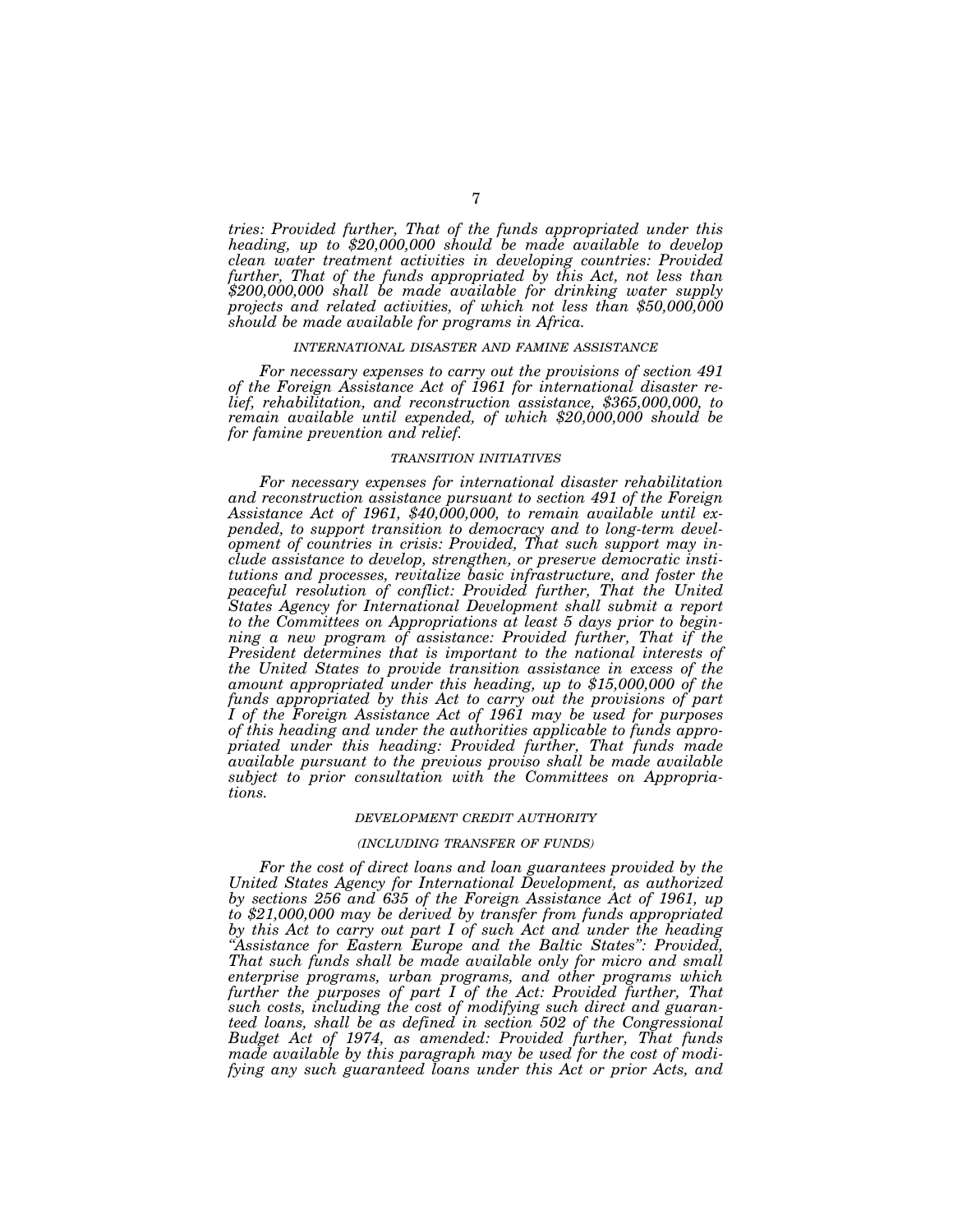*funds used for such costs shall be subject to the regular notification procedures of the Committees on Appropriations: Provided further, That the provisions of section 107A(d) (relating to general provisions applicable to the Development Credit Authority) of the Foreign Assistance Act of 1961, as contained in section 306 of H.R. 1486 as reported by the House Committee on International Relations on May 9, 1997, shall be applicable to direct loans and loan guarantees provided under this heading: Provided further, That these funds are available to subsidize total loan principal, any portion of which is to be guaranteed, of up to \$700,000,000.* 

*In addition, for administrative expenses to carry out credit programs administered by the United States Agency for International Development, \$8,000,000, which may be transferred to and merged with the appropriation for Operating Expenses of the United States Agency for International Development: Provided, That funds made available under this heading shall remain available until September 30, 2008.* 

## *PAYMENT TO THE FOREIGN SERVICE RETIREMENT AND DISABILITY FUND*

*For payment to the ''Foreign Service Retirement and Disability Fund'', as authorized by the Foreign Service Act of 1980, \$41,700,000.* 

### *OPERATING EXPENSES OF THE UNITED STATES AGENCY FOR INTERNATIONAL DEVELOPMENT*

*For necessary expenses to carry out the provisions of section 667 of the Foreign Assistance Act of 1961, \$630,000,000, of which up to \$25,000,000 may remain available until September 30, 2007: Provided, That none of the funds appropriated under this heading and under the heading ''Capital Investment Fund'' may be made available to finance the construction (including architect and engineering services), purchase, or long-term lease of offices for use by the United States Agency for International Development, unless the Administrator has identified such proposed construction (including architect and engineering services), purchase, or long-term lease of offices in a report submitted to the Committees on Appropriations at least 15 days prior to the obligation of these funds for such purposes: Provided further, That the previous proviso shall not apply where the total cost of construction (including architect and engineering services), purchase, or long-term lease of offices does not exceed \$1,000,000: Provided further, That contracts or agreements entered into with funds appropriated under this heading may entail commitments for the expenditure of such funds through fiscal year 2007: Provided further, That none of the funds in this Act may be used to open a new overseas mission of the United States Agency for International Development without the prior written notification of the Committees on Appropriations: Provided further, That the authority of sections 610 and 109 of the Foreign Assistance Act of 1961 may be exercised by the Secretary of State to transfer funds appropriated to carry out chapter 1 of part I of such Act to ''Operating Expenses of the United States Agency for International Development'' in accordance with the provisions of those sections.*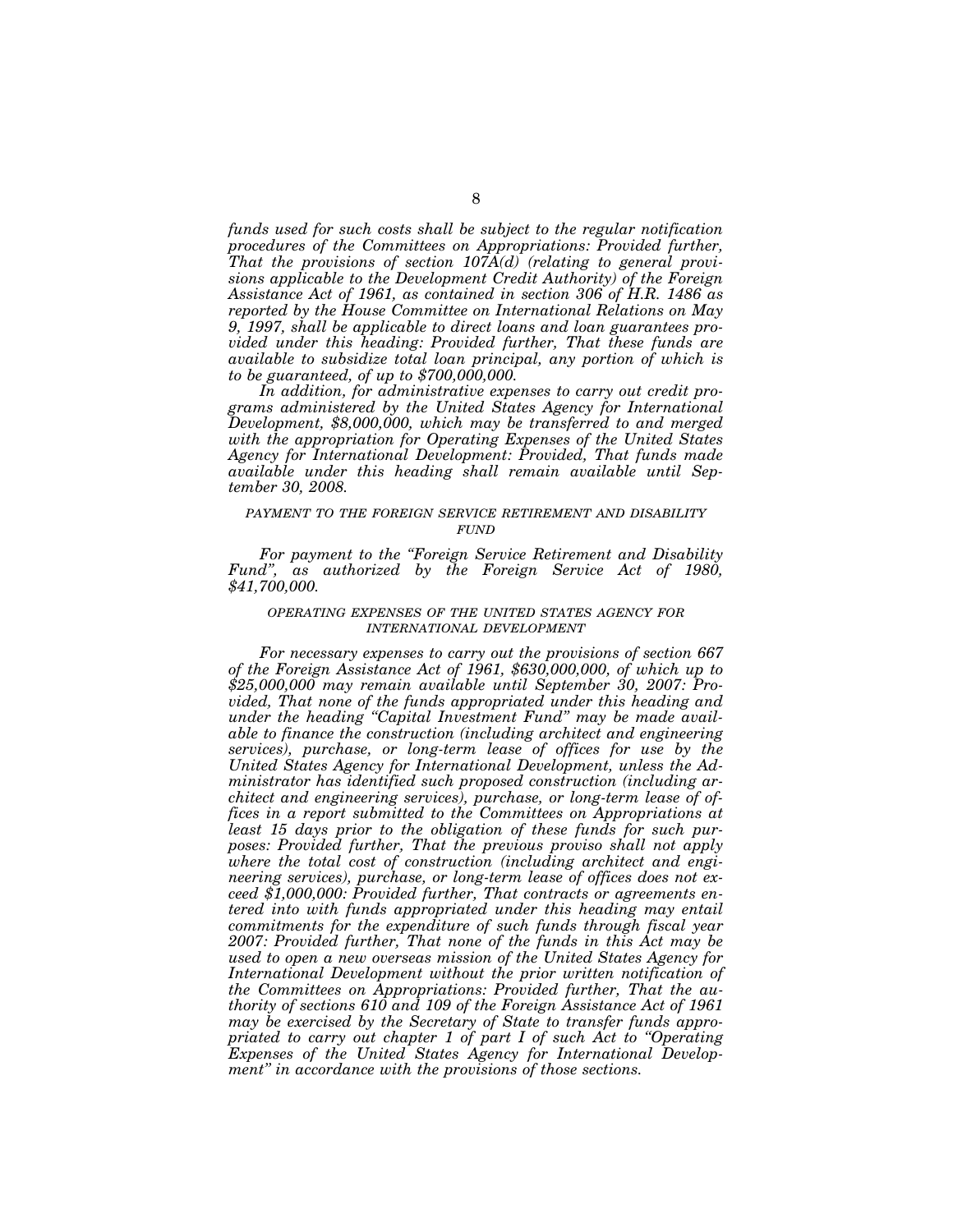### *CAPITAL INVESTMENT FUND*

*For necessary expenses for overseas construction and related costs, and for the procurement and enhancement of information technology and related capital investments, pursuant to section 667 of the Foreign Assistance Act of 1961, \$70,000,000, to remain available until expended: Provided, That this amount is in addition to funds otherwise available for such purposes: Provided further, That funds appropriated under this heading shall be available for obligation only pursuant to the regular notification procedures of the Committees on Appropriations: Provided further, That of the funds appropriated under this heading, not to exceed \$48,100,000 may be made available for the purposes of implementing the Capital Security Cost Sharing Program.* 

## *OPERATING EXPENSES OF THE UNITED STATES AGENCY FOR INTERNATIONAL DEVELOPMENT OFFICE OF INSPECTOR GENERAL*

*For necessary expenses to carry out the provisions of section 667 of the Foreign Assistance Act of 1961, \$36,000,000, to remain available until September 30, 2007, which sum shall be available for the Office of the Inspector General of the United States Agency for International Development.* 

#### *OTHER BILATERAL ECONOMIC ASSISTANCE*

### *ECONOMIC SUPPORT FUND*

### *(INCLUDING TRANSFER OF FUNDS)*

*For necessary expenses to carry out the provisions of chapter 4 of part II, \$2,634,000,000, to remain available until September 30, 2007: Provided, That of the funds appropriated under this heading, not less than \$240,000,000 shall be available only for Israel, which sum shall be available on a grant basis as a cash transfer and shall be disbursed within 30 days of the enactment of this Act: Provided further, That not less than \$495,000,000 shall be available only for Egypt, which sum shall be provided on a grant basis, and of which sum cash transfer assistance shall be provided with the understanding that Egypt will undertake significant economic and political reforms which are additional to those which were undertaken in previous fiscal years: Provided further, That with respect to the provision of assistance for Egypt for democracy and governance activities, the organizations implementing such assistance and the specific nature of that assistance shall not be subject to the prior approval by the Government of Egypt: Provided further, That of the funds appropriated under this heading for assistance for Egypt, not less than \$135,000,000 shall be made available for project assistance, of which not less than \$50,000,000 shall be made available for democracy, human rights and governance programs and not less than \$50,000,000 shall be used for education programs, of which not less than \$5,000,000 shall be made available for scholarships for disadvantaged Egyptian students to attend American accredited*  institutions of higher education in Egypt: Provided further, That of *the funds appropriated under this heading for assistance for Egypt for economic reform activities, \$227,600,000 shall be withheld from obligation until the Secretary of State determines and reports to the Committees on Appropriations that Egypt has met the calendar year*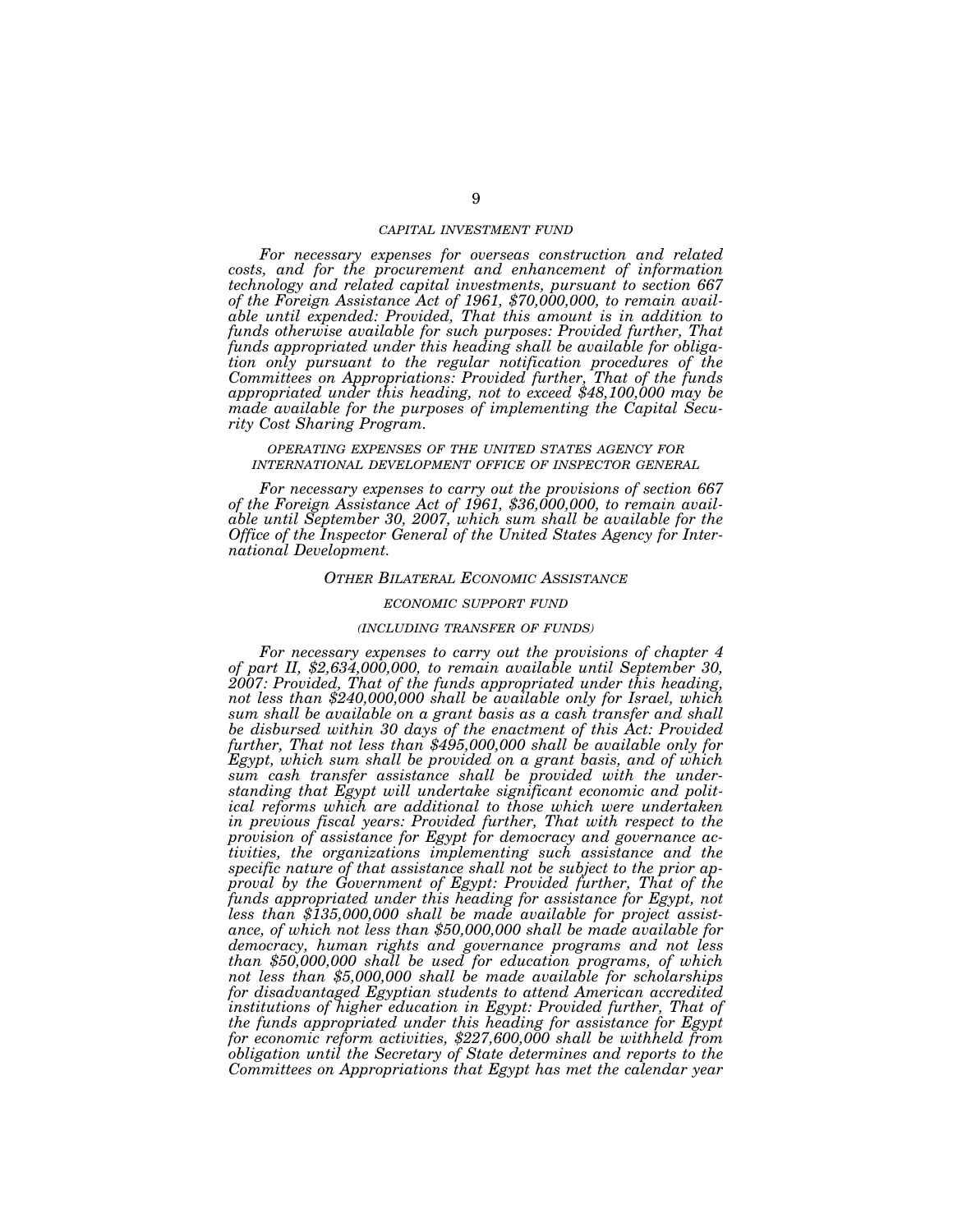*2005 benchmarks accompanying the ''Financial Sector Reform Memorandum of Understanding'' dated March 20, 2005: Provided further, That \$20,000,000 of the funds appropriated under this heading should be made available for Cyprus to be used only for scholarships, administrative support of the scholarship program, bicommunal projects, and measures aimed at reunification of the island and designed to reduce tensions and promote peace and cooperation between the two communities on Cyprus: Provided further, That in exercising the authority to provide cash transfer assistance for Israel, the President shall ensure that the level of such assistance does not cause an adverse impact on the total level of nonmilitary exports from the United States to such country and that Israel enters into a side letter agreement in an amount proportional to the fiscal year 1999 agreement: Provided further, That of the funds appropriated under this heading, not less than \$250,000,000 should be made available only for assistance for Jordan: Provided*  further, That of the funds appropriated under this heading that are *available for assistance for the West Bank and Gaza, not to exceed \$2,000,000 may be used for administrative expenses of the United States Agency for International Development, in addition to funds otherwise available for such purposes, to carry out programs in the West Bank and Gaza: Provided further, That not more than \$225,000,000 of the funds made available for assistance for Afghanistan under this heading may be obligated for such assistance until the Secretary of State certifies to the Committees on Appropriations that the Government of Afghanistan at both the national and local level is cooperating fully with United States funded poppy eradication and interdiction efforts in Afghanistan: Provided further, That the President may waive the previous proviso if he determines and reports to the Committees on Appropriations that to do so is vital to the national security interests of the United States: Provided further, That such report shall include an analysis of the steps being taken by the Government of Afghanistan, at the national and local level, to cooperate fully with United States funded poppy eradication and interdiction efforts in Afghanistan: Provided further, That \$40,000,000 of the funds appropriated under this head*ing shall be made available for assistance for Lebanon, of which not *less than \$6,000,000 should be made available for scholarships and direct support of American educational institutions in Lebanon: Provided further, That of the funds appropriated under this heading that are made available for assistance for Iraq, not less than \$5,000,000 shall be transferred to and merged with funds appropriated under the heading ''Iraq Relief and Reconstruction Fund'' in chapter 2 of title II of Public Law 108–106 and shall be made available for the Marla Ruzicka Iraqi War Victims Fund: Provided further, That of the funds appropriated under this heading that are made available for assistance for Iraq, not less than \$56,000,000 shall be made available for democracy, governance and rule of law programs in Iraq: Provided further, That of the funds appropriated*  under this heading, not less than \$19,000,000 shall be made avail*able for assistance for the Democratic Republic of Timor-Leste, of which up to \$1,000,000 may be available for administrative expenses of the United States Agency for International Development: Provided further, That notwithstanding any other provision of law, funds appropriated under this heading shall be made available for*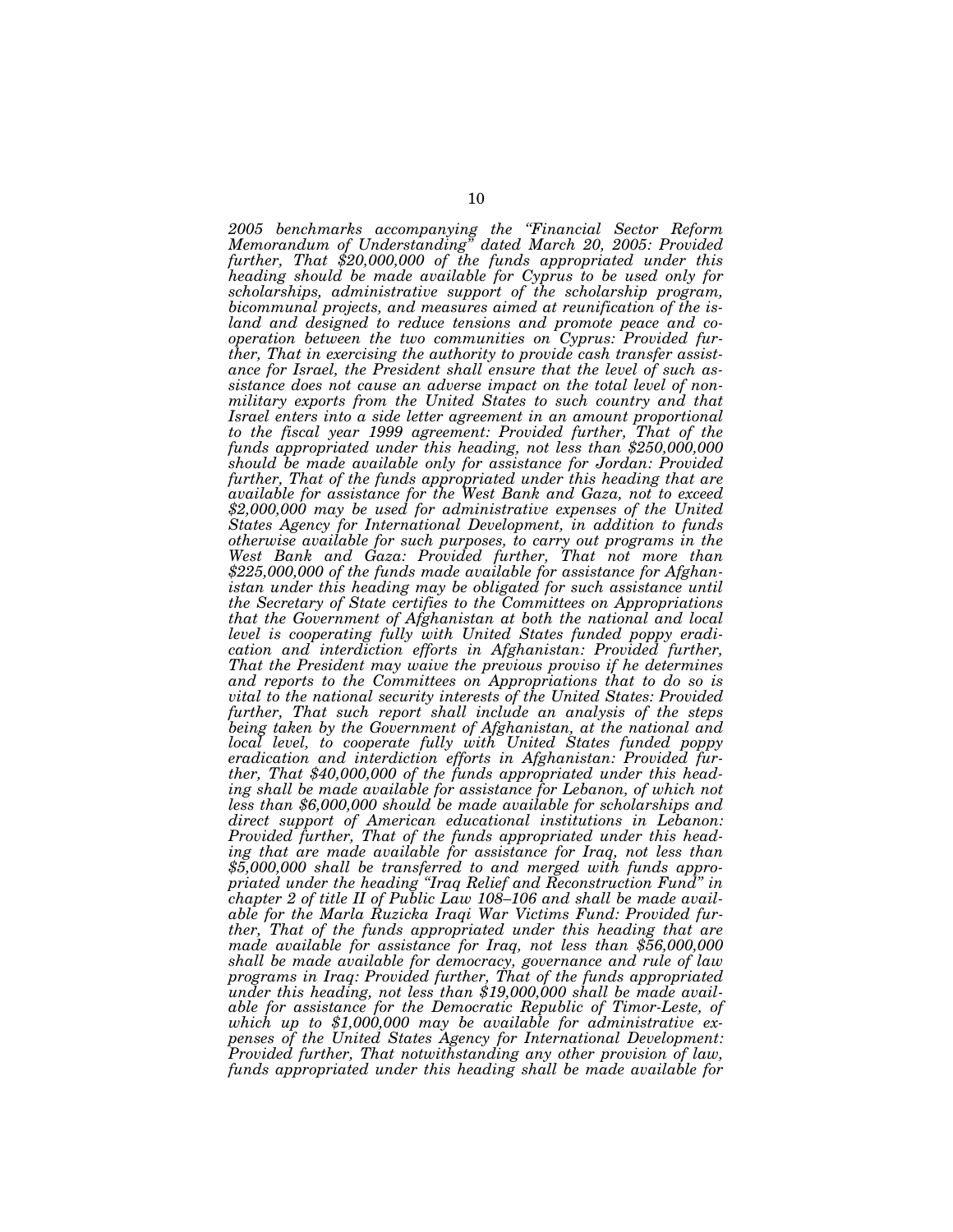*programs and activities for the Central Highlands of Vietnam: Provided further, That funds appropriated under this heading that are made available for a Middle East Financing Facility, Middle East Enterprise Fund, or any other similar entity in the Middle East shall be subject to the regular notification procedures of the Committees on Appropriations: Provided further, That of funds appropriated under this heading, \$13,000,000 should be made available for a United States contribution to the Special Court for Sierra*  Leone: Provided further, That with respect to funds appropriated *under this heading in this Act or prior Acts making appropriations for foreign operations, export financing, and related programs, the responsibility for policy decisions and justifications for the use of such funds, including whether there will be a program for a country that uses those funds and the amount of each such program, shall be the responsibility of the Secretary of State and the Deputy Secretary of State and this responsibility shall not be delegated.* 

### *INTERNATIONAL FUND FOR IRELAND*

*For necessary expenses to carry out the provisions of chapter 4 of part II of the Foreign Assistance Act of 1961, \$13,500,000, which shall be available for the United States contribution to the International Fund for Ireland and shall be made available in accordance with the provisions of the Anglo-Irish Agreement Support Act of 1986 (Public Law 99–415): Provided, That such amount shall be expended at the minimum rate necessary to make timely payment for projects and activities: Provided further, That funds made available under this heading shall remain available until September 30, 2007.* 

### *ASSISTANCE FOR EASTERN EUROPE AND THE BALTIC STATES*

*(a) For necessary expenses to carry out the provisions of the Foreign Assistance Act of 1961 and the Support for East European Democracy (SEED) Act of 1989, \$361,000,000, to remain available until September 30, 2007, which shall be available, notwithstanding any other provision of law, for assistance and for related programs for Eastern Europe and the Baltic States: Provided, That of the funds appropriated under this heading \$5,000,000 should be made available for rule of law programs for the training of judges and prosecutors.* 

*(b) Funds appropriated under this heading shall be considered to be economic assistance under the Foreign Assistance Act of 1961 for purposes of making available the administrative authorities contained in that Act for the use of economic assistance.* 

*(c) The provisions of section 529 of this Act shall apply to funds appropriated under this heading: Provided, That notwithstanding any provision of this or any other Act, including provisions in this subsection regarding the application of section 529 of this Act, local currencies generated by, or converted from, funds appropriated by this Act and by previous appropriations Acts and made available for the economic revitalization program in Bosnia may be used in Eastern Europe and the Baltic States to carry out the provisions of the Foreign Assistance Act of 1961 and the Support for East European Democracy (SEED) Act of 1989.* 

*(d) The President is authorized to withhold funds appropriated under this heading made available for economic revitalization pro-*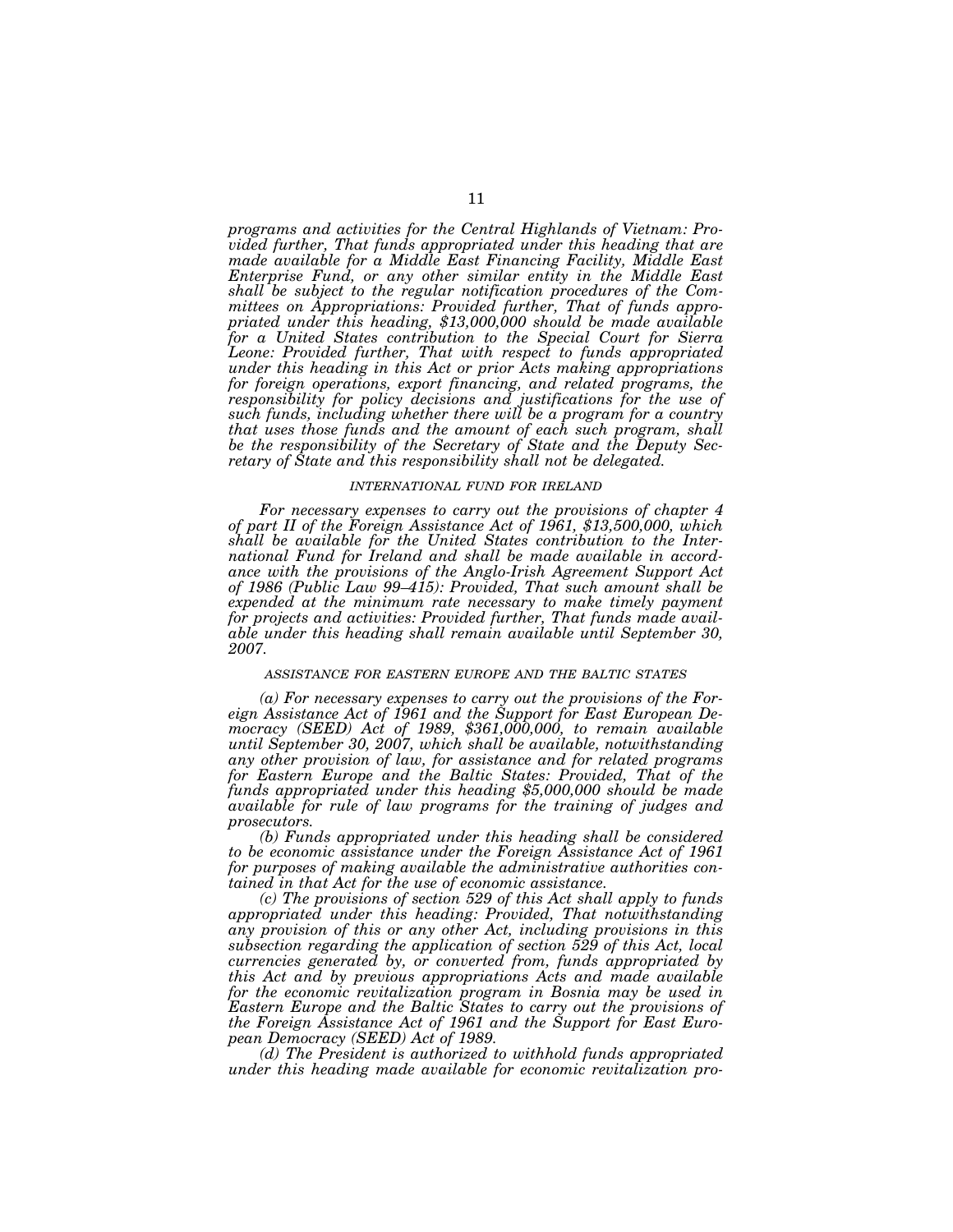*grams in Bosnia and Herzegovina, if he determines and certifies to the Committees on Appropriations that the Federation of Bosnia and Herzegovina has not complied with article III of annex 1–A of the General Framework Agreement for Peace in Bosnia and Herzegovina concerning the withdrawal of foreign forces, and that intelligence cooperation on training, investigations, and related activities between state sponsors of terrorism and terrorist organizations and Bosnian officials has not been terminated.* 

### *ASSISTANCE FOR THE INDEPENDENT STATES OF THE FORMER SOVIET UNION*

*(a) For necessary expenses to carry out the provisions of chapters 11 and 12 of part I of the Foreign Assistance Act of 1961 and the FREEDOM Support Act, for assistance for the Independent States of the former Soviet Union and for related programs, \$514,000,000, to remain available until September 30, 2007: Provided, That the provisions of such chapters shall apply to funds appropriated by this paragraph: Provided further, That funds made available for the Southern Caucasus region may be used, notwithstanding any other provision of law, for confidence-building measures and other activities in furtherance of the peaceful resolution of the regional conflicts, especially those in the vicinity of Abkhazia and Nagorno-Karabagh: Provided further, That notwithstanding any other provision of law, funds appropriated under this heading in this Act or prior Acts making appropriations for foreign operations, export financing, and related programs, that are made available pursuant to the provisions of section 807 of Public Law 102– 511 shall be subject to a 6 percent ceiling on administrative expenses.* 

*(b) Of the funds appropriated under this heading, not less than \$50,000,000 should be made available, in addition to funds otherwise available for such purposes, for assistance for child survival, environmental and reproductive health, and to combat HIV/AIDS, tuberculosis and other infectious diseases, and for related activities.* 

*(c) Of the funds appropriated under this heading that are made available for assistance for Ukraine, not less than \$5,000,000 should be made available for nuclear reactor safety initiatives, and not less than \$1,500,000 shall be made available for coal mine safe-*

*(d)* Of the funds appropriated under this heading, \$2,500,000 *shall be made available for the Business Information Service for the Newly Independent States.* 

*(e)(1) Of the funds appropriated under this heading that are allocated for assistance for the Government of the Russian Federation, 60 percent shall be withheld from obligation until the President determines and certifies in writing to the Committees on Appropriations that the Government of the Russian Federation—*

*(A) has terminated implementation of arrangements to provide Iran with technical expertise, training, technology, or equipment necessary to develop a nuclear reactor, related nuclear research facilities or programs, or ballistic missile capability; and* 

*(B) is providing full access to international non-government organizations providing humanitarian relief to refugees and internally displaced persons in Chechnya.*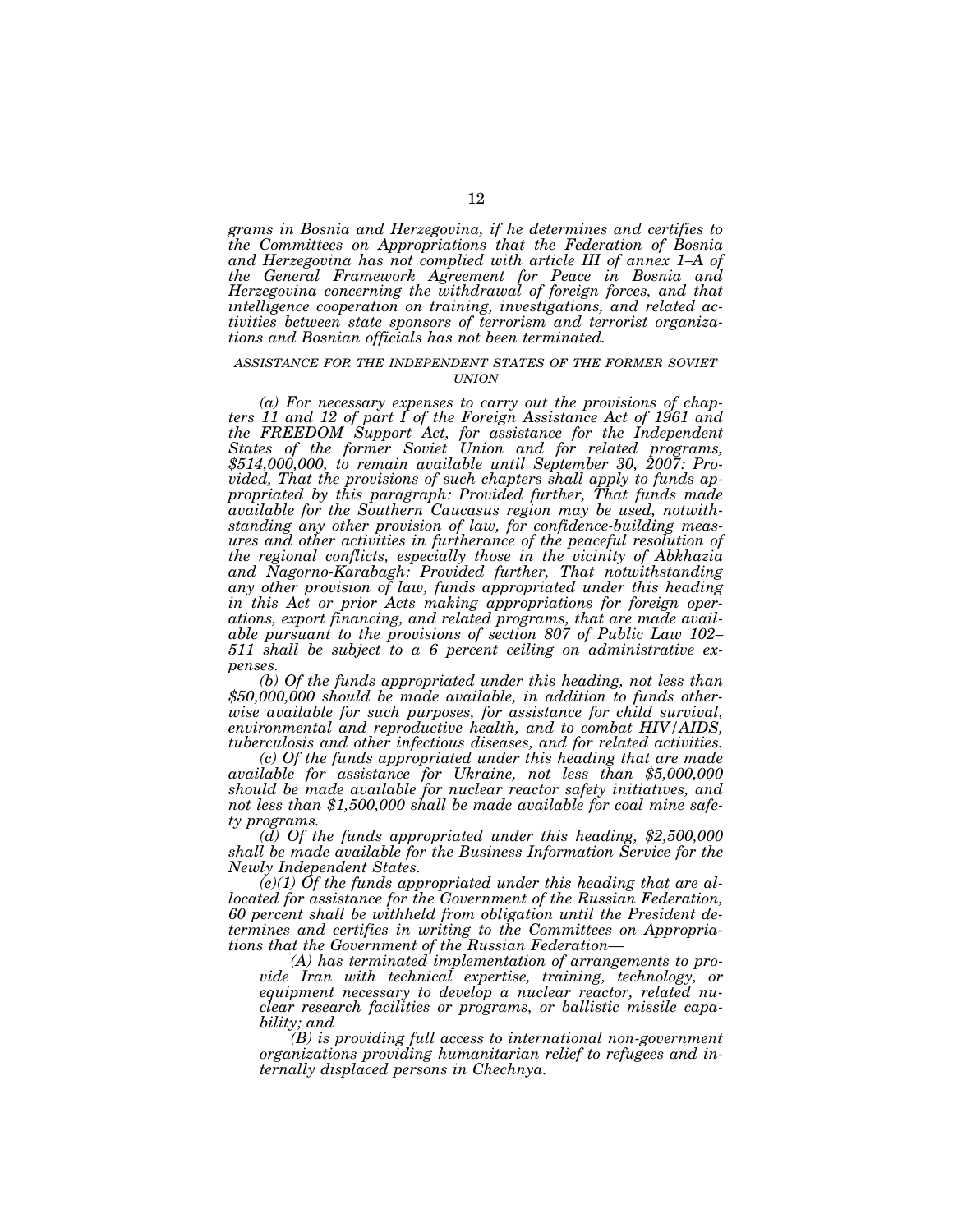*(2) Paragraph (1) shall not apply to— (A) assistance to combat infectious diseases, child survival activities, or assistance for victims of trafficking in persons; and* 

*(B) activities authorized under title V (Nonproliferation and Disarmament Programs and Activities) of the FREEDOM Support Act.* 

*(f) Section 907 of the FREEDOM Support Act shall not apply* 

*to— (1) activities to support democracy or assistance under title V of the FREEDOM Support Act and section 1424 of Public Law 104–201 or non-proliferation assistance;* 

*(2) any assistance provided by the Trade and Development Agency under section 661 of the Foreign Assistance Act of 1961 (22 U.S.C. 2421);* 

*(3) any activity carried out by a member of the United States and Foreign Commercial Service while acting within his or her official capacity;* 

*(4) any insurance, reinsurance, guarantee or other assistance provided by the Overseas Private Investment Corporation under title IV of chapter 2 of part I of the Foreign Assistance Act of 1961 (22 U.S.C. 2191 et seq.);* 

*(5) any financing provided under the Export-Import Bank Act of 1945; or* 

*(6) humanitarian assistance.* 

#### *INDEPENDENT AGENCIES*

## *INTER-AMERICAN FOUNDATION*

*For necessary expenses to carry out the functions of the Inter-American Foundation in accordance with the provisions of section 401 of the Foreign Assistance Act of 1969, \$19,500,000, to remain available until September 30, 2007.* 

#### *AFRICAN DEVELOPMENT FOUNDATION*

*For necessary expenses to carry out title V of the International Security and Development Cooperation Act of 1980, Public Law 96– 533, \$23,000,000, to remain available until September 30, 2007: Provided, That funds made available to grantees may be invested pending expenditure for project purposes when authorized by the board of directors of the Foundation: Provided further, That interest earned shall be used only for the purposes for which the grant was made: Provided further, That notwithstanding section 505(a)(2) of the African Development Foundation Act, in exceptional circumstances the board of directors of the Foundation may waive the \$250,000 limitation contained in that section with respect to a project: Provided further, That the Foundation shall provide a report to the Committees on Appropriations after each time such waiver authority is exercised.* 

#### *PEACE CORPS*

#### *(INCLUDING TRANSFER OF FUNDS)*

*For necessary expenses to carry out the provisions of the Peace Corps Act (75 Stat. 612), including the purchase of not to exceed five passenger motor vehicles for administrative purposes for use outside*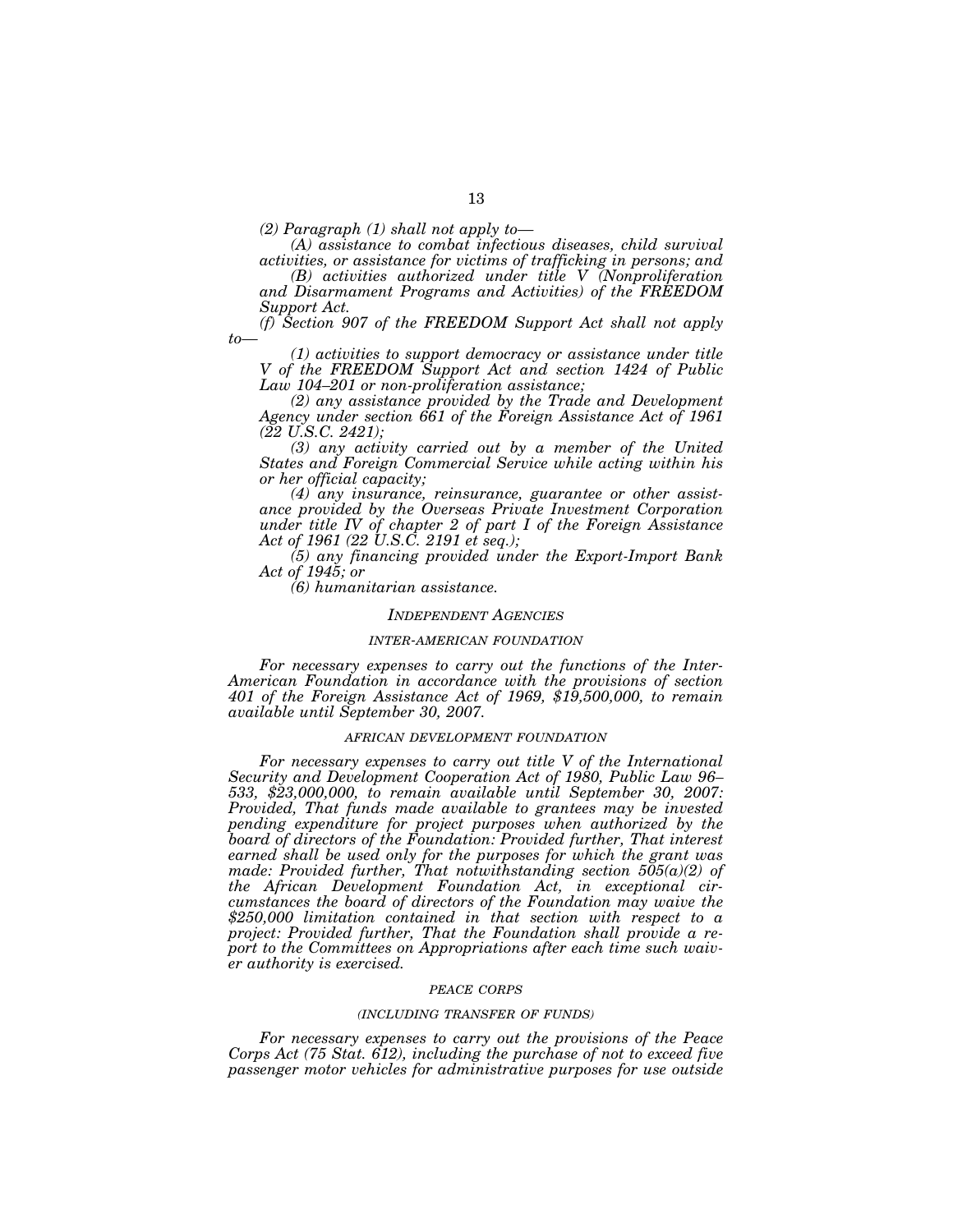*of the United States, \$322,000,000, to remain available until September 30, 2007: Provided, That none of the funds appropriated under this heading shall be used to pay for abortions: Provided further, That the Director may transfer to the Foreign Currency Fluctuations Account, as authorized by 22 U.S.C. 2515, an amount not to exceed \$2,000,000: Provided further, That funds transferred pursuant to the previous proviso may not be derived from amounts made available for Peace Corps overseas operations.* 

#### *MILLENNIUM CHALLENGE CORPORATION*

*For necessary expenses for the ''Millennium Challenge Corporation'', \$1,770,000,000 to remain available until expended: Provided, That of the funds appropriated under this heading, up to \$75,000,000 may be available for administrative expenses of the Millennium Challenge Corporation: Provided further, That up to 10 percent of the funds appropriated under this heading may be made available to carry out the purposes of section 616 of the Millennium Challenge Act of 2003 for candidate countries for fiscal year 2006: Provided further, That none of the funds available to carry out section 616 of such Act may be made available until the Chief Executive Officer of the Millennium Challenge Corporation provides a report to the Committees on Appropriations listing the candidate countries that will be receiving assistance under section 616 of such Act, the level of assistance proposed for each such country, a description of the proposed programs, projects and activities, and the implementing agency or agencies of the United States Government: Provided further, That section 605(e)(4) of the Millennium Challenge Act of 2003 shall apply to funds appropriated under this heading: Provided further, That funds appropriated under this heading may be made available for a Millennium Challenge Compact entered into pursuant to section 609 of the Millennium Challenge Act of 2003 only if such Compact obligates, or contains a commitment to obligate subject to the availability of funds and the mutual agreement of the parties to the Compact to proceed, the entire amount of the United States Government funding anticipated for the duration of the Compact.* 

#### *DEPARTMENT OF STATE*

#### *GLOBAL HIV/AIDS INITIATIVE*

*For necessary expenses to carry out the provisions of the Foreign Assistance Act of 1961 for the prevention, treatment, and control of, and research on, HIV/AIDS, \$1,995,000,000, to remain available until expended, of which \$200,000,000 shall be made available, notwithstanding any other provision of law, except for the United States Leadership Against HIV/AIDS, Tuberculosis and Malaria Act of 2003 (Public Law 108–25) for a United States contribution to the Global Fund to Fight AIDS, Tuberculosis and Malaria, and shall be expended at the minimum rate necessary to make timely payment for projects and activities.* 

#### *DEMOCRACY FUND*

*(a) For necessary expenses to carry out the provisions of the Foreign Assistance Act of 1961 for the promotion of democracy, governance, human rights, independent media, and the rule of law glob-*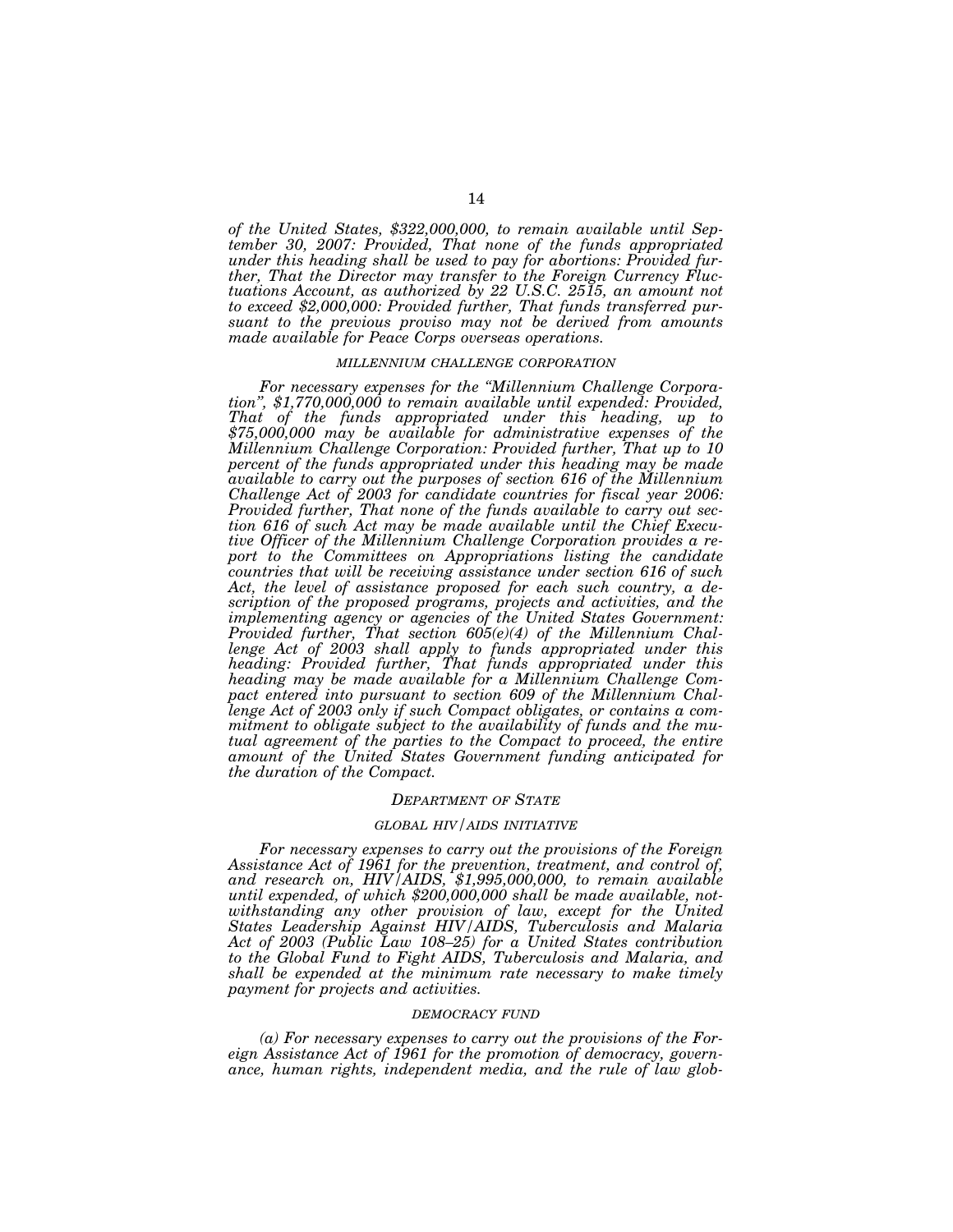*ally, \$95,000,000, to remain available until September 30, 2008: Provided, That funds appropriated under this heading shall be made available notwithstanding any other provision of law, and of such funds \$63,200,000 shall be made available for the Human Rights and Democracy Fund of the Bureau of Democracy, Human Rights and Labor, Department of State, and not less than \$15,250,000 shall be made available for the National Endowment for Democracy: Provided further, That funds appropriated under this heading are in addition to funds otherwise available for such purposes: Provided further, That funds made available by title II of this Act for purposes of this section for any contract, grant, or cooperative agreement (or any amendment to any contract, grant, or cooperative agreement) in excess of \$10,000,000 shall be subject to the regular notification procedures of the Committees on Appropriations.* 

*(b) Funds appropriated in subsection (a) should be made available for assistance for Taiwan for the purposes of furthering political and legal reforms: Provided, That such funds shall only be made available to the extent that they are matched from sources other than the United States Government.* 

*(c) Funds appropriated in subsection (a) shall be made available for programs and activities to foster democracy, governance, human rights, civic education, women's development, press freedom, and the rule of law in countries located outside the Middle East region with a significant Muslim population, and where such programs and activities would be important to United States efforts to respond to, deter, or prevent acts of international terrorism: Provided, That such funds should support new initiatives and activities in those countries: Provided further, That of the funds appropriated in subsection (a) \$5,000,000 shall be made available for continuing programs and activities that provide professional training for journalists.* 

*(d) Notwithstanding any other provision of law, funds appropriated by this Act may be made available for democracy, governance, human rights, and rule of law programs for Syria and Iran: Provided, That not less than \$6,550,000 of the funds appropriated in subsection (a) shall be made available for programs and activities that support the advancement of democracy in Iran and Syria.* 

*(e) Funds made available for purposes of this section that are made available to the National Endowment for Democracy may be made available notwithstanding any other provision of law or regulation.* 

*(f) Funds made available pursuant to the authority of subsections (b), (c) and (d) shall be subject to the regular notification procedures of the Committees on Appropriations.* 

### *INTERNATIONAL NARCOTICS CONTROL AND LAW ENFORCEMENT*

*For necessary expenses to carry out section 481 of the Foreign Assistance Act of 1961, \$477,200,000, to remain available until September 30, 2008: Provided, That during fiscal year 2006, the De*partment of State may also use the authority of section 608 of the *Foreign Assistance Act of 1961, without regard to its restrictions, to receive excess property from an agency of the United States Government for the purpose of providing it to a foreign country under chapter 8 of part I of that Act subject to the regular notification pro-*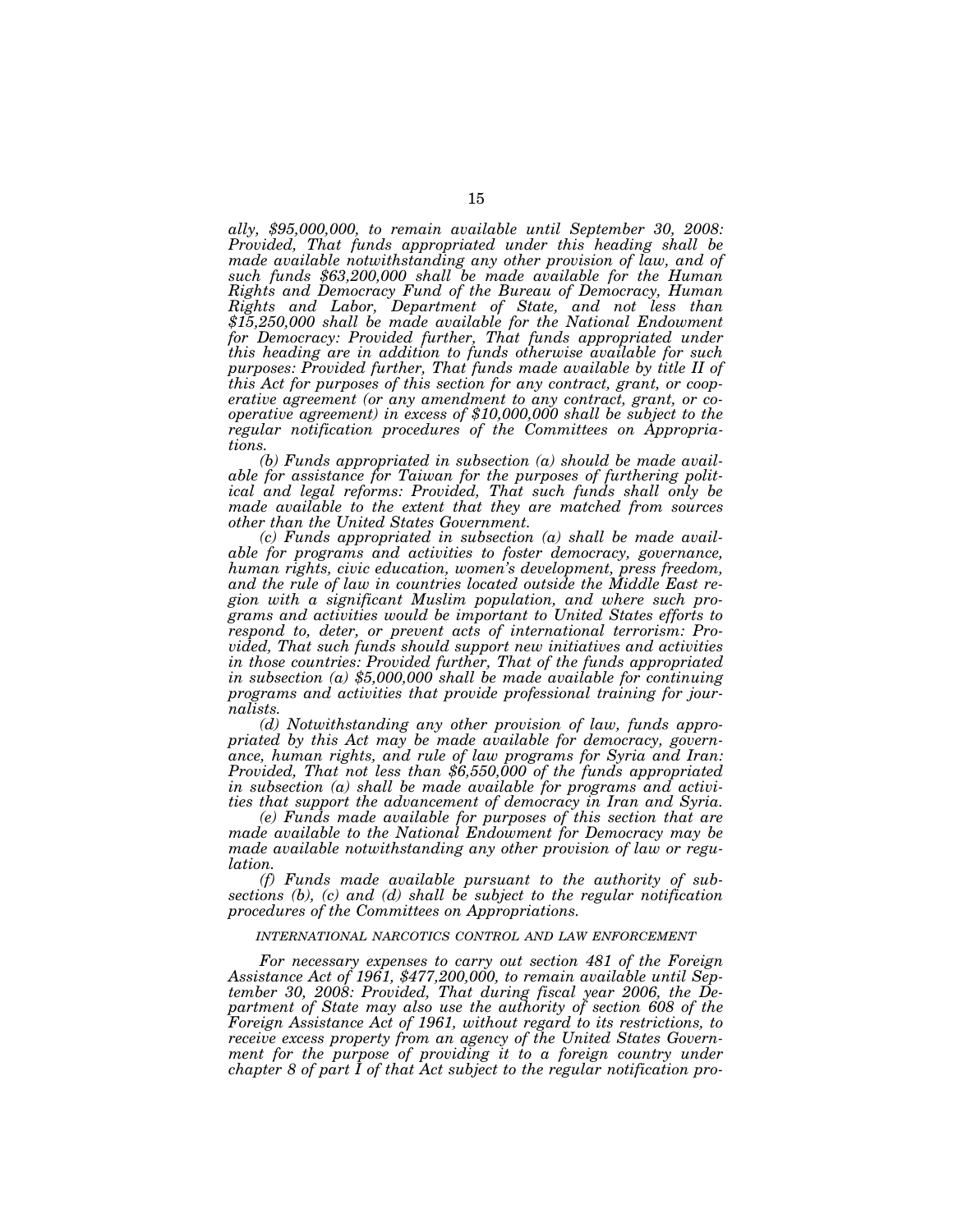*cedures of the Committees on Appropriations: Provided further, That the Secretary of State shall provide to the Committees on Appropriations not later than 45 days after the date of the enactment of this Act and prior to the initial obligation of funds appropriated under this heading, a report on the proposed uses of all funds under this heading on a country-by-country basis for each proposed program, project, or activity: Provided further, That of the funds appropriated under this heading, not less than \$16,000,000 shall be made available for training programs and activities of the International Law Enforcement Academies: Provided further, That \$10,000,000 of the funds appropriated under this heading should be made available for demand reduction programs: Provided further, That of the funds appropriated under this heading, not more than \$33,484,000 may be available for administrative expenses.* 

#### *ANDEAN COUNTERDRUG INITIATIVE*

*For necessary expenses to carry out section 481 of the Foreign Assistance Act of 1961 to support counterdrug activities in the Andean region of South America, \$734,500,000, to remain available until September 30, 2008: Provided, That in fiscal year 2006, funds available to the Department of State for assistance to the Government of Colombia shall be available to support a unified campaign against narcotics trafficking, against activities by organizations designated as terrorist organizations such as the Revolutionary Armed Forces of Colombia (FARC), the National Liberation Army (ELN), and the United Self-Defense Forces of Colombia (AUC), and to take actions to protect human health and welfare in emergency circumstances, including undertaking rescue operations: Provided further, That this authority shall cease to be effective if the Secretary of State has credible evidence that the Colombian Armed Forces are not conducting vigorous operations to restore government authority and respect for human rights in areas under the effective control of paramilitary and guerrilla organizations: Provided further, That the President shall ensure that if any helicopter procured with funds under this heading is used to aid or abet the operations of any illegal self-defense group or illegal security cooperative, such helicopter shall be immediately returned to the United States: Provided further, That the Secretary of State, in consultation with the Administrator of the United States Agency for International Development, shall provide to the Committees on Appropriations not later than 45 days after the date of the enactment of this Act and prior to the initial obligation of funds appropriated under this heading, a report on the proposed uses of all funds under this heading on a countryby-country basis for each proposed program, project, or activity: Provided further, That funds made available in this Act for demobilization/reintegration of members of foreign terrorist organizations in Colombia shall be subject to prior consultation with, and the regular notification procedures of, the Committees on Appropriations: Provided further, That section 482(b) of the Foreign Assistance Act of 1961 shall not apply to funds appropriated under this heading: Provided further, That assistance provided with funds appropriated under this heading that is made available notwithstanding section 482(b) of the Foreign Assistance Act of 1961 shall be made available subject to the regular notification procedures of the Committees on Appropriations: Provided further, That of the funds appropriated*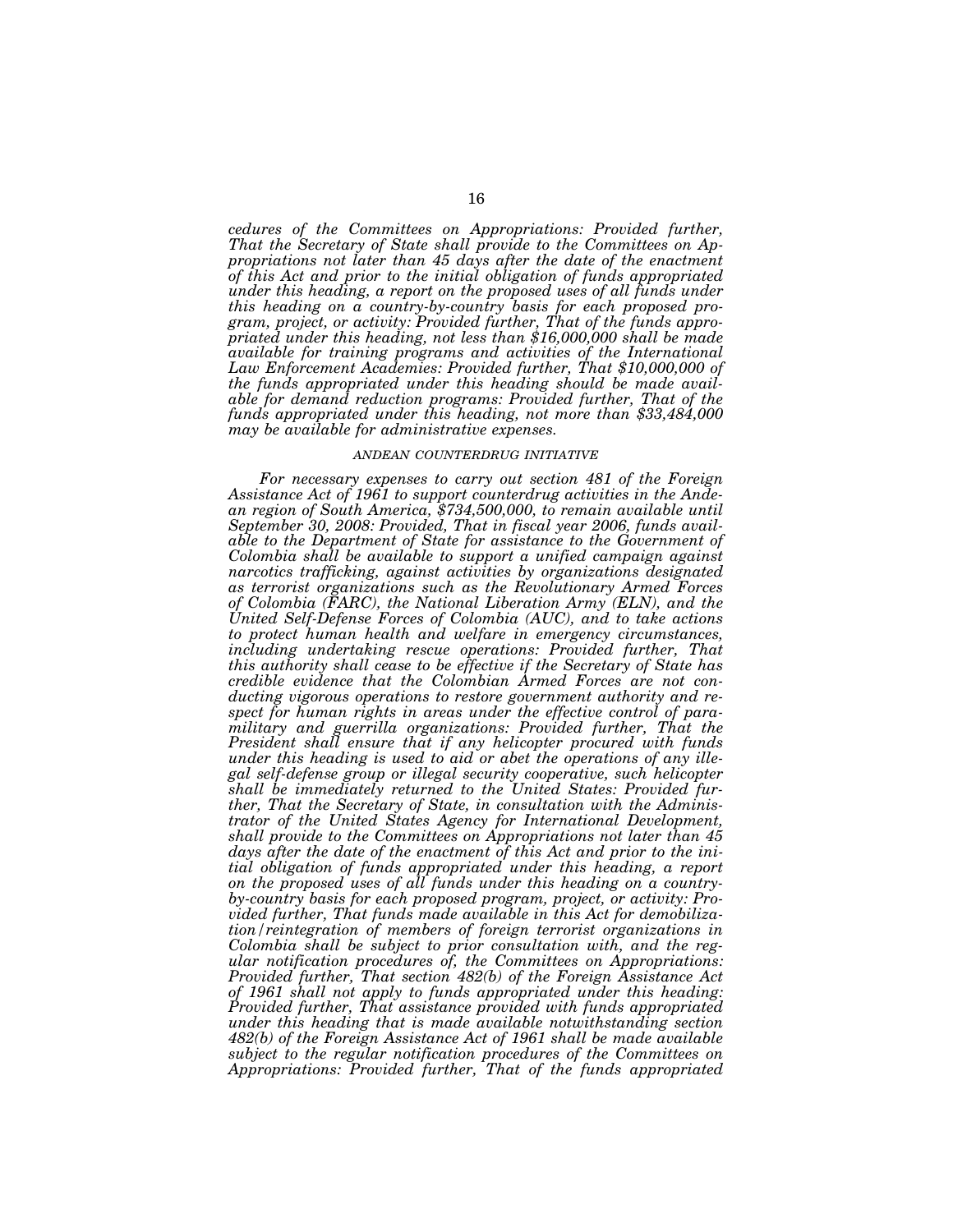*under this heading that are available for alternative development/ institution building, not less than \$228,772,000 shall be apportioned directly to the United States Agency for International Development including \$131,232,000 for assistance for Colombia: Provided further, That with respect to funds apportioned to the United States Agency for International Development under the previous proviso, the responsibility for policy decisions for the use of such*  funds, including what activities will be funded and the amount of *funds that will be provided for each of those activities, shall be the responsibility of the Administrator of the United States Agency for International Development in consultation with the Assistant Secretary of State for International Narcotics and Law Enforcement Affairs: Provided further, That of the funds appropriated under this heading, in addition to funds made available for judicial reform programs in Colombia, not less than \$8,000,000 shall be made available to the United States Agency for International Development for organizations and programs to protect human rights: Provided further, That not more than 20 percent of the funds appropriated by this Act that are used for the procurement of chemicals for aerial coca and poppy fumigation programs may be made available for such programs unless the Secretary of State certifies to the Committees on Appropriations that: (1) the herbicide is being used in accordance with EPA label requirements for comparable use in the United States and with Colombian laws; and (2) the herbicide, in the manner it is being used, does not pose unreasonable risks or adverse effects to humans or the environment including endemic species: Provided further, That such funds may not be made available unless the Secretary of State certifies to the Committees on Appropriations that complaints of harm to health or licit crops caused by such fumigation are evaluated and fair compensation is being paid for meritorious claims: Provided further, That such funds may not be made available for such purposes unless programs are being implemented by the United States Agency for International Development, the Government of Colombia, or other organizations, in consultation with local communities, to provide alternative sources of income in areas where security permits for small-acreage growers*  whose illicit crops are targeted for fumigation: Provided further, *That of the funds appropriated under this heading, not less than \$2,000,000 should be made available for programs to protect biodiversity and indigenous reserves in Colombia: Provided further, That funds appropriated by this Act may be used for aerial fumigation in Colombia's national parks or reserves only if the Secretary of State determines that it is in accordance with Colombian laws and that there are no effective alternatives to reduce drug cultivation in these areas: Provided further, That no United States Armed Forces personnel or United States civilian contractor employed by the United States will participate in any combat operation in connection with assistance made available by this Act for Colombia: Provided further, That funds appropriated under this heading that are made available for assistance for the Bolivian military may be made available for such purposes only if the Secretary of State certifies that the Bolivian military is respecting human rights, and civilian judicial authorities are investigating and prosecuting, with the military's cooperation, military personnel who have been implicated in gross violations of human rights: Provided further, That of*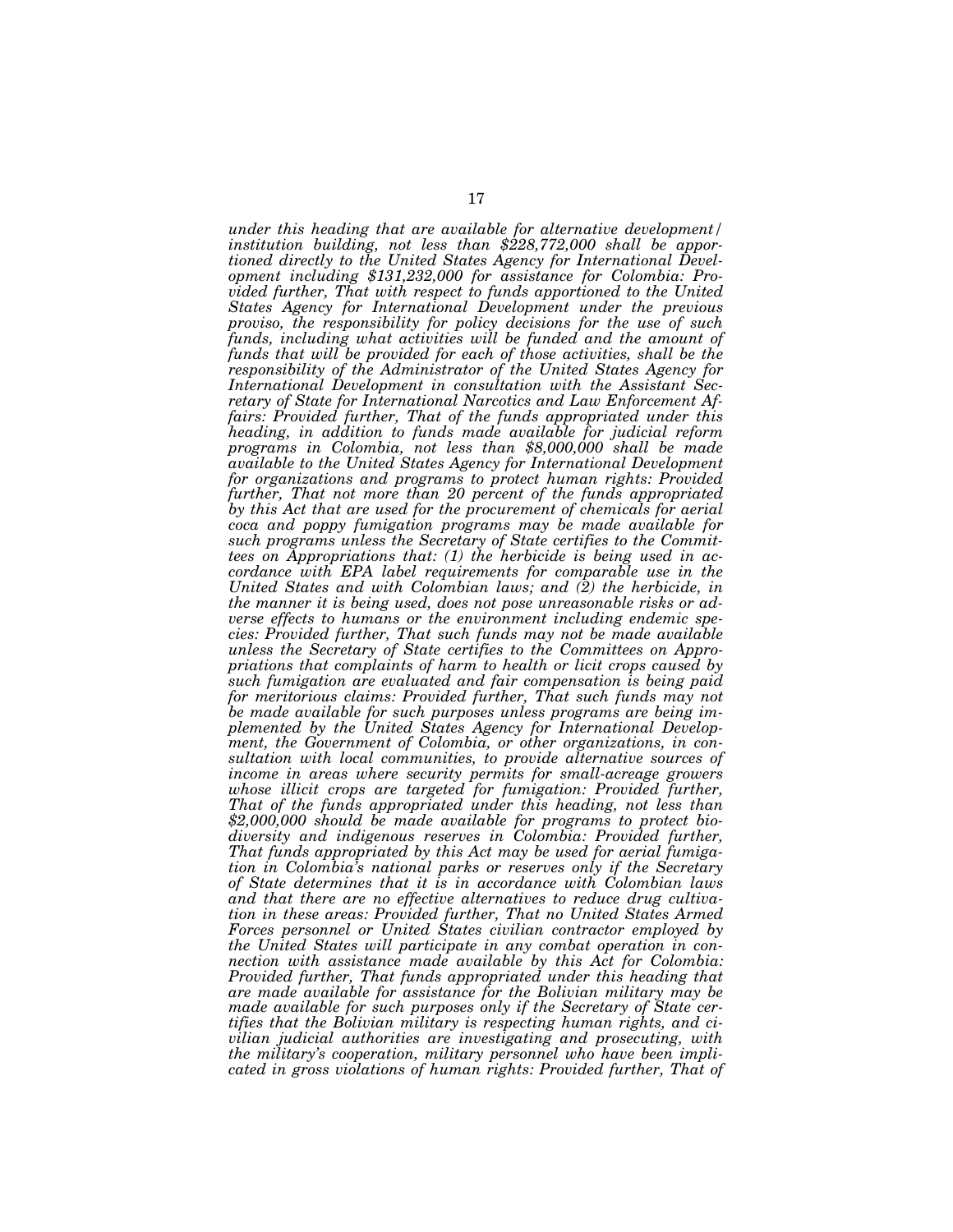*the funds appropriated under this heading, not more than \$19,015,000 may be available for administrative expenses of the Department of State, and not more than \$7,800,000 may be available, in addition to amounts otherwise available for such purposes, for administrative expenses of the United States Agency for International Development.* 

### *MIGRATION AND REFUGEE ASSISTANCE*

*For expenses, not otherwise provided for, necessary to enable the Secretary of State to provide, as authorized by law, a contribution to the International Committee of the Red Cross, assistance to refugees, including contributions to the International Organization for Migration and the United Nations High Commissioner for Refugees,*  and other activities to meet refugee and migration needs; salaries *and expenses of personnel and dependents as authorized by the Foreign Service Act of 1980; allowances as authorized by sections 5921 through 5925 of title 5, United States Code; purchase and hire of passenger motor vehicles; and services as authorized by section 3109 of title 5, United States Code, \$791,000,000, to remain available until expended: Provided, That not more than \$23,000,000 may be available for administrative expenses: Provided further, That not less than \$40,000,000 of the funds made available under this heading shall be made available for refugees from the former Soviet Union and Eastern Europe and other refugees resettling in Israel: Provided further, That funds appropriated under this heading may be made available for a headquarters contribution to the International Committee of the Red Cross only if the Secretary of State determines (and so reports to the appropriate committees of Congress) that the Magen David Adom Society of Israel is not being denied participation in the activities of the International Red Cross and Red Crescent Movement: Provided further, That funds appropriated under this heading should be made available to develop effective responses to protracted refugee situations, including the development of programs to assist long-term refugee populations within and outside traditional camp settings that support refugees living or working in local communities such as integration of refugees into local schools and services, resource conservation projects and other projects designed to diminish conflict between refugee hosting communities and refugees, and encouraging dialogue among refugee hosting communities, the United Nations High Commissioner for Refugees, and international and nongovernmental refugee assistance organizations to promote the rights to which refugees are entitled under the Convention Relating to the Status of Refugees of July 28, 1951 and the Protocol Relating to the Status of Refugees, done at New York January 31, 1967.* 

## *UNITED STATES EMERGENCY REFUGEE AND MIGRATION ASSISTANCE FUND*

*For necessary expenses to carry out the provisions of section 2(c) of the Migration and Refugee Assistance Act of 1962, as amended (22 U.S.C. 2601(c)), \$30,000,000, to remain available until expended.*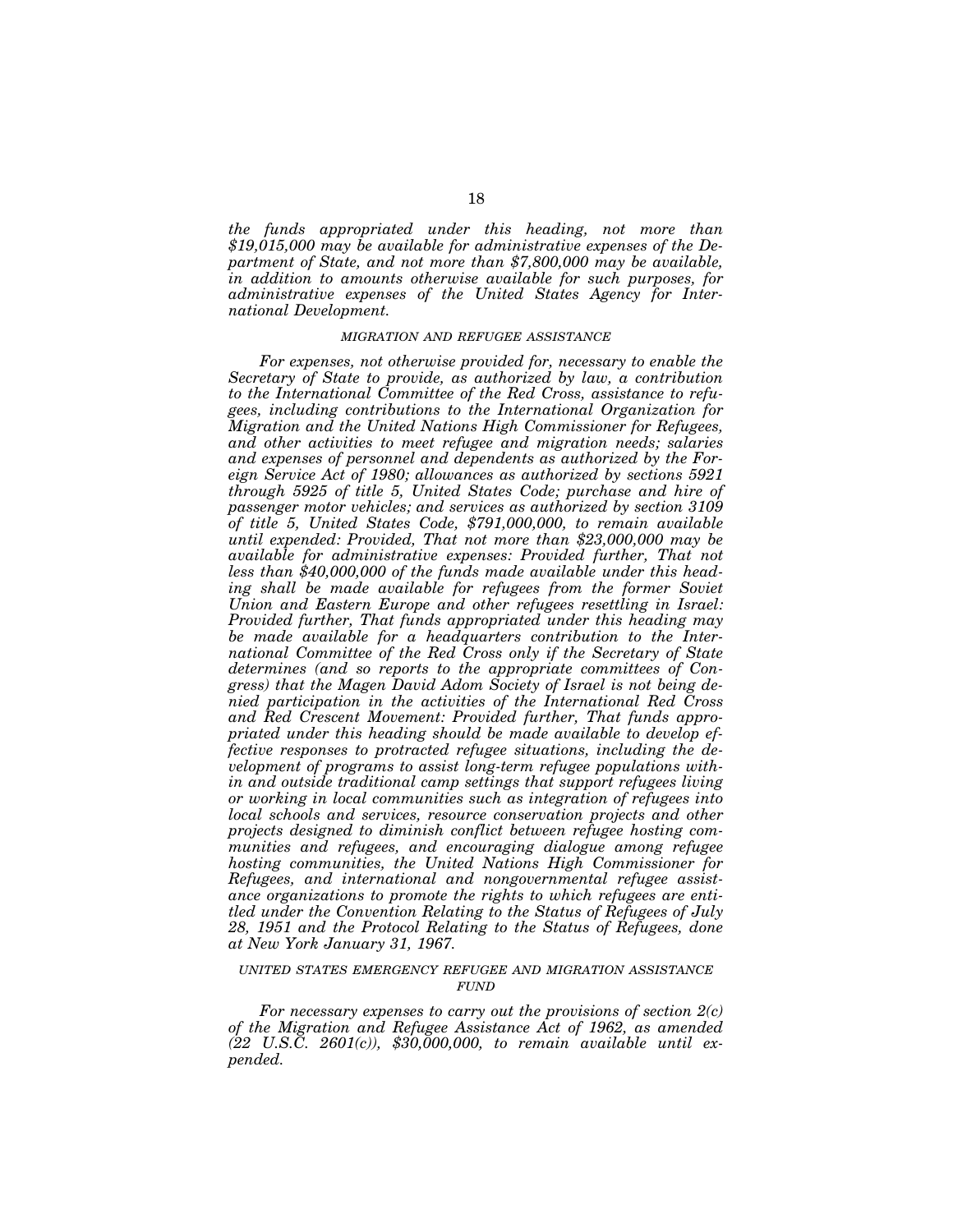## *NONPROLIFERATION, ANTI-TERRORISM, DEMINING AND RELATED PROGRAMS*

*For necessary expenses for nonproliferation, anti-terrorism, demining and related programs and activities, \$410,100,000, to carry out the provisions of chapter 8 of part II of the Foreign Assistance Act of 1961 for anti-terrorism assistance, chapter 9 of part II of the Foreign Assistance Act of 1961, section 504 of the FREEDOM Support Act, section 23 of the Arms Export Control Act or the Foreign Assistance Act of 1961 for demining activities, the clearance of unexploded ordnance, the destruction of small arms, and related activities, notwithstanding any other provision of law, including activities implemented through nongovernmental and international organizations, and section 301 of the Foreign Assistance Act of 1961 for a voluntary contribution to the International Atomic Energy Agency (IAEA), and for a United States contribution to the Comprehensive Nuclear Test Ban Treaty Preparatory Commission: Provided, That of this amount not to exceed \$37,500,000, to remain available until expended, may be made available for the Nonproliferation and Disarmament Fund, notwithstanding any other provision of law, to promote bilateral and multilateral activities relating to nonproliferation and disarmament: Provided further, That such funds may also be used for such countries other than the Independent States of the former Soviet Union and international organi*zations when it is in the national security interest of the United *States to do so: Provided further, That funds appropriated under this heading may be made available for the International Atomic Energy Agency only if the Secretary of State determines (and so reports to the Congress) that Israel is not being denied its right to*  participate in the activities of that Agency: Provided further, That *of the funds made available for demining and related activities, not to exceed \$705,000, in addition to funds otherwise available for such purposes, may be used for administrative expenses related to the operation and management of the demining program: Provided further, That funds appropriated under this heading that are available for ''Anti-terrorism Assistance'' and ''Export Control and Border Security'' shall remain available until September 30, 2007.* 

#### *DEPARTMENT OF THE TREASURY*

#### *INTERNATIONAL AFFAIRS TECHNICAL ASSISTANCE*

*For necessary expenses to carry out the provisions of section 129 of the Foreign Assistance Act of 1961, \$20,000,000, to remain available until September 30, 2008, which shall be available notwithstanding any other provision of law.* 

#### *DEBT RESTRUCTURING*

*For the cost, as defined in section 502 of the Congressional Budget Act of 1974, of modifying loans and loan guarantees, as the President may determine, for which funds have been appropriated or otherwise made available for programs within the International Affairs Budget Function 150, including the cost of selling, reducing, or canceling amounts owed to the United States as a result of concessional loans made to eligible countries, pursuant to parts IV and V of the Foreign Assistance Act of 1961, of modifying*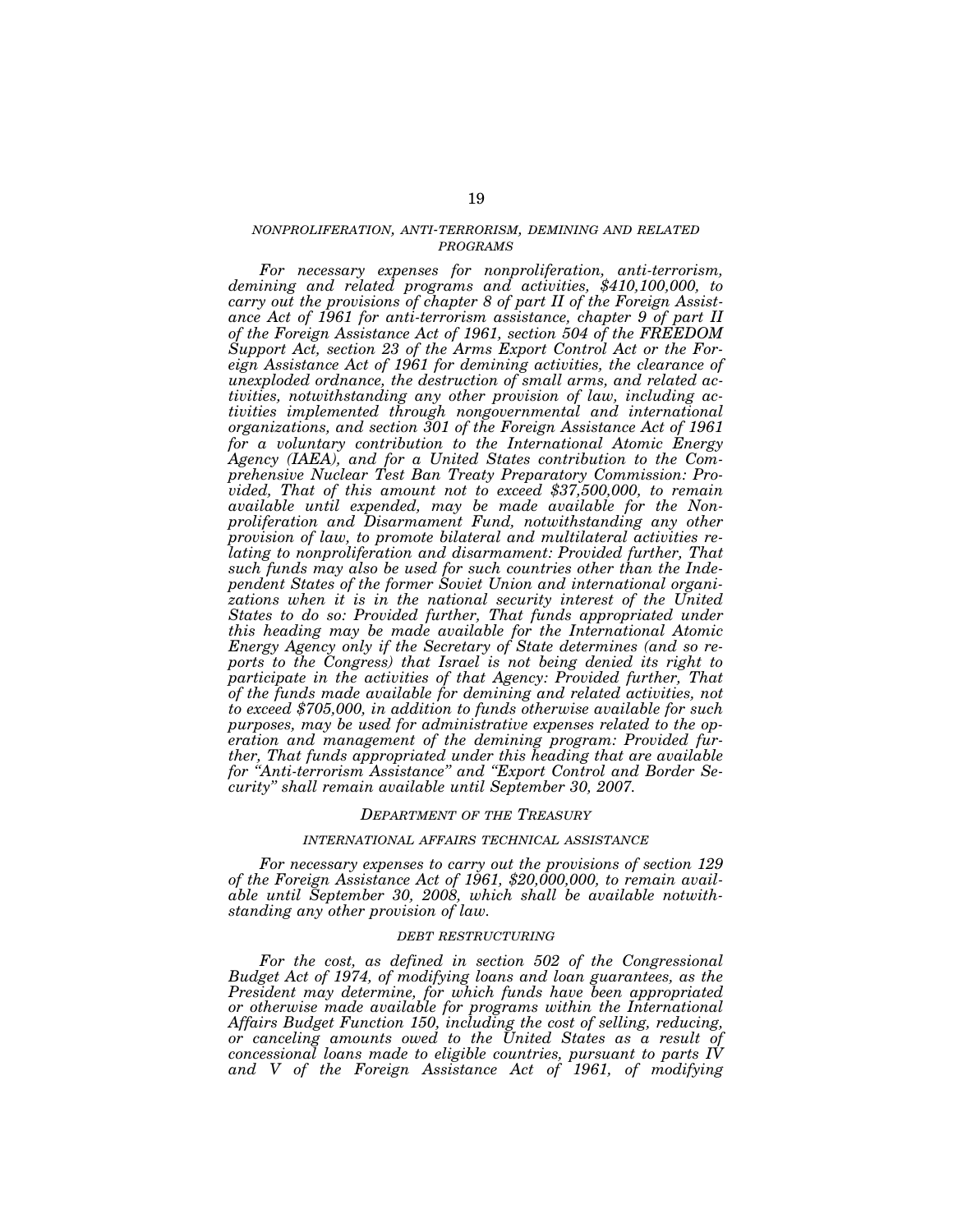*concessional credit agreements with least developed countries, as authorized under section 411 of the Agricultural Trade Development and Assistance Act of 1954, as amended, of concessional loans, guarantees and credit agreements, as authorized under section 572 of the Foreign Operations, Export Financing, and Related Programs Appropriations Act, 1989 (Public Law 100–461), and of canceling amounts owed, as a result of loans or guarantees made pursuant to the Export-Import Bank Act of 1945, by countries that are eligible for debt reduction pursuant to title V of H.R. 3425 as enacted into law by section 1000(a)(5) of Public Law 106–113, \$65,000,000, to remain available until September 30, 2008: Provided, That not less than \$20,000,000 of the funds appropriated under this heading shall be made available to carry out the provisions of part V of the Foreign Assistance Act of 1961: Provided further, That amounts paid to the HIPC Trust Fund may be used only to fund debt reduction under the enhanced HIPC initiative by— (1) the Inter-American Development Bank;* 

*(2) the African Development Fund;* 

*(3) the African Development Bank; and* 

*(4) the Central American Bank for Economic Integration:* 

*Provided further, That funds may not be paid to the HIPC Trust Fund for the benefit of any country if the Secretary of State has credible evidence that the government of such country is engaged in a consistent pattern of gross violations of internationally recognized human rights or in military or civil conflict that undermines its ability to develop and implement measures to alleviate poverty and to devote adequate human and financial resources to that end: Provided further, That on the basis of final appropriations, the Secretary of the Treasury shall consult with the Committees on Appropriations concerning which countries and international financial institutions are expected to benefit from a United States contribution to the HIPC Trust Fund during the fiscal year: Provided further, That the Secretary of the Treasury shall inform the Committees on*  Appropriations not less than 15 days in advance of the signature of *an agreement by the United States to make payments to the HIPC Trust Fund of amounts for such countries and institutions: Provided further, That the Secretary of the Treasury may disburse funds designated for debt reduction through the HIPC Trust Fund only for the benefit of countries that—*

*(1) have committed, for a period of 24 months, not to accept new market-rate loans from the international financial institution receiving debt repayment as a result of such disbursement, other than loans made by such institutions to export-oriented commercial projects that generate foreign exchange which are generally referred to as ''enclave'' loans; and* 

*(2) have documented and demonstrated their commitment to redirect their budgetary resources from international debt repayments to programs to alleviate poverty and promote economic growth that are additional to or expand upon those previously available for such purposes:* 

*Provided further, That any limitation of subsection (e) of section 411 of the Agricultural Trade Development and Assistance Act of 1954 shall not apply to funds appropriated under this heading: Provided further, That none of the funds made available under this heading in this or any other appropriations Act shall be made available for*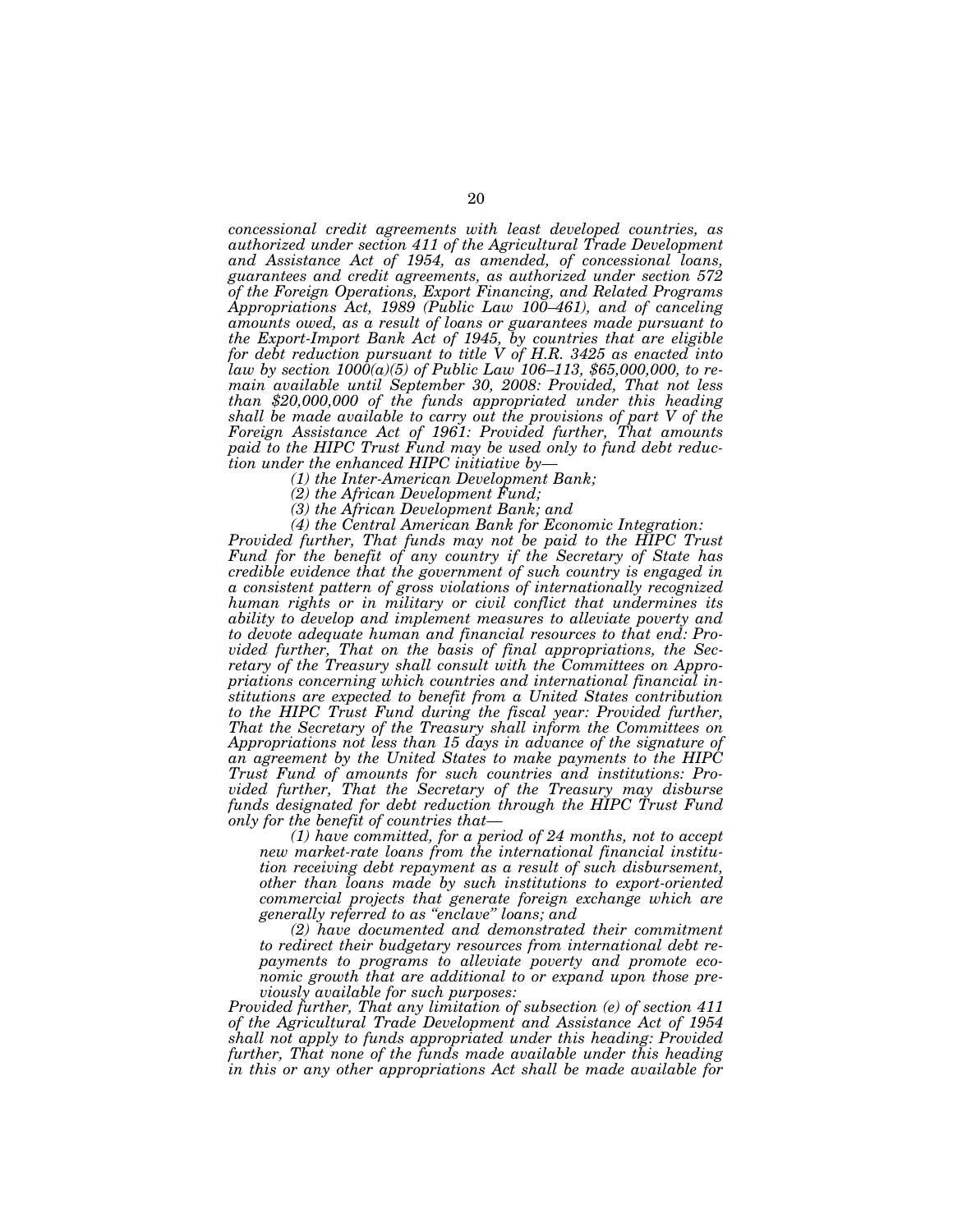*Sudan or Burma unless the Secretary of the Treasury determines and notifies the Committees on Appropriations that a democratically elected government has taken office.* 

### *TITLE III—MILITARY ASSISTANCE*

## *FUNDS APPROPRIATED TO THE PRESIDENT*

### *INTERNATIONAL MILITARY EDUCATION AND TRAINING*

*For necessary expenses to carry out the provisions of section 541 of the Foreign Assistance Act of 1961, \$86,744,000, of which up to \$3,000,000 may remain available until expended: Provided, That the civilian personnel for whom military education and training may be provided under this heading may include civilians who are not members of a government whose participation would contribute to improved civil-military relations, civilian control of the military, or respect for human rights: Provided further, That funds appropriated under this heading for military education and training for Guatemala may only be available for expanded international military education and training, and funds made available for Haiti, the Democratic Republic of the Congo, and Nigeria may only be provided through the regular notification procedures of the Committees on Appropriations.* 

#### *FOREIGN MILITARY FINANCING PROGRAM*

For expenses necessary for grants to enable the President to *carry out the provisions of section 23 of the Arms Export Control Act, \$4,500,000,000: Provided, That of the funds appropriated under this heading, not less than \$2,280,000,000 shall be available for grants only for Israel, and not less than \$1,300,000,000 shall be made available for grants only for Egypt: Provided further, That the funds appropriated by this paragraph for Israel shall be disbursed within 30 days of the enactment of this Act: Provided further, That to the extent that the Government of Israel requests that funds be used for such purposes, grants made available for Israel by this paragraph shall, as agreed by Israel and the United States, be available for advanced weapons systems, of which not less than*  \$595,000,000 shall be available for the procurement in Israel of de*fense articles and defense services, including research and development: Provided further, That of the funds appropriated by this paragraph, \$210,000,000 shall be made available for assistance for Jordan: Provided further, That funds appropriated or otherwise made available by this paragraph shall be nonrepayable notwithstanding any requirement in section 23 of the Arms Export Control Act: Provided further, That funds made available under this paragraph shall be obligated upon apportionment in accordance with paragraph (5)(C) of title 31, United States Code, section 1501(a).* 

*None of the funds made available under this heading shall be available to finance the procurement of defense articles, defense services, or design and construction services that are not sold by the United States Government under the Arms Export Control Act unless the foreign country proposing to make such procurements has first signed an agreement with the United States Government specifying the conditions under which such procurements may be financed with such funds: Provided, That all country and funding*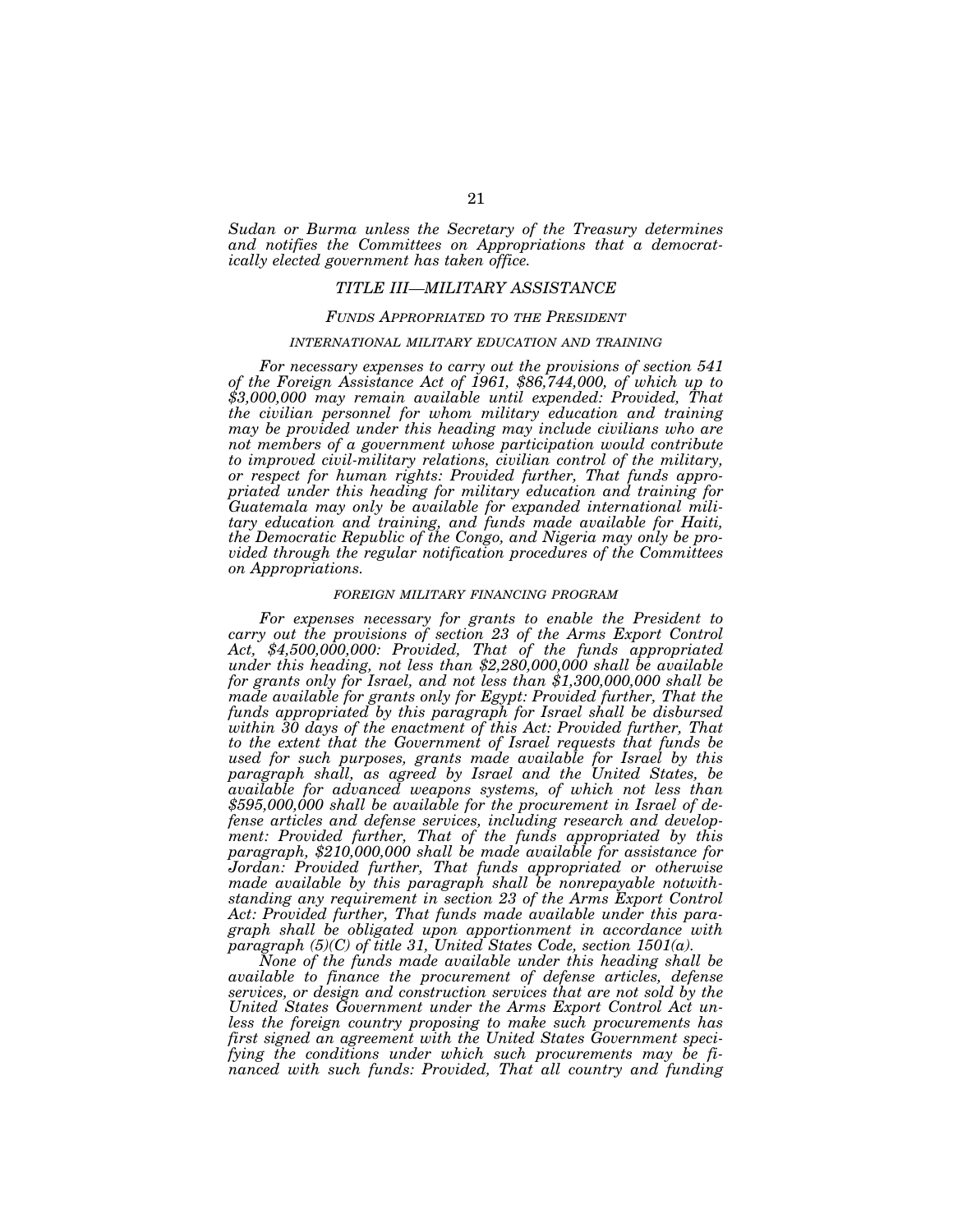*level increases in allocations shall be submitted through the regular notification procedures of section 515 of this Act: Provided further, That none of the funds appropriated under this heading shall be available for assistance for Sudan and Guatemala: Provided further, That none of the funds appropriated under this heading may be made available for assistance for Haiti except pursuant to the regular notification procedures of the Committees on Appropriations: Provided further, That funds made available under this heading may be used, notwithstanding any other provision of law, for demining, the clearance of unexploded ordnance, and related activities, and may include activities implemented through nongovernmental and international organizations: Provided further, That only those countries for which assistance was justified for the ''Foreign Military Sales Financing Program'' in the fiscal year 1989 congressional presentation for security assistance programs may utilize funds made available under this heading for procurement of defense articles, defense services or design and construction services that are not sold by the United States Government under the Arms Export Control Act: Provided further, That funds appropriated under this heading shall be expended at the minimum rate necessary to make timely payment for defense articles and services: Provided further,*  That not more than \$42,500,000 of the funds appropriated under *this heading may be obligated for necessary expenses, including the purchase of passenger motor vehicles for replacement only for use outside of the United States, for the general costs of administering military assistance and sales: Provided further, That not more than \$373,000,000 of funds realized pursuant to section 21(e)(1)(A) of the Arms Export Control Act may be obligated for expenses incurred by the Department of Defense during fiscal year 2006 pursuant to section 43(b) of the Arms Export Control Act, except that this limitation may be exceeded only through the regular notification procedures of the Committees on Appropriations: Provided further, That foreign military financing program funds estimated to be outlayed for Egypt during fiscal year 2006 shall be transferred to an interest bearing account for Egypt in the Federal Reserve Bank of New York within 30 days of enactment of this Act.* 

### *PEACEKEEPING OPERATIONS*

*For necessary expenses to carry out the provisions of section 551 of the Foreign Assistance Act of 1961, \$175,000,000: Provided, That none of the funds appropriated under this heading shall be obligated or expended except as provided through the regular notification procedures of the Committees on Appropriations.* 

### *TITLE IV—MULTILATERAL ECONOMIC ASSISTANCE*

## *FUNDS APPROPRIATED TO THE PRESIDENT*

### *INTERNATIONAL FINANCIAL INSTITUTIONS*

### *GLOBAL ENVIRONMENT FACILITY*

*For the United States contribution for the Global Environment Facility, \$80,000,000 to the International Bank for Reconstruction and Development as trustee for the Global Environment Facility (GEF), by the Secretary of the Treasury, to remain available until expended.*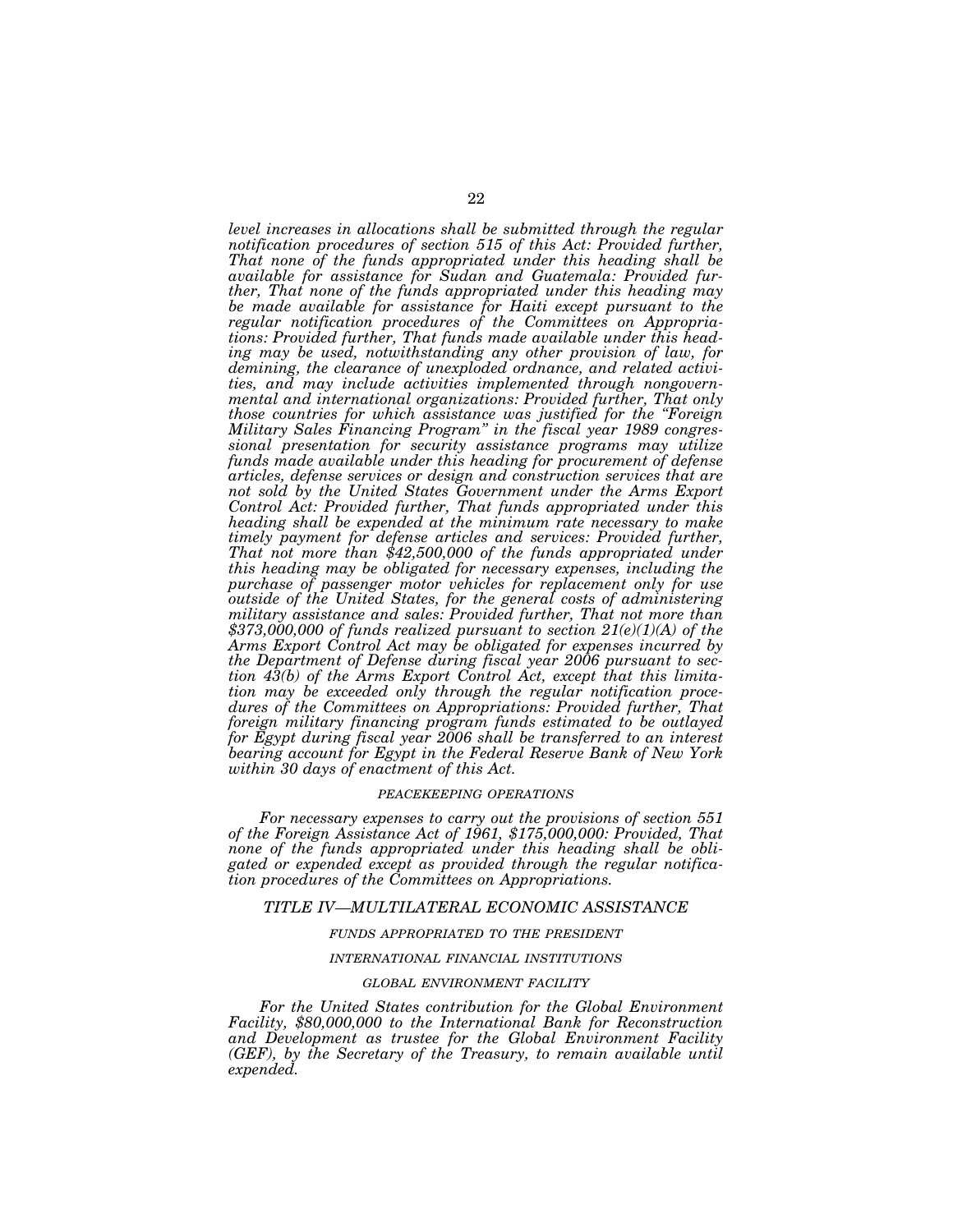### *CONTRIBUTION TO THE INTERNATIONAL DEVELOPMENT ASSOCIATION*

*For payment to the International Development Association by the Secretary of the Treasury, \$950,000,000, to remain available until expended.* 

## *CONTRIBUTION TO THE MULTILATERAL INVESTMENT GUARANTEE AGENCY*

*For payment to the Multilateral Investment Guarantee Agency by the Secretary of the Treasury, \$1,300,000, to remain available until expended.* 

#### *LIMITATION ON CALLABLE CAPITAL SUBSCRIPTIONS*

*The United States Governor of the Multilateral Investment Guarantee Agency may subscribe without fiscal year limitation to the callable capital portion of the United States share of such capital in an amount not to exceed \$8,126,527.* 

### *CONTRIBUTION TO THE INTER-AMERICAN INVESTMENT CORPORATION*

*For payment to the Inter-American Investment Corporation by the Secretary of the Treasury, \$1,741,515, to remain available until expended.* 

### *CONTRIBUTION TO THE ENTERPRISE FOR THE AMERICAS MULTILATERAL INVESTMENT FUND*

*For payment to the Enterprise for the Americas Multilateral Investment Fund by the Secretary of the Treasury, for the United States contribution to the fund, \$1,741,515, to remain available until expended.* 

### *CONTRIBUTION TO THE ASIAN DEVELOPMENT FUND*

*For the United States contribution by the Secretary of the Treasury to the increase in resources of the Asian Development Fund, as authorized by the Asian Development Bank Act, as amended, \$100,000,000, to remain available until expended.* 

## *CONTRIBUTION TO THE AFRICAN DEVELOPMENT BANK*

*For payment to the African Development Bank by the Secretary of the Treasury, \$3,638,000, for the United States paid-in share of the increase in capital stock, to remain available until expended.* 

### *LIMITATION ON CALLABLE CAPITAL SUBSCRIPTIONS*

*The United States Governor of the African Development Bank may subscribe without fiscal year limitation for the callable capital portion of the United States share of such capital stock in an amount not to exceed \$88,333,855.* 

### *CONTRIBUTION TO THE AFRICAN DEVELOPMENT FUND*

*For the United States contribution by the Secretary of the Treasury to the increase in resources of the African Development Fund, \$135,700,000, to remain available until expended.*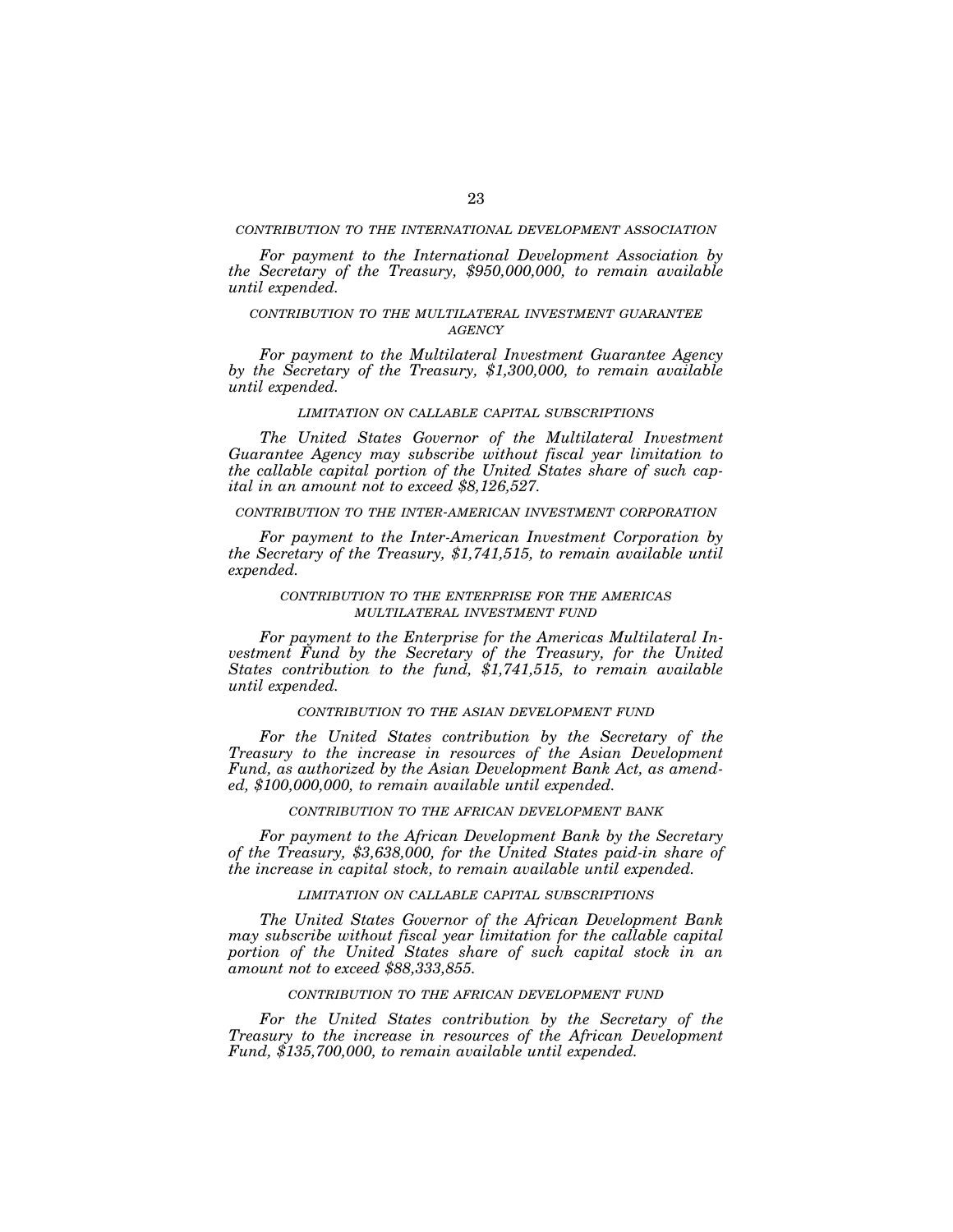## *CONTRIBUTION TO THE EUROPEAN BANK FOR RECONSTRUCTION AND DEVELOPMENT*

*For payment to the European Bank for Reconstruction and Development by the Secretary of the Treasury, \$1,015,677 for the United States share of the paid-in portion of the increase in capital stock, to remain available until expended.* 

## *LIMITATION ON CALLABLE CAPITAL SUBSCRIPTIONS*

*The United States Governor of the European Bank for Reconstruction and Development may subscribe without fiscal year limitation to the callable capital portion of the United States share of such capital stock in an amount not to exceed \$2,249,888.* 

## *CONTRIBUTION TO THE INTERNATIONAL FUND FOR AGRICULTURAL DEVELOPMENT*

*For the United States contribution by the Secretary of the Treasury to increase the resources of the International Fund for Agricultural Development, \$15,000,000, to remain available until expended.* 

#### *INTERNATIONAL ORGANIZATIONS AND PROGRAMS*

*For necessary expenses to carry out the provisions of section 301 of the Foreign Assistance Act of 1961, and of section 2 of the United Nations Environment Program Participation Act of 1973, \$329,458,000: Provided, That none of the funds appropriated under this heading may be made available to the International Atomic Energy Agency (IAEA).* 

## *TITLE V—GENERAL PROVISIONS*

## *COMPENSATION FOR UNITED STATES EXECUTIVE DIRECTORS TO INTERNATIONAL FINANCIAL INSTITUTIONS*

*SEC. 501. (a) No funds appropriated by this Act may be made*  as payment to any international financial institution while the *United States Executive Director to such institution is compensated by the institution at a rate which, together with whatever compensation such Director receives from the United States, is in excess of the rate provided for an individual occupying a position at level IV of the Executive Schedule under section 5315 of title 5, United States Code, or while any alternate United States Director to such institution is compensated by the institution at a rate in excess of the rate provided for an individual occupying a position at level V of the Executive Schedule under section 5316 of title 5, United States Code.* 

*(b) For purposes of this section ''international financial institutions'' are: the International Bank for Reconstruction and Development, the Inter-American Development Bank, the Asian Development Bank, the Asian Development Fund, the African Development Bank, the African Development Fund, the International Monetary Fund, the North American Development Bank, and the European Bank for Reconstruction and Development.*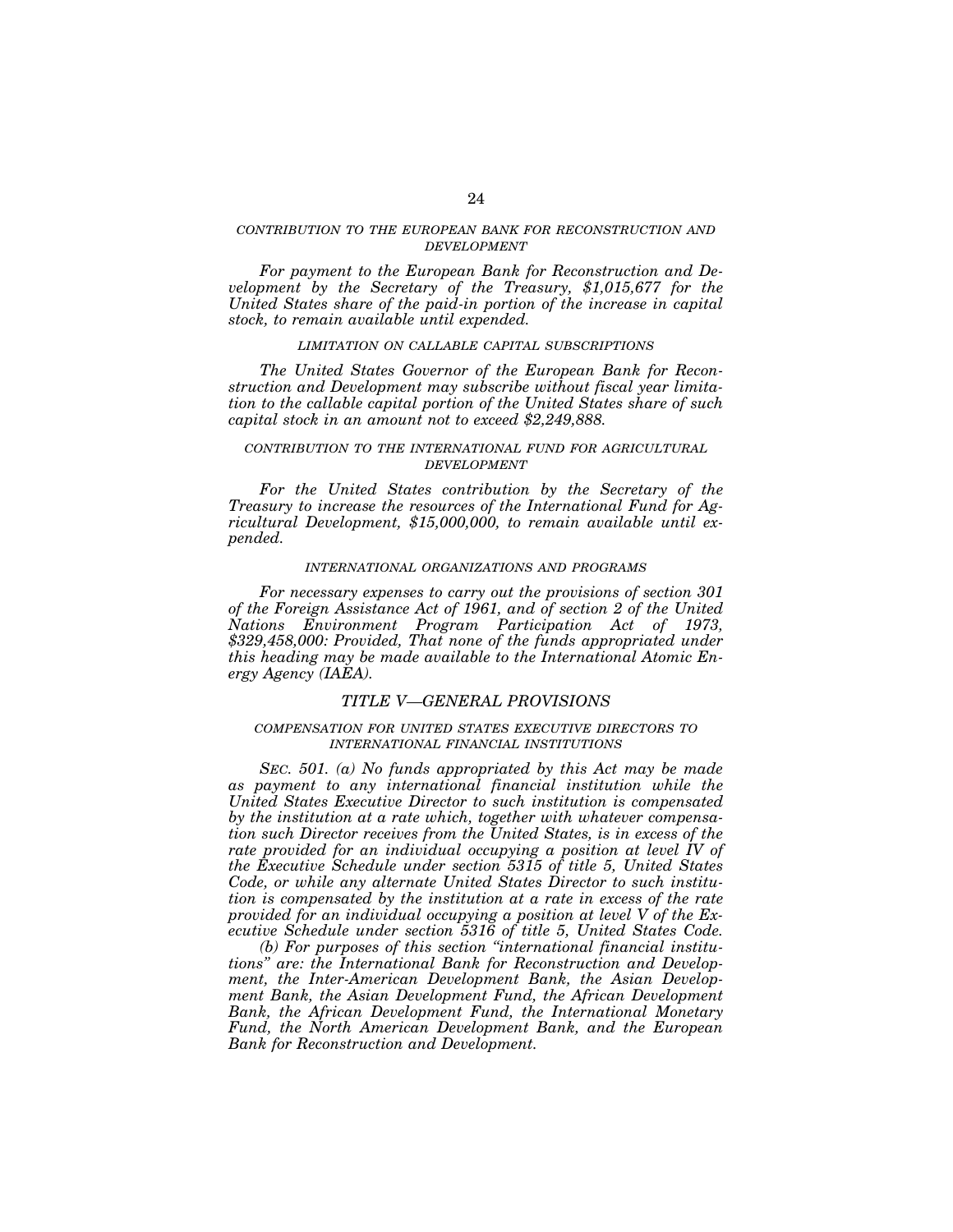## *RESTRICTIONS ON VOLUNTARY CONTRIBUTIONS TO UNITED NATIONS AGENCIES*

*SEC. 502. None of the funds appropriated by this Act may be made available to pay any voluntary contribution of the United States to the United Nations (including the United Nations Development Program) if the United Nations implements or imposes any taxation on any United States persons.* 

### *LIMITATION ON RESIDENCE EXPENSES*

*SEC. 503. Of the funds appropriated or made available pursu- ant to this Act, not to exceed \$100,500 shall be for official residence expenses of the United States Agency for International Development during the current fiscal year: Provided, That appropriate steps shall be taken to assure that, to the maximum extent possible, United States-owned foreign currencies are utilized in lieu of dollars.* 

### *UNOBLIGATED BALANCES REPORT*

*SEC. 504. Any Department or Agency to which funds are appropriated or otherwise made available by this Act shall provide to the Committees on Appropriations a quarterly accounting by program, project, and activity of the funds received by such Department or Agency in this fiscal year or any previous fiscal year that remain unobligated and unexpended.* 

### *LIMITATION ON REPRESENTATIONAL ALLOWANCES*

*SEC. 505. Of the funds appropriated or made available pursu- ant to this Act, not to exceed \$250,000 shall be available for representation and entertainment allowances, of which not to exceed \$2,500 shall be available for entertainment allowances, for the United States Agency for International Development during the current fiscal year: Provided, That no such entertainment funds may be used for the purposes listed in section 548 of this Act: Provided further, That appropriate steps shall be taken to assure that, to the maximum extent possible, United States-owned foreign currencies are utilized in lieu of dollars: Provided further, That of the funds made available by this Act for general costs of administering military assistance and sales under the heading ''Foreign Military Financing Program'', not to exceed \$4,000 shall be available for entertainment expenses and not to exceed \$130,000 shall be available for representation allowances: Provided further, That of the funds made available by this Act under the heading ''International Military Education and Training'', not to exceed \$55,000 shall be available for entertainment allowances: Provided further, That of the funds made available by this Act for the Inter-American Foundation, not to exceed \$2,000 shall be available for entertainment and representation allowances: Provided further, That of the funds made available by this Act for the Peace Corps, not to exceed a total of \$4,000 shall be available for entertainment expenses: Provided further, That of the funds made available by this Act under the heading ''Trade and Development Agency'', not to exceed \$4,000 shall be available for representation and entertainment allowances: Provided further, That of the funds made available by this Act under the heading ''Millennium Challenge Corporation'', not to exceed*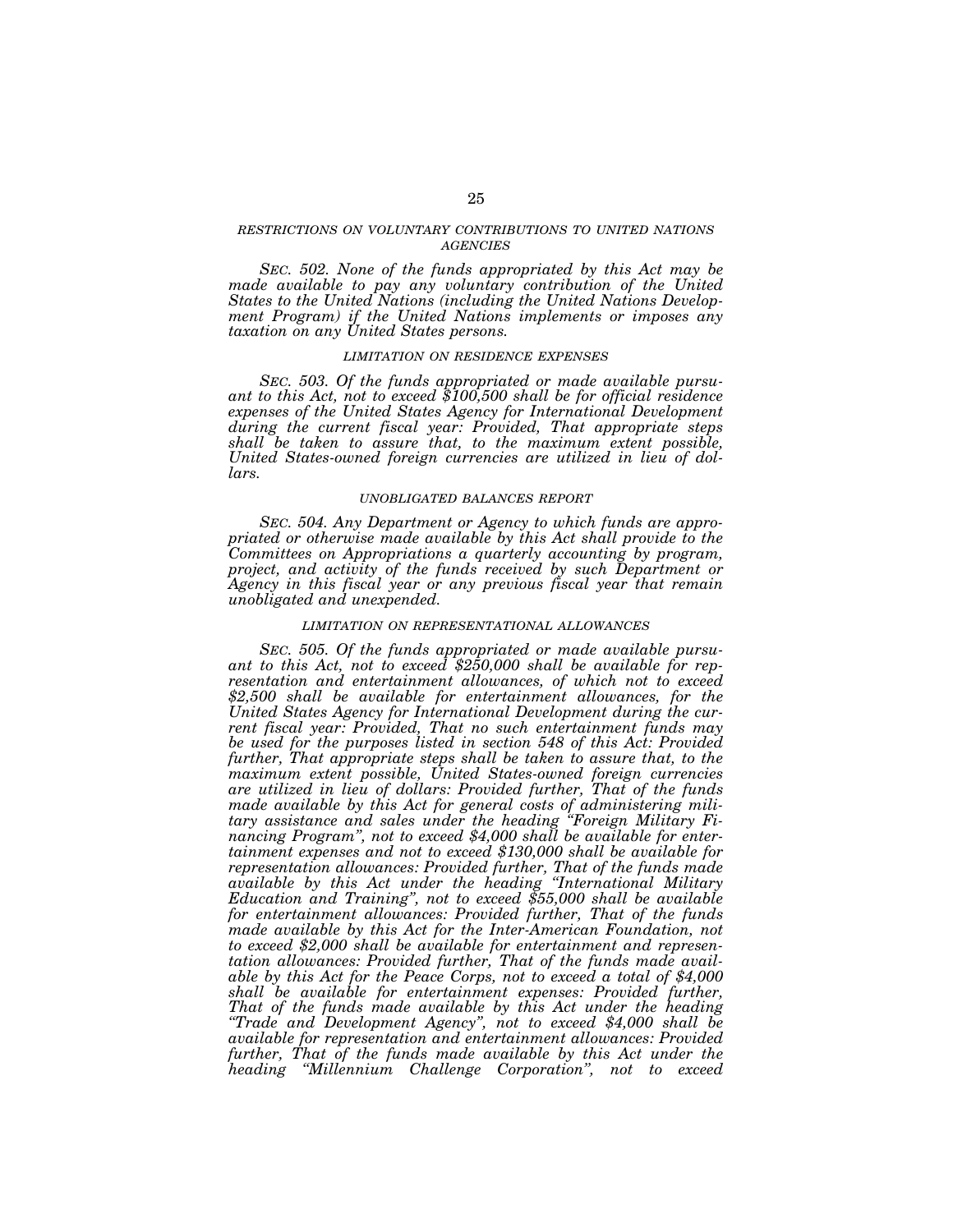*\$115,000 shall be available for representation and entertainment allowances.* 

### *PROHIBITION ON TAXATION OF UNITED STATES ASSISTANCE*

*SEC. 506. (a) PROHIBITION ON TAXATION.—None of the funds appropriated by this Act may be made available to provide assistance for a foreign country under a new bilateral agreement governing the terms and conditions under which such assistance is to be provided unless such agreement includes a provision stating that assistance provided by the United States shall be exempt from taxation, or reimbursed, by the foreign government, and the Secretary of State shall expeditiously seek to negotiate amendments to existing bilateral agreements, as necessary, to conform with this requirement.* 

*(b) REIMBURSEMENT OF FOREIGN TAXES.—An amount equivalent to 200 percent of the total taxes assessed during fiscal year 2006 on funds appropriated by this Act by a foreign government or entity against commodities financed under United States assistance programs for which funds are appropriated by this Act, either directly or through grantees, contractors and subcontractors shall be withheld from obligation from funds appropriated for assistance for fiscal year 2007 and allocated for the central government of such country and for the West Bank and Gaza Program to the extent that the Secretary of State certifies and reports in writing to the Committees on Appropriations that such taxes have not been reimbursed to the Government of the United States.* 

*(c) DE MINIMIS EXCEPTION.—Foreign taxes of a de minimis nature shall not be subject to the provisions of subsection (b).* 

*(d) REPROGRAMMING OF FUNDS.—Funds withheld from obligation for each country or entity pursuant to subsection (b) shall be reprogrammed for assistance to countries which do not assess taxes on United States assistance or which have an effective arrangement that is providing substantial reimbursement of such taxes.* 

*(e) DETERMINATIONS.—*

*(1) The provisions of this section shall not apply to any country or entity the Secretary of State determines—*

*(A) does not assess taxes on United States assistance or which has an effective arrangement that is providing substantial reimbursement of such taxes; or* 

*(B) the foreign policy interests of the United States outweigh the policy of this section to ensure that United States assistance is not subject to taxation.* 

*(2) The Secretary of State shall consult with the Committees on Appropriations at least 15 days prior to exercising the authority of this subsection with regard to any country or entity.* 

*(f) IMPLEMENTATION.—The Secretary of State shall issue rules, regulations, or policy guidance, as appropriate, to implement the prohibition against the taxation of assistance contained in this section.* 

*(g) DEFINITIONS.—As used in this section—*

*(1) the terms ''taxes'' and ''taxation'' refer to value added taxes and customs duties imposed on commodities financed with United States assistance for programs for which funds are appropriated by this Act; and*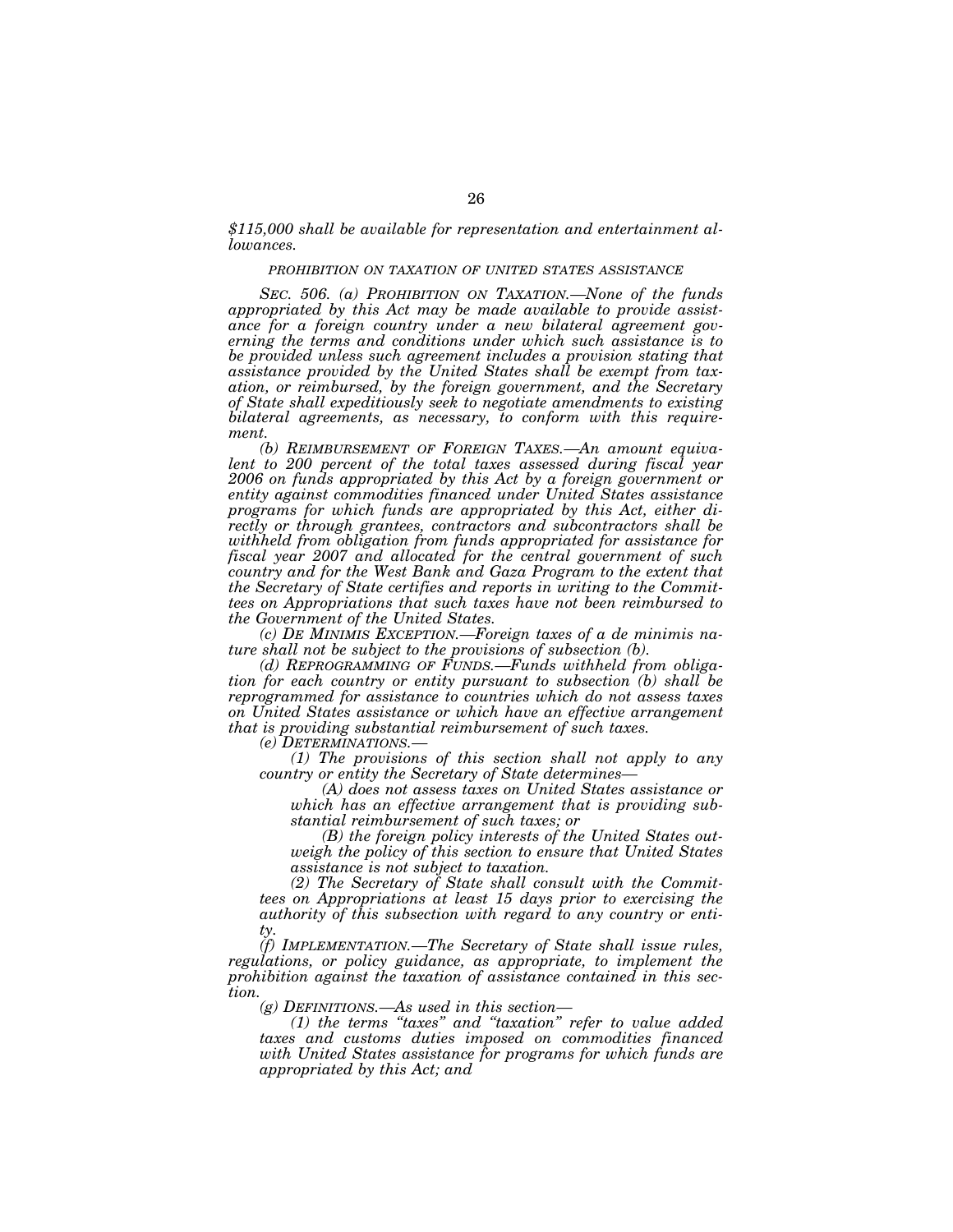*(2) the term ''bilateral agreement'' refers to a framework bilateral agreement between the Government of the United States and the government of the country receiving assistance that describes the privileges and immunities applicable to United States foreign assistance for such country generally, or an individual agreement between the Government of the United States and such government that describes, among other things, the treatment for tax purposes that will be accorded the United States assistance provided under that agreement.* 

#### *PROHIBITION AGAINST DIRECT FUNDING FOR CERTAIN COUNTRIES*

*SEC. 507. None of the funds appropriated or otherwise made available pursuant to this Act shall be obligated or expended to finance directly any assistance or reparations to Cuba, Libya, North Korea, Iran, or Syria: Provided, That for purposes of this section, the prohibition on obligations or expenditures shall include direct loans, credits, insurance and guarantees of the Export-Import Bank or its agents: Provided further, That for purposes of this section, the prohibition shall not include activities of the Overseas Private Investment Corporation in Libya: Provided further, That the prohibition shall not include direct loans, credits, insurance and guarantees made available by the Export-Import Bank or its agents for or in Libya.* 

### *MILITARY COUPS*

*SEC. 508. None of the funds appropriated or otherwise made available pursuant to this Act shall be obligated or expended to finance directly any assistance to the government of any country whose duly elected head of government is deposed by military coup or decree: Provided, That assistance may be resumed to such government if the President determines and certifies to the Committees on Appropriations that subsequent to the termination of assistance a democratically elected government has taken office: Provided further, That the provisions of this section shall not apply to assistance to promote democratic elections or public participation in democratic processes: Provided further, That funds made available pursuant to the previous provisos shall be subject to the regular notification procedures of the Committees on Appropriations.* 

#### *TRANSFERS*

*SEC. 509. (a)(1) LIMITATION ON TRANSFERS BETWEEN AGEN-CIES.—None of the funds made available by this Act may be transferred to any department, agency, or instrumentality of the United States Government, except pursuant to a transfer made by, or transfer authority provided in, this Act or any other appropriation Act.* 

*(2) Notwithstanding paragraph (1), in addition to transfers made by, or authorized elsewhere in, this Act, funds appropriated by this Act to carry out the purposes of the Foreign Assistance Act of 1961 may be allocated or transferred to agencies of the United States Government pursuant to the provisions of sections 109, 610, and 632 of the Foreign Assistance Act of 1961.* 

*(b) TRANSFERS BETWEEN ACCOUNTS.—None of the funds made available by this Act may be obligated under an appropriation account to which they were not appropriated, except for transfers spe-*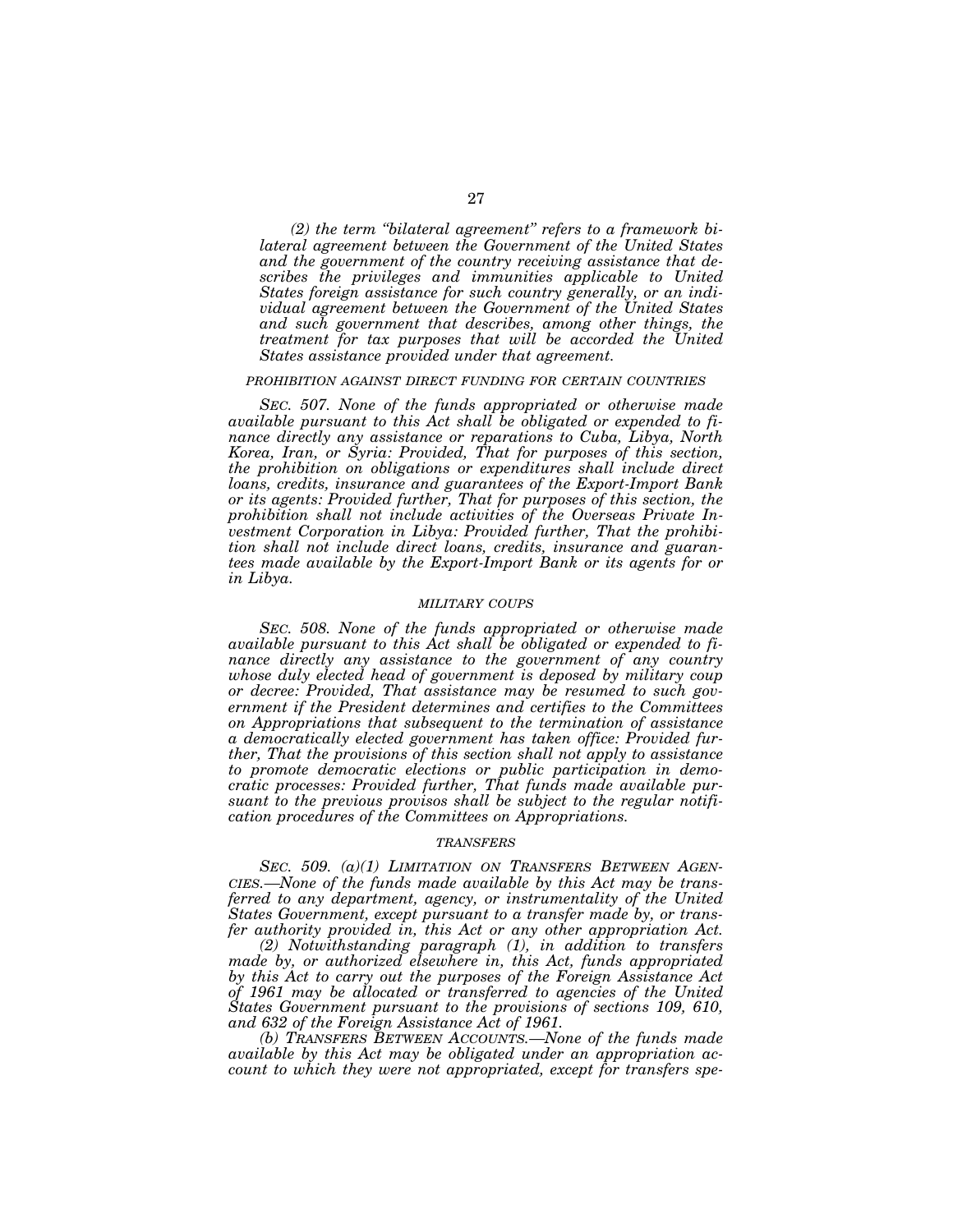*cifically provided for in this Act, unless the President, not less than 5 days prior to the exercise of any authority contained in the Foreign Assistance Act of 1961 to transfer funds, consults with and provides a written policy justification to the Committees on Appropriations of the House of Representatives and the Senate.* 

*(c) AUDIT OF INTER-AGENCY TRANSFERS.—Any agreement for the transfer or allocation of funds appropriated by this Act, or prior Acts, entered into between the United States Agency for International Development and another agency of the United States Government under the authority of section 632(a) of the Foreign Assistance Act of 1961 or any comparable provision of law, shall expressly provide that the Office of the Inspector General for the agency receiving the transfer or allocation of such funds shall perform periodic program and financial audits of the use of such funds: Provided, That funds transferred under such authority may be made available for the cost of such audits.* 

#### *COMMERCIAL LEASING OF DEFENSE ARTICLES*

*SEC. 510. Notwithstanding any other provision of law, and subject to the regular notification procedures of the Committees on Appropriations, the authority of section 23(a) of the Arms Export Control Act may be used to provide financing to Israel, Egypt and NATO and major non-NATO allies for the procurement by leasing (including leasing with an option to purchase) of defense articles from United States commercial suppliers, not including Major Defense Equipment (other than helicopters and other types of aircraft having possible civilian application), if the President determines that there are compelling foreign policy or national security reasons for those defense articles being provided by commercial lease rather than by government-to-government sale under such Act.* 

#### *AVAILABILITY OF FUNDS*

*SEC. 511. No part of any appropriation contained in this Act shall remain available for obligation after the expiration of the current fiscal year unless expressly so provided in this Act: Provided, That funds appropriated for the purposes of chapters 1, 8, 11, and 12 of part I, section 667, chapters 4, 6, 8, and 9 of part II of the Foreign Assistance Act of 1961, section 23 of the Arms Export Control Act, and funds provided under the heading ''Assistance for Eastern Europe and the Baltic States'', shall remain available for an additional 4 years from the date on which the availability of such funds would otherwise have expired, if such funds are initially obligated before the expiration of their respective periods of availability contained in this Act: Provided further, That, notwithstanding any other provision of this Act, any funds made available for the purposes of chapter 1 of part I and chapter 4 of part II of the Foreign Assistance Act of 1961 which are allocated or obligated for cash disbursements in order to address balance of payments or economic policy reform objectives, shall remain available until expended.* 

#### *LIMITATION ON ASSISTANCE TO COUNTRIES IN DEFAULT*

*SEC. 512. No part of any appropriation contained in this Act shall be used to furnish assistance to the government of any country*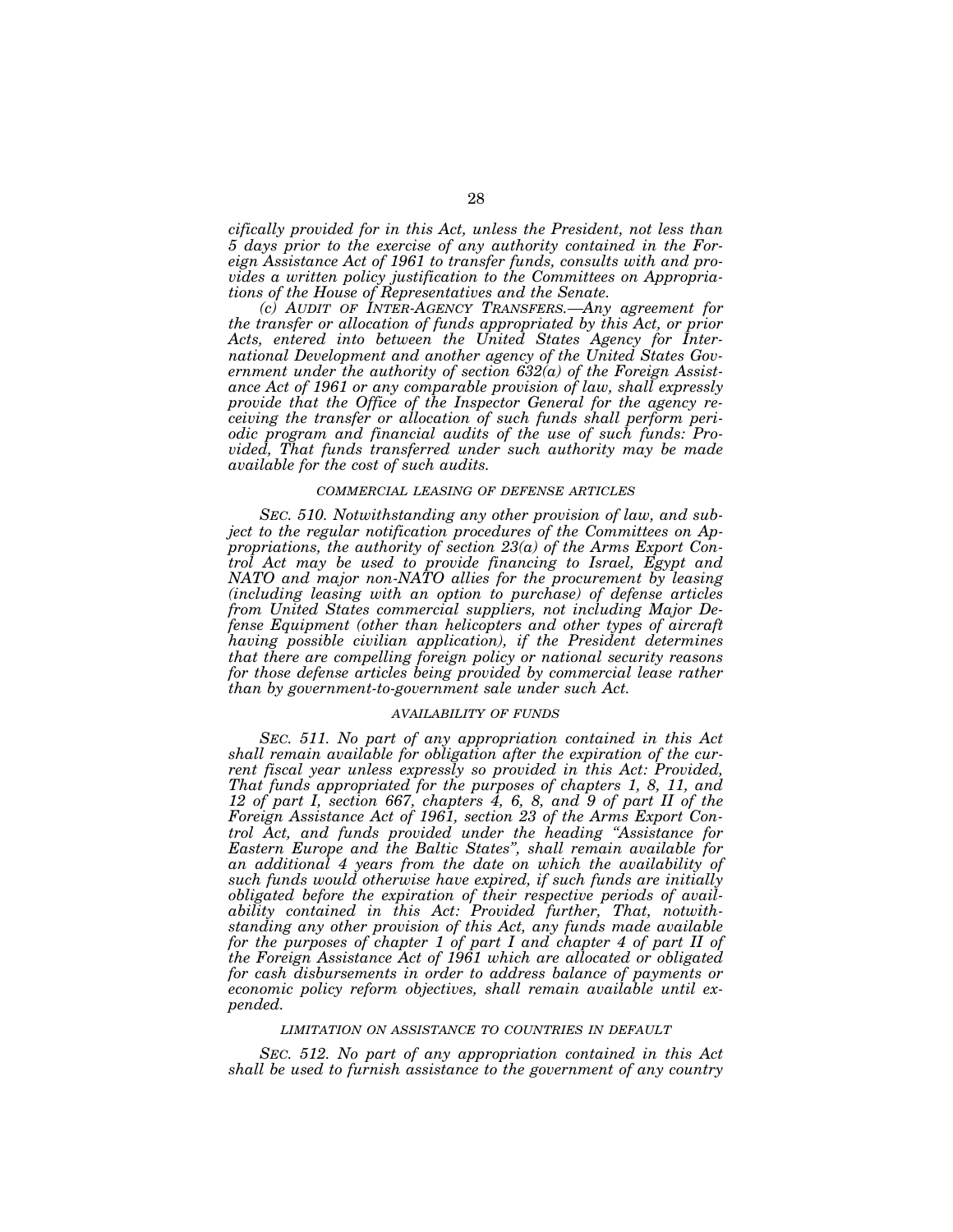*which is in default during a period in excess of 1 calendar year in payment to the United States of principal or interest on any loan made to the government of such country by the United States pursuant to a program for which funds are appropriated under this Act unless the President determines, following consultations with the Committees on Appropriations, that assistance to such country is in the national interest of the United States.* 

#### *COMMERCE AND TRADE*

*SEC. 513. (a) None of the funds appropriated or made available pursuant to this Act for direct assistance and none of the funds otherwise made available pursuant to this Act to the Export-Import Bank and the Overseas Private Investment Corporation shall be obligated or expended to finance any loan, any assistance or any other financial commitments for establishing or expanding production of*  any commodity for export by any country other than the United *States, if the commodity is likely to be in surplus on world markets at the time the resulting productive capacity is expected to become operative and if the assistance will cause substantial injury to United States producers of the same, similar, or competing commodity: Provided, That such prohibition shall not apply to the Export-Import Bank if in the judgment of its Board of Directors the benefits to industry and employment in the United States are likely to outweigh the injury to United States producers of the same, similar, or competing commodity, and the Chairman of the Board so notifies the Committees on Appropriations.* 

*(b) None of the funds appropriated by this or any other Act to carry out chapter 1 of part I of the Foreign Assistance Act of 1961 shall be available for any testing or breeding feasibility study, variety improvement or introduction, consultancy, publication, conference, or training in connection with the growth or production in a foreign country of an agricultural commodity for export which would compete with a similar commodity grown or produced in the United States: Provided, That this subsection shall not prohibit— (1) activities designed to increase food security in devel-*

*oping countries where such activities will not have a significant impact on the export of agricultural commodities of the United States; or* 

*(2) research activities intended primarily to benefit American producers.* 

#### *SURPLUS COMMODITIES*

*SEC. 514. The Secretary of the Treasury shall instruct the United States Executive Directors of the International Bank for Reconstruction and Development, the International Development Association, the International Finance Corporation, the Inter-American Development Bank, the International Monetary Fund, the Asian Development Bank, the Inter-American Investment Corporation, the North American Development Bank, the European Bank for Reconstruction and Development, the African Development Bank, and the African Development Fund to use the voice and vote of the United States to oppose any assistance by these institutions, using funds appropriated or made available pursuant to this Act, for the production or extraction of any commodity or mineral for export, if it is in surplus on world markets and if the assistance will cause sub-*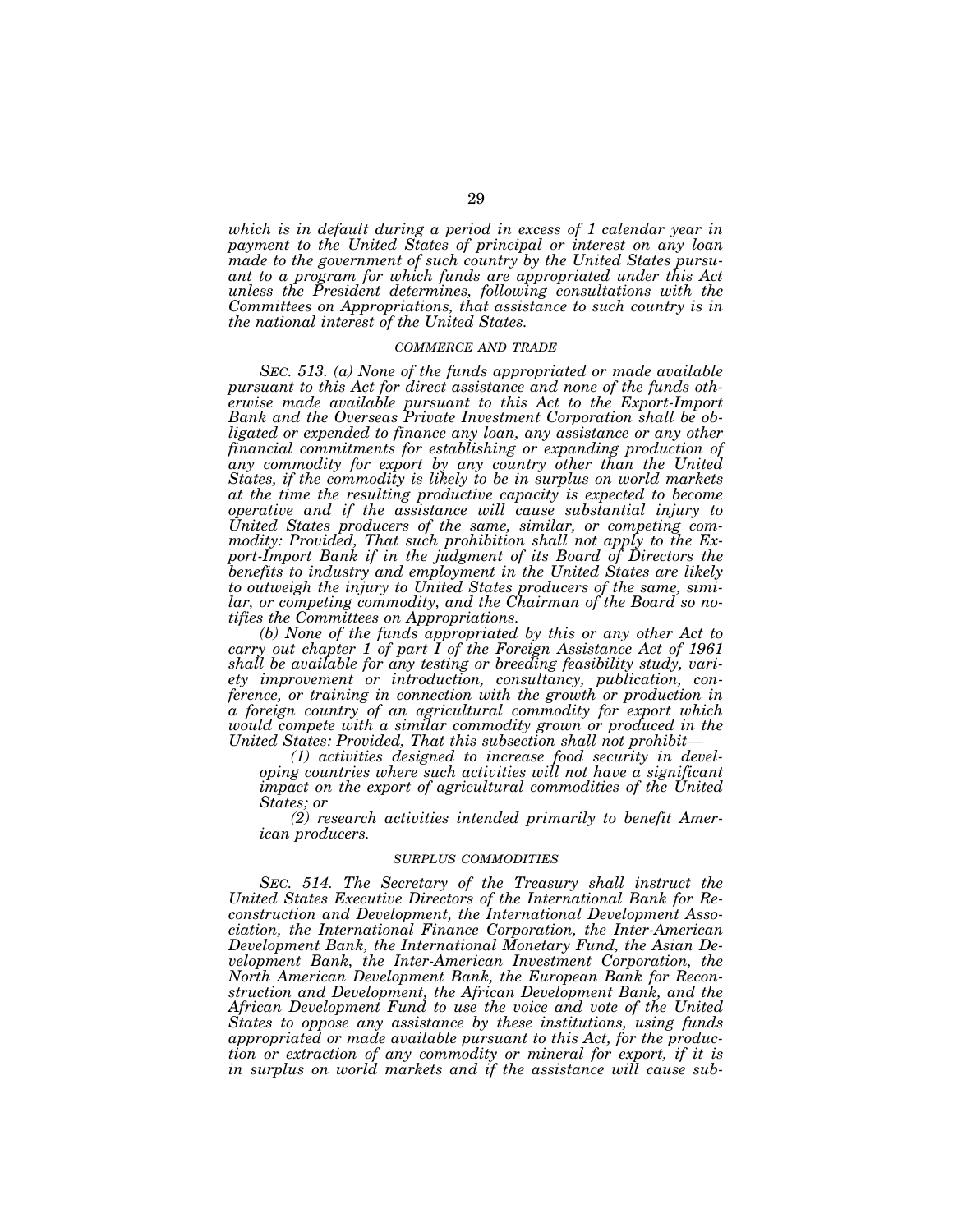*stantial injury to United States producers of the same, similar, or competing commodity.* 

### *NOTIFICATION REQUIREMENTS*

*SEC. 515. For the purposes of providing the executive branch with the necessary administrative flexibility, none of the funds made available under this Act for ''Child Survival and Health Programs Fund'', ''Development Assistance'', ''International Organizations and Programs'', ''Trade and Development Agency'', ''International Narcotics Control and Law Enforcement'', ''Andean Counterdrug Initiative'', ''Assistance for Eastern Europe and the Baltic States'', ''Assistance for the Independent States of the Former Soviet Union'', ''Economic Support Fund'', ''Global HIV/AIDS Initiative'', ''Democracy Fund'', ''Peacekeeping Operations'', ''Capital Investment Fund'', ''Operating Expenses of the United States Agency for International Development'', ''Operating Expenses of the United States Agency for International Development Office of Inspector General'', ''Nonproliferation, Anti-terrorism, Demining and Related Programs'', ''Millennium Challenge Corporation'' (by country only), ''Foreign Military Financing Program'', ''International Military Education and Training'', ''Peace Corps'', and ''Migration and Refugee Assistance'', shall be available for obligation for activities, programs, projects, type of materiel assistance, countries, or other operations not justified or in excess of the amount justified to the Committees on Appropriations for obligation under any of these specific headings unless the Committees on Appropriations of both Houses of Congress are previously notified 15 days in advance: Provided, That the President shall not enter into any commitment of funds appropriated for the purposes of section 23 of the Arms Export Control Act for the provision of major defense equipment, other than conventional ammunition, or other major defense items defined to be aircraft, ships, missiles, or combat vehicles, not previously justified to Congress or 20 percent in excess of the quantities justified to Congress unless the Committees on Appropriations are notified 15 days in advance of such commitment: Provided further, That this section shall not apply to any reprogramming for an activity, program, or project for which funds are appropriated under title II of this Act of less than 10 percent of the amount previously justified to the Congress for obligation for such activity, program, or project for the current fiscal year: Provided further, That the requirements of this section or any similar provision of this Act or any other Act, including any prior Act requiring notification in accordance with the regular notification procedures of the Committees on Appropriations, may be waived if failure to do so would pose a substantial risk to human health or welfare: Provided further, That in case of any such waiver, notification to the Congress, or the appropriate congressional committees, shall be provided as early as practicable, but in no event later than 3 days after taking the action to which such notification requirement was applicable, in the context of the circumstances necessitating such waiver: Provided further, That any notification provided pursuant to such a waiver shall contain an explanation of the emergency circumstances.*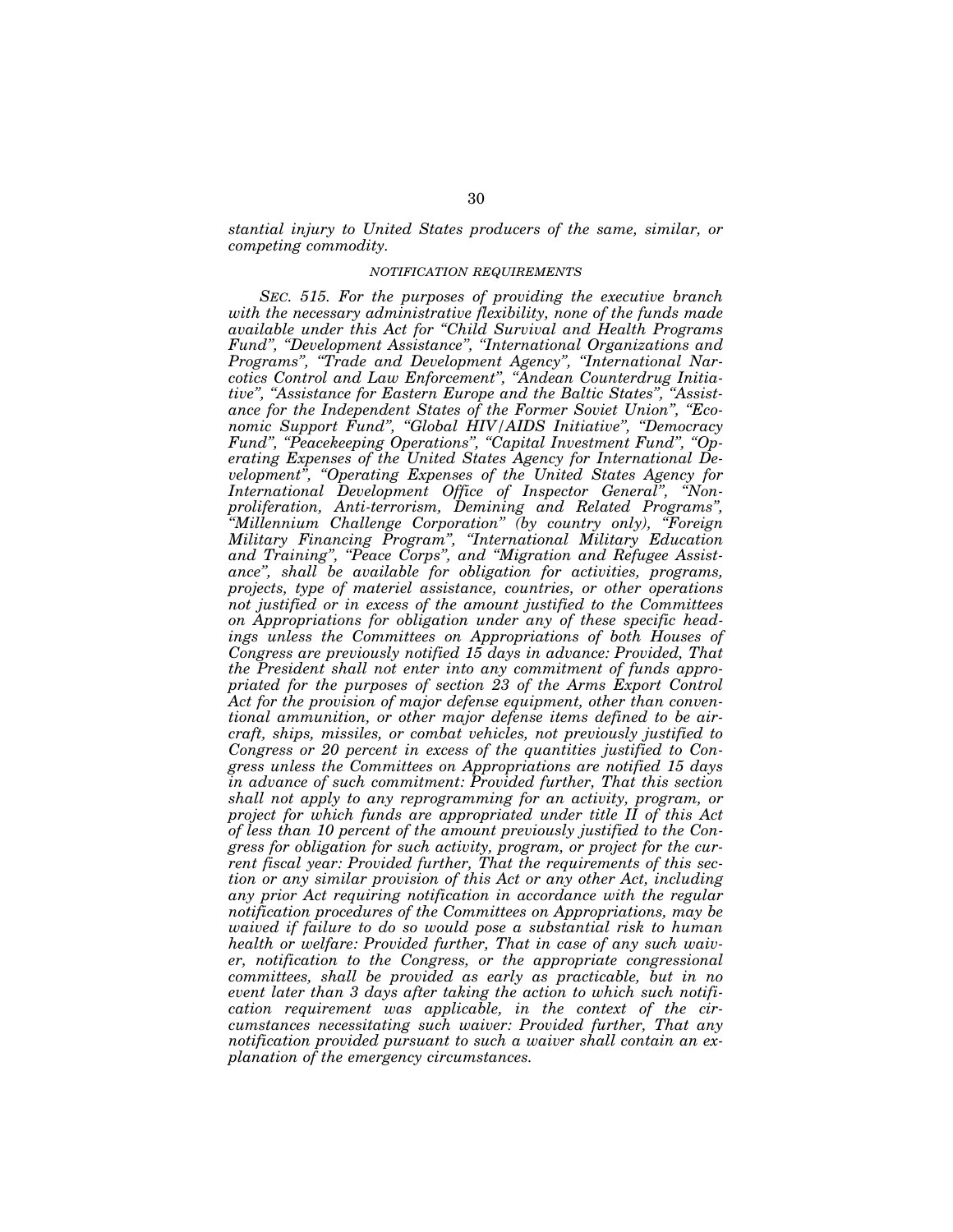### *LIMITATION ON AVAILABILITY OF FUNDS FOR INTERNATIONAL ORGANIZATIONS AND PROGRAMS*

*SEC. 516. Subject to the regular notification procedures of the Committees on Appropriations, funds appropriated under this Act or any previously enacted Act making appropriations for foreign operations, export financing, and related programs, which are returned or not made available for organizations and programs because of the implementation of section 307(a) of the Foreign Assistance Act of 1961, shall remain available for obligation until September 30, 2007.* 

#### *INDEPENDENT STATES OF THE FORMER SOVIET UNION*

*SEC. 517. (a) None of the funds appropriated under the heading ''Assistance for the Independent States of the Former Soviet Union'' shall be made available for assistance for a government of an Independent State of the former Soviet Union if that government directs any action in violation of the territorial integrity or national sovereignty of any other Independent State of the former Soviet Union, such as those violations included in the Helsinki Final Act: Provided, That such funds may be made available without regard to the restriction in this subsection if the President determines that to do so is in the national security interest of the United States.* 

*(b) None of the funds appropriated under the heading ''Assistance for the Independent States of the Former Soviet Union'' shall be made available for any state to enhance its military capability: Provided, That this restriction does not apply to demilitarization, demining or nonproliferation programs.* 

*(c) Funds appropriated under the heading ''Assistance for the Independent States of the Former Soviet Union'' for the Russian Federation, Armenia, Kazakhstan, and Uzbekistan shall be subject to the regular notification procedures of the Committees on Appropriations.* 

*(d) Funds made available in this Act for assistance for the Independent States of the former Soviet Union shall be subject to the provisions of section 117 (relating to environment and natural resources) of the Foreign Assistance Act of 1961.* 

*(e) In issuing new task orders, entering into contracts, or making grants, with funds appropriated in this Act or prior appropriations Acts under the heading ''Assistance for the Independent States of the Former Soviet Union'' and under comparable headings in prior appropriations Acts, for projects or activities that have as one of their primary purposes the fostering of private sector development, the Coordinator for United States Assistance to Europe and Eurasia and the implementing agency shall encourage the participation of and give significant weight to contractors and grantees who propose investing a significant amount of their own resources (including volunteer services and in-kind contributions) in such projects and activities.* 

## *PROHIBITION ON FUNDING FOR ABORTIONS AND INVOLUNTARY STERILIZATION*

*SEC. 518. None of the funds made available to carry out part I of the Foreign Assistance Act of 1961, as amended, may be used to pay for the performance of abortions as a method of family plan-*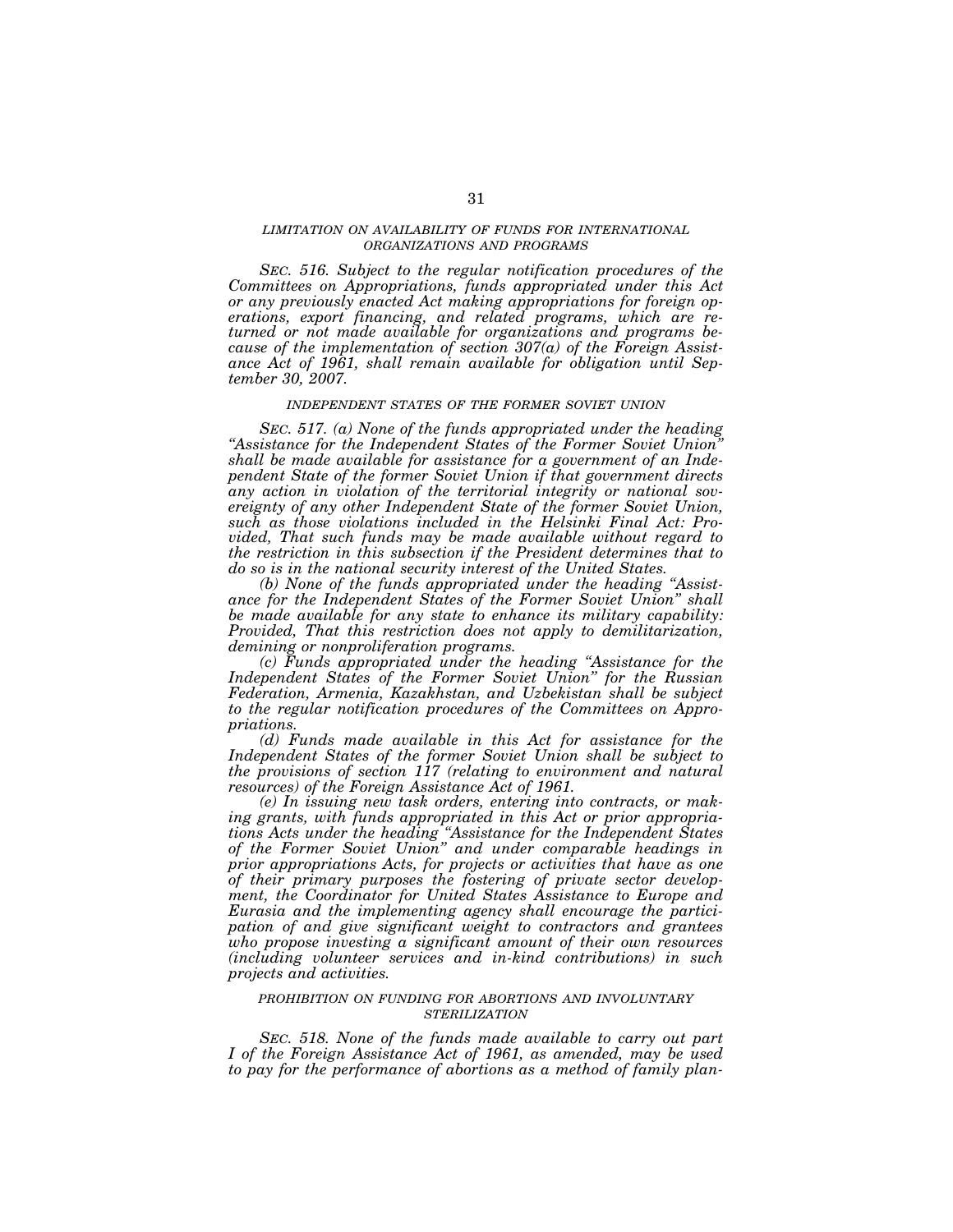*ning or to motivate or coerce any person to practice abortions. None of the funds made available to carry out part I of the Foreign Assistance Act of 1961, as amended, may be used to pay for the performance of involuntary sterilization as a method of family planning or to coerce or provide any financial incentive to any person to undergo sterilizations. None of the funds made available to carry out part I of the Foreign Assistance Act of 1961, as amended, may be used to pay for any biomedical research which relates in whole or in part, to methods of, or the performance of, abortions or involuntary sterilization as a means of family planning. None of the funds made available to carry out part I of the Foreign Assistance Act of 1961, as amended, may be obligated or expended for any country or organization if the President certifies that the use of these funds by any such country or organization would violate any of the above provisions related to abortions and involuntary sterilizations.* 

### *EXPORT FINANCING TRANSFER AUTHORITIES*

*SEC. 519. Not to exceed 5 percent of any appropriation other than for administrative expenses made available for fiscal year 2006, for programs under title I of this Act may be transferred between such appropriations for use for any of the purposes, programs, and activities for which the funds in such receiving account may be used, but no such appropriation, except as otherwise specifically provided, shall be increased by more than 25 percent by any such transfer: Provided, That the exercise of such authority shall be subject to the regular notification procedures of the Committees on Appropriations.* 

## *SPECIAL NOTIFICATION REQUIREMENTS*

*SEC. 520. None of the funds appropriated by this Act shall be obligated or expended for assistance for Liberia, Serbia, Sudan, Zimbabwe, Pakistan, or Cambodia except as provided through the regular notification procedures of the Committees on Appropriations.* 

### *DEFINITION OF PROGRAM, PROJECT, AND ACTIVITY*

*SEC. 521. For the purpose of this Act ''program, project, and activity'' shall be defined at the appropriations Act account level and shall include all appropriations and authorizations Acts earmarks, ceilings, and limitations with the exception that for the following accounts: Economic Support Fund and Foreign Military Financing Program, ''program, project, and activity'' shall also be considered to include country, regional, and central program level funding within each such account; for the development assistance accounts of the United States Agency for International Development ''program, project, and activity'' shall also be considered to include central, country, regional, and program level funding, either as: (1) justified to the Congress; or (2) allocated by the executive branch in accordance with a report, to be provided to the Committees on Appropriations within 30 days of the enactment of this Act, as required by section 653(a) of the Foreign Assistance Act of 1961.*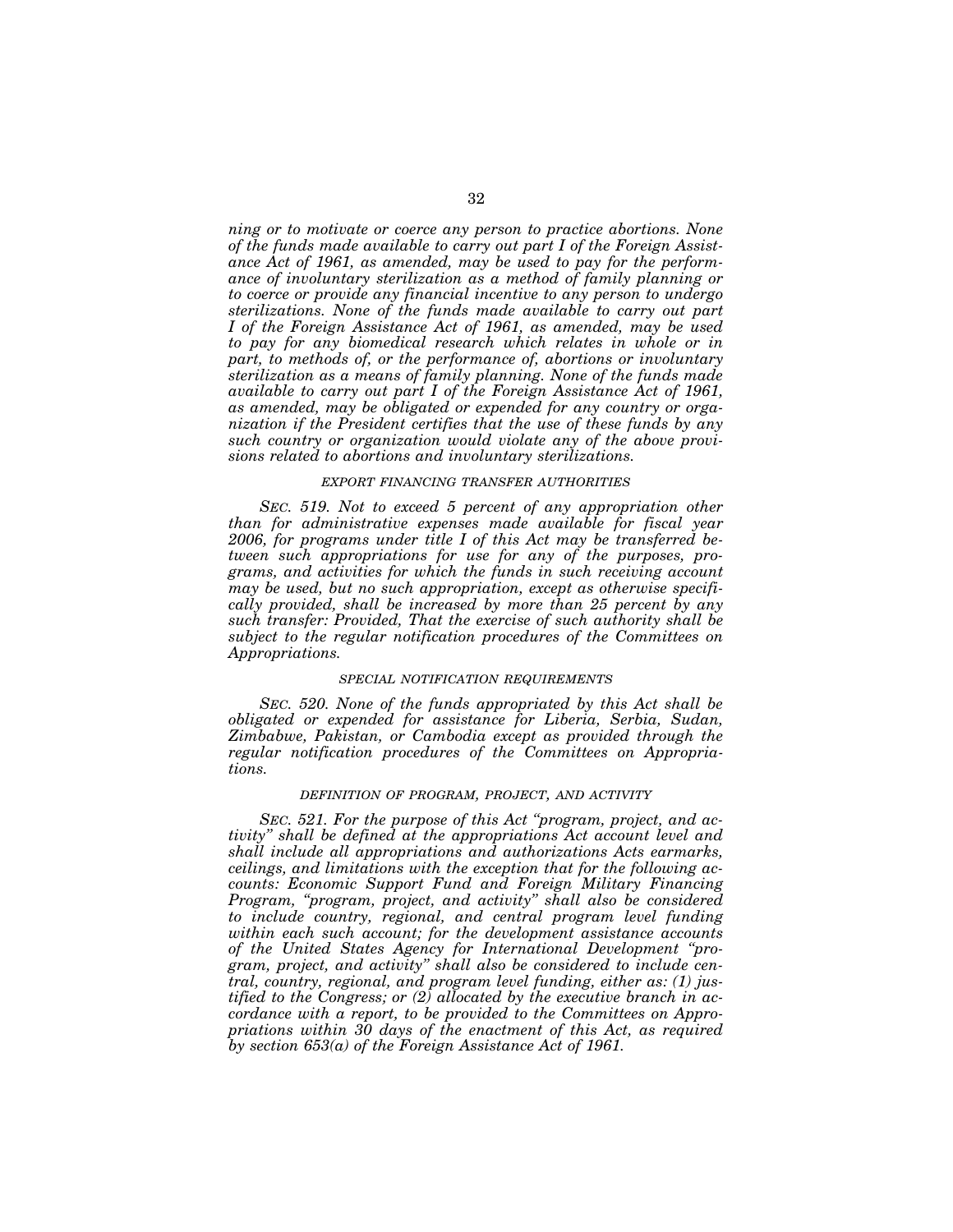### *CHILD SURVIVAL AND HEALTH ACTIVITIES*

*SEC. 522. Up to \$13,500,000 of the funds made available by this Act for assistance under the heading ''Child Survival and Health Programs Fund'', may be used to reimburse United States Government agencies, agencies of State governments, institutions of higher learning, and private and voluntary organizations for the full cost of individuals (including for the personal services of such individuals) detailed or assigned to, or contracted by, as the case may be, the United States Agency for International Development for the purpose of carrying out activities under that heading: Provided, That up to \$3,500,000 of the funds made available by this Act for assistance under the heading ''Development Assistance'' may be used to reimburse such agencies, institutions, and organizations for such costs of such individuals carrying out other development assistance activities: Provided further, That funds appropriated by titles II and III of this Act that are made available for bilateral assistance for child survival activities or disease programs including activities relating to research on, and the prevention, treatment and control of, HIV/AIDS may be made available notwithstanding any other provision of law except for the provisions under the heading ''Child Survival and Health Programs Fund'' and the United States Leadership Against HIV/AIDS, Tuberculosis, and Malaria Act of 2003 (117 Stat. 711; 22 U.S.C. 7601 et seq.), as amended: Provided further, That of the funds appropriated under title II of this Act, not less than \$440,000,000 shall be made available for family planning/reproductive health: Provided further, That the Comptroller General of the United States shall conduct an audit on the use of funds appropriated for fiscal years 2004 and 2005 under the heading ''Child Survival and Health Programs Fund'', to include specific recommendations on improving the effectiveness of such funds.* 

## *AFGHANISTAN*

*SEC. 523. Of the funds appropriated by titles II and III of this*  Act, not less than \$931,400,000 should be made available for hu*manitarian, reconstruction, and related assistance for Afghanistan: Provided, That of the funds made available pursuant to this section, not less than \$3,000,000 should be made available for reforestation activities: Provided further, That funds made available pursuant to the previous proviso should be matched, to the maximum extent possible, with contributions from American and Afghan businesses: Provided further, That of the funds allocated for assistance for Afghanistan from this Act and other Acts making appropriations for foreign operations, export financing, and related programs for fiscal year 2006, not less than \$50,000,000 should be made available to support programs that directly address the needs of Afghan women and girls, of which not less than \$7,500,000 shall be made available for grants to support training and equipment to improve the capacity of women-led Afghan nongovernmental organizations and to support the activities of such organizations: Provided further, That of the funds made available pursuant to this section, not less than \$2,000,000 should be made available for the Afghan Independent Human Rights Commission and for other Afghan human rights organizations.*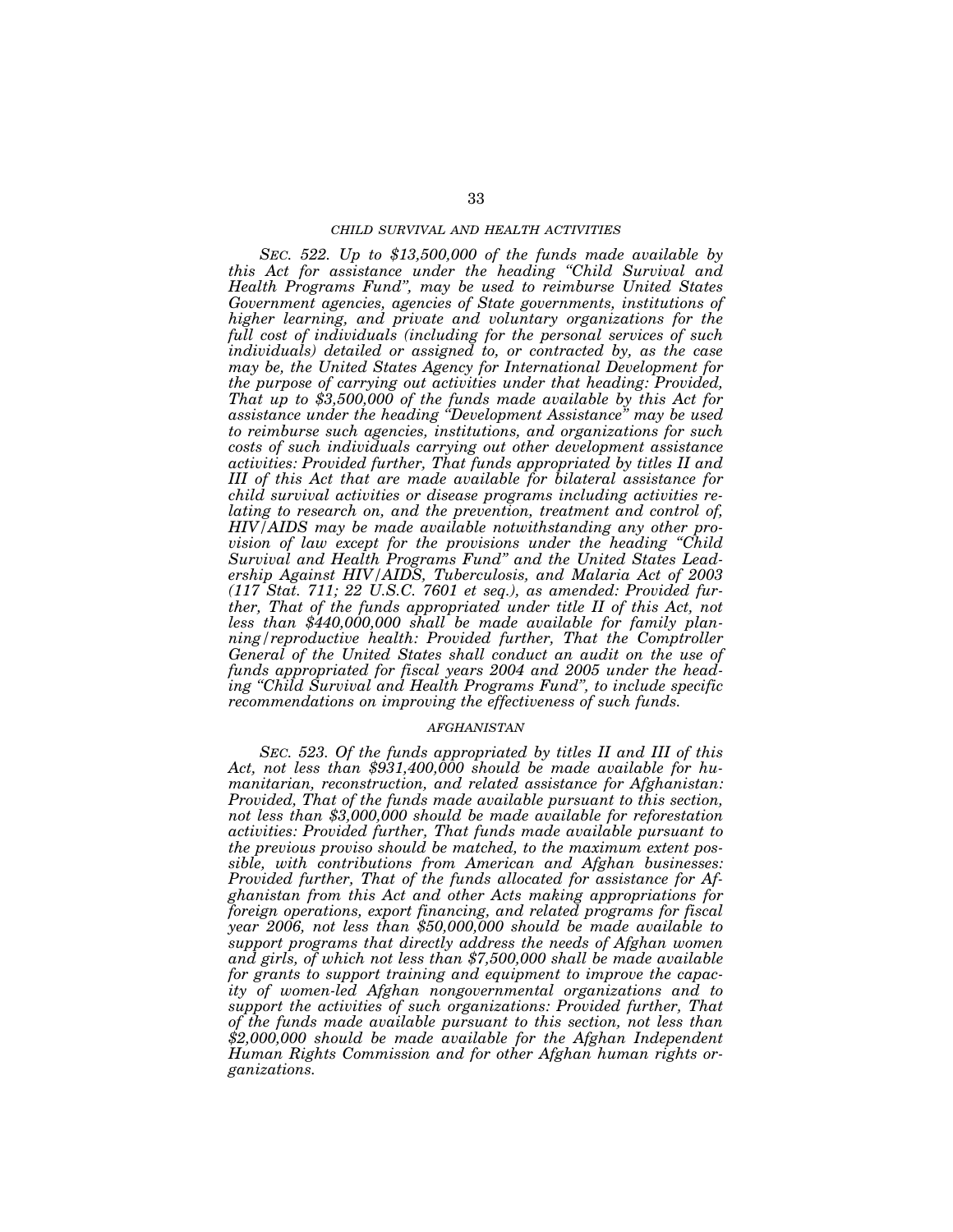### *NOTIFICATION ON EXCESS DEFENSE EQUIPMENT*

*SEC. 524. Prior to providing excess Department of Defense articles in accordance with section 516(a) of the Foreign Assistance Act of 1961, the Department of Defense shall notify the Committees on Appropriations to the same extent and under the same conditions as are other committees pursuant to subsection (f) of that section: Provided, That before issuing a letter of offer to sell excess defense articles under the Arms Export Control Act, the Department of Defense shall notify the Committees on Appropriations in accordance with the regular notification procedures of such Committees if such defense articles are significant military equipment (as defined in section 47(9) of the Arms Export Control Act) or are valued (in terms of original acquisition cost) at \$7,000,000 or more, or if notification is required elsewhere in this Act for the use of appropriated funds for specific countries that would receive such excess defense articles: Provided further, That such Committees shall also be informed of the original acquisition cost of such defense articles.* 

## *HIV/AIDS*

*SEC. 525. (a) Notwithstanding any other provision of this Act, 20 percent of the funds that are appropriated by this Act for a contribution to support the Global Fund to Fight AIDS, Tuberculosis and Malaria (the ''Global Fund'') shall be withheld from obligation to the Global Fund until the Secretary of State certifies to the Committees on Appropriations that the Global Fund—*

*(1) has established clear progress indicators upon which to determine the release of incremental disbursements;* 

*(2) is releasing such incremental disbursements only if progress is being made based on those indicators; and* 

*(3) is providing support and oversight to country-level entities, such as country coordinating mechanisms, principal recipients, and local Fund agents, to enable them to fulfill their mandates.* 

*(b) The Secretary of State may waive subsection (a) if the Secretary determines and reports to the Committees on Appropriations that such waiver is important to the national interest of the United States.* 

### *BURMA*

*SEC. 526. (a) The Secretary of the Treasury shall instruct the United States executive director to each appropriate international financial institution in which the United States participates, to oppose and vote against the extension by such institution of any loan or financial or technical assistance or any other utilization of funds of the respective bank to and for Burma.* 

*(b) Of the funds appropriated under the heading ''Economic Support Fund'', not less than \$11,000,000 shall be made available to support democracy activities in Burma, along the Burma-Thailand border, for activities of Burmese student groups and other organizations located outside Burma, and for the purpose of supporting the provision of humanitarian assistance to displaced Burmese along Burma's borders: Provided, That funds made available under this heading may be made available notwithstanding any other provision of law: Provided further, That in addition to assist-*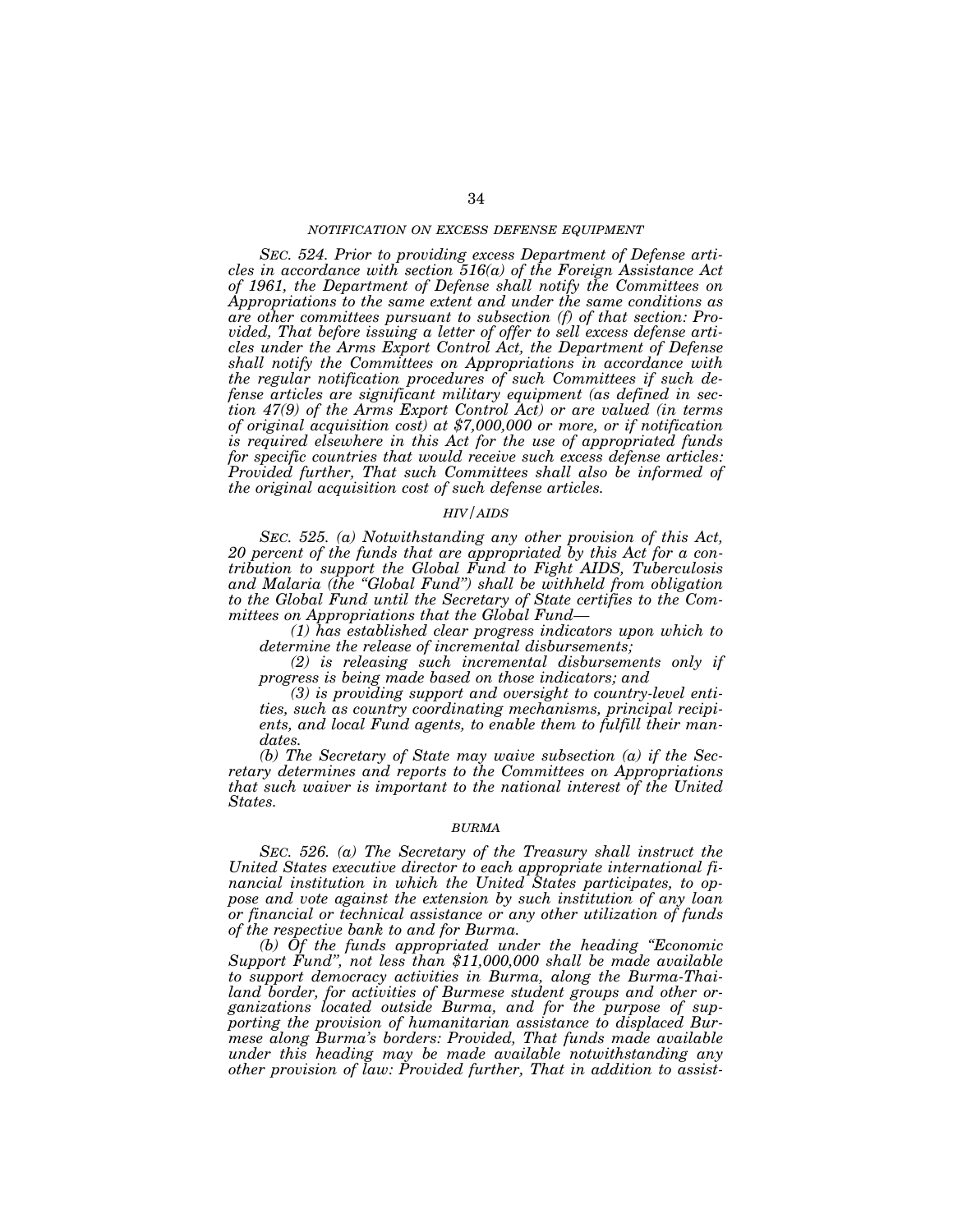*ance for Burmese refugees provided under the heading ''Migration and Refugee Assistance'' in this Act, not less than \$3,000,000 shall be made available for assistance for community-based organizations operating in Thailand to provide food, medical and other humanitarian assistance to internally displaced persons in eastern Burma: Provided further, That funds made available under this section shall be subject to the regular notification procedures of the Committees on Appropriations.* 

*(c) The President shall include amounts expended by the Global Fund to Fight AIDS, Tuberculosis and Malaria to the State Peace and Development Council in Burma, directly or through groups and organizations affiliated with the Global Fund, in making deter*minations regarding the amount to be withheld by the United *States from its contribution to the Global Fund pursuant to section 202(d)(4)(A)(ii) of Public Law 108–25.* 

### *PROHIBITION ON BILATERAL ASSISTANCE TO TERRORIST COUNTRIES*

*SEC. 527. (a) Funds appropriated for bilateral assistance under any heading of this Act and funds appropriated under any such heading in a provision of law enacted prior to the enactment of this*  Act, shall not be made available to any country which the President *determines—*

*(1) grants sanctuary from prosecution to any individual or group which has committed an act of international terrorism; or* 

*(2) otherwise supports international terrorism.* 

*(b) The President may waive the application of subsection (a) to a country if the President determines that national security or humanitarian reasons justify such waiver. The President shall publish each waiver in the Federal Register and, at least 15 days before the waiver takes effect, shall notify the Committees on Appropriations of the waiver (including the justification for the waiver) in accordance with the regular notification procedures of the Committees on Appropriations.* 

### *DEBT-FOR-DEVELOPMENT*

*SEC. 528. In order to enhance the continued participation of nongovernmental organizations in debt-for-development and debtfor-nature exchanges, a nongovernmental organization which is a grantee or contractor of the United States Agency for International Development may place in interest bearing accounts local currencies which accrue to that organization as a result of economic assistance provided under title II of this Act and, subject to the regular notification procedures of the Committees on Appropriations, any interest earned on such investment shall be used for the purpose for which the assistance was provided to that organization.* 

### *SEPARATE ACCOUNTS*

*SEC. 529. (a) SEPARATE ACCOUNTS FOR LOCAL CURRENCIES.— (1) If assistance is furnished to the government of a foreign country under chapters 1 and 10 of part I or chapter 4 of part II of the Foreign Assistance Act of 1961 under agreements which result in the generation of local currencies of that coun-*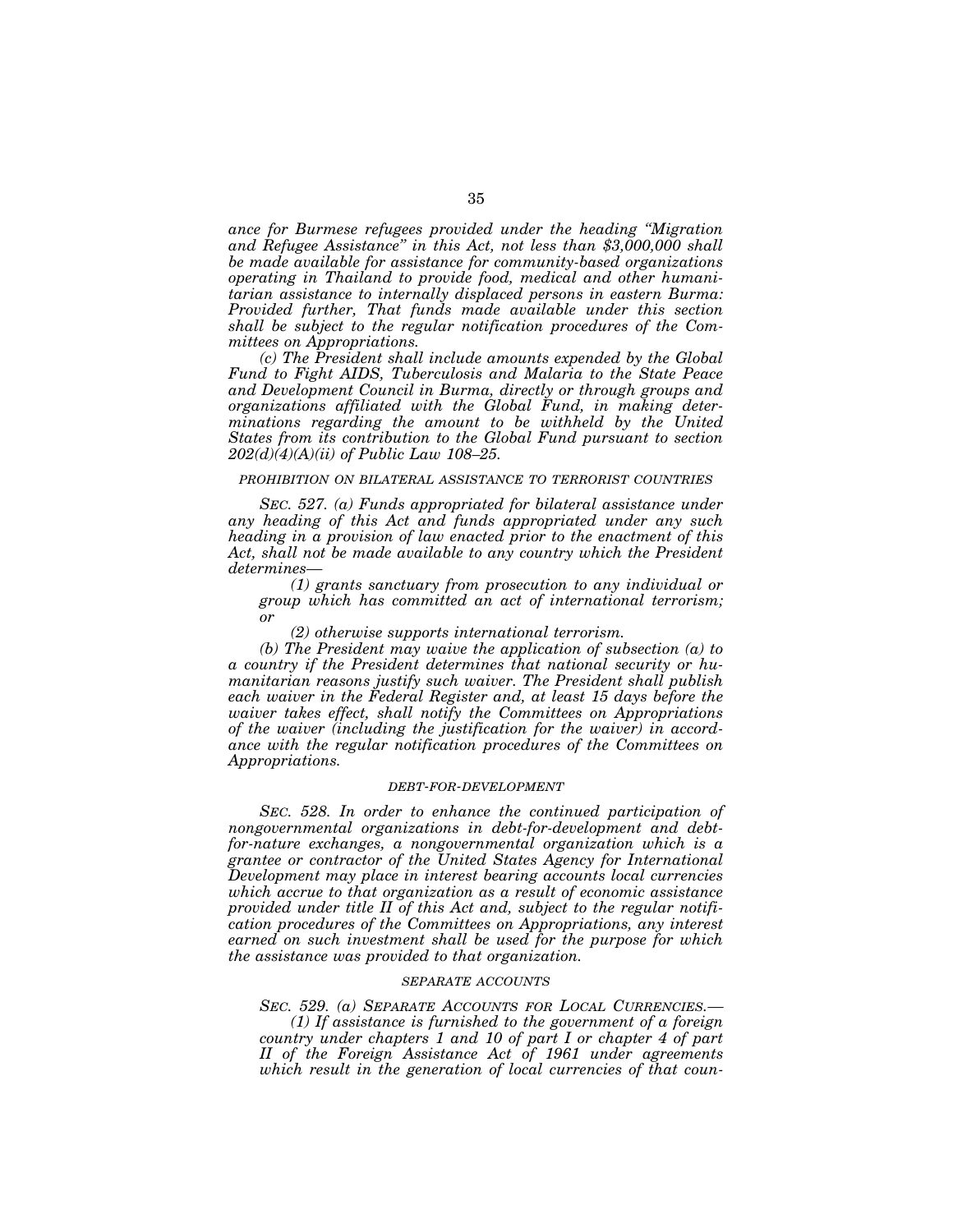*try, the Administrator of the United States Agency for Inter-*

*(A) require that local currencies be deposited in a separate account established by that government;* 

*(B) enter into an agreement with that government which sets forth— (i) the amount of the local currencies to be gen-*

*erated; and* 

*(ii) the terms and conditions under which the currencies so deposited may be utilized, consistent with this section; and* 

*(C) establish by agreement with that government the responsibilities of the United States Agency for International Development and that government to monitor and account for deposits into and disbursements from the separate account.* 

*(2) USES OF LOCAL CURRENCIES.—As may be agreed upon with the foreign government, local currencies deposited in a separate account pursuant to subsection (a), or an equivalent amount of local currencies, shall be used only—*

*(A) to carry out chapter 1 or 10 of part I or chapter 4 of part II (as the case may be), for such purposes as—*

*(i) project and sector assistance activities; or* 

*(ii) debt and deficit financing; or* 

*(B) for the administrative requirements of the United States Government.* 

*(3) PROGRAMMING ACCOUNTABILITY.—The United States Agency for International Development shall take all necessary steps to ensure that the equivalent of the local currencies disbursed pursuant to subsection (a)(2)(A) from the separate account established pursuant to subsection (a)(1) are used for the purposes agreed upon pursuant to subsection (a)(2).* 

*(4) TERMINATION OF ASSISTANCE PROGRAMS.—Upon termination of assistance to a country under chapter 1 or 10 of part I or chapter 4 of part II (as the case may be), any unencumbered balances of funds which remain in a separate account established pursuant to subsection (a) shall be disposed of for such purposes as may be agreed to by the government of that country and the United States Government.* 

*(5) REPORTING REQUIREMENT.—The Administrator of the United States Agency for International Development shall report on an annual basis as part of the justification documents submitted to the Committees on Appropriations on the use of local currencies for the administrative requirements of the United States Government as authorized in subsection (a)(2)(B), and such report shall include the amount of local currency (and United States dollar equivalent) used and/or to be used for such purpose in each applicable country.* 

*(b) SEPARATE ACCOUNTS FOR CASH TRANSFERS.— (1) If assistance is made available to the government of a foreign country, under chapter 1 or 10 of part I or chapter 4 of part II of the Foreign Assistance Act of 1961, as cash transfer assistance or as nonproject sector assistance, that country shall be required to maintain such funds in a separate account and not commingle them with any other funds.*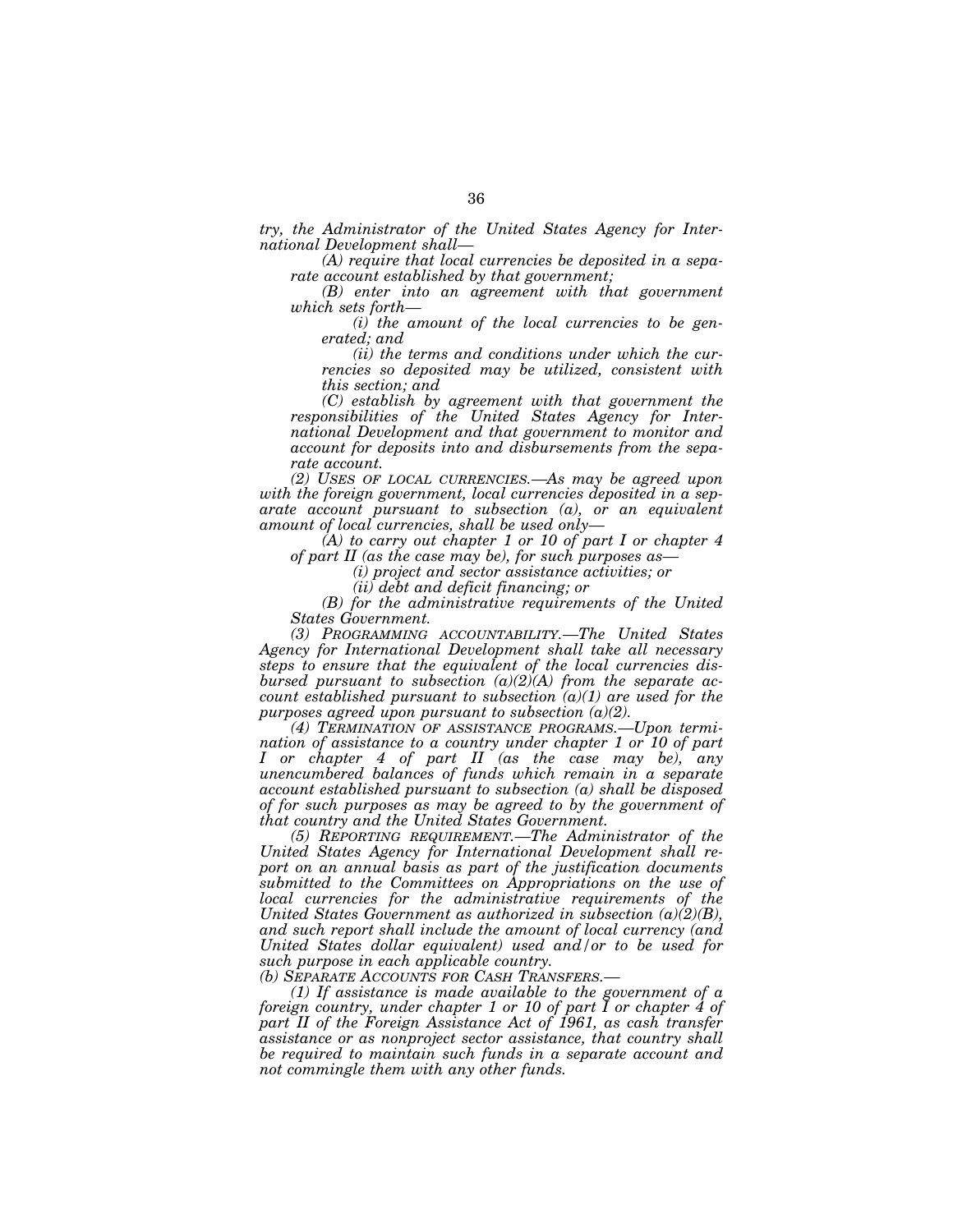*(2) APPLICABILITY OF OTHER PROVISIONS OF LAW.—Such funds may be obligated and expended notwithstanding provisions of law which are inconsistent with the nature of this assistance including provisions which are referenced in the Joint Explanatory Statement of the Committee of Conference accompanying House Joint Resolution 648 (House Report No. 98– 1159).* 

*(3) NOTIFICATION.—At least 15 days prior to obligating any such cash transfer or nonproject sector assistance, the President shall submit a notification through the regular notification procedures of the Committees on Appropriations, which shall include a detailed description of how the funds proposed to be made available will be used, with a discussion of the United States interests that will be served by the assistance (including, as appropriate, a description of the economic policy reforms that will be promoted by such assistance).* 

*(4) EXEMPTION.—Nonproject sector assistance funds may be exempt from the requirements of subsection (b)(1) only through the notification procedures of the Committees on Appropriations.* 

## *ENTERPRISE FUND RESTRICTIONS*

*SEC. 530. (a) Prior to the distribution of any assets resulting from any liquidation, dissolution, or winding up of an Enterprise Fund, in whole or in part, the President shall submit to the Committees on Appropriations, in accordance with the regular notification procedures of the Committees on Appropriations, a plan for the distribution of the assets of the Enterprise Fund.* 

*(b) Funds made available by this Act for Enterprise Funds shall be expended at the minimum rate necessary to make timely payment for projects and activities.* 

# *FINANCIAL MARKET ASSISTANCE IN TRANSITION COUNTRIES*

*SEC. 531. Of the funds appropriated by this Act under the headings ''Trade and Development Agency'', ''Development Assistance'', ''Transition Initiatives'', ''Economic Support Fund'', ''International Affairs Technical Assistance'', ''Assistance for the Independent States of the Former Soviet Union'', ''Nonproliferation, Anti-terrorism, Demining and Related Programs'', and ''Assistance for Eastern Europe and Baltic States'', not less than \$40,000,000 should be made available for building capital markets and financial systems in countries in transition.* 

## *AUTHORITIES FOR THE PEACE CORPS, INTER-AMERICAN FOUNDATION AND AFRICAN DEVELOPMENT FOUNDATION*

*SEC. 532. Unless expressly provided to the contrary, provisions of this or any other Act, including provisions contained in prior Acts authorizing or making appropriations for foreign operations, export financing, and related programs, shall not be construed to prohibit activities authorized by or conducted under the Peace Corps Act, the Inter-American Foundation Act or the African Development Foundation Act. The agency shall promptly report to the Committees on Appropriations whenever it is conducting activities or is proposing to conduct activities in a country for which assistance is prohibited.*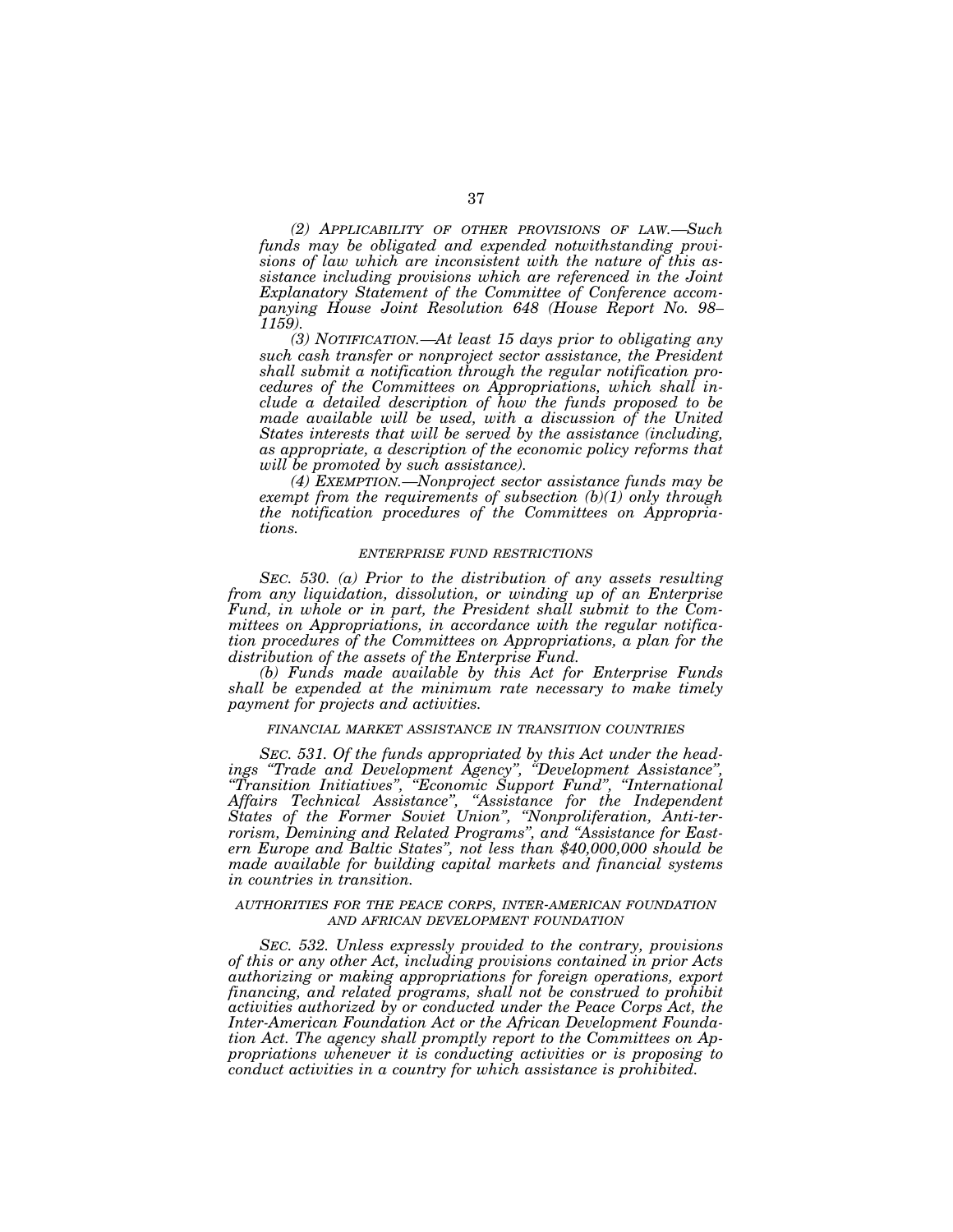## *IMPACT ON JOBS IN THE UNITED STATES*

*SEC. 533. None of the funds appropriated by this Act may be obligated or expended to provide—*

*(1) any financial incentive to a business enterprise currently located in the United States for the purpose of inducing such an enterprise to relocate outside the United States if such incentive or inducement is likely to reduce the number of employees of such business enterprise in the United States because United States production is being replaced by such enterprise outside the United States; or* 

*(2) assistance for any program, project, or activity that contributes to the violation of internationally recognized workers*  rights, as defined in section 507(4) of the Trade Act of 1974, of *workers in the recipient country, including any designated zone or area in that country: Provided, That the application of section 507(4)(D) and (E) of such Act should be commensurate with the level of development of the recipient country and sector, and shall not preclude assistance for the informal sector in such country, micro and small-scale enterprise, and smallholder agriculture.* 

## *SPECIAL AUTHORITIES*

*SEC. 534. (a) AFGHANISTAN, IRAQ, PAKISTAN, LEBANON, MONTE-NEGRO, VICTIMS OF WAR, DISPLACED CHILDREN, AND DISPLACED BURMESE.—Funds appropriated by this Act that are made available for assistance for Afghanistan may be made available notwithstanding section 512 of this Act or any similar provision of law and section 660 of the Foreign Assistance Act of 1961, and funds appropriated in titles I and II of this Act that are made available for Iraq, Lebanon, Montenegro, Pakistan, and for victims of war, displaced children, and displaced Burmese, and to assist victims of trafficking in persons and, subject to the regular notification procedures of the Committees on Appropriations, to combat such trafficking, may be made available notwithstanding any other provision of law.* 

*(b) TROPICAL FORESTRY AND BIODIVERSITY CONSERVATION AC-TIVITIES.—Funds appropriated by this Act to carry out the provisions of sections 103 through 106, and chapter 4 of part II, of the Foreign Assistance Act of 1961 may be used, notwithstanding any other provision of law, for the purpose of supporting tropical forestry and biodiversity conservation activities and energy programs aimed at reducing greenhouse gas emissions: Provided, That such assistance shall be subject to sections 116, 502B, and 620A of the Foreign Assistance Act of 1961.* 

*(c) PERSONAL SERVICES CONTRACTORS.—Funds appropriated by this Act to carry out chapter 1 of part I, chapter 4 of part II, and section 667 of the Foreign Assistance Act of 1961, and title II of the Agricultural Trade Development and Assistance Act of 1954, may be used by the United States Agency for International Development to employ up to 25 personal services contractors in the United States, notwithstanding any other provision of law, for the purpose of providing direct, interim support for new or expanded overseas programs and activities managed by the agency until permanent direct hire personnel are hired and trained: Provided, That not more than*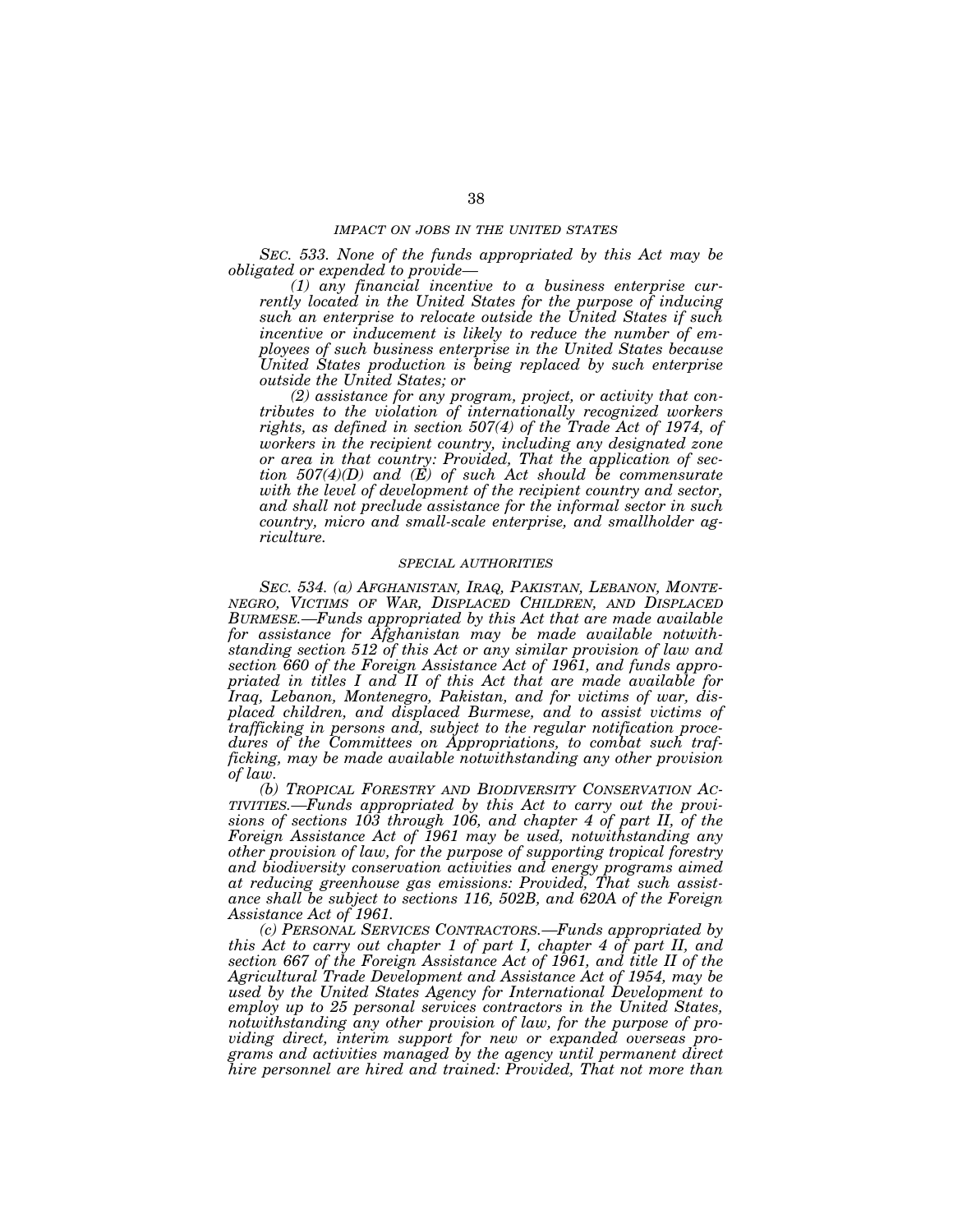*10 of such contractors shall be assigned to any bureau or office: Provided further, That such funds appropriated to carry out title II of the Agricultural Trade Development and Assistance Act of 1954, may be made available only for personal services contractors assigned to the Office of Food for Peace.* 

*(d)(1) WAIVER.—The President may waive the provisions of section 1003 of Public Law 100–204 if the President determines and certifies in writing to the Speaker of the House of Representatives and the President pro tempore of the Senate that it is important to the national security interests of the United States.* 

*(2) PERIOD OF APPLICATION OF WAIVER.—Any waiver pursuant to paragraph (1) shall be effective for no more than a period of 6*  months at a time and shall not apply beyond 12 months after the *enactment of this Act.* 

*(e) SMALL BUSINESS.—In entering into multiple award indefinite-quantity contracts with funds appropriated by this Act, the United States Agency for International Development may provide an exception to the fair opportunity process for placing task orders under such contracts when the order is placed with any category of small or small disadvantaged business.* 

*(f) VIETNAMESE REFUGEES.—Section 594(a) of the Foreign Operations, Export Financing, and Related Programs Appropriations Act, 2005 (enacted as division D of Public Law 108–447; 118 Stat. 3038) is amended by striking ''and 2005'' and inserting ''through 2007''.* 

*(g) RECONSTITUTING CIVILIAN POLICE AUTHORITY.—In providing assistance with funds appropriated by this Act under section 660(b)(6) of the Foreign Assistance Act of 1961, support for a nation emerging from instability may be deemed to mean support for regional, district, municipal, or other sub-national entity emerging from instability, as well as a nation emerging from instability.* 

*(h) WORLD FOOD PROGRAM.—Of the funds managed by the Bureau for Democracy, Conflict, and Humanitarian Assistance of the United States Agency for International Development, from this or any other Act, not less than \$10,000,000 shall be made available as a general contribution to the World Food Program, notwithstanding any other provision of law.* 

*(i) UNIVERSITY PROGRAMS.—Notwithstanding any other provision of law, of the funds appropriated under the heading ''Development Assistance'' in this Act, up to \$5,000,000 shall be made available to American educational institutions for programs and activities in the People's Republic of China relating to the environment, democracy, and the rule of law: Provided, That funds made available pursuant to this authority shall be subject to the regular notification procedures of the Committees on Appropriations.* 

*(j) EXTENSION OF AUTHORITY.—*

*(1) With respect to funds appropriated by this Act that are available for assistance for Pakistan, the President may waive the prohibition on assistance contained in section 508 of this Act subject to the requirements contained in section 1(b) of Public Law 107–57, as amended, for a determination and certification, and consultation, by the President prior to the exercise of such waiver authority.*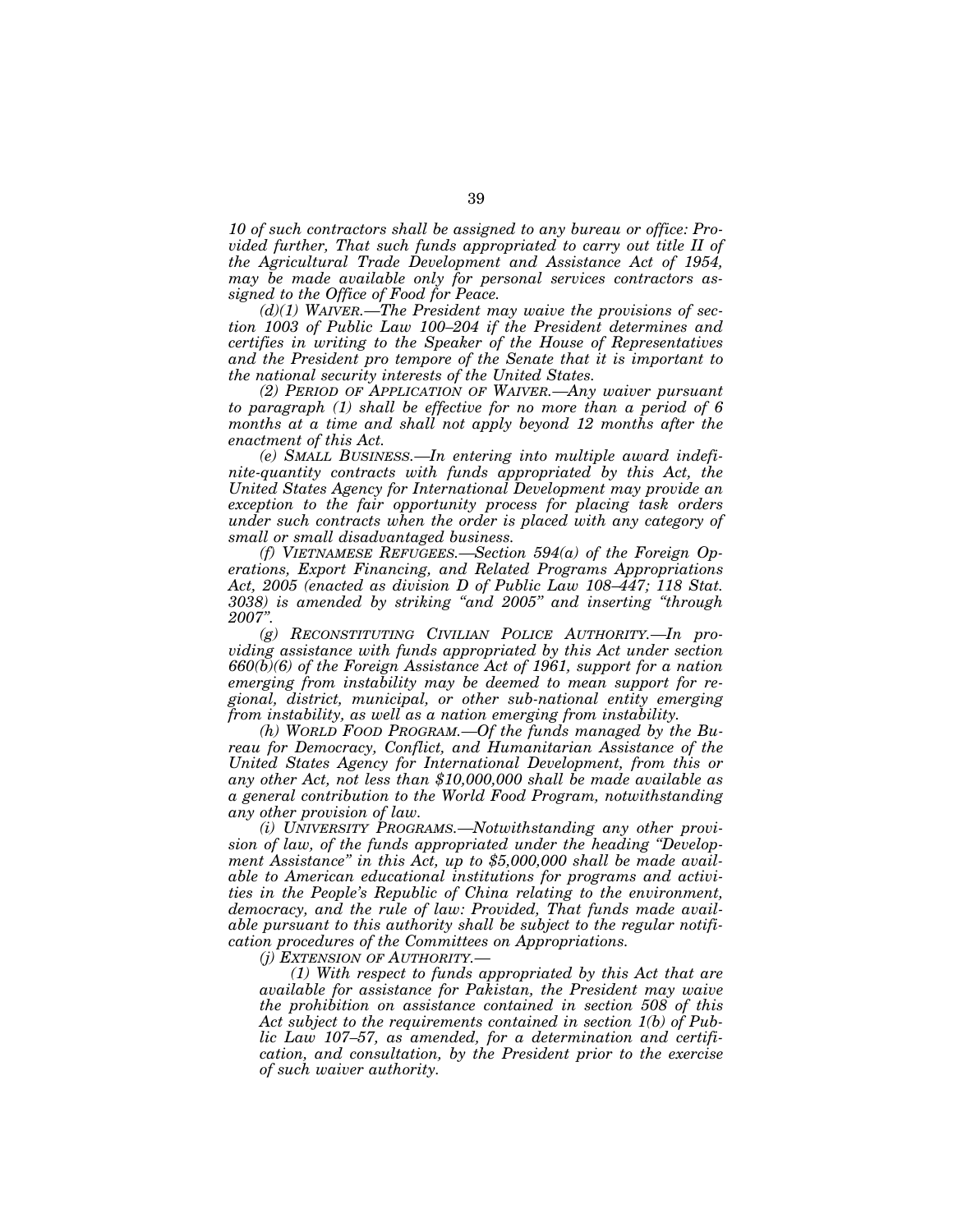*(2) Section 512 of this Act and section 620(q) of the Foreign Assistance Act of 1961 shall not apply with respect to assistance for Pakistan from funds appropriated by this Act.* 

*(3) Notwithstanding the date contained in section 6 of Public Law 107–57, as amended, the provisions of sections 2 and 4 of that Act shall remain in effect through the current fiscal year.* 

*(k) MIDDLE EAST FOUNDATION.—Of the funds appropriated by this Act under the heading ''Economic Support Fund'' that are available for the Middle East Partnership Initiative, up to \$35,000,000 may be made available, including as an endowment, notwithstanding any other provision of law and following consultations with the Committees on Appropriations, to establish and operate a Middle East Foundation, or any other similar entity, whose purpose is to support democracy, governance, human rights, and the rule of law in the Middle East region: Provided, That such funds may be made available to the Foundation only to the extent that the Foundation has commitments from sources other than the United States Government to at least match the funds provided under the authority of this subsection: Provided further, That provisions contained in section 201 of the Support for East European Democracy (SEED) Act of 1989 (excluding the authorizations of appropriations provided in subsection (b) of that section) shall be deemed to apply to any such foundation or similar entity referred to under this subsection, and to funds made available to such entity, in order to enable it to provide assistance for purposes of this section: Provided further, That prior to the initial obligation of funds for any such foundation or similar entity pursuant to the authorities of this subsection, other than for administrative support, the Secretary of State shall take steps to ensure, on an ongoing basis, that any such funds made available pursuant to such authorities are not provided to or through any individual or group that the management of the foundation or similar entity knows or has reason to believe, advocates, plans, sponsors, or otherwise engages in terrorist activities: Provided further, That section 530 of this Act shall apply to any such foundation or similar entity established pursuant to this subsection: Provided further, That the authority of the Foundation, or any similar entity, to provide assistance shall cease to be effective on September 30, 2010.* 

*(l) EXTENSION OF AUTHORITY.—(1) Section 21(h)(1)(A) of the Arms Export Control Act (22 U.S.C. 2761(h)(1)(A)) is amended by inserting after ''North Atlantic Treaty Organization'' the following: ''or the Governments of Australia, New Zealand, Japan, or Israel''.* 

*(2) Section 21(h)(2) of the Arms Export Control Act (22 U.S.C. 2761(h)(2) is amended by striking ''or to any member government that Organization if that Organization or member government'' and inserting the following: '', to any member of that Organization, or to the Governments of Australia, New Zealand, Japan, or Israel if that Organization, member government, or the Governments of Australia, New Zealand, Japan, or* 

*(3) Section 541 of the Foreign Assistance Act of 1961 (22)* 

*U.S.C. 2347) is amended— (A) in the first sentence, by striking ''The President'' and inserting ''(a) The President''; and*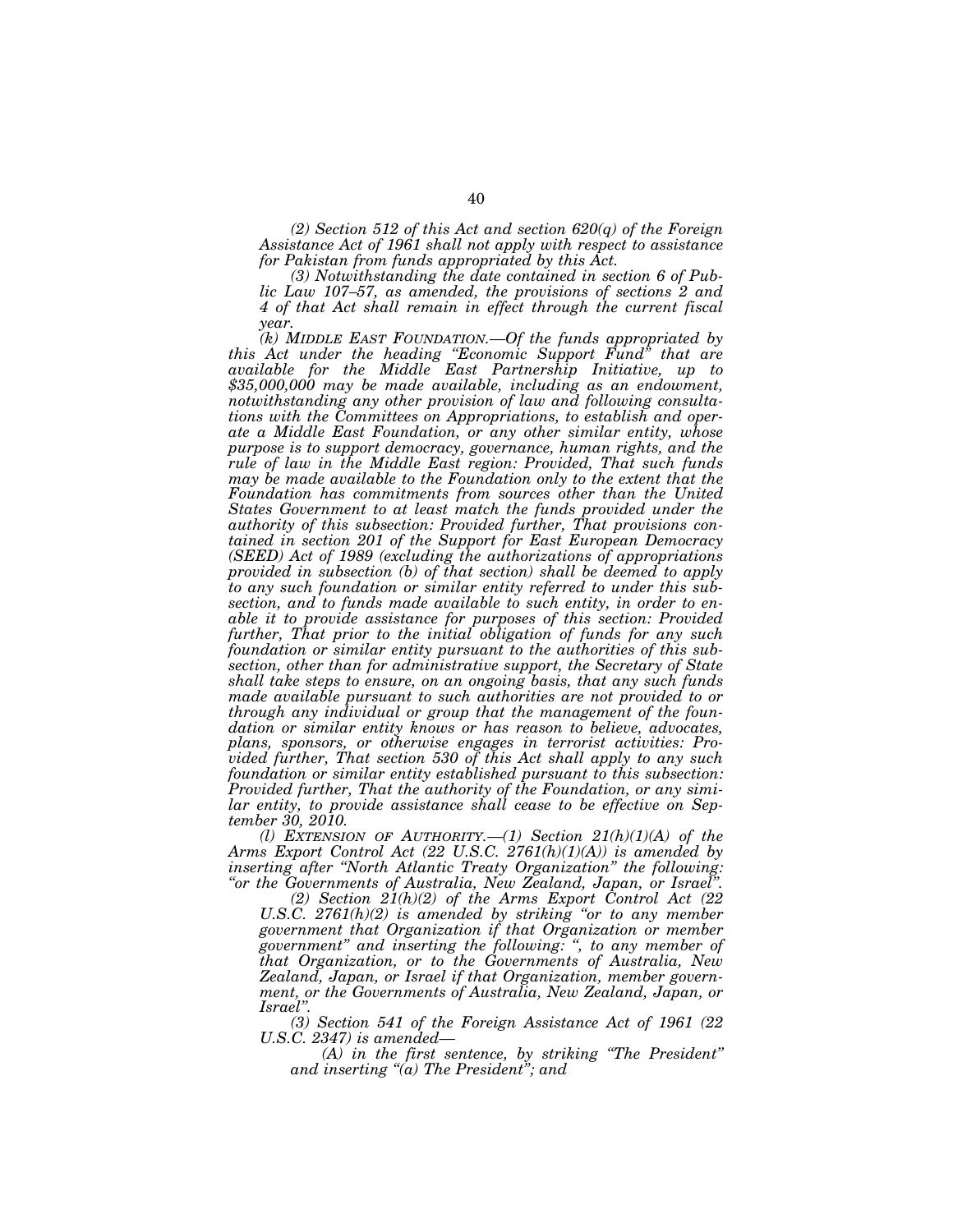*(B) by adding at the end the following new subsection: ''(b) The President shall seek reimbursement for military education and training furnished under this chapter from countries using assistance under section 23 of the Arms Export Control Act (22 U.S.C. 2763, relating to the Foreign Military Financing Program) to purchase such military education and training at a rate comparable to the rate charged to countries receiving grant assistance for military education and training under this chapter.''. (m) EXTENSION OF AUTHORITY.—The Foreign Operations, Ex-*

*port Financing, and Related Programs Appropriations Act, 1990 (Public Law 101–167) is amended— (1) in section 599D (8 U.S.C. 1157 note)— (A) in subsection (b)(3), by striking ''and 2005'' and in-*

*serting ''2005, and 2006''; and* 

*(B) in subsection (e), by striking ''2005'' each place it appears and inserting ''2006''; and* 

*(2) in section 599E (8 U.S.C. 1255 note) in subsection (b)(2), by striking ''2005'' and inserting ''2006''.* 

## *ARAB LEAGUE BOYCOTT OF ISRAEL*

*SEC. 535. It is the sense of the Congress that— (1) the Arab League boycott of Israel, and the secondary boycott of American firms that have commercial ties with Israel, is an impediment to peace in the region and to United States investment and trade in the Middle East and North Africa;* 

*(2) the Arab League boycott, which was regrettably reinstated in 1997, should be immediately and publicly terminated, and the Central Office for the Boycott of Israel immediately disbanded;* 

*(3) all Arab League states should normalize relations with their neighbor Israel;* 

*(4) the President and the Secretary of State should continue to vigorously oppose the Arab League boycott of Israel and find concrete steps to demonstrate that opposition by, for example, taking into consideration the participation of any recipient country in the boycott when determining to sell weapons to said country; and* 

*(5) the President should report to Congress annually on specific steps being taken by the United States to encourage Arab League states to normalize their relations with Israel to bring about the termination of the Arab League boycott of Israel, including those to encourage allies and trading partners of the United States to enact laws prohibiting businesses from complying with the boycott and penalizing businesses that do comply.* 

### *ELIGIBILITY FOR ASSISTANCE*

*SEC. 536. (a) ASSISTANCE THROUGH NONGOVERNMENTAL ORGA-NIZATIONS.—Restrictions contained in this or any other Act with respect to assistance for a country shall not be construed to restrict assistance in support of programs of nongovernmental organizations from funds appropriated by this Act to carry out the provisions of chapters 1, 10, 11, and 12 of part I and chapter 4 of part II of the Foreign Assistance Act of 1961, and from funds appropriated under the heading ''Assistance for Eastern Europe and the Baltic States'':*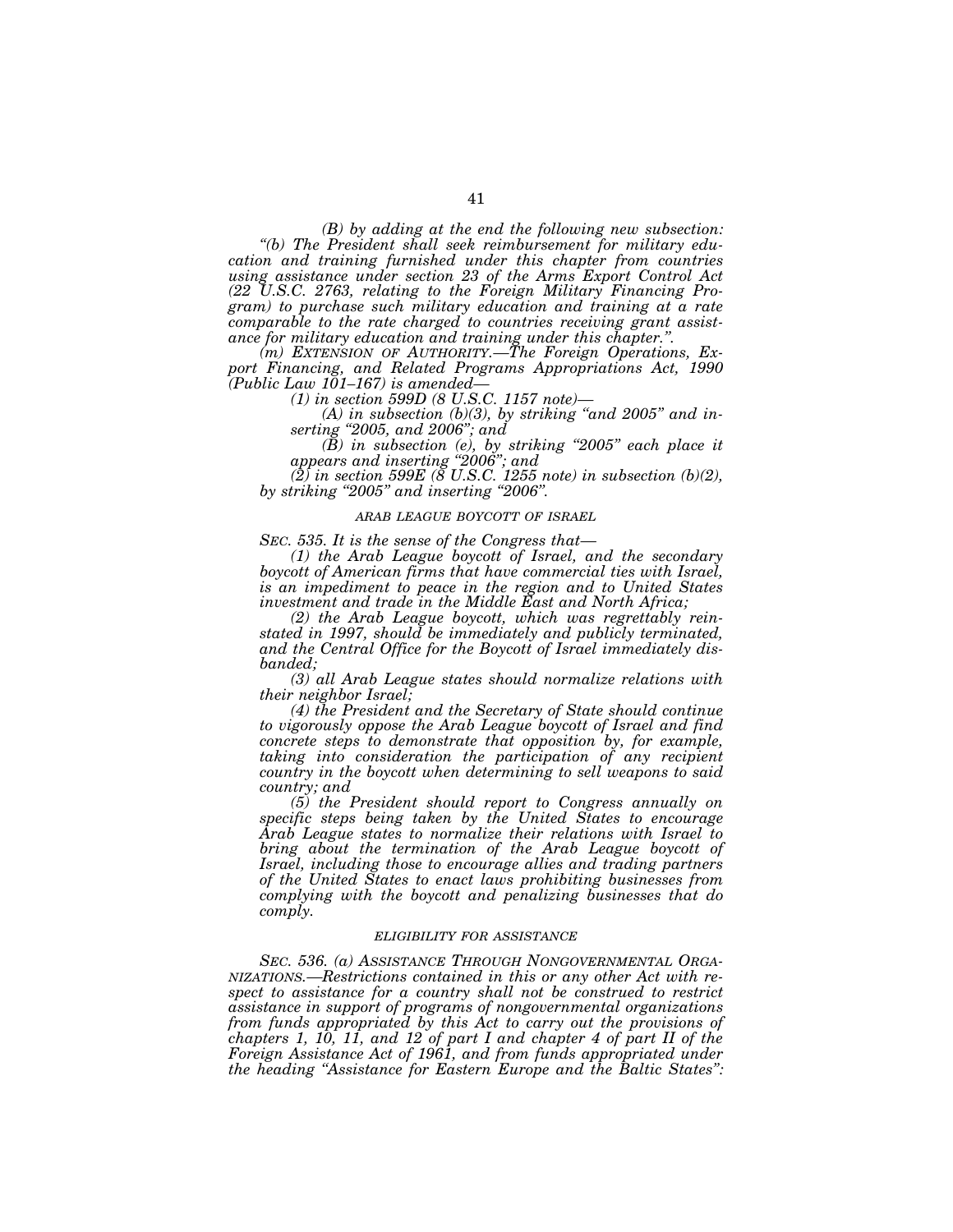*Provided, That before using the authority of this subsection to furnish assistance in support of programs of nongovernmental organizations, the President shall notify the Committees on Appropriations under the regular notification procedures of those committees, including a description of the program to be assisted, the assistance to be provided, and the reasons for furnishing such assistance: Provided further, That nothing in this subsection shall be construed to alter any existing statutory prohibitions against abortion or involuntary sterilizations contained in this or any other Act.* 

*(b) PUBLIC LAW 480.—During fiscal year 2006, restrictions contained in this or any other Act with respect to assistance for a country shall not be construed to restrict assistance under the Agricultural Trade Development and Assistance Act of 1954: Provided, That none of the funds appropriated to carry out title I of such Act and made available pursuant to this subsection may be obligated or expended except as provided through the regular notification procedures of the Committees on Appropriations.* 

*(c) EXCEPTION.—This section shall not apply—*

*(1) with respect to section 620A of the Foreign Assistance Act of 1961 or any comparable provision of law prohibiting assistance to countries that support international terrorism; or* 

*(2) with respect to section 116 of the Foreign Assistance Act of 1961 or any comparable provision of law prohibiting assistance to the government of a country that violates internationally recognized human rights.* 

# *RESERVATIONS OF FUNDS*

*SEC. 537. (a) Funds appropriated by this Act which are earmarked may be reprogrammed for other programs within the same account notwithstanding the earmark if compliance with the earmark is made impossible by operation of any provision of this or any other Act: Provided, That any such reprogramming shall be subject to the regular notification procedures of the Committees on Appropriations: Provided further, That assistance that is reprogrammed pursuant to this subsection shall be made available under the same terms and conditions as originally provided.* 

*(b) In addition to the authority contained in subsection (a), the original period of availability of funds appropriated by this Act and administered by the United States Agency for International Development that are earmarked for particular programs or activities by this or any other Act shall be extended for an additional fiscal year if the Administrator of such agency determines and reports promptly to the Committees on Appropriations that the termination of assistance to a country or a significant change in circumstances makes it unlikely that such earmarked funds can be obligated during the original period of availability: Provided, That such earmarked funds that are continued available for an additional fiscal year shall be obligated only for the purpose of such earmark.* 

### *CEILINGS AND EARMARKS*

*SEC. 538. Ceilings and earmarks contained in this Act shall not be applicable to funds or authorities appropriated or otherwise made available by any subsequent Act unless such Act specifically so directs. Earmarks or minimum funding requirements contained*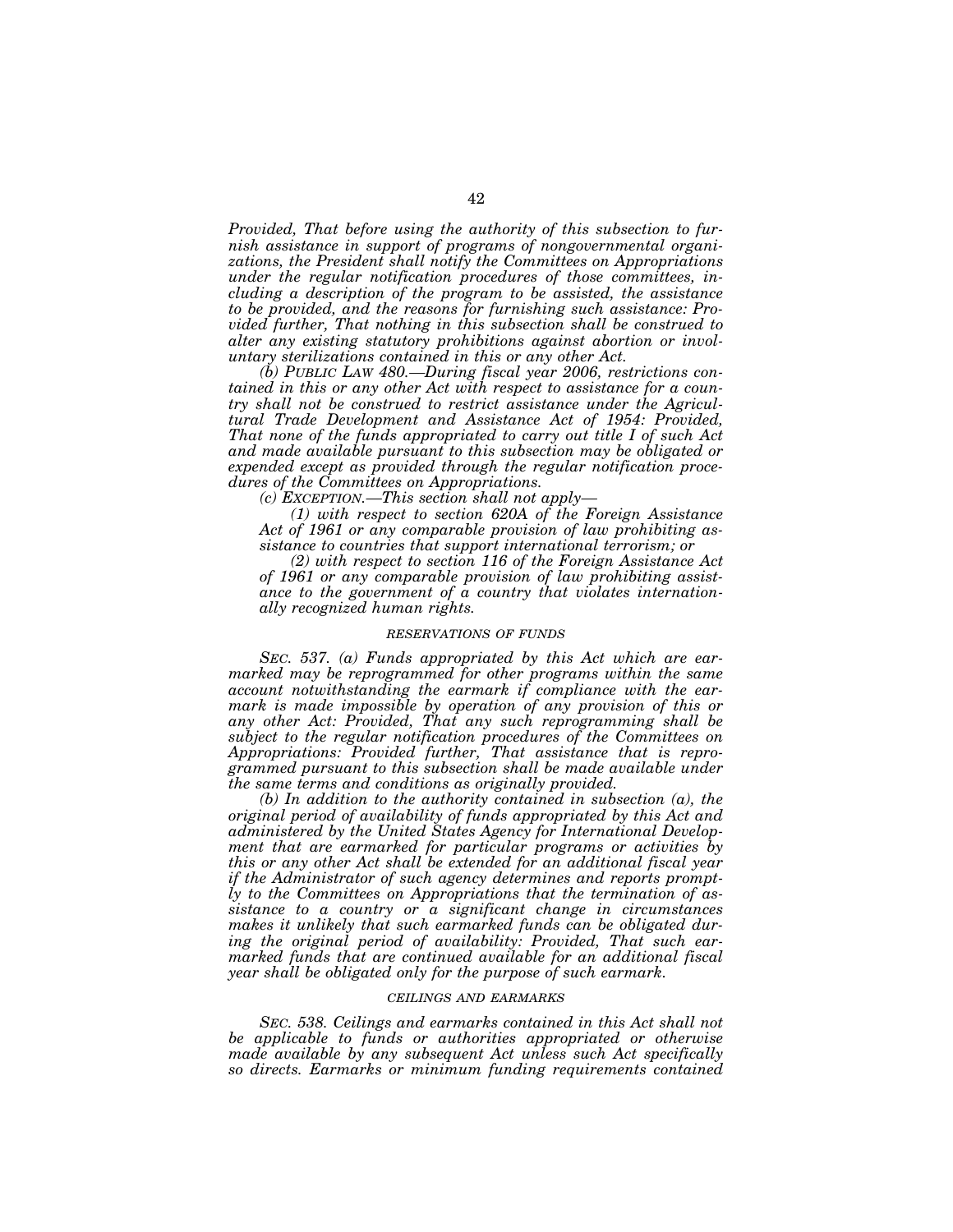*in any other Act shall not be applicable to funds appropriated by this Act.* 

## *PROHIBITION ON PUBLICITY OR PROPAGANDA*

*SEC. 539. No part of any appropriation contained in this Act shall be used for publicity or propaganda purposes within the United States not authorized before the date of the enactment of this Act by the Congress: Provided, That not to exceed \$25,000 may be made available to carry out the provisions of section 316 of Public Law 96–533.* 

# *PROHIBITION OF PAYMENTS TO UNITED NATIONS MEMBERS*

*SEC. 540. None of the funds appropriated or made available pursuant to this Act for carrying out the Foreign Assistance Act of 1961, may be used to pay in whole or in part any assessments, arrearages, or dues of any member of the United Nations or, from funds appropriated by this Act to carry out chapter 1 of part I of the Foreign Assistance Act of 1961, the costs for participation of another country's delegation at international conferences held under the auspices of multilateral or international organizations.* 

## *NONGOVERNMENTAL ORGANIZATIONS—DOCUMENTATION*

*SEC. 541. None of the funds appropriated or made available pursuant to this Act shall be available to a nongovernmental organization which fails to provide upon timely request any document,*  file, or record necessary to the auditing requirements of the United *States Agency for International Development.* 

# *PROHIBITION ON ASSISTANCE TO FOREIGN GOVERNMENTS THAT EX-PORT LETHAL MILITARY EQUIPMENT TO COUNTRIES SUPPORTING INTERNATIONAL TERRORISM*

*SEC. 542. (a) None of the funds appropriated or otherwise made available by this Act may be available to any foreign government which provides lethal military equipment to a country the government of which the Secretary of State has determined is a terrorist government for purposes of section 6(j) of the Export Administration Act of 1979. The prohibition under this section with respect to a foreign government shall terminate 12 months after that government ceases to provide such military equipment. This section applies with respect to lethal military equipment provided under a contract entered into after October 1, 1997.* 

*(b) Assistance restricted by subsection (a) or any other similar provision of law, may be furnished if the President determines that furnishing such assistance is important to the national interests of the United States.* 

*(c) Whenever the waiver authority of subsection (b) is exercised, the President shall submit to the appropriate congressional committees a report with respect to the furnishing of such assistance. Any such report shall include a detailed explanation of the assistance to be provided, including the estimated dollar amount of such assistance, and an explanation of how the assistance furthers United States national interests.*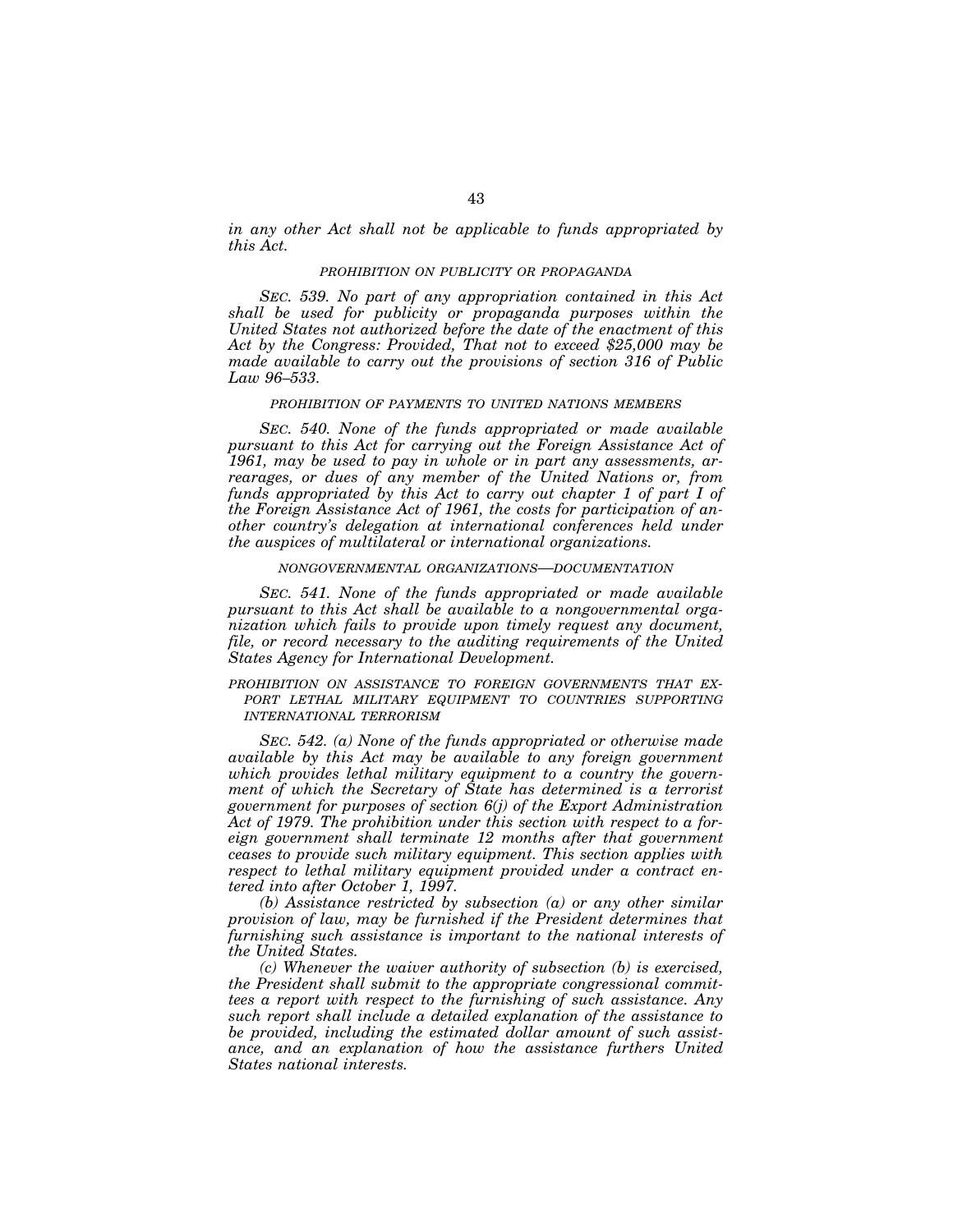# *WITHHOLDING OF ASSISTANCE FOR PARKING FINES AND REAL PROPERTY TAXES OWED BY FOREIGN COUNTRIES*

*SEC. 543. (a) Subject to subsection (c), of the funds appropriated by this Act that are made available for assistance for a foreign country, an amount equal to 110 percent of the total amount of the unpaid fully adjudicated parking fines and penalties and unpaid property taxes owed by the central government of such country shall be withheld from obligation for assistance for the central government of such country until the Secretary of State submits a certification to the appropriate congressional committees stating that such parking fines and penalties and unpaid property taxes are fully paid.* 

*(b) Funds withheld from obligation pursuant to subsection (a) may be made available for other programs or activities funded by this Act, after consultation with and subject to the regular notification procedures of the appropriate congressional committees, provided that no such funds shall be made available for assistance for the central government of a foreign country that has not paid the total amount of the fully adjudicated parking fines and penalties and unpaid property taxes owed by such country.* 

*(c) Subsection (a) shall not include amounts that have been withheld under any other provision of law.* 

*(d)(1) The Secretary of State may waive the requirements set forth in subsection (a) with respect to parking fines and penalties no sooner than 60 days from the date of enactment of this Act, or at any time with respect to a particular country, if the Secretary determines that it is in the national interests of the United States to do so.* 

*(2) The Secretary of State may waive the requirements set forth in subsection (a) with respect to the unpaid property taxes if the Secretary of State determines that it is in the national interests of the United States to do so.* 

*(e) Not later than 6 months after the initial exercise of the waiver authority in subsection (d), the Secretary of State, after consultations with the City of New York, shall submit a report to the Committees on Appropriations describing a strategy, including a timetable and steps currently being taken, to collect the parking fines and penalties and unpaid property taxes and interest owed by nations receiving foreign assistance under this Act.* 

*(f) In this section:* 

*(1) The term ''appropriate congressional committees'' means the Committee on Appropriations of the Senate and the Committee on Appropriations of the House of Representatives.* 

*(2) The term ''fully adjudicated'' includes circumstances in which the person to whom the vehicle is registered—*

*(A)(i) has not responded to the parking violation summons; or* 

*(ii) has not followed the appropriate adjudication procedure to challenge the summons; and* 

*(B) the period of time for payment of or challenge to the summons has lapsed.* 

*(3) The term ''parking fines and penalties'' means parking fines and penalties—*

*(A) owed to—*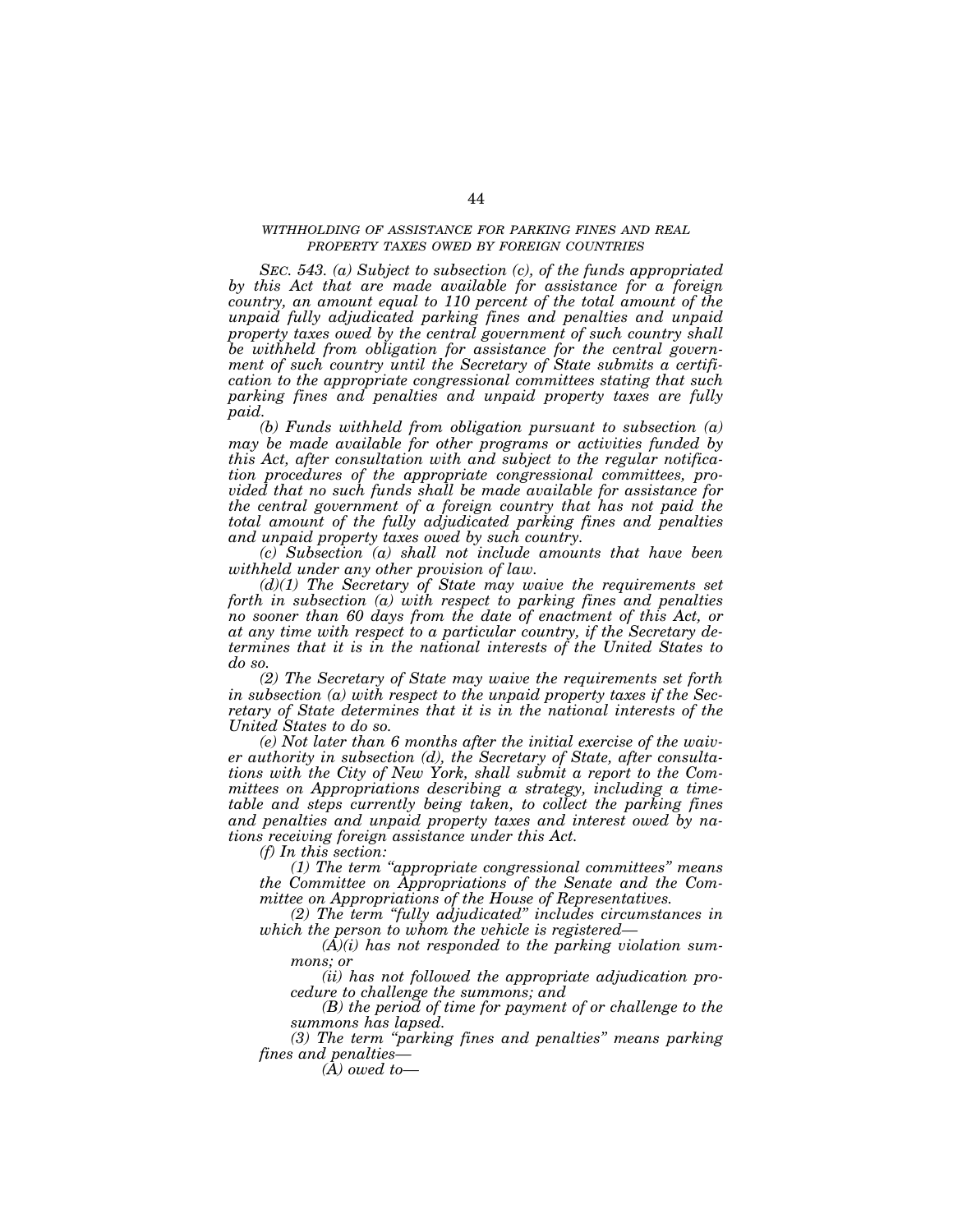*(ii) New York, New York; and* 

*(B) incurred during the period April 1, 1997, through September 30, 2005.* 

*(4) The term ''unpaid property taxes'' means the amount of unpaid taxes and interest determined to be owed by a foreign country on real property in the District of Columbia or New York, New York in a court order or judgment entered against such country by a court of the United States or any State or subdivision thereof.* 

# *LIMITATION ON ASSISTANCE FOR THE PLO FOR THE WEST BANK AND GAZA*

*SEC. 544. None of the funds appropriated by this Act may be obligated for assistance for the Palestine Liberation Organization for the West Bank and Gaza unless the President has exercised the authority under section 604(a) of the Middle East Peace Facilitation Act of 1995 (title VI of Public Law 104–107) or any other legislation to suspend or make inapplicable section 307 of the Foreign Assistance Act of 1961 and that suspension is still in effect: Provided, That if the President fails to make the certification under section 604(b)(2) of the Middle East Peace Facilitation Act of 1995 or to suspend the prohibition under other legislation, funds appropriated by this Act may not be obligated for assistance for the Palestine Liberation Organization for the West Bank and Gaza.* 

# *WAR CRIMES TRIBUNALS DRAWDOWN*

*SEC. 545. If the President determines that doing so will contribute to a just resolution of charges regarding genocide or other violations of international humanitarian law, the President may direct a drawdown pursuant to section 552(c) of the Foreign Assistance Act of 1961 of up to \$30,000,000 of commodities and services for the United Nations War Crimes Tribunal established with regard to the former Yugoslavia by the United Nations Security Council or such other tribunals or commissions as the Council may establish or authorize to deal with such violations, without regard to the ceiling limitation contained in paragraph (2) thereof: Provided, That the determination required under this section shall be in lieu of any determinations otherwise required under section 552(c): Provided further, That the drawdown made under this section for any tribunal shall not be construed as an endorsement or precedent for the establishment of any standing or permanent international criminal tribunal or court: Provided further, That funds made available for tribunals other than Yugoslavia, Rwanda, or the Special Court for Sierra Leone shall be made available subject to the regular notification procedures of the Committees on Appropriations.* 

## *LANDMINES*

*SEC. 546. Notwithstanding any other provision of law, demining equipment available to the United States Agency for International Development and the Department of State and used in support of the clearance of landmines and unexploded ordnance for humanitarian purposes may be disposed of on a grant basis in foreign*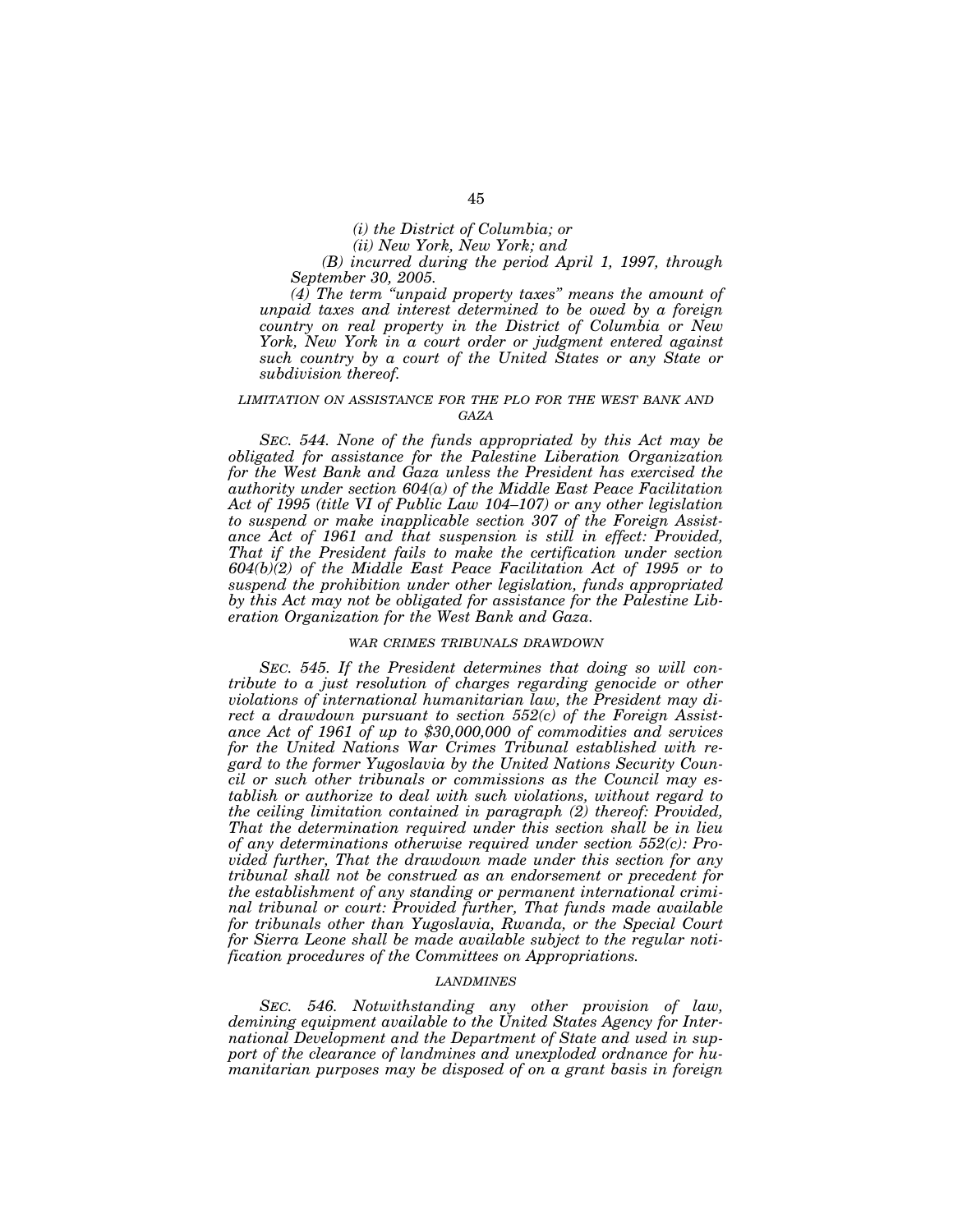*countries, subject to such terms and conditions as the President may prescribe.* 

#### *RESTRICTIONS CONCERNING THE PALESTINIAN AUTHORITY*

*SEC. 547. None of the funds appropriated by this Act may be obligated or expended to create in any part of Jerusalem a new office of any department or agency of the United States Government for the purpose of conducting official United States Government business with the Palestinian Authority over Gaza and Jericho or any successor Palestinian governing entity provided for in the Israel-PLO Declaration of Principles: Provided, That this restriction shall not apply to the acquisition of additional space for the existing Consulate General in Jerusalem: Provided further, That meetings between officers and employees of the United States and officials of the Palestinian Authority, or any successor Palestinian governing entity provided for in the Israel-PLO Declaration of Principles, for the purpose of conducting official United States Government business with such authority should continue to take place in locations other than Jerusalem. As has been true in the past, officers and employees of the United States Government may continue to meet in Jerusalem on other subjects with Palestinians (including those who now occupy positions in the Palestinian Authority), have social contacts, and have incidental discussions.* 

# *PROHIBITION OF PAYMENT OF CERTAIN EXPENSES*

*SEC. 548. None of the funds appropriated or otherwise made available by this Act under the heading ''International Military Education and Training'' or ''Foreign Military Financing Program'' for Informational Program activities or under the headings ''Child Survival and Health Programs Fund'', ''Development Assistance'', and ''Economic Support Fund'' may be obligated or expended to pay for—*

*(1) alcoholic beverages; or* 

*(2) entertainment expenses for activities that are substantially of a recreational character, including but not limited to entrance fees at sporting events, theatrical and musical productions, and amusement parks.* 

#### *HAITI*

*SEC. 549. (a) Of the funds appropriated by this Act, the following amounts shall be made available for assistance for Haiti— (1) \$20,000,000 from ''Child Survival and Health Programs* 

*Fund'';* 

*(2) \$30,000,000 from ''Development Assistance'';* 

*(3) \$50,000,000 from ''Economic Support Fund'';* 

*(4) \$15,000,000 from ''International Narcotics Control and Law Enforcement'';* 

*(5) \$1,000,000 from ''Foreign Military Financing Program''; and* 

*(6) \$215,000 from ''International Military Education and Training''.* 

*(b) The Government of Haiti shall be eligible to purchase defense articles and services under the Arms Export Control Act (22 U.S.C. 2751 et seq.), for the Coast Guard.*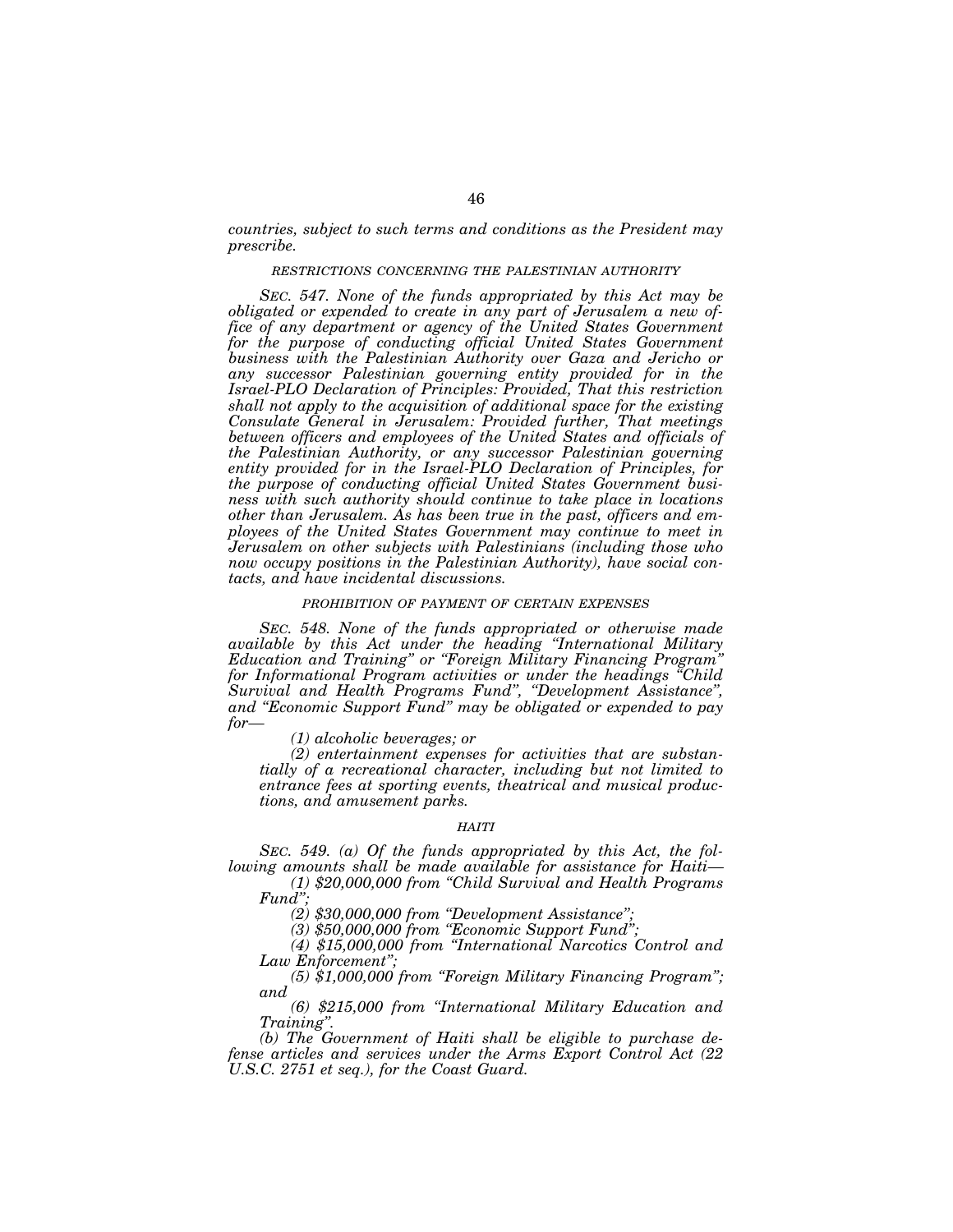*(c) None of the funds made available in this Act under the heading ''International Narcotics Control and Law Enforcement'' may be used to transfer excess weapons, ammunition or other lethal property of an agency of the United States Government to the Gov*ernment of Haiti for use by the Haitian National Police until the *Secretary of State certifies to the Committees on Appropriations that: (1) the United Nations Mission in Haiti (MINUSTAH) has carried out the vetting of the senior levels of the Haitian National Police and has ensured that those credibly alleged to have committed serious crimes, including drug trafficking and human rights violations, have been suspended; and (2) the Transitional Haitian National Government is cooperating in a reform and restructuring plan for the Haitian National Police and the reform of the judicial system as called for in United Nations Security Council Resolution 1608 adopted on June 22, 2005.* 

## *LIMITATION ON ASSISTANCE TO THE PALESTINIAN AUTHORITY*

*SEC. 550. (a) PROHIBITION OF FUNDS.—None of the funds appropriated by this Act to carry out the provisions of chapter 4 of part II of the Foreign Assistance Act of 1961 may be obligated or expended with respect to providing funds to the Palestinian Authority.* 

*(b) WAIVER.—The prohibition included in subsection (a) shall not apply if the President certifies in writing to the Speaker of the House of Representatives and the President pro tempore of the Senate that waiving such prohibition is important to the national security interests of the United States.* 

*(c) PERIOD OF APPLICATION OF WAIVER.—Any waiver pursuant to subsection (b) shall be effective for no more than a period of 6*  months at a time and shall not apply beyond 12 months after the *enactment of this Act.* 

*(d) REPORT.—Whenever the waiver authority pursuant to subsection (b) is exercised, the President shall submit a report to the Committees on Appropriations detailing the steps the Palestinian Authority has taken to arrest terrorists, confiscate weapons and dismantle the terrorist infrastructure. The report shall also include a description of how funds will be spent and the accounting procedures in place to ensure that they are properly disbursed.* 

#### *LIMITATION ON ASSISTANCE TO SECURITY FORCES*

*SEC. 551. None of the funds made available by this Act may be provided to any unit of the security forces of a foreign country if the Secretary of State has credible evidence that such unit has committed gross violations of human rights, unless the Secretary determines and reports to the Committees on Appropriations that the government of such country is taking effective measures to bring the responsible members of the security forces unit to justice: Provided, That nothing in this section shall be construed to withhold funds made available by this Act from any unit of the security forces of a foreign country not credibly alleged to be involved in gross violations of human rights: Provided further, That in the event that funds are withheld from any unit pursuant to this section, the Secretary of State shall promptly inform the foreign government of the basis for such action and shall, to the maximum extent practicable,*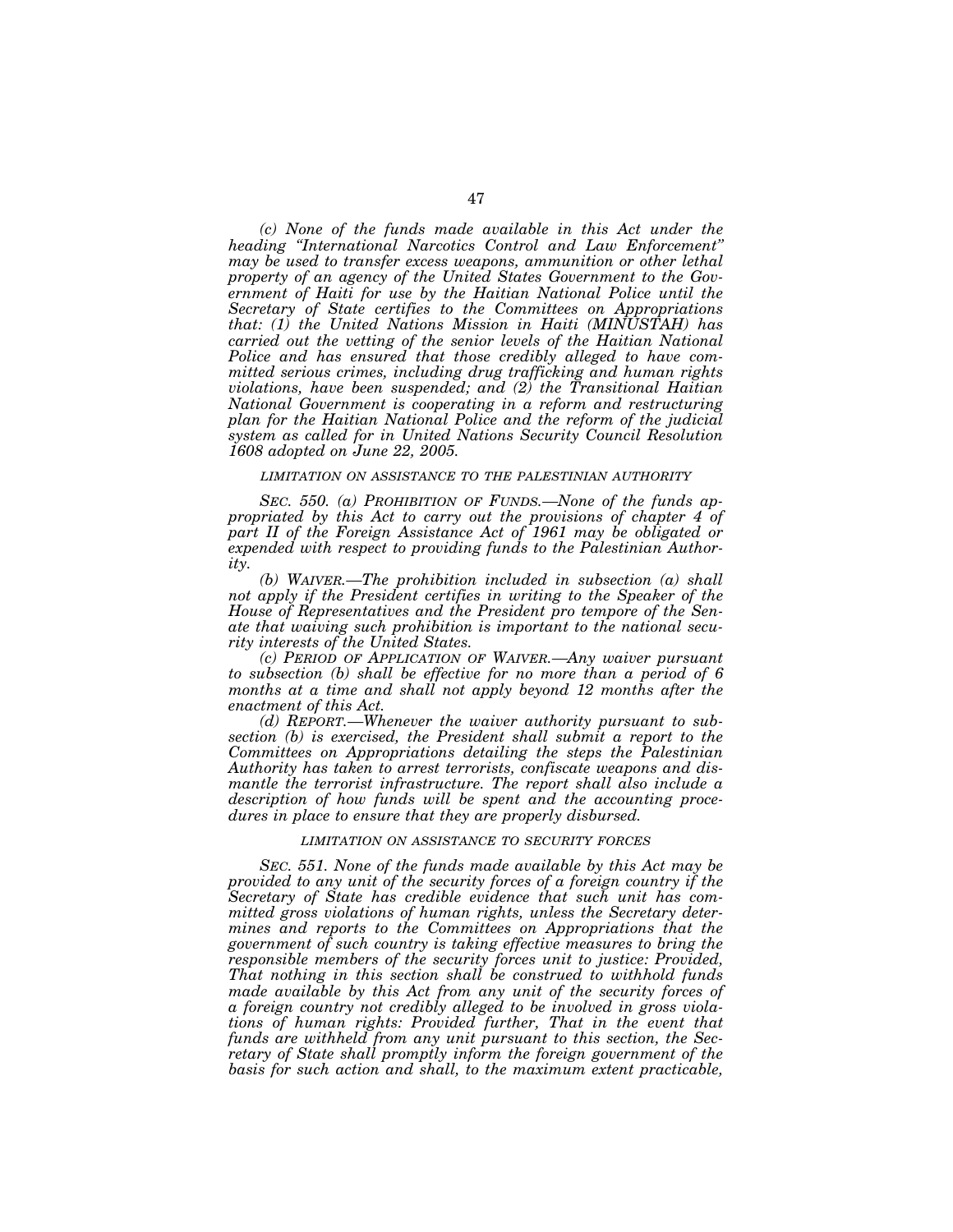*assist the foreign government in taking effective measures to bring the responsible members of the security forces to justice.* 

# *FOREIGN MILITARY TRAINING REPORT*

*SEC. 552. The annual foreign military training report required by section 656 of the Foreign Assistance Act of 1961 shall be submitted by the Secretary of Defense and the Secretary of State to the Committees on Appropriations of the House of Representatives and the Senate by the date specified in that section.* 

## *AUTHORIZATION REQUIREMENT*

*SEC. 553. Funds appropriated by this Act, except funds appropriated under the headings ''Trade and Development Agency'', ''Overseas Private Investment Corporation'', and ''Global HIV/AIDS Initiative'', may be obligated and expended notwithstanding section 10 of Public Law 91–672 and section 15 of the State Department Basic Authorities Act of 1956.* 

### *CAMBODIA*

*SEC. 554. (a)(1) None of the funds appropriated by this Act may be made available for assistance for the Central Government of Cambodia.* 

*(2) Paragraph (1) shall not apply to assistance for basic education, reproductive and maternal and child health, cultural and historic preservation, programs for the prevention, treatment, and control of, and research on, HIV/AIDS, tuberculosis, malaria, polio and other infectious diseases, development and implementation of legislation and implementation of procedures on inter-country adoptions consistent with international standards, rule of law programs, counternarcotics programs, programs to combat human trafficking that are provided through nongovernmental organizations, anti-corruption programs, and for the Ministry of Women and Veterans Affairs to combat human trafficking.* 

*(b) Notwithstanding any provision of this or any other Act, of the funds appropriated by this Act under the heading ''Economic*  Support Fund", \$15,000,000 shall be made available for activities *to support democracy, the rule of law, and human rights, including assistance for democratic political parties in Cambodia.* 

*(c) Funds appropriated by this Act to carry out provisions of section 541 of the Foreign Assistance Act of 1961 may be made available notwithstanding subsection (a).* 

#### *PALESTINIAN STATEHOOD*

*SEC. 555. (a) LIMITATION ON ASSISTANCE.—None of the funds appropriated by this Act may be provided to support a Palestinian state unless the Secretary of State determines and certifies to the appropriate congressional committees that—*

*(1) a new leadership of a Palestinian governing entity has been democratically elected through credible and competitive elections;* 

*(2) the elected governing entity of a new Palestinian state— (A) has demonstrated a firm commitment to peaceful co-existence with the State of Israel;*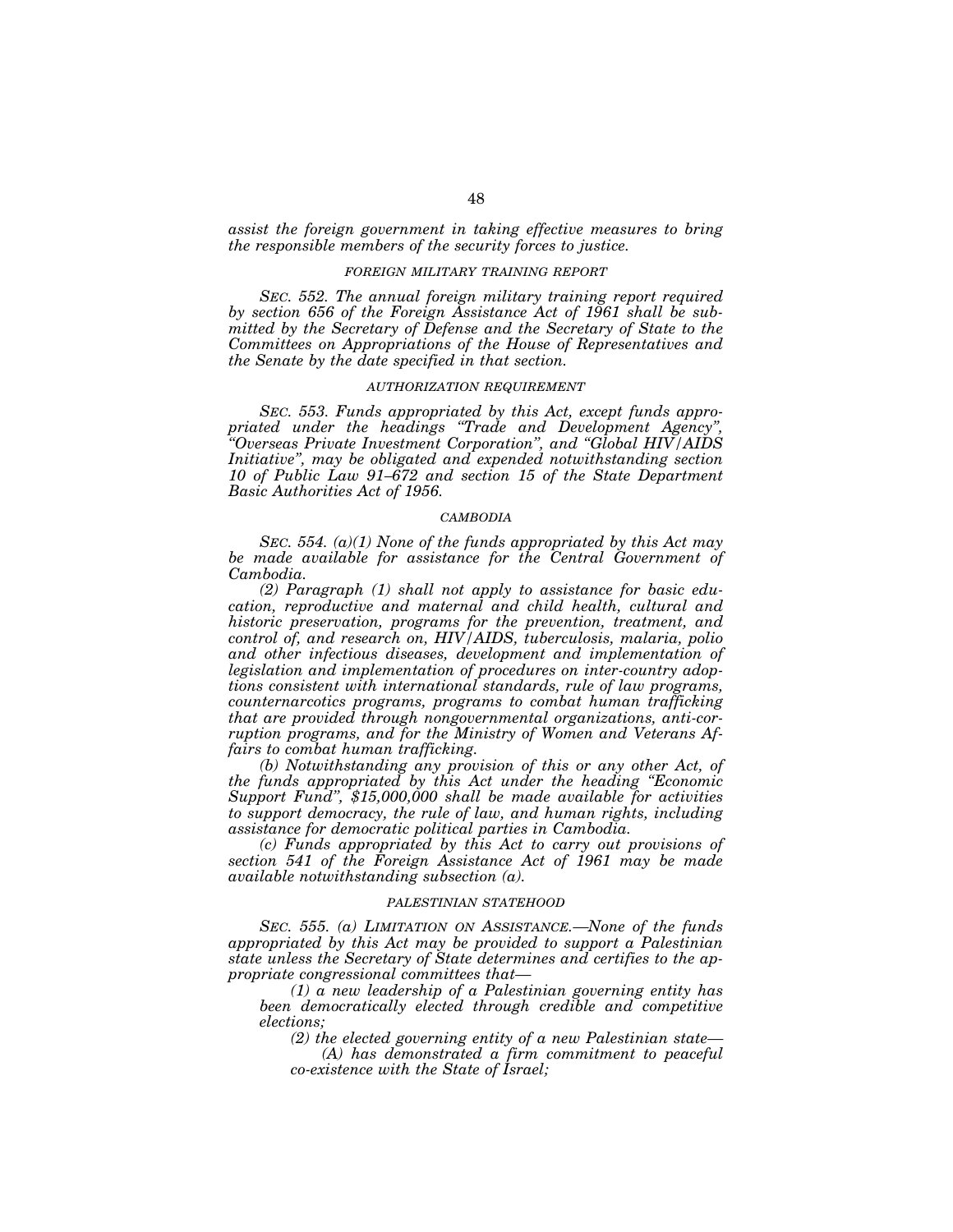*(B) is taking appropriate measures to counter terrorism and terrorist financing in the West Bank and Gaza, including the dismantling of terrorist infrastructures;* 

*(C) is establishing a new Palestinian security entity that is cooperative with appropriate Israeli and other appropriate security organizations; and* 

*(3) the Palestinian Authority (or the governing body of a new Palestinian state) is working with other countries in the region to vigorously pursue efforts to establish a just, lasting, and comprehensive peace in the Middle East that will enable Israel and an independent Palestinian state to exist within the context of full and normal relationships, which should include— (A) termination of all claims or states of belligerency;* 

*(B) respect for and acknowledgement of the sovereignty, territorial integrity, and political independence of every state in the area through measures including the establishment of demilitarized zones;* 

*(C) their right to live in peace within secure and recognized boundaries free from threats or acts of force;* 

*(D) freedom of navigation through international waterways in the area; and* 

*(E) a framework for achieving a just settlement of the refugee problem.* 

*(b) SENSE OF CONGRESS.—It is the sense of Congress that the newly-elected governing entity should enact a constitution assuring the rule of law, an independent judiciary, and respect for human rights for its citizens, and should enact other laws and regulations assuring transparent and accountable governance.* 

*(c) WAIVER.—The President may waive subsection (a) if he determines that it is vital to the national security interests of the United States to do so.* 

*(d) EXEMPTION.—The restriction in subsection (a) shall not apply to assistance intended to help reform the Palestinian Authority and affiliated institutions, or a newly-elected governing entity, in order to help meet the requirements of subsection (a), consistent with the provisions of section 550 of this Act (''Limitation on Assistance to the Palestinian Authority'').* 

## *COLOMBIA*

*SEC. 556. (a) DETERMINATION AND CERTIFICATION REQUIRED.— Funds appropriated by this Act that are available for assistance for the Colombian Armed Forces, may be made available as follows:* 

*(1) Up to 75 percent of such funds may be obligated prior to a determination and certification by the Secretary of State pursuant to paragraph (2).* 

*(2) Up to 12.5 percent of such funds may be obligated only after the Secretary of State certifies and reports to the appropriate congressional committees that:* 

*(A) The Commander General of the Colombian Armed Forces is suspending from the Armed Forces those members, of whatever rank who, according to the Minister of Defense or the Procuraduria General de la Nacion, have been credibly alleged to have committed gross violations of human rights, including extra-judicial killings, or to have aided or abetted paramilitary organizations.*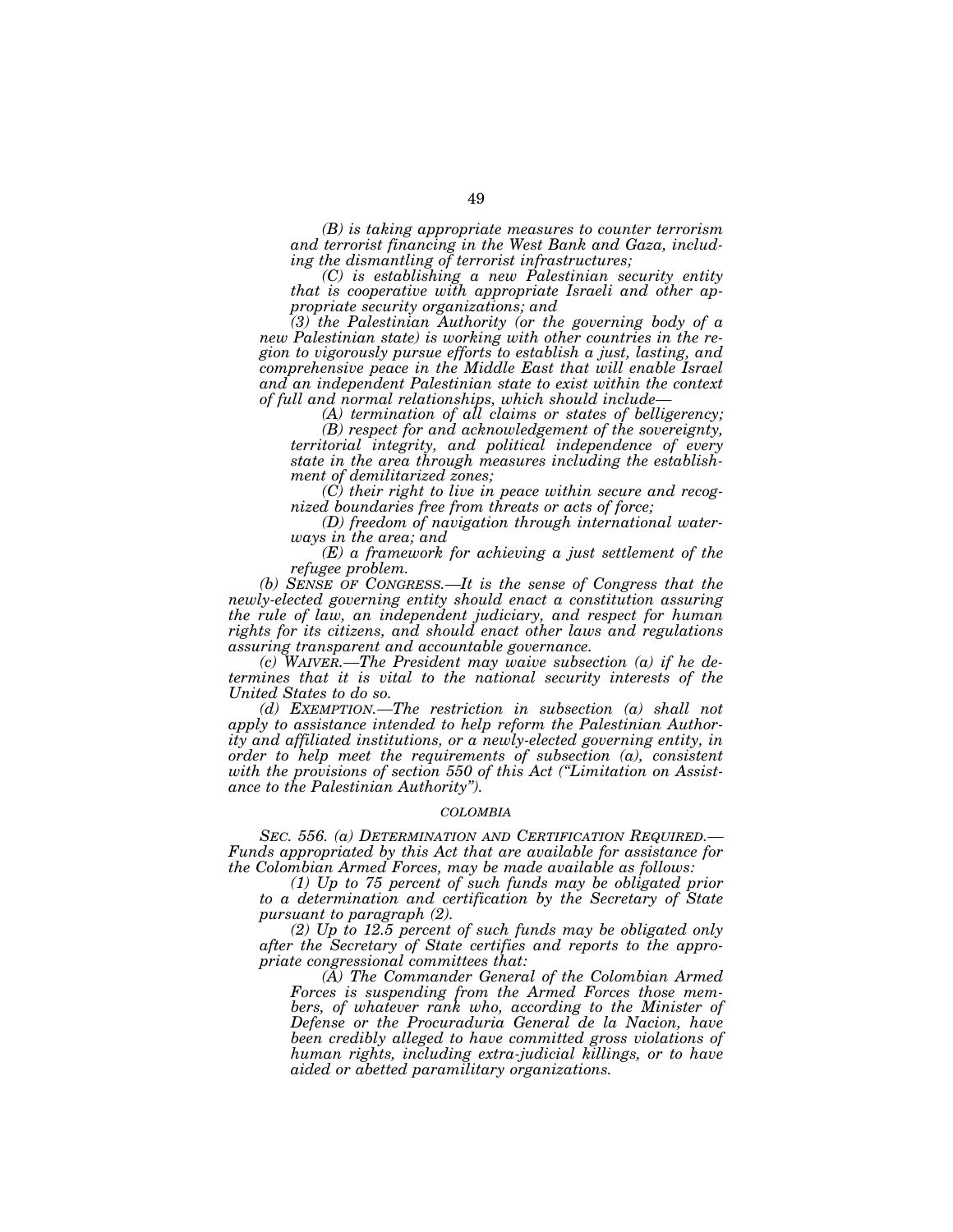*(B) The Colombian Government is vigorously investigating and prosecuting those members of the Colombian Armed Forces, of whatever rank, who have been credibly alleged to have committed gross violations of human rights, including extra-judicial killings, or to have aided or abetted paramilitary organizations, and is promptly punishing those members of the Colombian Armed Forces found to have committed such violations of human rights or to have aided or abetted paramilitary organizations.* 

*(C) The Colombian Armed Forces have made substantial progress in cooperating with civilian prosecutors and judicial authorities in such cases (including providing requested information, such as the identity of persons suspended from the Armed Forces and the nature and cause of the suspension, and access to witnesses, relevant military documents, and other requested information).* 

*(D) The Colombian Armed Forces have made substantial progress in severing links (including denying access to military intelligence, vehicles, and other equipment or supplies, and ceasing other forms of active or tacit cooperation) at the command, battalion, and brigade levels, with paramilitary organizations, especially in regions where these organizations have a significant presence.* 

*(E) The Colombian Government is dismantling paramilitary leadership and financial networks by arresting commanders and financial backers, especially in regions where these networks have a significant presence.* 

*(F) The Colombian Government is taking effective steps to ensure that the Colombian Armed Forces are not violating the land and property rights of Colombia's indigenous communities.* 

*(3) The balance of such funds may be obligated after July 31, 2006, if the Secretary of State certifies and reports to the appropriate congressional committees, after such date, that the Colombian Armed Forces are continuing to meet the conditions contained in paragraph (2) and are conducting vigorous operations to restore government authority and respect for human rights in areas under the effective control of paramilitary and guerrilla organizations.* 

*(b) CONGRESSIONAL NOTIFICATION.—Funds made available by this Act for the Colombian Armed Forces shall be subject to the regular notification procedures of the Committees on Appropriations.* 

*(c) CONSULTATIVE PROCESS.—Not later than 60 days after the date of enactment of this Act, and every 90 days thereafter until September 30, 2007, the Secretary of State shall consult with internationally recognized human rights organizations regarding progress in meeting the conditions contained in subsection (a).* 

*(d) DEFINITIONS.—In this section:* 

*(1) AIDED OR ABETTED.—The term ''aided or abetted'' means to provide any support to paramilitary groups, including taking actions which allow, facilitate, or otherwise foster the activities of such groups.* 

*(2) PARAMILITARY GROUPS.—The term ''paramilitary groups'' means illegal self-defense groups and illegal security cooperatives.*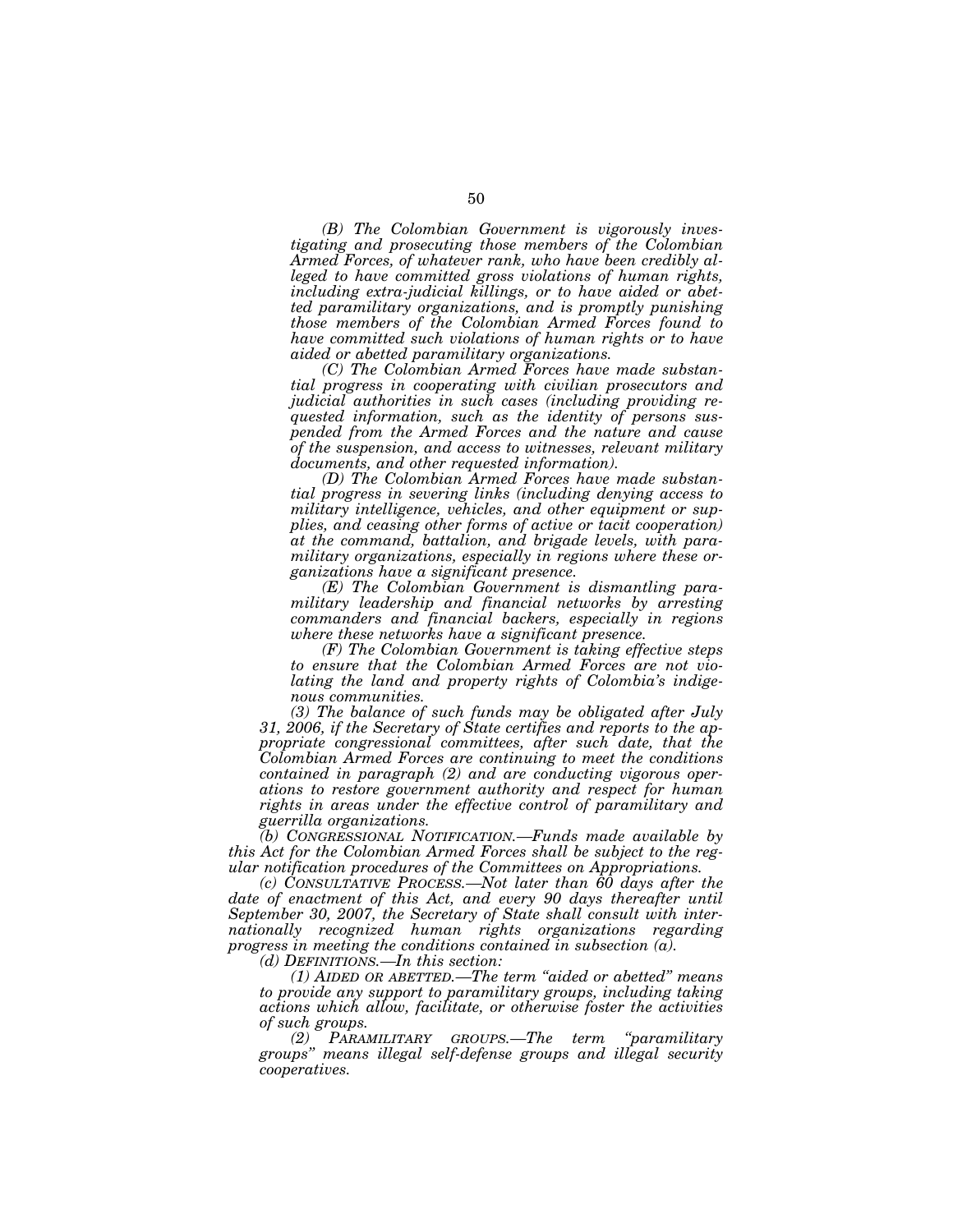## *ILLEGAL ARMED GROUPS*

*SEC. 557. (a) DENIAL OF VISAS TO SUPPORTERS OF COLOMBIAN ILLEGAL ARMED GROUPS.—Subject to subsection (b), the Secretary of State shall not issue a visa to any alien who the Secretary determines, based on credible evidence—*

*(1) has willfully provided any support to the Revolutionary Armed Forces of Colombia (FARC), the National Liberation Army (ELN), or the United Self-Defense Forces of Colombia (AUC), including taking actions or failing to take actions which allow, facilitate, or otherwise foster the activities of such groups; or* 

*(2) has committed, ordered, incited, assisted, or otherwise participated in the commission of gross violations of human rights, including extra-judicial killings, in Colombia.* 

*(b) WAIVER.—Subsection (a) shall not apply if the Secretary of State determines and certifies to the appropriate congressional committees, on a case-by-case basis, that the issuance of a visa to the alien is necessary to support the peace process in Colombia or for urgent humanitarian reasons.* 

# *PROHIBITION ON ASSISTANCE TO THE PALESTINIAN BROADCASTING CORPORATION*

*SEC. 558. None of the funds appropriated or otherwise made available by this Act may be used to provide equipment, technical support, consulting services, or any other form of assistance to the Palestinian Broadcasting Corporation.* 

## *WEST BANK AND GAZA PROGRAM*

*SEC. 559. (a) OVERSIGHT.—For fiscal year 2006, 30 days prior to the initial obligation of funds for the bilateral West Bank and Gaza Program, the Secretary of State shall certify to the appropriate committees of Congress that procedures have been established to assure the Comptroller General of the United States will have access to appropriate United States financial information in order to review the uses of United States assistance for the Program funded under the heading ''Economic Support Fund'' for the West Bank and Gaza.* 

*(b) VETTING.—Prior to the obligation of funds appropriated by this Act under the heading ''Economic Support Fund'' for assistance for the West Bank and Gaza, the Secretary of State shall take all appropriate steps to ensure that such assistance is not provided to or through any individual, private or government entity, or educational institution that the Secretary knows or has reason to believe advocates, plans, sponsors, engages in, or has engaged in, terrorist activity. The Secretary of State shall, as appropriate, establish procedures specifying the steps to be taken in carrying out this subsection and shall terminate assistance to any individual, entity, or educational institution which he has determined to be involved in or advocating terrorist activity.* 

*(c) PROHIBITION.—None of the funds appropriated by this Act for assistance under the West Bank and Gaza program may be made available for the purpose of recognizing or otherwise honoring individuals who commit, or have committed, acts of terrorism.* 

*(d) AUDITS.—*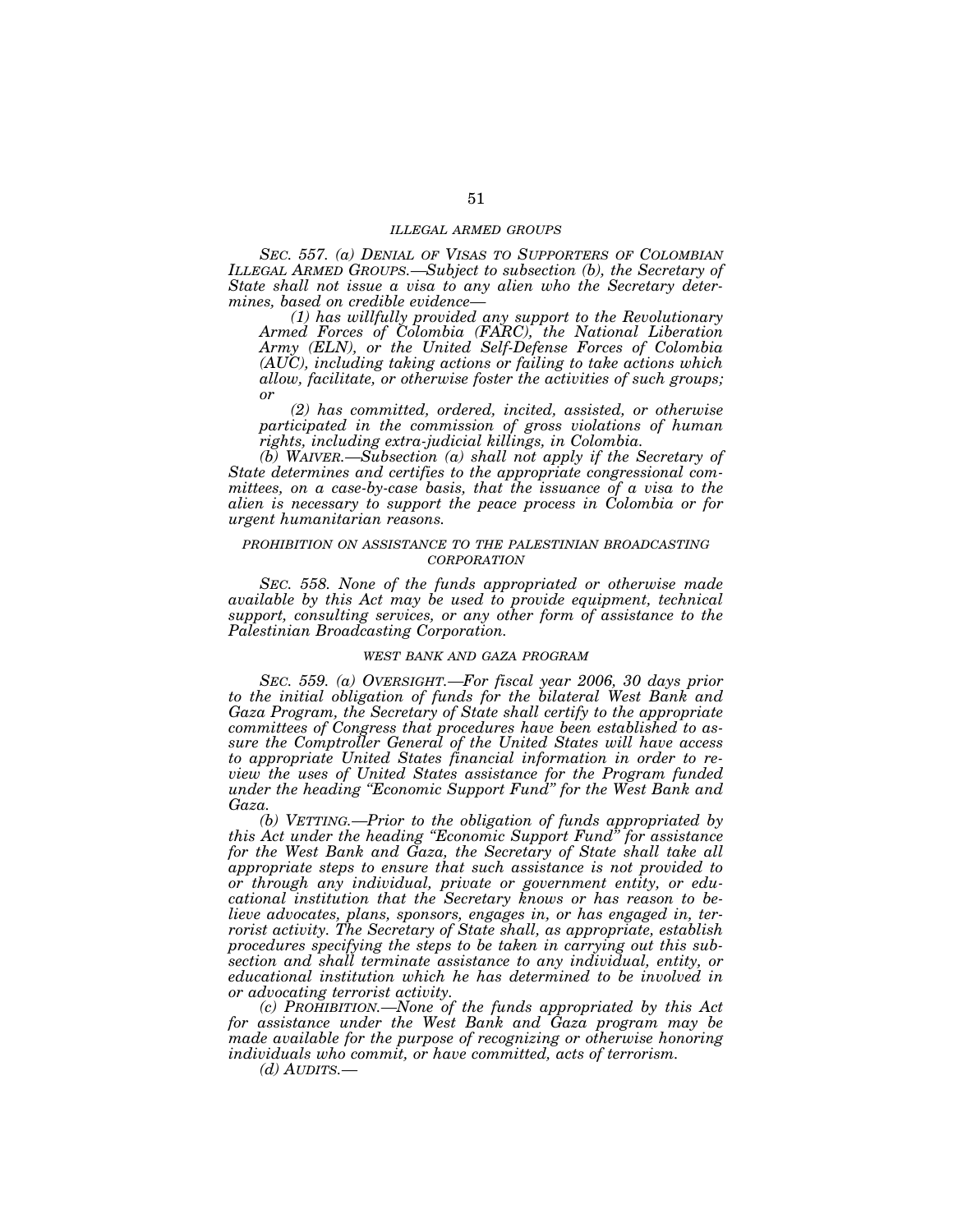*(1) The Administrator of the United States Agency for International Development shall ensure that Federal or non-Federal audits of all contractors and grantees, and significant subcontractors and subgrantees, under the West Bank and Gaza Program, are conducted at least on an annual basis to ensure, among other things, compliance with this section.* 

*(2) Of the funds appropriated by this Act under the heading ''Economic Support Fund'' that are made available for assist- ance for the West Bank and Gaza, up to \$1,000,000 may be used by the Office of the Inspector General of the United States Agency for International Development for audits, inspections, and other activities in furtherance of the requirements of this subsection. Such funds are in addition to funds otherwise available for such purposes.* 

*(e) Subsequent to the certification specified in subsection (a), the Comptroller General of the United States shall conduct an audit and an investigation of the treatment, handling, and uses of all funds for the bilateral West Bank and Gaza Program in fiscal year 2006 under the heading ''Economic Support Fund''. The audit shall address—*

*(1) the extent to which such Program complies with the requirements of subsections (b) and (c), and* 

*(2) an examination of all programs, projects, and activities carried out under such Program, including both obligations and expenditures.* 

*(f) Not later than 180 days after enactment of this Act, the Secretary of State shall submit a report to the Committees on Appropriations updating the report contained in section 2106 of chapter 2 of title II of Public Law 109–13.* 

## *CONTRIBUTIONS TO UNITED NATIONS POPULATION FUND*

*SEC. 560. (a) LIMITATIONS ON AMOUNT OF CONTRIBUTION.—Of the amounts made available under ''International Organizations and Programs'' and ''Child Survival and Health Programs Fund'' for fiscal year 2006, \$34,000,000 shall be made available for the United Nations Population Fund (hereafter in this section referred to as the ''UNFPA''): Provided, That of this amount, not less than \$22,500,000 shall be derived from funds appropriated under the heading ''International Organizations and Programs''.* 

*(b) AVAILABILITY OF FUNDS.—Funds appropriated under the heading ''International Organizations and Programs'' in this Act that are available for UNFPA, that are not made available for UNFPA because of the operation of any provision of law, shall be transferred to ''Child Survival and Health Programs Fund'' and shall be made available for family planning, maternal, and reproductive health activities, subject to the regular notification procedures of the Committees on Appropriations.* 

*(c) PROHIBITION ON USE OF FUNDS IN CHINA.—None of the funds made available under ''International Organizations and Programs'' may be made available for the UNFPA for a country program in the People's Republic of China.* 

*(d) CONDITIONS ON AVAILABILITY OF FUNDS.—Amounts made available under ''International Organizations and Programs'' for fiscal year 2006 for the UNFPA may not be made available to UNFPA unless—*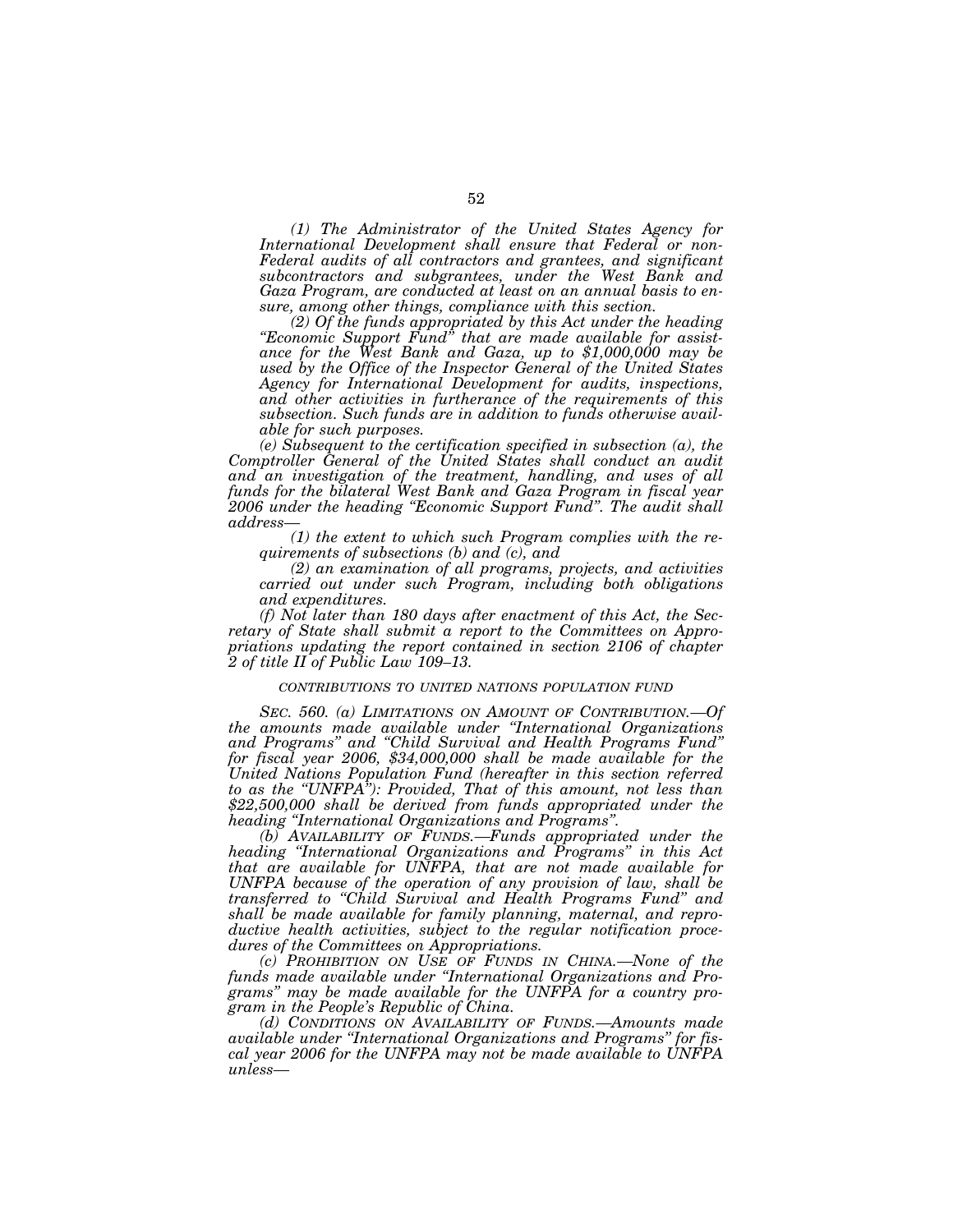*(1) the UNFPA maintains amounts made available to the UNFPA under this section in an account separate from other accounts of the UNFPA;* 

*(2) the UNFPA does not commingle amounts made available to the UNFPA under this section with other sums; and* 

*(3) the UNFPA does not fund abortions.* 

# *WAR CRIMINALS*

*SEC. 561. (a)(1) None of the funds appropriated or otherwise made available pursuant to this Act may be made available for assistance, and the Secretary of the Treasury shall instruct the United States executive directors to the international financial institutions to vote against any new project involving the extension by such institutions of any financial or technical assistance, to any country, entity, or municipality whose competent authorities have failed, as determined by the Secretary of State, to take necessary and significant steps to implement its international legal obligations to apprehend and transfer to the International Criminal Tribunal for the former Yugoslavia (the ''Tribunal'') all persons in their territory who have been indicted by the Tribunal and to otherwise cooperate with the Tribunal.* 

*(2) The provisions of this subsection shall not apply to humanitarian assistance or assistance for democratization.* 

*(b) The provisions of subsection (a) shall apply unless the Secretary of State determines and reports to the appropriate congressional committees that the competent authorities of such country, entity, or municipality are—*

*(1) cooperating with the Tribunal, including access for investigators to archives and witnesses, the provision of documents, and the surrender and transfer of indictees or assistance in their apprehension; and* 

*(2) are acting consistently with the Dayton Accords.* 

*(c) Not less than 10 days before any vote in an international financial institution regarding the extension of any new project involving financial or technical assistance or grants to any country or entity described in subsection (a), the Secretary of the Treasury, in consultation with the Secretary of State, shall provide to the Committees on Appropriations a written justification for the proposed assistance, including an explanation of the United States position regarding any such vote, as well as a description of the location of the proposed assistance by municipality, its purpose, and its intended beneficiaries.* 

*(d) In carrying out this section, the Secretary of State, the Administrator of the United States Agency for International Development, and the Secretary of the Treasury shall consult with representatives of human rights organizations and all government agencies with relevant information to help prevent indicted war criminals from benefiting from any financial or technical assistance or grants provided to any country or entity described in subsection (a).* 

*(e) The Secretary of State may waive the application of subsection (a) with respect to projects within a country, entity, or municipality upon a written determination to the Committees on Appropriations that such assistance directly supports the implementation of the Dayton Accords.*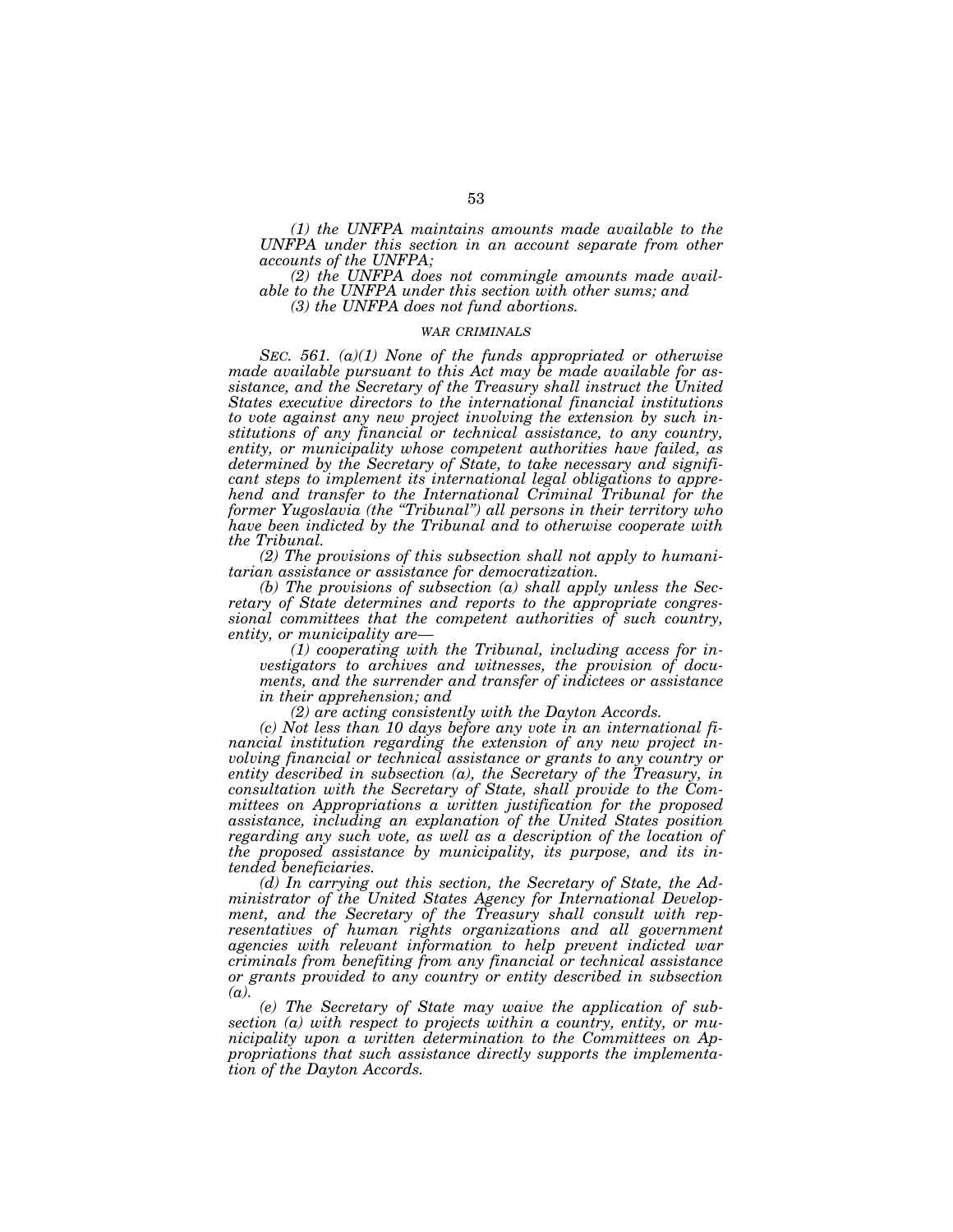*(f) DEFINITIONS.—As used in this section:* 

*(1) COUNTRY.—The term ''country'' means Bosnia and Herzegovina, Croatia and Serbia.* 

*(2) ENTITY.—The term ''entity'' refers to the Federation of Bosnia and Herzegovina, Kosovo, Montenegro and the Republika Srpska.* 

*(3) MUNICIPALITY.—The term ''municipality'' means a city, town or other subdivision within a country or entity as defined herein.* 

*(4) DAYTON ACCORDS.—The term ''Dayton Accords'' means the General Framework Agreement for Peace in Bosnia and Herzegovina, together with annexes relating thereto, done at Dayton, November 10 through 16, 1995.* 

#### *USER FEES*

*SEC. 562. The Secretary of the Treasury shall instruct the United States Executive Director at each international financial institution (as defined in section 1701(c)(2) of the International Financial Institutions Act) and the International Monetary Fund to oppose any loan, grant, strategy or policy of these institutions that would require user fees or service charges on poor people for primary education or primary healthcare, including prevention and treatment efforts for HIV/AIDS, malaria, tuberculosis, and infant, child, and maternal well-being, in connection with the institutions' financing programs.* 

#### *FUNDING FOR SERBIA*

*SEC. 563. (a) Funds appropriated by this Act may be made available for assistance for the central Government of Serbia after May 31, 2006, if the President has made the determination and certification contained in subsection (c).* 

*(b) After May 31, 2006, the Secretary of the Treasury should instruct the United States executive directors to the international financial institutions to support loans and assistance to the Government of Serbia and Montenegro subject to the conditions in subsection (c): Provided, That section 576 of the Foreign Operations, Export Financing, and Related Programs Appropriations Act, 1997, as amended, shall not apply to the provision of loans and assistance to the Government of Serbia and Montenegro through international financial institutions.* 

*(c) The determination and certification referred to in subsection (a) is a determination by the President and a certification to the Committees on Appropriations that the Government of Serbia and Montenegro is—*

*(1) cooperating with the International Criminal Tribunal for the former Yugoslavia including access for investigators, the provision of documents, and the surrender and transfer of indictees or assistance in their apprehension, including Ratko Mladic and Radovan Karadzic, unless the Secretary of State determines and reports to the Committees on Appropriations that these individuals are no longer residing in Serbia;* 

*(2) taking steps that are consistent with the Dayton Accords to end Serbian financial, political, security and other support which has served to maintain separate Republika Srpska institutions; and*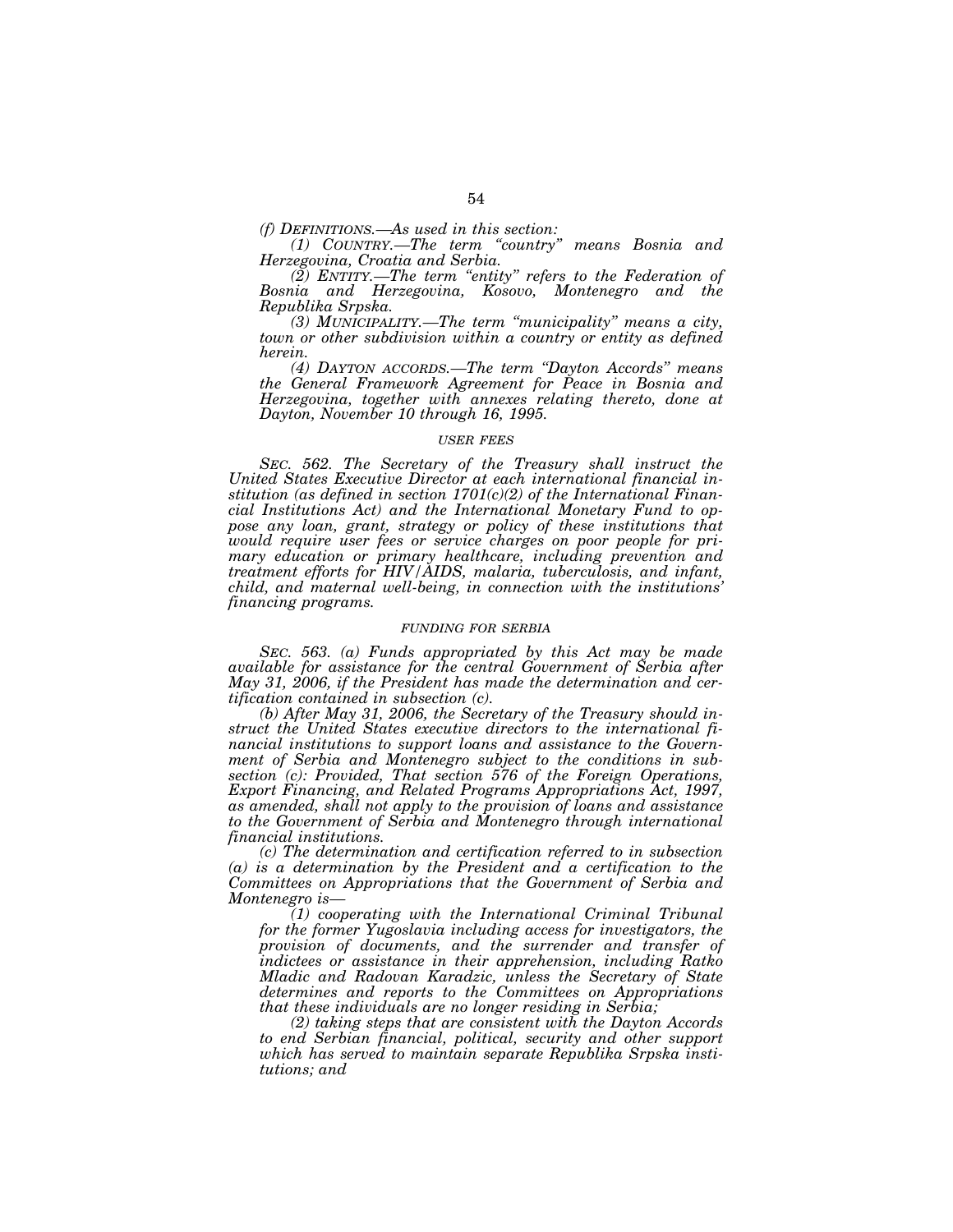*(3) taking steps to implement policies which reflect a respect for minority rights and the rule of law.* 

*(d) This section shall not apply to Montenegro, Kosovo, humanitarian assistance or assistance to promote democracy.* 

#### *COMMUNITY-BASED POLICE ASSISTANCE*

*SEC. 564. (a) AUTHORITY.—Funds made available by this Act to carry out the provisions of chapter 1 of part I and chapter 4 of part II of the Foreign Assistance Act of 1961, may be used, notwithstanding section 660 of that Act, to enhance the effectiveness and accountability of civilian police authority through training and technical assistance in human rights, the rule of law, strategic planning, and through assistance to foster civilian police roles that support democratic governance including assistance for programs to prevent conflict, respond to disasters, address gender-based violence, and foster improved police relations with the communities they serve.* 

*(b) NOTIFICATION.—Assistance provided under subsection (a) shall be subject to prior consultation with, and the regular notification procedures of, the Committees on Appropriations.* 

#### *SPECIAL DEBT RELIEF FOR THE POOREST*

*SEC. 565. (a) AUTHORITY TO REDUCE DEBT.—The President may reduce amounts owed to the United States (or any agency of the United States) by an eligible country as a result of—*

*(1) guarantees issued under sections 221 and 222 of the Foreign Assistance Act of 1961;* 

*(2) credits extended or guarantees issued under the Arms Export Control Act; or* 

*(3) any obligation or portion of such obligation, to pay for purchases of United States agricultural commodities guaranteed by the Commodity Credit Corporation under export credit guarantee programs authorized pursuant to section 5(f) of the Commodity Credit Corporation Charter Act of June 29, 1948, as amended, section 4(b) of the Food for Peace Act of 1966, as amended (Public Law 89–808), or section 202 of the Agricultural Trade Act of 1978, as amended (Public Law 95–501). (b)* LIMITATIONS.

*(1) The authority provided by subsection (a) may be exercised only to implement multilateral official debt relief and referendum agreements, commonly referred to as ''Paris Club Agreed Minutes''.* 

*(2) The authority provided by subsection (a) may be exercised only in such amounts or to such extent as is provided in advance by appropriations Acts.* 

*(3) The authority provided by subsection (a) may be exercised only with respect to countries with heavy debt burdens that are eligible to borrow from the International Development Association, but not from the International Bank for Reconstruction and Development, commonly referred to as ''IDA-only'' countries.* 

*(c) CONDITIONS.—The authority provided by subsection (a) may be exercised only with respect to a country whose government—*

*(1) does not have an excessive level of military expenditures;*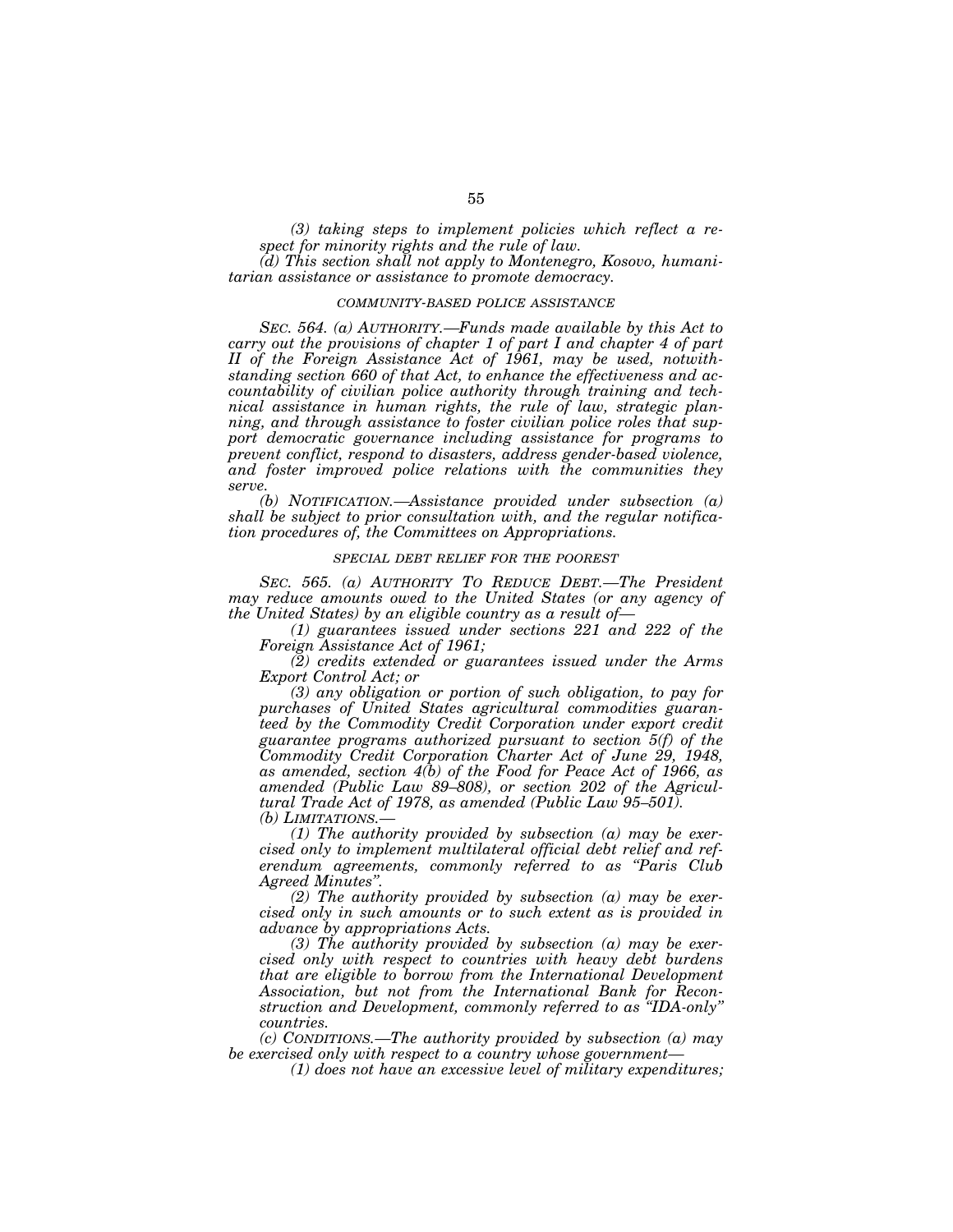*(2) has not repeatedly provided support for acts of international terrorism;* 

*(3) is not failing to cooperate on international narcotics control matters;* 

*(4) (including its military or other security forces) does not engage in a consistent pattern of gross violations of internationally recognized human rights; and* 

*(5) is not ineligible for assistance because of the application of section 527 of the Foreign Relations Authorization Act, Fiscal Years 1994 and 1995.* 

*(d) AVAILABILITY OF FUNDS.—The authority provided by subsection (a) may be used only with regard to the funds appropriated* 

*by this Act under the heading ''Debt Restructuring''. (e) CERTAIN PROHIBITIONS INAPPLICABLE.—A reduction of debt pursuant to subsection (a) shall not be considered assistance for the purposes of any provision of law limiting assistance to a country. The authority provided by subsection (a) may be exercised notwithstanding section 620(r) of the Foreign Assistance Act of 1961 or section 321 of the International Development and Food Assistance Act of 1975.* 

# *AUTHORITY TO ENGAGE IN DEBT BUYBACKS OR SALES*

*SEC. 566. (a) LOANS ELIGIBLE FOR SALE, REDUCTION, OR CAN- CELLATION.— (1) AUTHORITY TO SELL, REDUCE, OR CANCEL CERTAIN*

*LOANS.—Notwithstanding any other provision of law, the President may, in accordance with this section, sell to any eligible purchaser any concessional loan or portion thereof made before January 1, 1995, pursuant to the Foreign Assistance Act of* 1961, to the government of any eligible country as defined in *section 702(6) of that Act or on receipt of payment from an eligible purchaser, reduce or cancel such loan or portion thereof,* 

*only for the purpose of facilitating— (A) debt-for-equity swaps, debt-for-development swaps, or debt-for-nature swaps; or* 

*(B) a debt buyback by an eligible country of its own qualified debt, only if the eligible country uses an additional amount of the local currency of the eligible country, equal to not less than 40 percent of the price paid for such debt by such eligible country, or the difference between the price paid for such debt and the face value of such debt, to support activities that link conservation and sustainable use of natural resources with local community development, and child survival and other child development, in a manner consistent with sections 707 through 710 of the Foreign Assistance Act of 1961, if the sale, reduction, or cancellation would not contravene any term or condition of any prior agreement relating to such loan.* 

*(2) TERMS AND CONDITIONS.—Notwithstanding any other provision of law, the President shall, in accordance with this section, establish the terms and conditions under which loans may be sold, reduced, or canceled pursuant to this section.* 

*(3) ADMINISTRATION.—The Facility, as defined in section 702(8) of the Foreign Assistance Act of 1961, shall notify the administrator of the agency primarily responsible for admin-*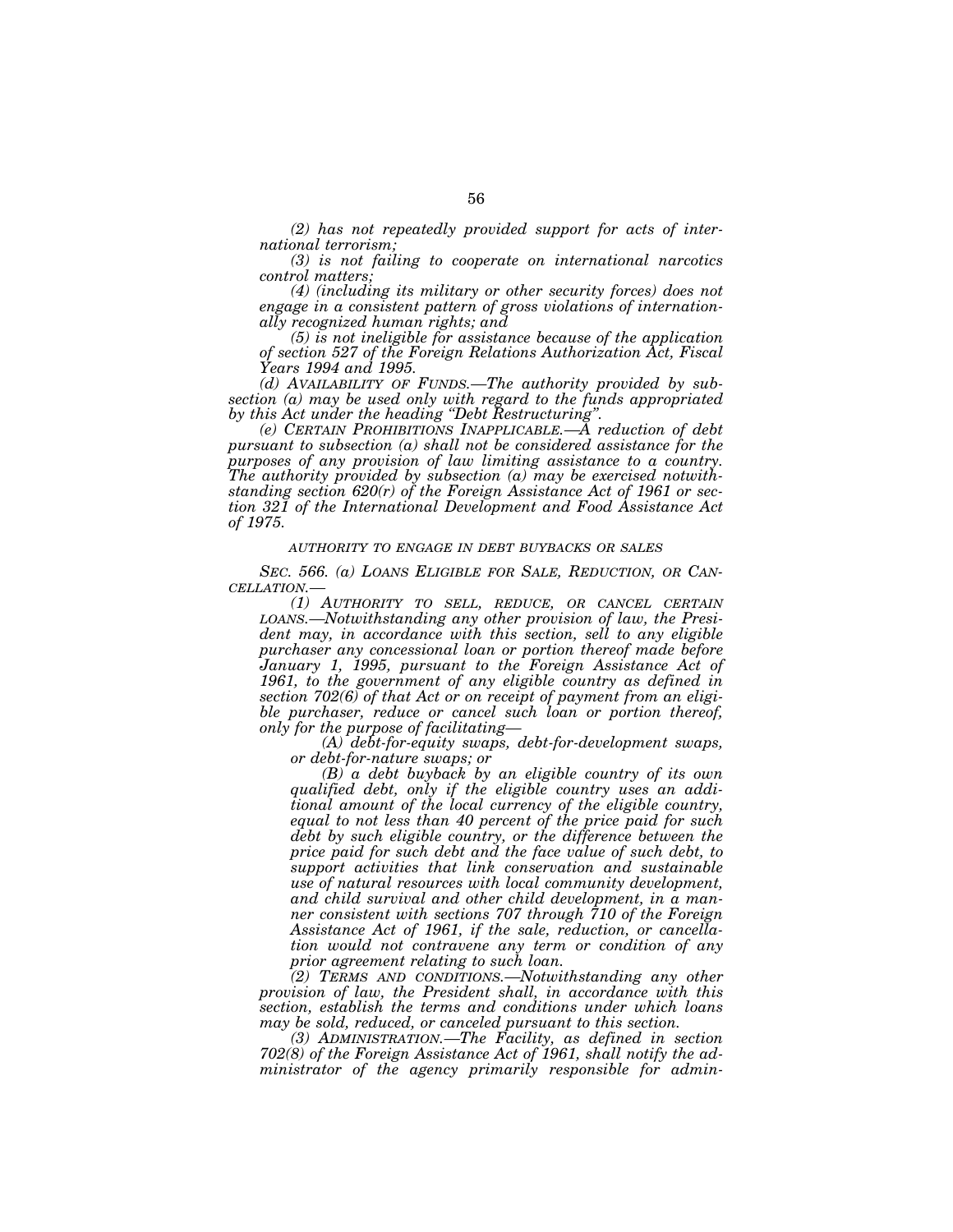*istering part I of the Foreign Assistance Act of 1961 of purchasers that the President has determined to be eligible, and shall direct such agency to carry out the sale, reduction, or cancellation of a loan pursuant to this section. Such agency shall make adjustment in its accounts to reflect the sale, reduction, or cancellation.* 

*(4) LIMITATION.—The authorities of this subsection shall be available only to the extent that appropriations for the cost of the modification, as defined in section 502 of the Congressional Budget Act of 1974, are made in advance.* 

*(b) DEPOSIT OF PROCEEDS.—The proceeds from the sale, reduction, or cancellation of any loan sold, reduced, or canceled pursuant to this section shall be deposited in the United States Government account or accounts established for the repayment of such loan.* 

*(c) ELIGIBLE PURCHASERS.—A loan may be sold pursuant to subsection (a)(1)(A) only to a purchaser who presents plans satisfactory to the President for using the loan for the purpose of engaging in debt-for-equity swaps, debt-for-development swaps, or debt-fornature swaps.* 

*(d) DEBTOR CONSULTATIONS.—Before the sale to any eligible purchaser, or any reduction or cancellation pursuant to this section, of any loan made to an eligible country, the President should consult with the country concerning the amount of loans to be sold, reduced, or canceled and their uses for debt-for-equity swaps, debt-fordevelopment swaps, or debt-for-nature swaps.* 

*(e) AVAILABILITY OF FUNDS.—The authority provided by subsection (a) may be used only with regard to funds appropriated by this Act under the heading ''Debt Restructuring''.* 

#### *BASIC EDUCATION*

*SEC. 567. Of the funds appropriated by title II of this Act, not less than \$465,000,000 shall be made available for basic education, of which not less than \$250,000 shall be provided to the Comptroller General of the United States to prepare an analysis of United States funded international basic education programs, which should be submitted to the Committees on Appropriations by May 1, 2006.* 

#### *RECONCILIATION PROGRAMS*

*SEC. 568. Of the funds appropriated under the heading ''Economic Support Fund'', not less than \$15,000,000 should be made available to support reconciliation programs and activities which bring together individuals of different ethnic, religious, and political backgrounds from areas of civil conflict and war.* 

## *SUDAN*

*SEC. 569. (a) AVAILABILITY OF FUNDS.—Of the funds appropriated under the heading ''Development Assistance'' up to \$70,000,000 may be made available for assistance for Sudan, of which not to exceed \$6,000,000 may be made available for administrative expenses of the United States Agency for International Development associated with assistance programs for Sudan.* 

*(b) LIMITATION ON ASSISTANCE.—Subject to subsection (c):*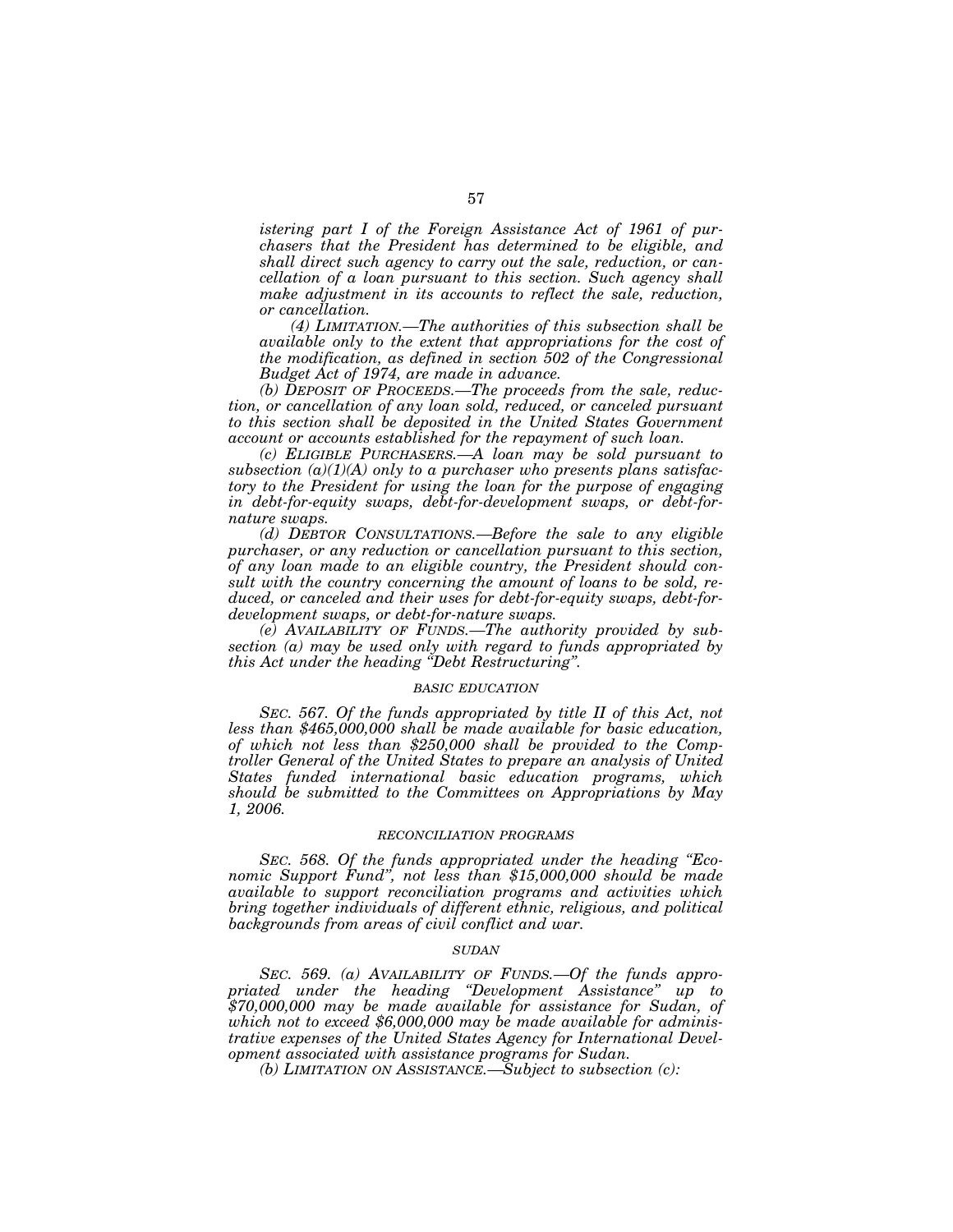*(1) Notwithstanding section 501(a) of the International Malaria Control Act of 2000 (Public Law 106–570) or any other provision of law, none of the funds appropriated by this Act may be made available for assistance for the Government of Sudan.* 

*(2) None of the funds appropriated by this Act may be*  made available for the cost, as defined in section 502, of the *Congressional Budget Act of 1974, of modifying loans and loan guarantees held by the Government of Sudan, including the cost of selling, reducing, or canceling amounts owed to the United States, and modifying concessional loans, guarantees, and credit agreements.* 

*(c) Subsection (b) shall not apply if the Secretary of State determines and certifies to the Committees on Appropriations that—*

*(1) the Government of Sudan has taken significant steps to disarm and disband government-supported militia groups in the Darfur region;* 

*(2) the Government of Sudan and all government-supported militia groups are honoring their commitments made in the cease-fire agreement of April 8, 2004; and* 

*(3) the Government of Sudan is allowing unimpeded access to Darfur to humanitarian aid organizations, the human rights investigation and humanitarian teams of the United Nations, including protection officers, and an international monitoring team that is based in Darfur and that has the support of the United States.* 

*(d) EXCEPTIONS.—The provisions of subsection (b) shall not apply to—*

*(1) humanitarian assistance;* 

*(2) assistance for Darfur and for areas outside the control of the Government of Sudan; and* 

*(3) assistance to support implementation of the Comprehensive Peace Agreement.* 

*(e) DEFINITIONS.—For the purposes of this Act and section 501 of Public Law 106–570, the terms ''Government of Sudan'', ''areas outside of control of the Government of Sudan'', and ''area in Sudan outside of control of the Government of Sudan'' shall have the same meaning and application as was the case immediately prior to June 5, 2004, and, Southern Kordofan/Nuba Mountains State, Blue Nile State and Abyei shall be deemed ''areas outside of control of the Government of Sudan''.* 

## *TRADE CAPACITY BUILDING*

*SEC. 570. Of the funds appropriated by this Act, under the headings ''Trade and Development Agency'', ''Development Assistance'', ''Transition Initiatives'', ''Economic Support Fund'', ''International Affairs Technical Assistance'', and ''International Organizations and Programs'', not less than \$522,000,000 should be made available for trade capacity building assistance: Provided, That \$20,000,000 of the funds appropriated in this Act under the heading ''Economic Support Fund'' shall be made available for labor and environmental capacity building activities relating to the free trade agreement with the countries of Central America and the Dominican Republic.*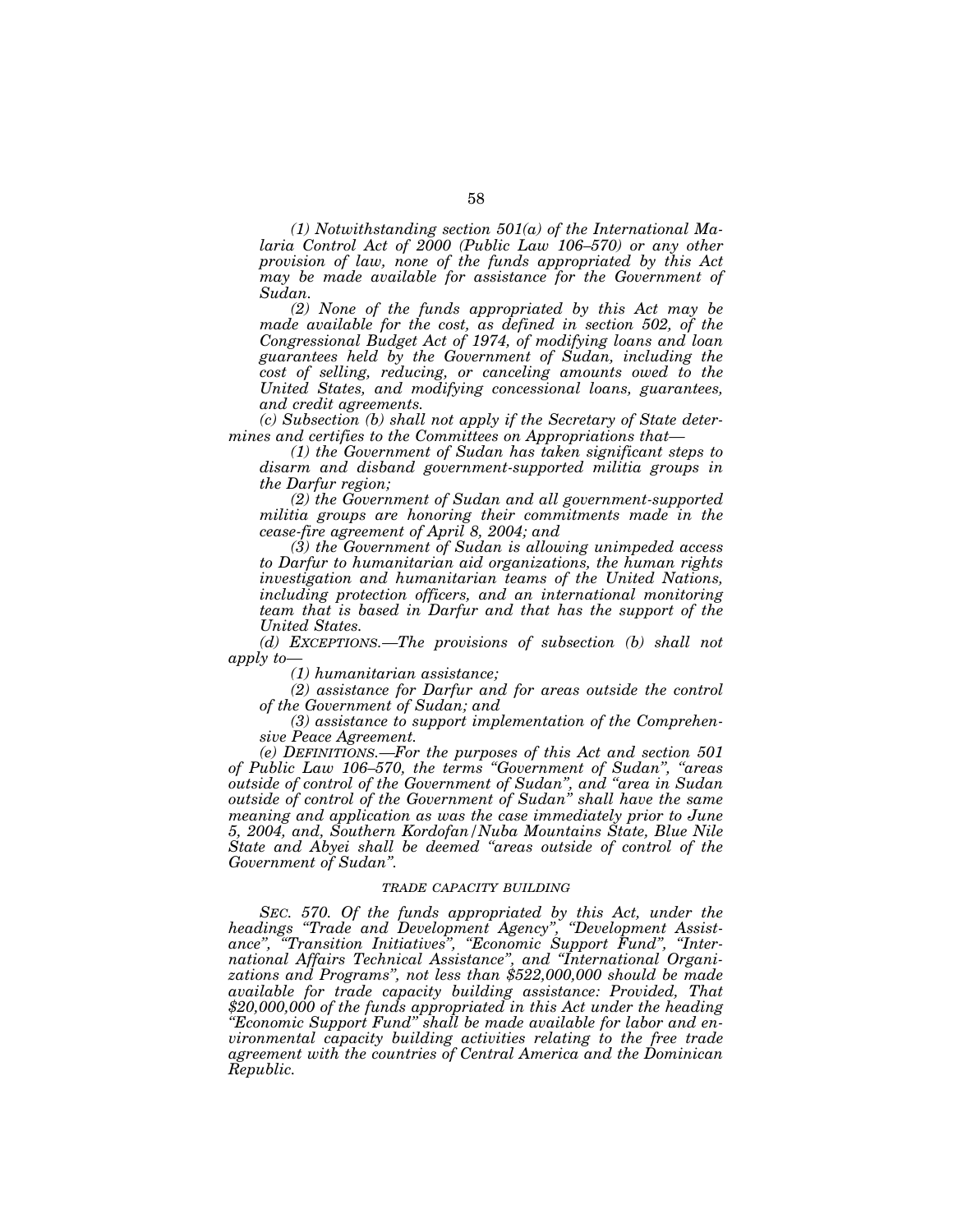# *EXCESS DEFENSE ARTICLES FOR CENTRAL AND SOUTH EUROPEAN COUNTRIES AND CERTAIN OTHER COUNTRIES*

*SEC. 571. Notwithstanding section 516(e) of the Foreign Assistance Act of 1961 (22 U.S.C. 2321j(e)), during fiscal year 2006, funds available to the Department of Defense may be expended for crating, packing, handling, and transportation of excess defense articles transferred under the authority of section 516 of such Act to Albania, Afghanistan, Bulgaria, Croatia, Estonia, Former Yugoslavian Republic of Macedonia, Georgia, India, Iraq, Kazakhstan, Kyrgyzstan, Latvia, Lithuania, Moldova, Mongolia, Pakistan, Romania, Slovakia, Tajikistan, Turkmenistan, Ukraine, and Uzbekistan.* 

# *ZIMBABWE*

*SEC. 572. The Secretary of the Treasury shall instruct the United States executive director to each international financial institution to vote against any extension by the respective institution of any loans to the Government of Zimbabwe, except to meet basic human needs or to promote democracy, unless the Secretary of State determines and certifies to the Committees on Appropriations that the rule of law has been restored in Zimbabwe, including respect for ownership and title to property, freedom of speech and association.* 

# *GENDER-BASED VIOLENCE*

*SEC. 573. Programs funded under titles II and III of this Act that provide training for foreign police, judicial, and military officials, shall include, where appropriate, programs and activities that address gender-based violence.* 

*LIMITATION ON ECONOMIC SUPPORT FUND ASSISTANCE FOR CERTAIN FOREIGN GOVERNMENTS THAT ARE PARTIES TO THE INTERNATIONAL CRIMINAL COURT*

*SEC. 574. (a) None of the funds made available in this Act in title II under the heading ''Economic Support Fund'' may be used to provide assistance to the government of a country that is a party to the International Criminal Court and has not entered into an agreement with the United States pursuant to Article 98 of the Rome Statute preventing the International Criminal Court from proceeding against United States personnel present in such country.* 

*(b) The President may, with prior notice to Congress, waive the prohibition of subsection (a) with respect to a North Atlantic Treaty Organization (''NATO'') member country, a major non-NATO ally (including Australia, Egypt, Israel, Japan, Jordan, Argentina, the Republic of Korea, and New Zealand), Taiwan, or such other country as he may determine if he determines and reports to the appropriate congressional committees that it is important to the national interests of the United States to waive such prohibition.* 

*(c) The President may, with prior notice to Congress, waive the prohibition of subsection (a) with respect to a particular country if he determines and reports to the appropriate congressional committees that such country has entered into an agreement with the United States pursuant to Article 98 of the Rome Statute preventing the International Criminal Court from proceeding against United States personnel present in such country.*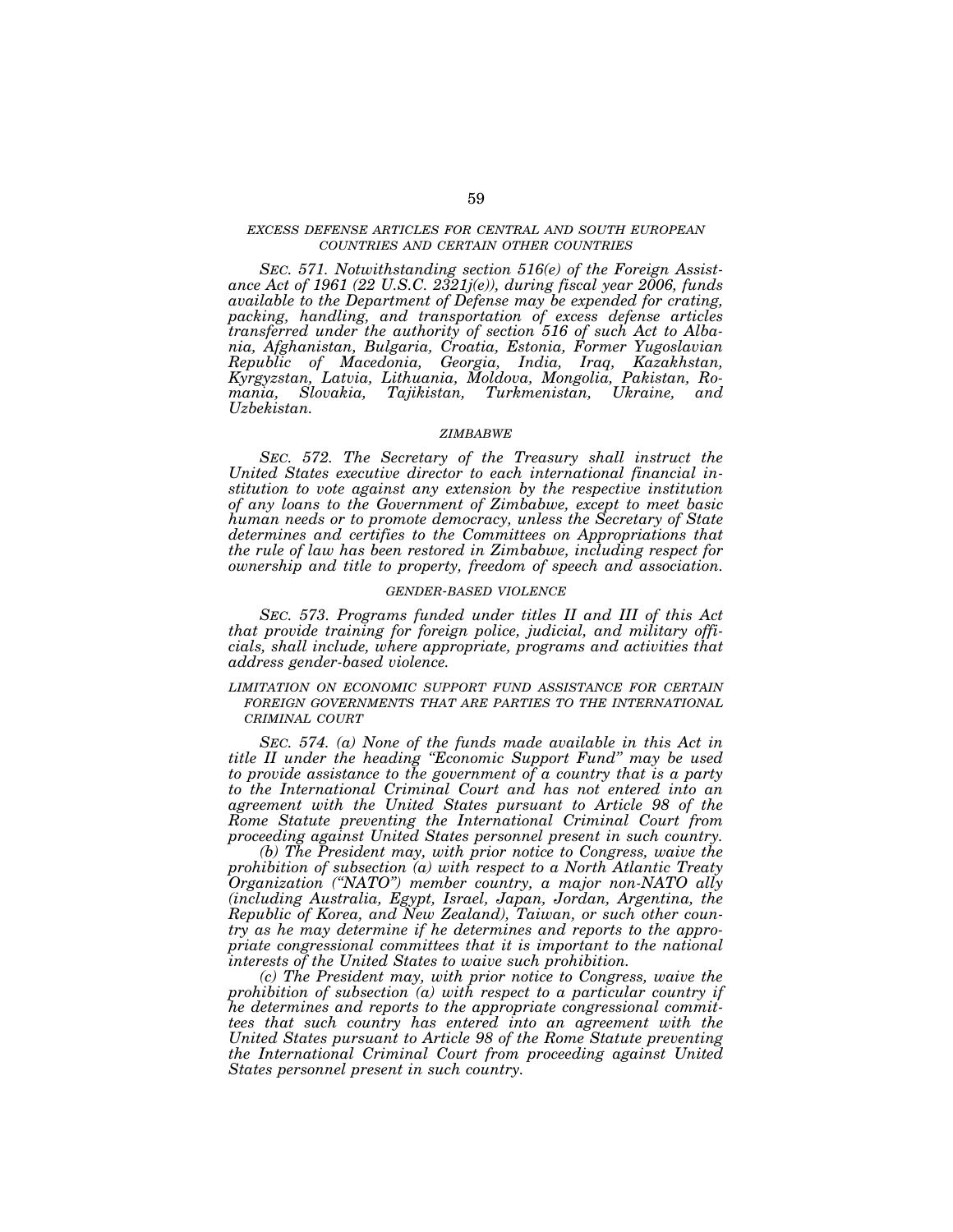*(d) The prohibition of this section shall not apply to countries otherwise eligible for assistance under the Millennium Challenge Act of 2003, notwithstanding section 606(a)(2)(B) of such Act.* 

*(e) Funds appropriated for fiscal year 2005 under the heading ''Economic Support Fund'' may be made available for democracy and rule of law programs and activities, notwithstanding the provisions of section 574 of division D of Public Law 108–447.* 

#### *TIBET*

*SEC. 575. (a) The Secretary of the Treasury should instruct the United States executive director to each international financial institution to use the voice and vote of the United States to support projects in Tibet if such projects do not provide incentives for the migration and settlement of non-Tibetans into Tibet or facilitate the transfer of ownership of Tibetan land and natural resources to non-Tibetans; are based on a thorough needs-assessment; foster self-sufficiency of the Tibetan people and respect Tibetan culture and tradi-*

*tions; and are subject to effective monitoring. (b) Notwithstanding any other provision of law, not less than \$4,000,000 of the funds appropriated by this Act under the heading ''Economic Support Fund'' should be made available to nongovernmental organizations to support activities which preserve cultural traditions and promote sustainable development and environmental conservation in Tibetan communities in the Tibetan Autonomous Region and in other Tibetan communities in China, and not less than \$250,000 should be made available to the National Endowment for Democracy for human rights and democracy programs relating to Tibet.* 

### *CENTRAL AMERICA*

*SEC. 576. (a) Of the funds appropriated by this Act under the headings ''Child Survival and Health Programs Fund'' and ''Development Assistance'', not less than the amount of funds initially allocated pursuant to section 653(a) of the Foreign Assistance Act of 1961 for fiscal year 2005 should be made available for El Salvador, Guatemala, Nicaragua and Honduras.* 

*(b) In addition to the amounts requested under the heading ''Economic Support Fund'' for assistance for Nicaragua and Guatemala in fiscal year 2006, not less than \$1,500,000 should be made available for electoral assistance, media and civil society programs, and activities to combat corruption and strengthen democracy in Nicaragua, and not less than \$1,500,000 should be made available for programs and activities to combat organized crime, crimes of violence specifically targeting women, and corruption in Guatemala.* 

*(c) Funds made available pursuant to subsection (b) shall be subject to prior consultation with the Committees on Appropriations.* 

## *UNITED STATES AGENCY FOR INTERNATIONAL DEVELOPMENT MANAGEMENT*

#### *(INCLUDING TRANSFER OF FUNDS)*

*SEC. 577. (a) AUTHORITY.—Up to \$75,000,000 of the funds made available in this Act to carry out the provisions of part I of the Foreign Assistance Act of 1961, including funds appropriated*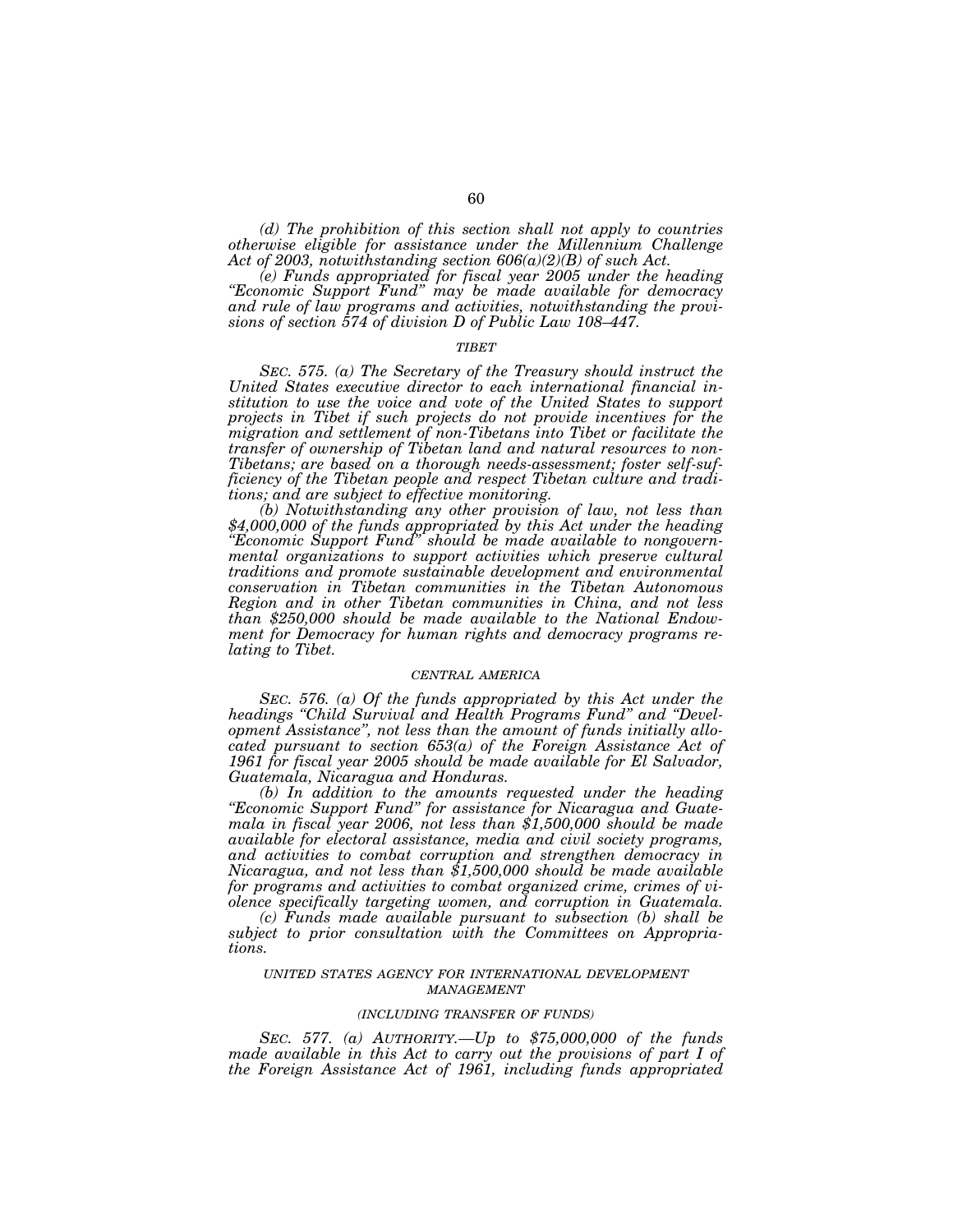*under the heading ''Assistance for Eastern Europe and the Baltic States'', may be used by the United States Agency for International Development (USAID) to hire and employ individuals in the United States and overseas on a limited appointment basis pursuant to the authority of sections 308 and 309 of the Foreign Service Act of 1980.* 

*(b) RESTRICTIONS.—*

*(1) The number of individuals hired in any fiscal year pursuant to the authority contained in subsection (a) may not exceed 175.* 

*(2) The authority to hire individuals contained in subsection (a) shall expire on September 30, 2008.* 

*(c) CONDITIONS.—The authority of subsection (a) may only be used to the extent that an equivalent number of positions that are filled by personal services contractors or other nondirect-hire employees of USAID, who are compensated with funds appropriated to carry out part I of the Foreign Assistance Act of 1961, including funds appropriated under the heading ''Assistance for Eastern Europe and the Baltic States'', are eliminated.* 

*(d) PRIORITY SECTORS.—In exercising the authority of this section, primary emphasis shall be placed on enabling USAID to meet personnel positions in technical skill areas currently encumbered by contractor or other nondirect-hire personnel.* 

*(e) CONSULTATIONS.—The USAID Administrator shall consult with the Committees on Appropriations at least on a quarterly basis concerning the implementation of this section.* 

*(f) PROGRAM ACCOUNT CHARGED.—The account charged for the cost of an individual hired and employed under the authority of this section shall be the account to which such individual's responsibilities primarily relate. Funds made available to carry out this section may be transferred to and merged and consolidated with funds appropriated for ''Operating Expenses of the United States Agency for International Development''.* 

*(g) MANAGEMENT REFORM PILOT.—Of the funds made available in subsection (a), USAID may use, in addition to funds otherwise available for such purposes, up to \$10,000,000 to fund overseas support costs of members of the Foreign Service with a Foreign Service rank of four or below: Provided, That such authority is only used to reduce USAID's reliance on overseas personal services contractors or other nondirect-hire employees compensated with funds appropriated to carry out part I of the Foreign Assistance Act of 1961, including funds appropriated under the heading ''Assistance for Eastern Europe and the Baltic States''.* 

*(h) DISASTER SURGE CAPACITY.—Funds appropriated by this Act to carry out part I of the Foreign Assistance Act of 1961, including funds appropriated under the heading ''Assistance for Eastern Europe and the Baltic States'', may be used, in addition to funds otherwise available for such purposes, for the cost (including the support costs) of individuals detailed to or employed by the United States Agency for International Development whose primary responsibility is to carry out programs in response to natural disasters.* 

#### *HIPC DEBT REDUCTION*

*SEC. 578. Section 501(b) of H.R. 3425, as enacted into law by section 1000(a)(5) of division B of Public Law 106–113 (113 Stat.*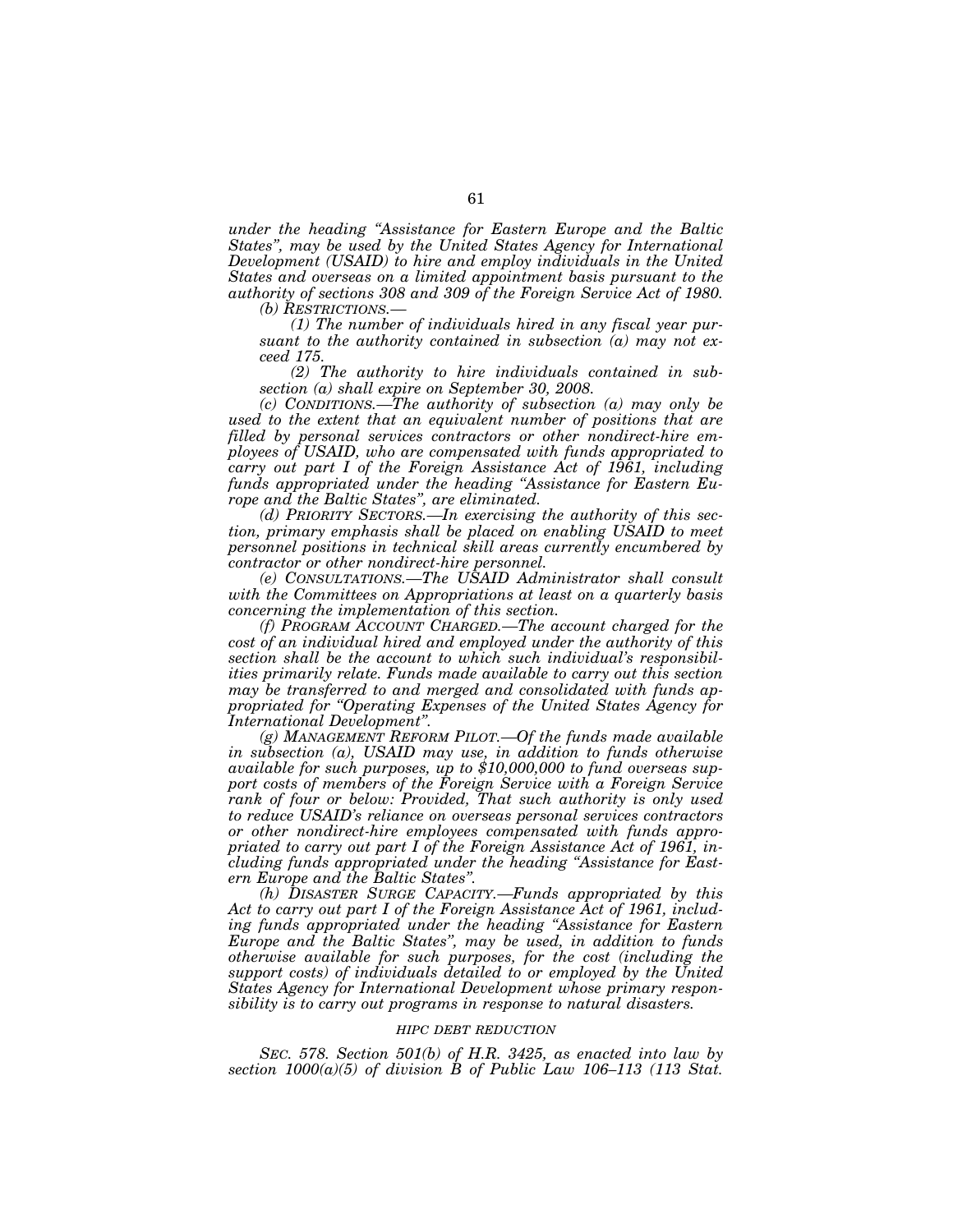*1501A–311), is amended by adding at the end the following new paragraph: ''(5) The Act of March 11, 1941 (chapter 11; 55 Stat. 31; 22* 

*U.S.C. 411 et seq.; commonly known as the 'Lend-Lease Act').''.* 

# *OPIC TRANSFER AUTHORITY*

# *(INCLUDING TRANSFER OF FUNDS)*

*SEC. 579. Whenever the President determines that it is in furtherance of the purposes of the Foreign Assistance Act of 1961, up to a total of \$20,000,000 of the funds appropriated under title II of this Act may be transferred to and merged with funds appropriated by this Act for the Overseas Private Investment Corporation Program Account, to be subject to the terms and conditions of that account: Provided, That such funds shall not be available for administrative expenses of the Overseas Private Investment Corporation: Provided further, That funds earmarked by this Act shall not be transferred pursuant to this section: Provided further, That the exercise of such authority shall be subject to the regular notification procedures of the Committees on Appropriations.* 

## *LIMITATION ON FUNDS RELATING TO ATTENDANCE OF FEDERAL EM- PLOYEES AT CONFERENCES OCCURRING OUTSIDE THE UNITED STATES*

*SEC. 580. None of the funds made available in this Act may be used to send or otherwise pay for the attendance of more than 50 employees of agencies or departments of the United States Government who are stationed in the United States, at any single international conference occurring outside the United States, unless the Secretary of State determines that such attendance is in the national interest: Provided, That for purposes of this section the term ''international conference'' shall mean a conference attended by representatives of the United States Government and representatives of foreign governments, international organizations, or nongovernmental organizations.* 

*LIMITATION ON ASSISTANCE TO FOREIGN COUNTRIES THAT REFUSE TO EXTRADITE TO THE UNITED STATES ANY INDIVIDUAL ACCUSED IN THE UNITED STATES OF KILLING A LAW ENFORCEMENT OFFICER*

*SEC. 581. None of the funds made available in this Act for the Department of State may be used to provide assistance to the central government of a country which has notified the Department of State of its refusal to extradite to the United States any individual indicted in the United States for killing a law enforcement officer, as specified in a United States extradition request, unless the Secretary of State certifies to the Committees on Appropriations in writing that the application of the restriction to a country or countries is contrary to the national interest of the United States.* 

# *PROHIBITION AGAINST DIRECT FUNDING FOR SAUDI ARABIA*

*SEC. 582. None of the funds appropriated or otherwise made available pursuant to this Act shall be obligated or expended to finance any assistance to Saudi Arabia: Provided, That the President may waive the prohibition of this section if he certifies to the Committees on Appropriations, 15 days prior to the obligation of funds*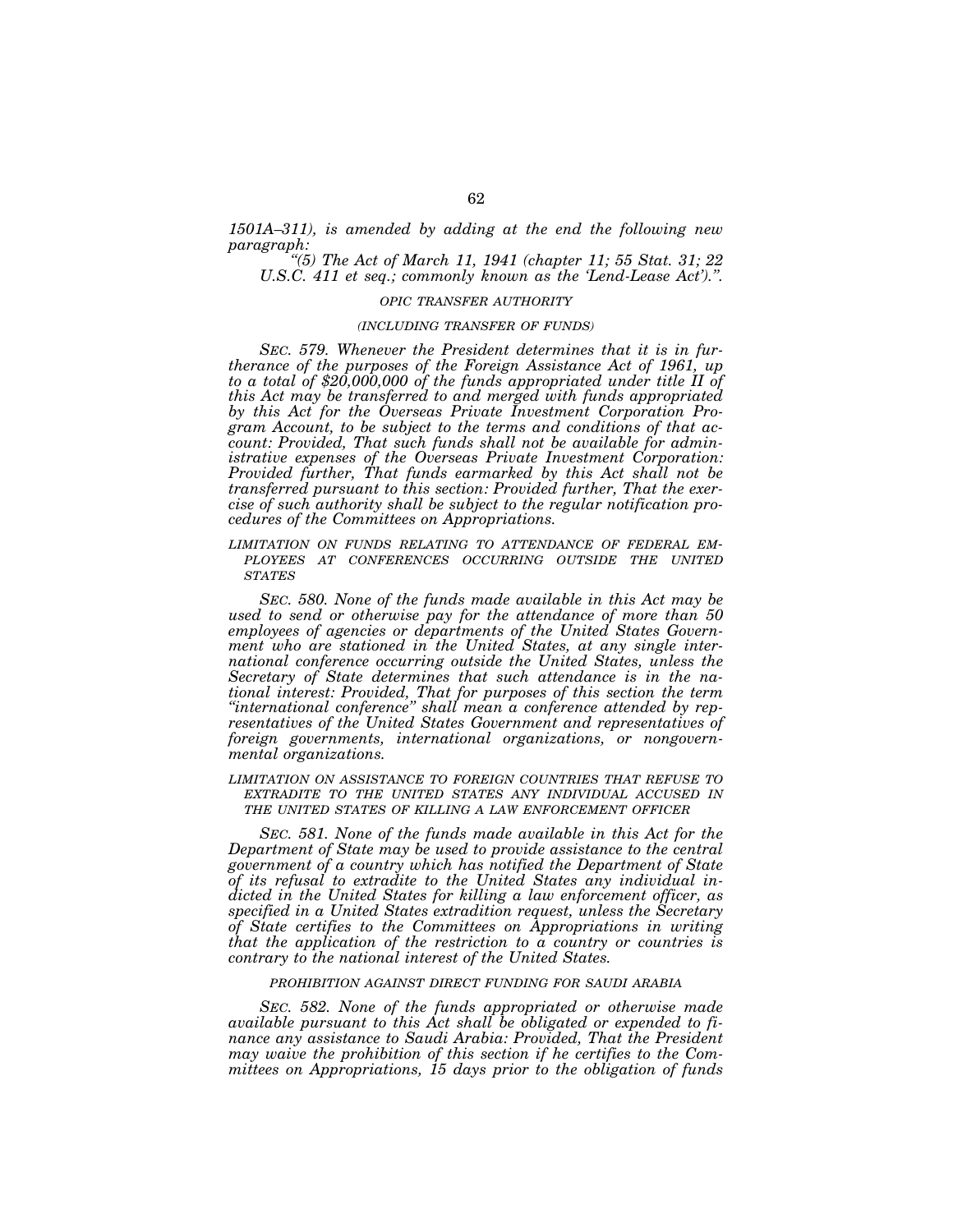*for assistance for Saudi Arabia, that Saudi Arabia is cooperating with efforts to combat international terrorism and that the proposed assistance will help facilitate that effort.* 

## *GOVERNMENTS THAT HAVE FAILED TO PERMIT CERTAIN EXTRADITIONS*

*SEC. 583. None of the funds made available in this Act for the Department of State, other than funds provided under the heading ''International Narcotics Control and Law Enforcement'', may be used to provide assistance to the central government of a country with which the United States has an extradition treaty and which government has notified the Department of State of its refusal to extradite to the United States any individual indicted for a criminal offense for which the maximum penalty is life imprisonment without the possibility of parole, unless the Secretary of State certifies to the Committees on Appropriations in writing that the application of this restriction to a country or countries is contrary to the national interest of the United States.* 

## *REPORTING REQUIREMENT*

*SEC. 584. The Secretary of State shall provide the Committees on Appropriations, not later than April 1, 2006, and for each fiscal quarter, a report in writing on the uses of funds made available under the headings ''Foreign Military Financing Program'', ''International Military Education and Training'', and ''Peacekeeping Operations'': Provided, That such report shall include a description of the obligation and expenditure of funds, and the specific country in receipt of, and the use or purpose of the assistance provided by such funds.* 

### *ENVIRONMENT PROGRAMS*

*SEC. 585. (a) FUNDING.—Of the funds appropriated under the heading ''Development Assistance'', not less than \$165,500,000 shall be made available for programs and activities which directly protect biodiversity, including forests, in developing countries, of which not less than \$10,000,000 should be made available to implement the United States Agency for International Development's biodiversity conservation strategy for the Amazon basin, which amount shall be in addition to the amounts requested for biodiversity activities in these countries in fiscal year 2006: Provided, That of the funds appropriated by this Act, not less than \$17,500,000 should be made available for the Congo Basin Forest Partnership of which not less than \$2,500,000 should be made available to the United States Fish and Wildlife Service for the protection of great apes in Central Africa: Provided further, That of the funds appropriated by this Act, not less than \$180,000,000 shall be made available to support clean energy and other climate change policies and programs in developing countries, of which \$100,000,000 should be made available to directly promote and deploy energy conservation, energy efficiency, and renewable and clean energy technologies, and of which the balance should be made available to directly: (1) measure, monitor, and reduce greenhouse gas emissions; (2) increase carbon sequestration activities; and (3) enhance climate change mitigation and adaptation programs.*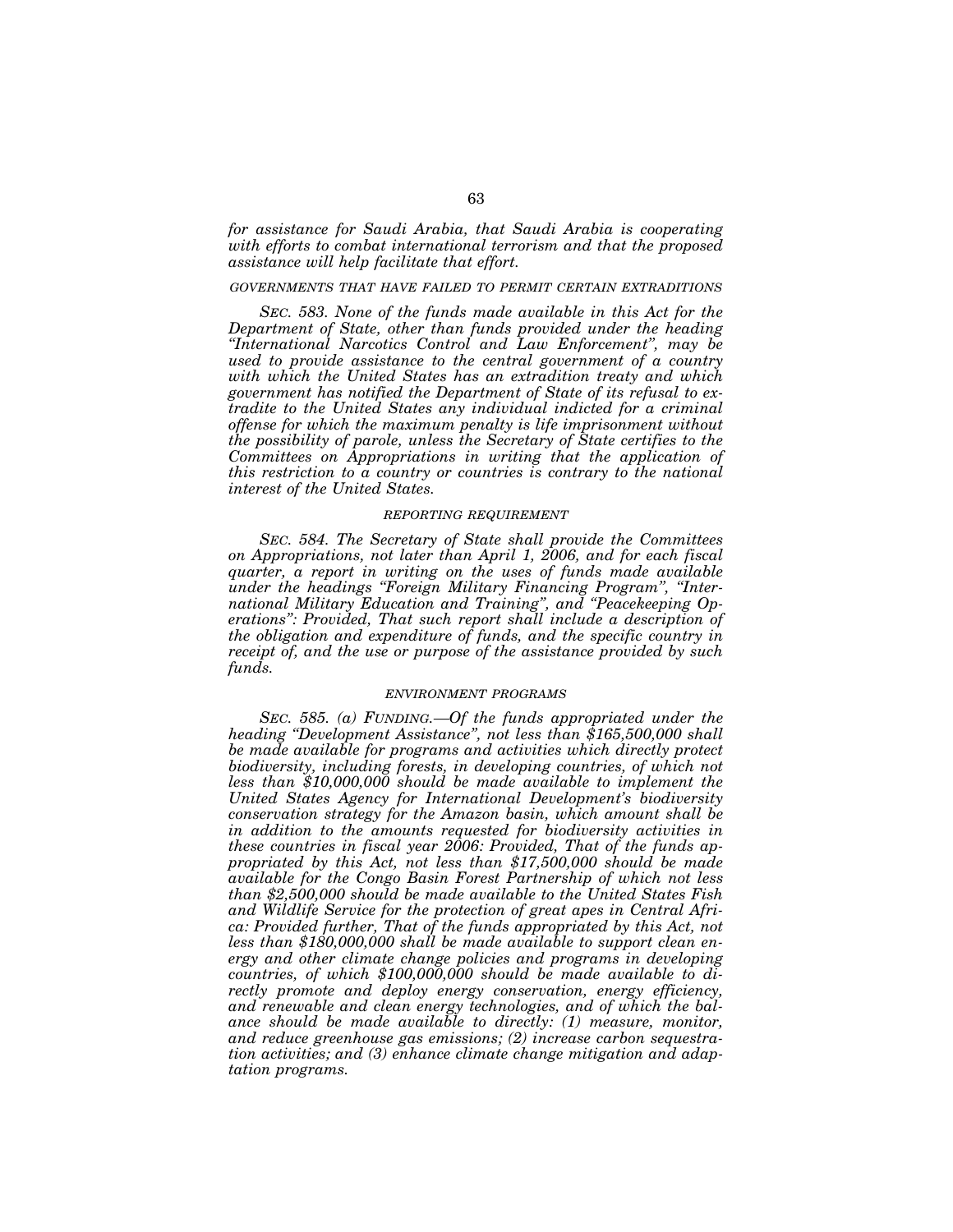*(b) CLIMATE CHANGE REPORT.—Not later than 60 days after the date on which the President's fiscal year 2007 budget request is submitted to Congress, the President shall submit a report to the Committees on Appropriations describing in detail the following— (1) all Federal agency obligations and expenditures, domes-*

*tic and international, for climate change programs and activities in fiscal year 2006, including an accounting of expenditures by agency with each agency identifying climate change activities and associated costs by line item as presented in the President's Budget Appendix; and* 

*(2) all fiscal year 2005 obligations and estimated expenditures, fiscal year 2006 estimated expenditures and estimated obligations, and fiscal year 2007 requested funds by the United States Agency for International Development, by country and central program, for each of the following: (i) to promote the transfer and deployment of a wide range of United States clean energy and energy efficiency technologies; (ii) to assist in the measurement, monitoring, reporting, verification, and reduction of greenhouse gas emissions; (iii) to promote carbon capture and sequestration measures; (iv) to help meet such countries' responsibilities under the Framework Convention on Climate Change; and (v) to develop assessments of the vulnerability to impacts of climate change and mitigation and adaptation response strategies.* 

*(c) EXTRACTION OF NATURAL RESOURCES.—*

*(1) The Secretary of the Treasury shall inform the managements of the international financial institutions and the public that it is the policy of the United States that any assistance by such institutions (including but not limited to any loan, credit, grant, or guarantee) for the extraction and export of oil, gas, coal, timber, or other natural resource should not be provided unless the government of the country has in place or is taking the necessary steps to establish functioning systems for: (A) accurately accounting for revenues and expenditures in connection with the extraction and export of the type of natural resource to be extracted or exported; (B) the independent auditing of such accounts and the widespread public dissemination of the audits; and (C) verifying government receipts against company payments including widespread dissemination of such payment information, and disclosing such documents as Host Government Agreements, Concession Agreements, and bidding documents, allowing in any such dissemination or disclosure for the redaction of, or exceptions for, information that is commercially proprietary or that would create competitive disadvantage.* 

*(2) Not later than 180 days after the enactment of this Act, the Secretary of the Treasury shall submit a report to the Committees on Appropriations describing, for each international financial institution, the amount and type of assistance provided, by country, for the extraction and export of oil, gas, coal, timber, or other national resource since September 30, 2005.* 

### *UZBEKISTAN*

*SEC. 586. Assistance may be provided to the central Government of Uzbekistan only if the Secretary of State determines and reports to the Committees on Appropriations that the Government of*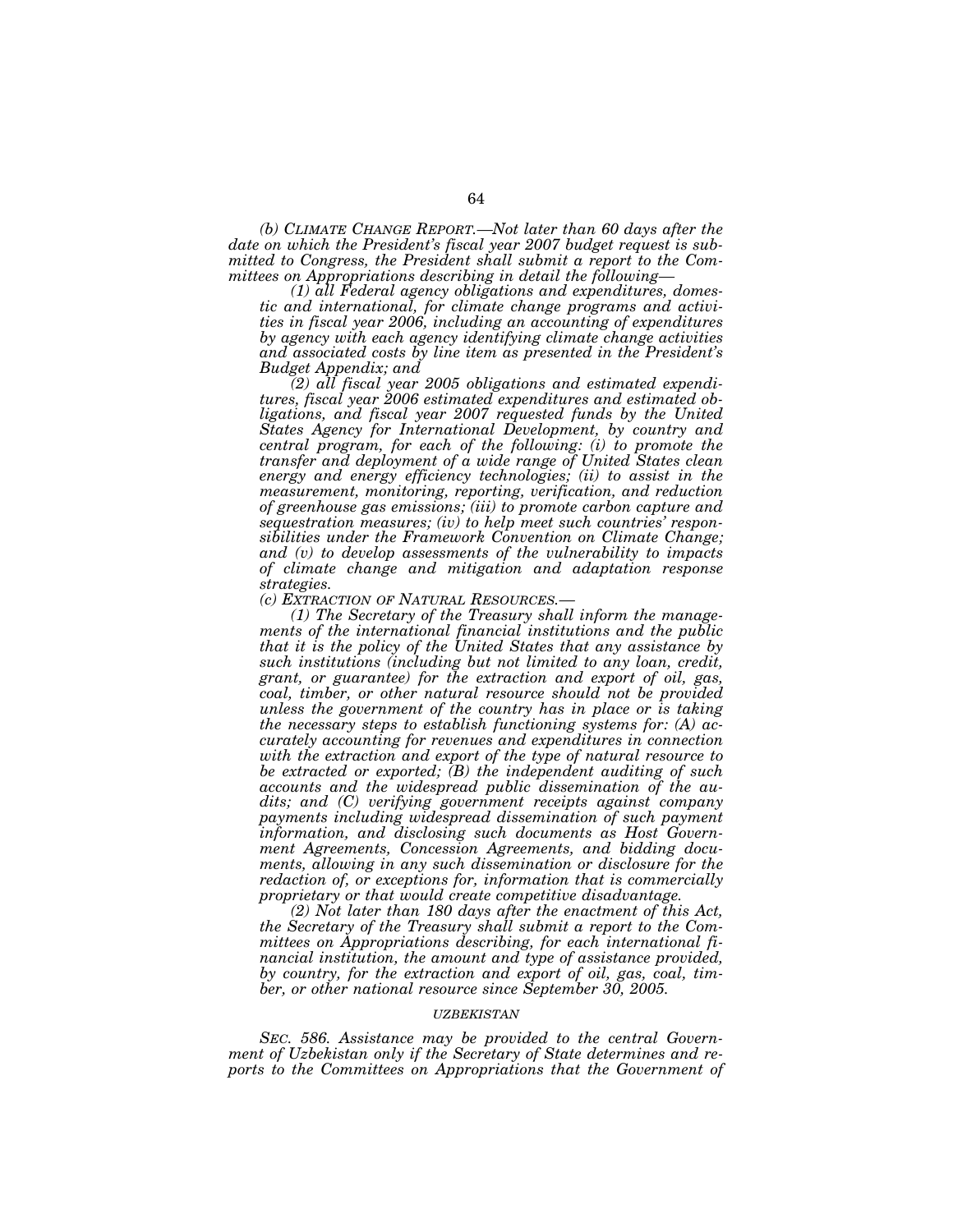*Uzbekistan is making substantial and continuing progress in meeting its commitments under the ''Declaration on the Strategic Partnership and Cooperation Framework Between the Republic of Uzbekistan and the United States of America'', including respect for human rights, establishing a genuine multi-party system, and ensuring free and fair elections, freedom of expression, and the independence of the media, and that a credible international investigation of the May 31, 2005, shootings in Andijan is underway with the support of the Government of Uzbekistan: Provided, That for the purposes of this section ''assistance'' shall include excess defense articles.* 

## *CENTRAL ASIA*

*SEC. 587. (a) Funds appropriated by this Act may be made available for assistance for the Government of Kazakhstan only if the Secretary of State determines and reports to the Committees on Appropriations that the Government of Kazakhstan has made significant improvements in the protection of human rights during the preceding 6 month period.* 

*(b) The Secretary of State may waive subsection (a) if he determines and reports to the Committees on Appropriations that such a waiver is important to the national security of the United States.* 

*(c) Not later than October 1, 2006, the Secretary of State shall submit a report to the Committees on Appropriations and the Committee on Foreign Relations of the Senate and the Committee on International Relations of the House of Representatives describing the following:* 

*(1) The defense articles, defense services, and financial assistance provided by the United States to the countries of Central Asia during the 6-month period ending 30 days prior to submission of such report.* 

*(2) The use during such period of defense articles, defense services, and financial assistance provided by the United States by units of the armed forces, border guards, or other security forces of such countries.* 

*(d) Prior to the initial obligation of assistance for the Government of Kyrgyzstan, the Secretary of State shall submit a report to the Committees on Appropriations describing (1) whether the Government of Kyrgyzstan is forcibly returning Uzbeks who have fled violence and political persecution, in violation of the 1951 Geneva Convention relating to the status of refugees, and the Convention Against Torture and Other Forms of Cruel, Inhuman, or Degrading Treatment; (2) efforts made by the United States to prevent such returns; and (3) the response of the Government of Kyrgyzstan.* 

*(e) For purposes of this section, the term ''countries of Central Asia'' means Uzbekistan, Kazakhstan, Kyrgyz Republic, Tajikistan, and Turkmenistan.* 

# *DISABILITY PROGRAMS*

*SEC. 588. (a) Of the funds appropriated by this Act under the heading ''Economic Support Fund'', not less than \$4,000,000 shall be made available for programs and activities administered by the United States Agency for International Development (USAID) to address the needs and protect the rights of people with disabilities in developing countries.*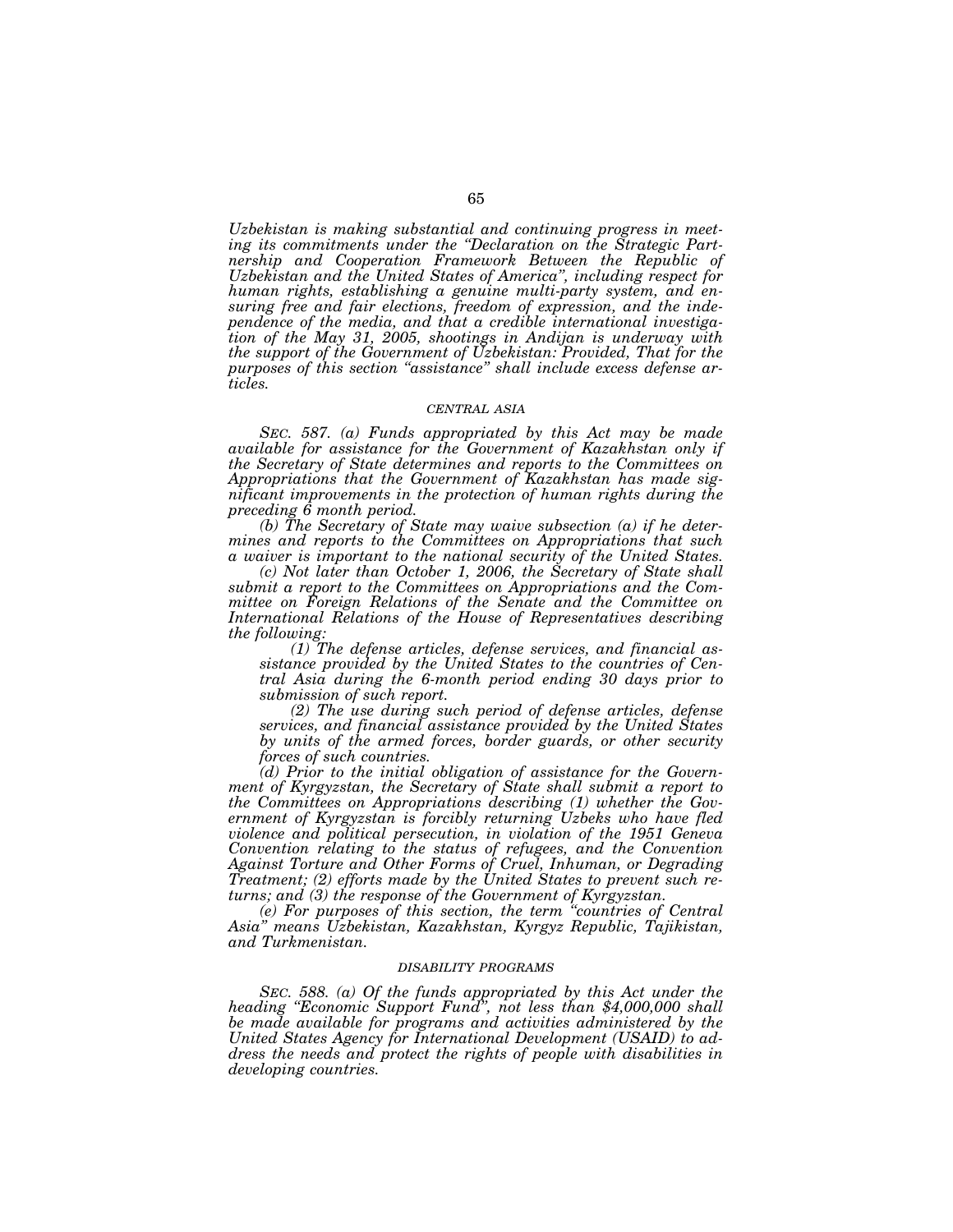*(b) Funds appropriated under the heading ''Operating Expenses of the United States Agency for International Development'' shall be made available to develop and implement training for staff in overseas USAID missions to promote the full inclusion and equal participation of people with disabilities in developing countries.* 

*(c) The Secretary of State, the Secretary of the Treasury, and the Administrator of USAID shall seek to ensure that, where appropriate, construction projects funded by this Act are accessible to people with disabilities and in compliance with the USAID Policy on Standards for Accessibility for the Disabled, or other similar accessibility standards.* 

*(d) Of the funds made available pursuant to subsection (a), not more than 7 percent may be for management, oversight and technical support.* 

*(e) Not later than 180 days after the date of enactment of this Act, and 180 days thereafter, the Administrator of USAID shall submit a report describing the programs, activities, and organizations funded pursuant to this section.* 

## *DISCRIMINATION AGAINST MINORITY RELIGIOUS FAITHS IN THE RUSSIAN FEDERATION*

*SEC. 589. None of the funds appropriated for assistance under this Act may be made available for the Government of the Russian Federation, after 180 days from the date of the enactment of this Act, unless the President determines and certifies in writing to the Committees on Appropriations that the Government of the Russian Federation has implemented no statute, Executive order, regulation or similar government action that would discriminate, or which has as its principal effect discrimination, against religious groups or religious communities in the Russian Federation in violation of accepted international agreements on human rights and religious freedoms to which the Russian Federation is a party.* 

# *WAR CRIMES IN AFRICA*

*SEC. 590. (a) The Congress reaffirms its support for the efforts of the International Criminal Tribunal for Rwanda (ICTR) and the Special Court for Sierra Leone (SCSL) to bring to justice individuals responsible for war crimes and crimes against humanity in a timely manner.* 

*(b) Funds appropriated by this Act, including funds for debt restructuring, may be made available for assistance to the central government of a country in which individuals indicted by ICTR and SCSL are credibly alleged to be living, if the Secretary of State determines and reports to the Committees on Appropriations that such government is cooperating with ICTR and SCSL, including the surrender and transfer of indictees in a timely manner: Provided, That this subsection shall not apply to assistance provided under section 551 of the Foreign Assistance Act of 1961 or to project assistance under title II of this Act: Provided further, That the United States shall use its voice and vote in the United Nations Security Council to fully support efforts by ICTR and SCSL to bring to justice individuals indicted by such tribunals in a timely manner.* 

*(c) The prohibition in subsection (b) may be waived on a country by country basis if the President determines that doing so is in the national security interest of the United States: Provided, That*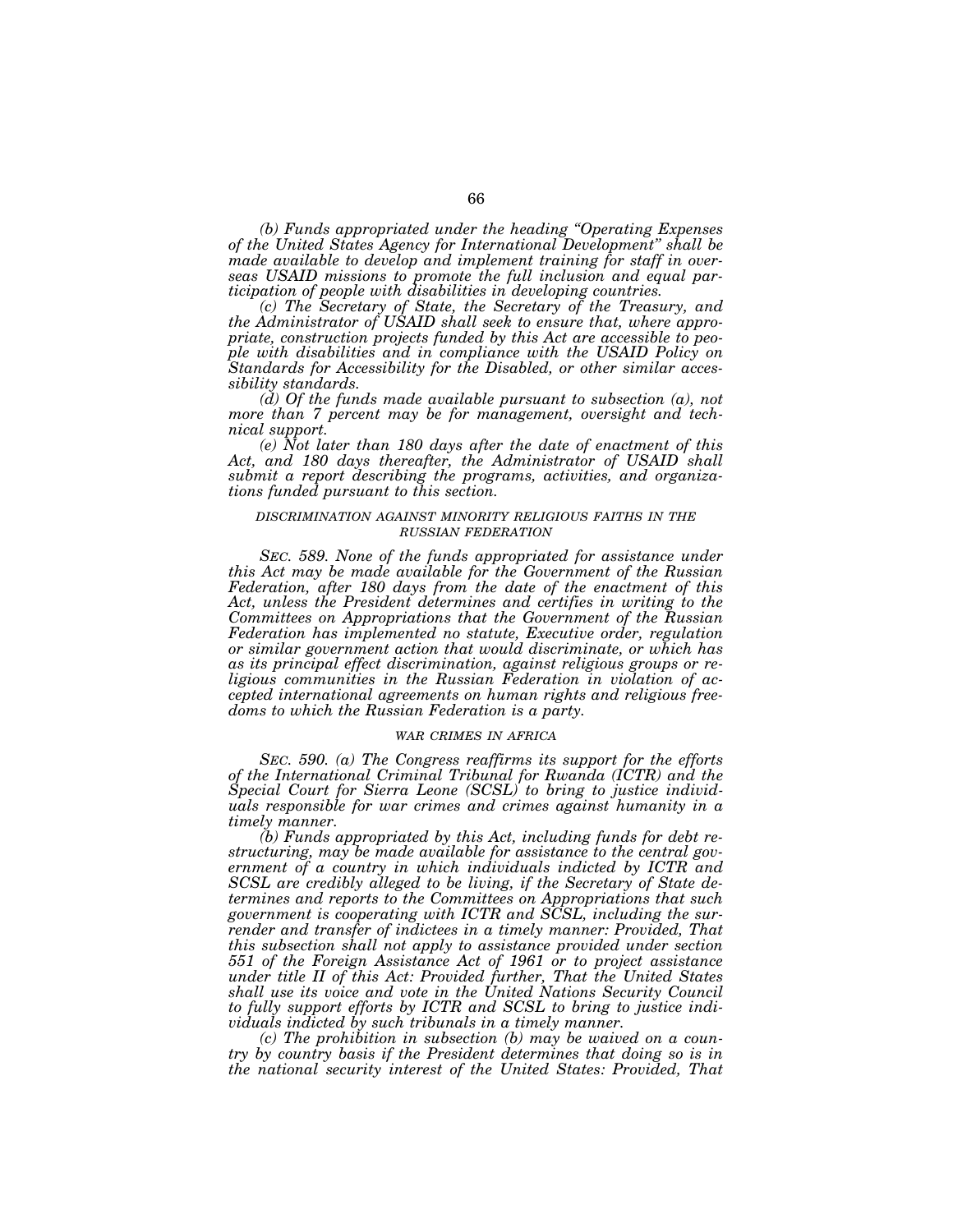*prior to exercising such waiver authority, the President shall submit a report to the Committees on Appropriations, in classified form if necessary, on: (1) the steps being taken to obtain the cooperation of the government in surrendering the indictee in question to the court of jurisdiction; (2) a strategy, including a timeline, for bringing the indictee before such court; and (3) the justification for exercising the waiver authority.* 

*(d) Notwithstanding subsections (b) and (c), assistance may be made available for the central Government of Nigeria after 120 days following enactment of this Act only if the President submits a report to the Committees on Appropriations, in classified form if necessary, on: (1) the steps taken in fiscal years 2003, 2004 and 2005 to obtain the cooperation of the Government of Nigeria in surrendering Charles Taylor to the SCSL; and (2) a strategy, including a timeline, for bringing Charles Taylor before the SCSL.* 

## *SECURITY IN ASIA*

*SEC. 591. (a) Of the funds appropriated under the heading ''Foreign Military Financing Program'', not less than the following amounts shall be made available to enhance security in Asia, consistent with democratic principles and the rule of law— (1) \$30,000,000 for assistance for the Philippines;* 

*(2) \$1,000,000 for assistance for Indonesia;* 

*(3) \$1,000,000 for assistance for Bangladesh;* 

*(4) \$3,000,000 for assistance for Mongolia;* 

*(5) \$1,500,000 for assistance for Thailand;* 

*(6) \$1,000,000 for assistance for Sri Lanka;* 

*(7) \$1,000,000 for assistance for Cambodia;* 

*(8) \$500,000 for assistance for Fiji; and* 

*(9) \$250,000 for assistance for Tonga.* 

*(b) In addition to amounts appropriated elsewhere in this Act, \$10,000,000 is hereby appropriated for ''Foreign Military Financing Program'': Provided, That these funds shall be available only to assist the Philippines in addressing the critical deficiencies identified in the Joint Defense Assessment of 2003.* 

*(c) Funds made available for assistance for Indonesia pursuant to subsection (a) may only be made available for the Indonesian Navy, notwithstanding section 599F of this Act: Provided, That such funds shall only be made available subject to the regular notification procedures of the Committees on Appropriations.* 

*(d) Funds made available for assistance for Cambodia pursuant to subsection (a) shall be made available notwithstanding section 554 of this Act: Provided, That such funds shall only be made available subject to the regular notification procedures of the Committees on Appropriations.* 

### *NEPAL*

*SEC. 592. (a) Funds appropriated under the heading ''Foreign Military Financing Program'' may be made available for assistance for Nepal only if the Secretary of State certifies to the Committees on Appropriations that the Government of Nepal, including its security forces, has restored civil liberties, is protecting human rights, and has demonstrated, through dialogue with Nepal's political parties, a commitment to a clear timetable to restore multi-party democratic government consistent with the 1990 Nepalese Constitution.*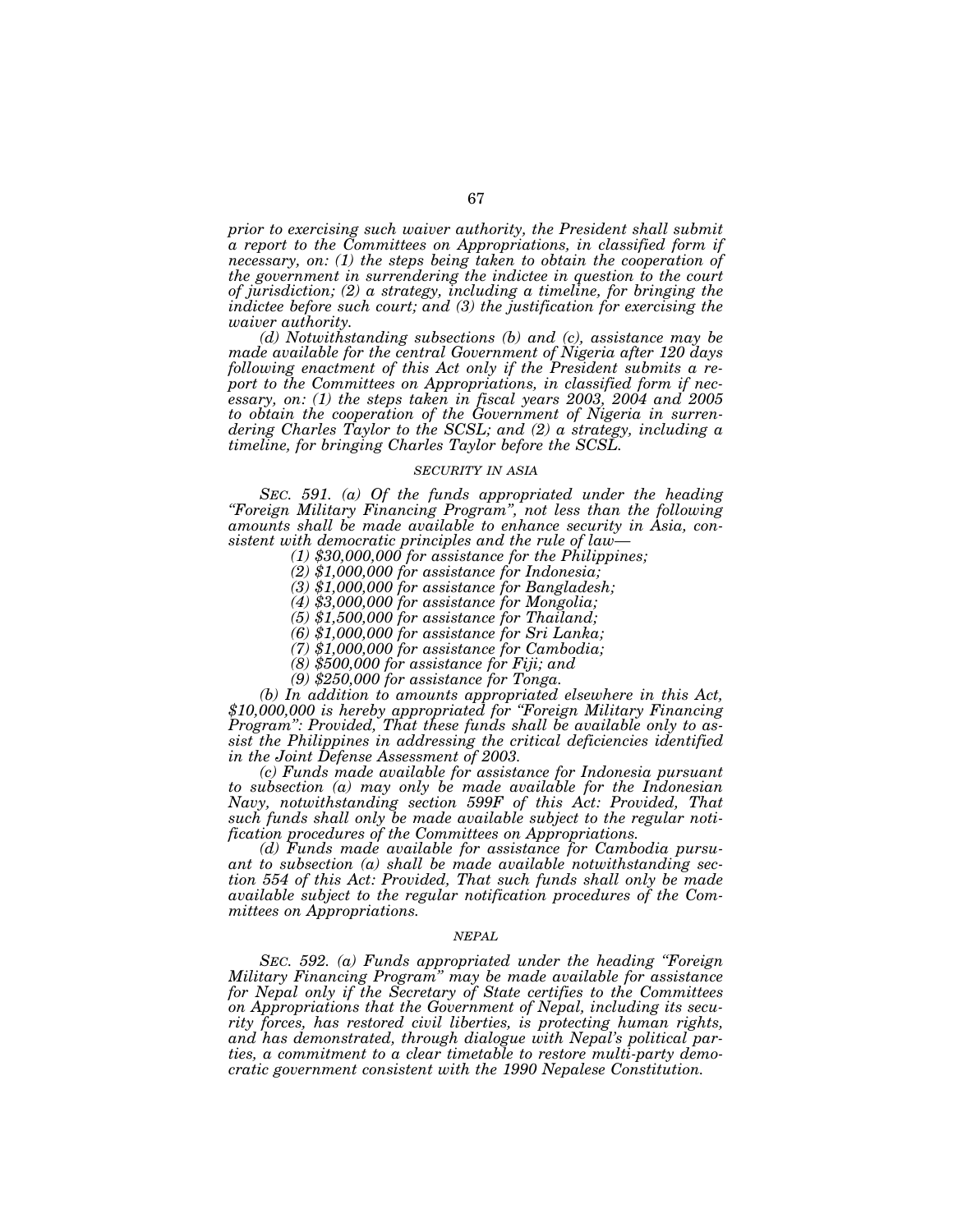*(b) The Secretary of State may waive the requirements of this section if the Secretary certifies to the Committees on Appropriations that to do so is in the national security interests of the United States.* 

#### *NEGLECTED DISEASES*

*SEC. 593. Of the funds appropriated under the heading ''Child Survival and Health Programs Fund'', not less than \$15,000,000 shall be made available to support an integrated response to the control of neglected diseases including intestinal parasites, schistosomiasis, lymphatic filariasis, onchocerciasis, trachoma and leprosy: Provided, That the Administrator of the United States Agency for International Development shall consult with the Committees on Appropriations, representatives from the relevant international technical and nongovernmental organizations addressing the specific diseases, recipient countries, donor countries, the private sector, UNICEF and the World Health Organization (1) on the most effective uses of such funds to demonstrate the health and economic benefits of such an approach, and (2) to develop a multilateral, integrated initiative to control these diseases that will enhance coordination and effectiveness and maximize the leverage of United States contributions with those of other donors: Provided further, That funds made available pursuant to this section shall be subject to the regular notification procedures of the Committees on Appropriations.* 

### *ORPHANS, DISPLACED AND ABANDONED CHILDREN*

*SEC. 594. Of the funds appropriated under title II of this Act, not less than \$3,000,000 should be made available for activities to improve the capacity of foreign government agencies and nongovernmental organizations to prevent child abandonment, address the needs of orphans, displaced and abandoned children and provide permanent homes through family reunification, guardianship and*  domestic adoptions: Provided, That funds made available under *title II of this Act should be made available, as appropriate, consistent with—*

*(1) the goal of enabling children to remain in the care of their family of origin, but when not possible, placing children in permanent homes through adoption;* 

*(2) the principle that such placements should be based on informed consent which has not been induced by payment or compensation;* 

*(3) the view that long-term foster care or institutionalization are not permanent options and should be used when no other suitable permanent options are available; and* 

*(4) the recognition that programs that protect and support families can reduce the abandonment and exploitation of children.* 

## *ADVISOR FOR INDIGENOUS PEOPLES ISSUES*

*SEC. 595. (a) After consultation with the Committees on Appropriations and not later than 120 days after enactment of this Act, the Administrator of the United States Agency for International De-*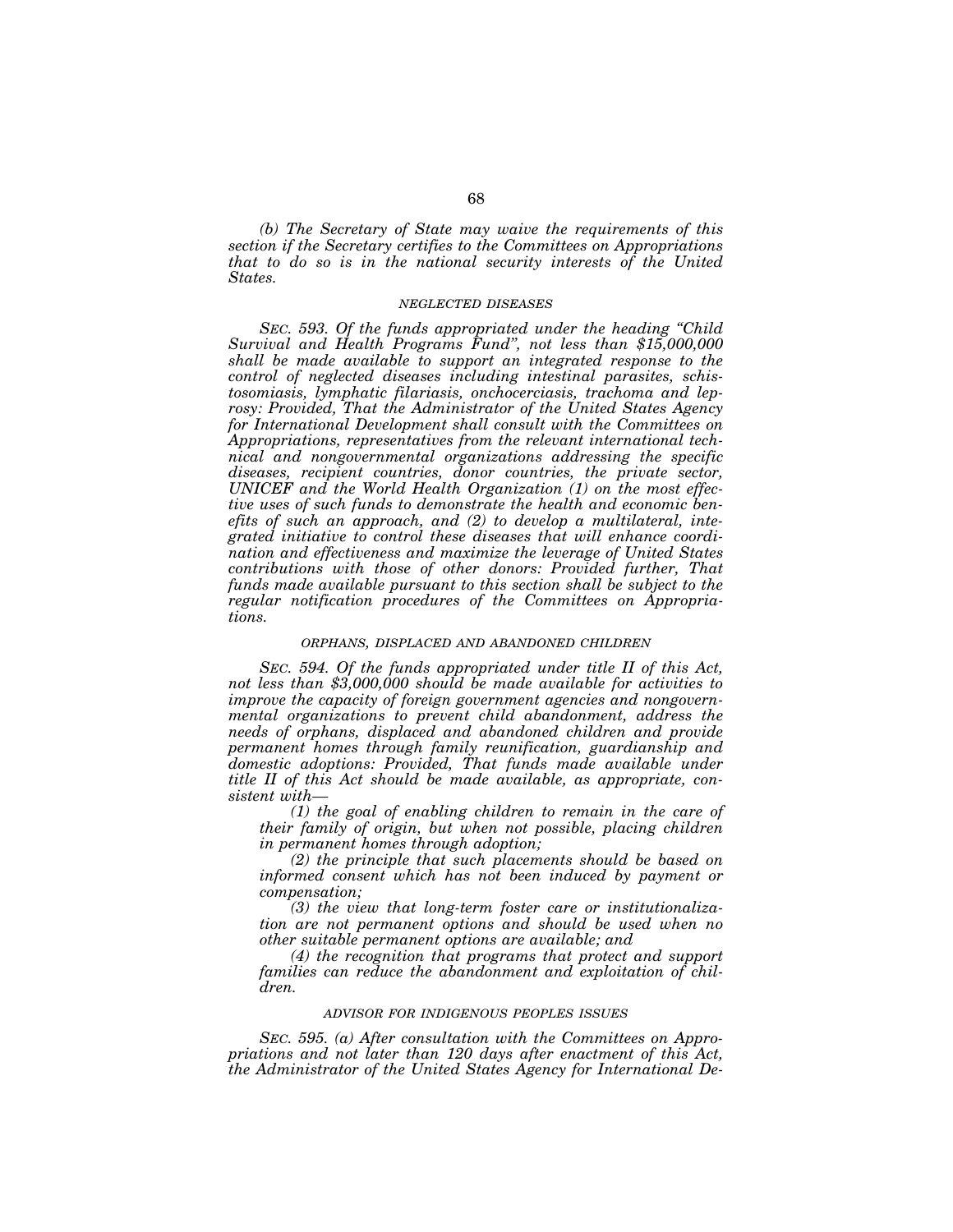*velopment shall designate an ''Advisor for Indigenous Peoples* 

*(1) consulting with representatives of indigenous peoples organizations;* 

*(2) ensuring that the rights and needs of indigenous peoples are being respected and addressed in United States Agency for International Development policies, programs and activities;* 

*(3) monitoring the design and implementation of United States Agency for International Development policies, programs and activities which affect indigenous peoples; and* 

*(4) coordinating with other Federal agencies on relevant issues relating to indigenous peoples.* 

### *STATEMENT*

*SEC. 596. (a) Funds provided in this Act for the following accounts shall be made available for programs and countries in the amounts contained in the respective tables included in the report ac-*

*companying this Act: ''Child Survival and Health Programs Fund''. ''Economic Support Fund''. ''Assistance for Eastern Europe and the Baltic States''. ''Assistance for the Independent States of the Former Soviet* 

*Union''. ''Global HIV/AIDS Initiative''. ''Democracy Fund''. ''International Narcotics Control and Law Enforcement''. ''Andean Counterdrug Initiative''. ''Nonproliferation, Anti-Terrorism, Demining and Related Programs''. ''Foreign Military Financing Program''. ''International Organizations and Programs''. (b) Any proposed increases or decreases to the amounts con-*

*tained in such tables in the accompanying report shall be subject to the regular notification procedures of the Committees on Appropriations and section 634A of the Foreign Assistance Act of 1961.* 

*COMBATTING PIRACY OF UNITED STATES COPYRIGHTED MATERIALS*

*SEC. 597. (a) PROGRAM AUTHORIZED.—The Secretary of State may carry out a program of activities to combat piracy in countries that are not members of the Organization for Economic Cooperation and Development (OECD), including activities as follows:* 

*(1) The provision of equipment and training for law enforcement, including in the interpretation of intellectual property laws.* 

*(2) The provision of training for judges and prosecutors, including in the interpretation of intellectual property laws.* 

*(3) The provision of assistance in complying with obligations under applicable international treaties and agreements on copyright and intellectual property.* 

*(b) CONSULTATION WITH WORLD INTELLECTUAL PROPERTY OR-GANIZATION.—In carrying out the program authorized by subsection (a), the Secretary shall, to the maximum extent practicable, consult with and provide assistance to the World Intellectual Property Organization in order to promote the integration of countries described in subsection (a) into the global intellectual property system.*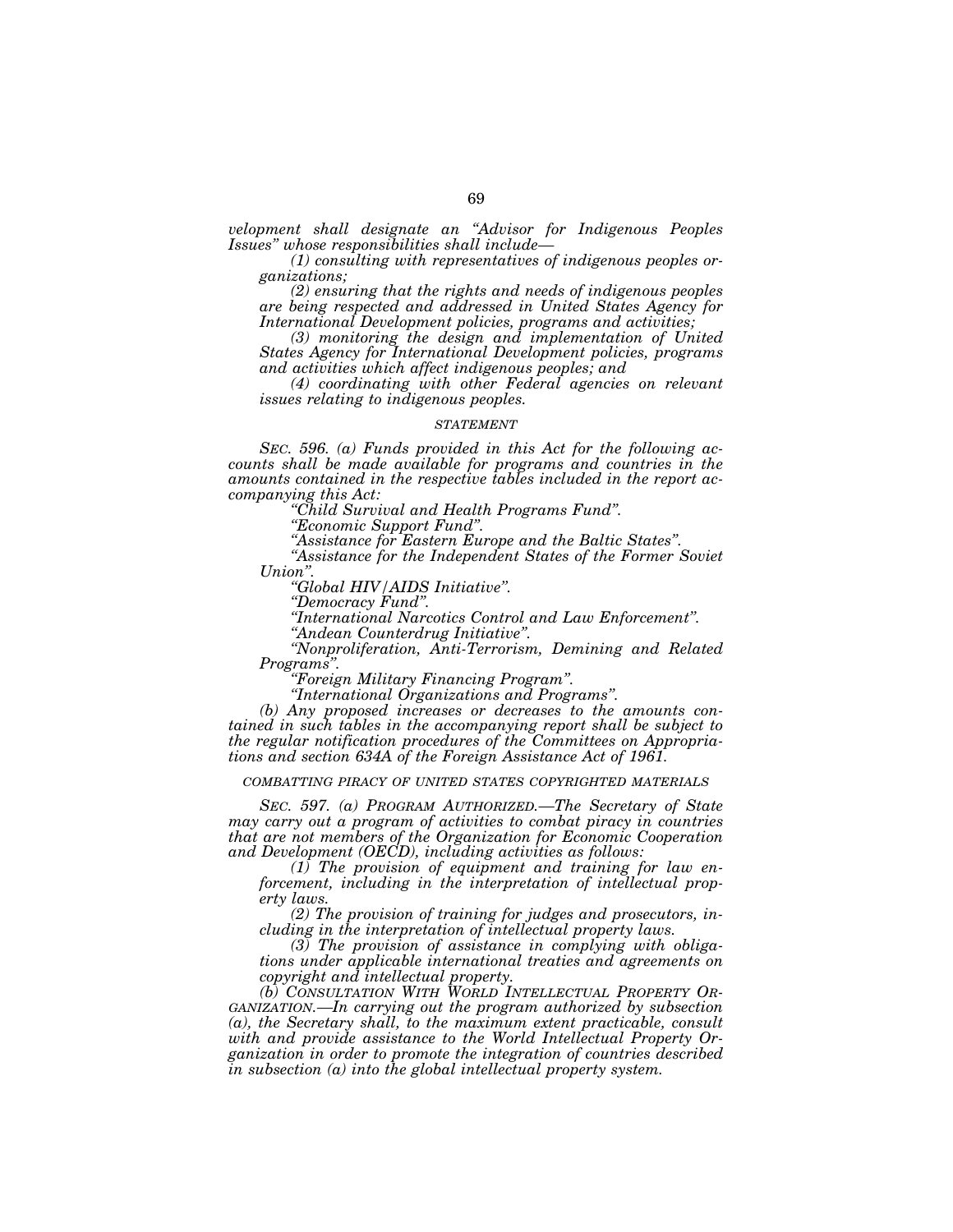*(c) FUNDING.—Of the amount appropriated or otherwise made available under the heading ''International Narcotics Control and Law Enforcement'', \$5,000,000 may be made available in fiscal year 2006 for the program authorized by subsection (a).* 

# *MALARIA*

*SEC. 598. Of the funds appropriated under the heading ''Child Survival and Health Programs Fund'', not less than \$100,000,000 should be made available for programs and activities to combat malaria: Provided, That such funds should be made available in accordance with country strategic plans incorporating best public health practices, which should include considerable support for the purchase of commodities and equipment including: (1) insecticides for indoor residual spraying that are proven to reduce the transmission of malaria; (2) pharmaceuticals that are proven effective treatments to combat malaria; (3) long-lasting insecticide-treated nets used to combat malaria; and (4) other activities to strengthen the public health capacity of malaria-affected countries: Provided*  further, That no later than 90 days after the date of enactment of *this Act, and every 90 days thereafter until September 30, 2006, the Administrator of the United States Agency for International Development shall submit to the Committees on Appropriations a report describing in detail expenditures to combat malaria during fiscal year 2006.* 

### *OVERSIGHT OF IRAQ RECONSTRUCTION*

*SEC. 599. Subsection (o) of section 3001 of the Emergency Supplemental Appropriations Act for Defense and for the Reconstruction of Iraq and Afghanistan, 2004 (Public Law 108–106; 117 Stat. 1234; 5 U.S.C. App. 3 section 8G note), as amended by section 1203(j) of the Ronald W. Reagan National Defense Authorization Act for Fiscal Year 2005 (Public Law 108–375; 118 Stat. 2081), is amended by striking ''obligated'' and inserting ''expended''.* 

## *NONPROLIFERATION AND COUNTERPROLIFERATION EFFORTS*

*SEC. 599A. Funds appropriated under title II under the heading ''Nonproliferation, Anti-Terrorism, Demining and Related Programs'' may be made available to the Under Secretary of State for Arms Control and International Security for use in certain nonproliferation efforts and counterproliferation efforts such as increased voluntary dues to the International Atomic Energy Agency and Proliferation Security Initiative activities.* 

# *PROMOTION OF POLICY GOALS AT MULTILATERAL DEVELOPMENT BANKS*

*SEC. 599B. Title XV of the International Financial Institutions*  Act (22 U.S.C. 262o, et seq.) is amended by adding at the end the *following:* 

# *''SEC. 1505. PROMOTION OF POLICY GOALS.*

*''(a) The Secretary of the Treasury shall instruct the United States Executive Director at each multilateral development bank to inform each such bank and the executive directors of each such bank of the policy of the United States as set out in this section and to actively promote this policy and the goals set forth in section*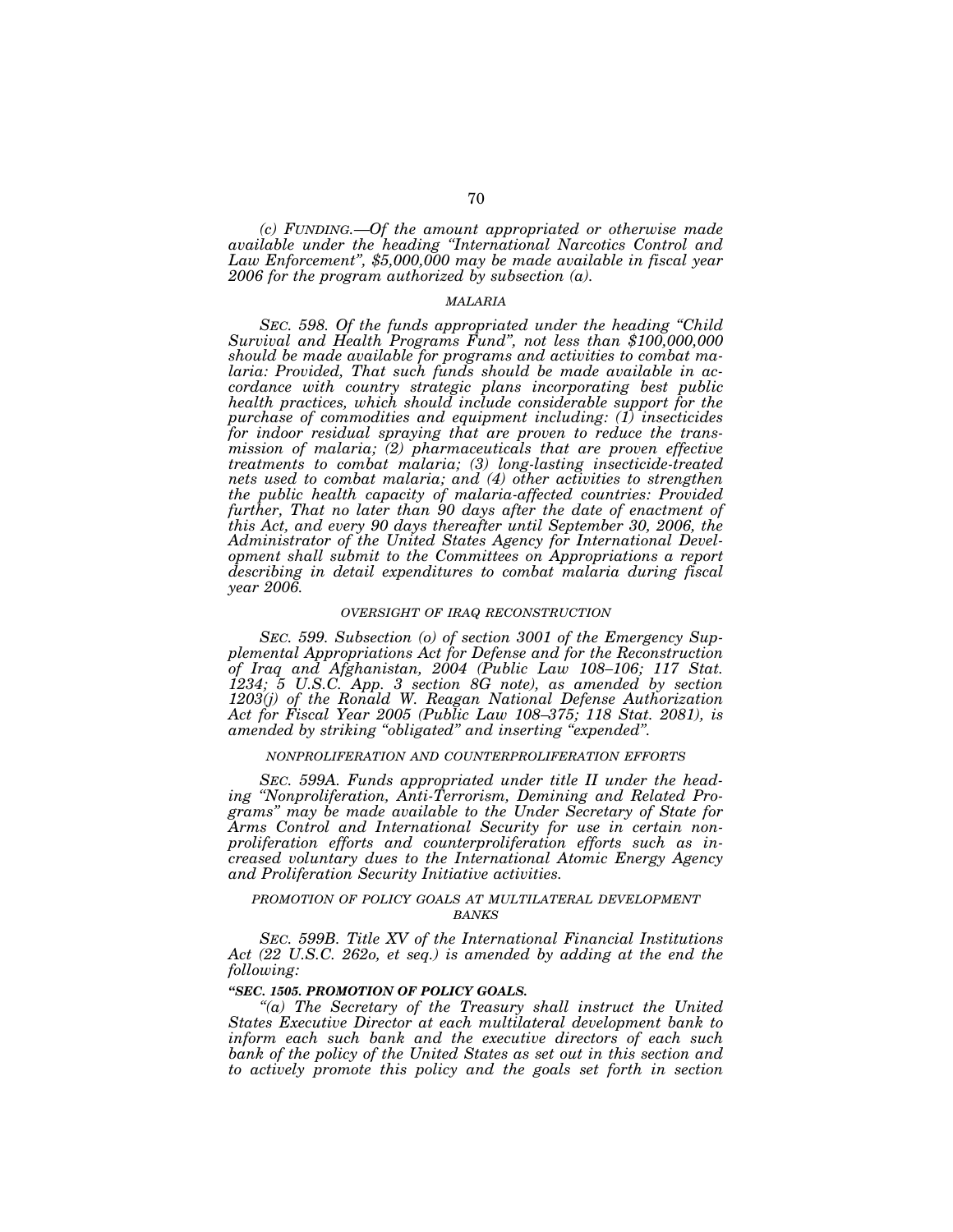*1504 of this Act. It is the policy of the United States that each bank should—*

*''(1) require the bank's employees, officers and consultants to make an annual disclosure of their financial interests and income and of any other potential source of conflict of interest; ''(2) link project and program design and results to man-*

*agement and staff performance appraisals, salaries, and bo-*

*nuses; ''(3) implement voluntary disclosure programs for firms and individuals participating in projects financed by such bank; ''(4) ensure that all loan, credit, guarantee, and grant docu-*

*ments and other agreements with borrowers include provisions for the financial resources and conditionality necessary to ensure that a person or country that obtains financial support from a bank complies with applicable bank policies and national and international laws in carrying out the terms and conditions of such documents and agreements, including bank policies and national and international laws pertaining to the comprehensive assessment and transparency of the activities related to access to information, public health, safety, and environmental protection; ''(5) implement clear anti-corruption procedures setting* 

*forth the circumstances under which a person will be barred from receiving a loan, contract, grant, guarantee or credit from such bank, make such procedures available to the public, and* 

*make the identity of such person available to the public; ''(6) coordinate policies across multilateral development banks on issues including debarment, cross-debarment, procurement guidelines, consultant guidelines, and fiduciary standards so that a person that is debarred by one such bank is subject to a rebuttable presumption of ineligibility to conduct business*  with any other such bank during the specific ineligibility pe-

riod;<br>"(7) require each bank borrower and grantee and each bid-<br>"<br>" *der, supplier and contractor for MDB projects to comply with the highest standard of ethics prohibiting coercive, collusive, corrupt and fraudulent practices, such as are defined in the World Bank's Procurement Guidelines of May, 2004;* 

*''(8) maintain a functionally independent Investigations Office, Auditor General Office and Evaluation Office that are free from interference in determining the scope of investigations (including forensic audits), internal auditing (including assessments of management controls for meeting operational objectives and complying with bank policies), performing work and communicating results, and that regularly report to such bank's board of directors and, as appropriate and in a manner consistent with such functional independence of the Investigations Office and the Auditor General Office, to the bank's President;* 

*''(9) require that each candidate for adjustment or budget support loans demonstrate transparent budgetary and procurement processes including budget publication and public scrutiny prior to loan or grant approval;* 

*''(10) require that for each project where compensation is to be provided to persons adversely affected by the project, such persons have recourse to an impartial and responsive mecha-*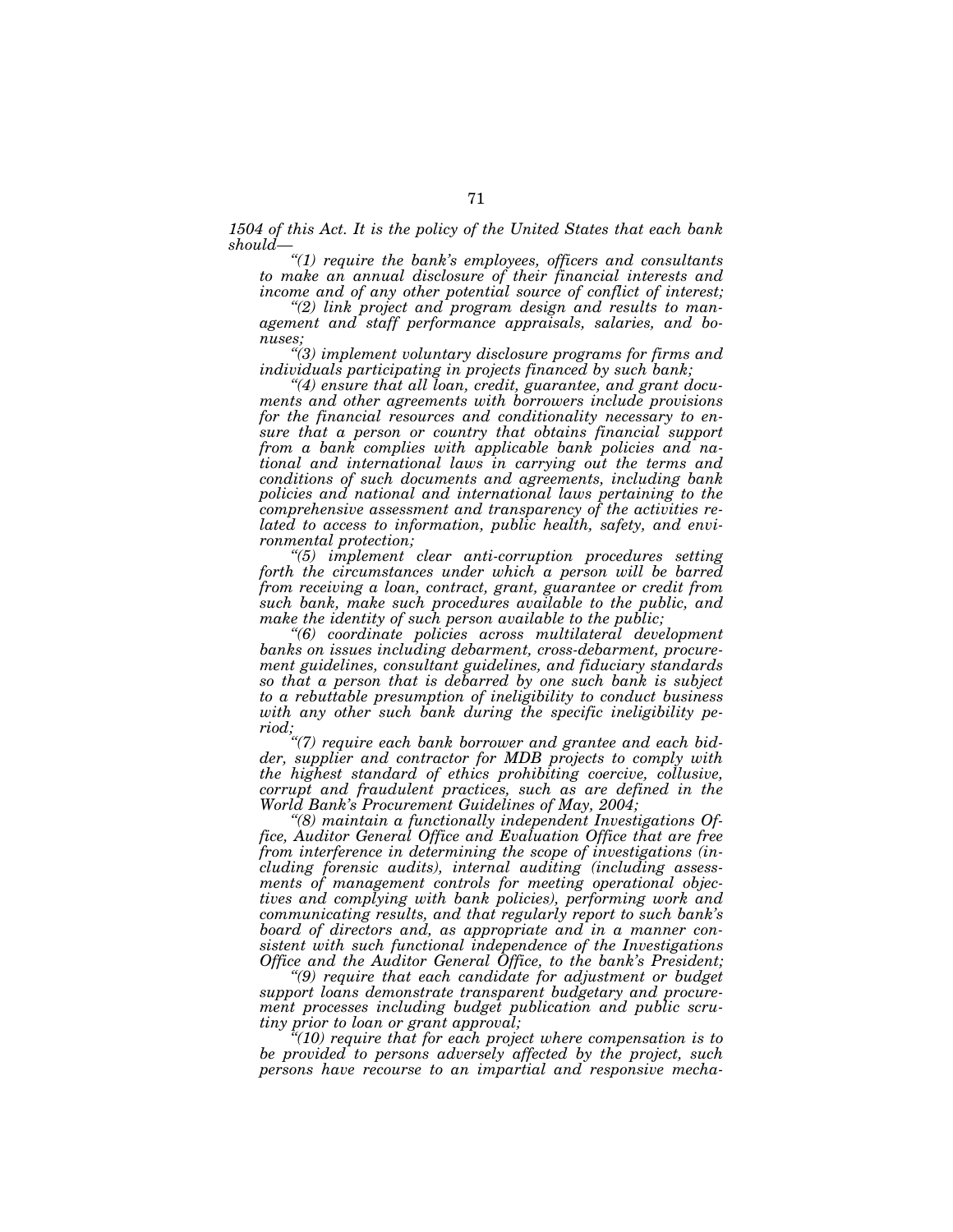*nism to receive and resolve complaints. The mechanism should be easily accessible to all segments of the affected community without impeding access to other judicial or administrative remedies and without retribution;* 

*''(11) implement best practices in domestic laws and international conventions against corruption for whistleblower and witness disclosures and protections against retaliation for internal and lawful public disclosures by the bank's employees and others affected by such bank's operations who challenge illegality or other misconduct that could threaten the bank's mission, including (1) best practices for legal burdens of proof, (2) access to independent adjudicative bodies, including external arbitration based on consensus selection and shared costs, and (3) results that eliminate the effects of proven retaliation; and* 

*''(12) require, to the maximum extent possible, that all draft country strategies are issued for public consideration no less than 45 days before the country strategy is considered by the multilateral development bank board of directors.* 

*''(b) The Secretary of the Treasury shall, beginning thirty days after the enactment of this Act and within sixty calendar days of the meeting of the respective bank's Board of Directors at which such decisions are made, publish on the Department of the Treasury website a statement or explanation of the United States position on decisions related to (1) operational policies; and (2) any proposal which would result or be likely to result in a significant effect on the environment.* 

*''(c) In this section the term 'multilateral development bank' has the meaning given that term in section 1307 of the International Financial Institutions Act (22 U.S.C. 262m–7) and also includes the European Bank for Reconstruction and Development and the Global Environment Facility.''.* 

# *AUTHORIZATIONS*

*SEC. 599C. (a) To authorize the United States participation in and appropriations for the United States contribution to the fourteenth replenishment of the resources of the International Development Association, the International Development Association Act, Public Law 86–565, as amended (22 U.S.C. 284, et seq.), is further amended by adding at the end thereof the following new section:* 

# *''SEC. 23. FOURTEENTH REPLENISHMENT.*

*''(a) The United States Governor of the International Development Association is authorized to contribute on behalf of the United States \$2,850,000,000 to the fourteenth replenishment of the resources of the Association, subject to obtaining the necessary appropriations.* 

*''(b) In order to pay for the United States contribution provided for in subsection (a), there are authorized to be appropriated, without fiscal year limitation, \$2,850,000,000 for payment by the Secretary of the Treasury.''.* 

*(b) To authorize the United States participation in and appropriations for the United States contribution to the tenth replenishment of the resources of the African Development Fund, the African Development Fund Act, Public Law 94–302, as amended (22 U.S.C.*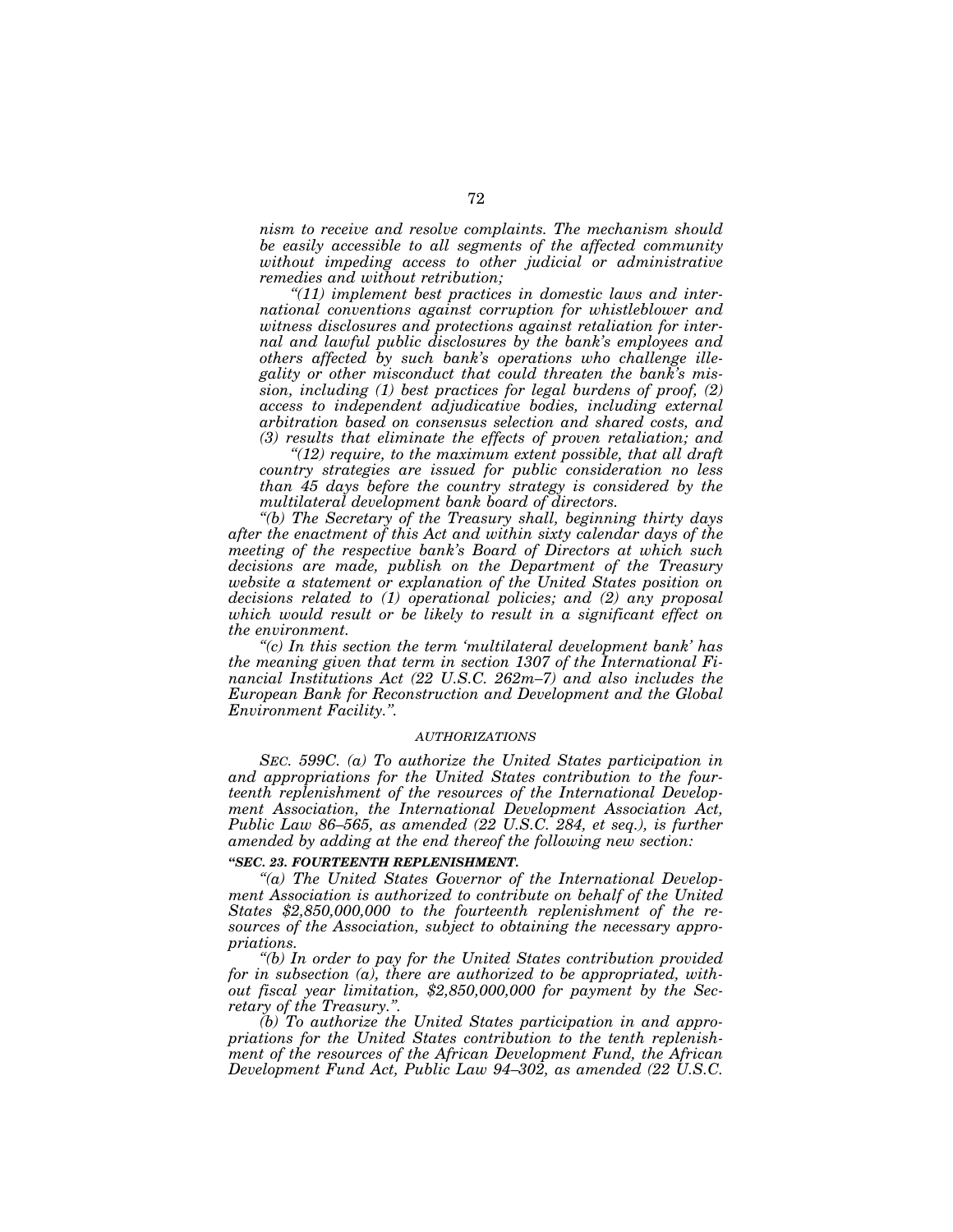*290g, et seq.), is further amended by adding at the end thereof the following new section:* 

# *''SEC. 218. TENTH REPLENISHMENT.*

*''(a) The United States Governor of the Fund is authorized to contribute on behalf of the United States \$407,000,000 to the tenth replenishment of the resources of the Fund, subject to obtaining the necessary appropriations.* 

*''(b) In order to pay for the United States contribution provided for in subsection (a), there are authorized to be appropriated, without fiscal year limitation, \$407,000,000 for payment by the Secretary of the Treasury.''.* 

*(c) To authorize the United States participation in and appropriations for the United States contribution to the eighth replenishment of the resources of the Asian Development Fund, the Asian Development Fund Act, Public Law 92–245, as amended (22 U.S.C. 285, et seq.), is further amended by adding at the end thereof the following new section:* 

# *''SEC. 32. EIGHTH REPLENISHMENT.*

*''(a) The United States Governor of the Bank is authorized to contribute on behalf of the United States \$461,000,000 to the eighth replenishment of the resources of the Fund, subject to obtaining the necessary appropriations.* 

*''(b) In order to pay for the United States contribution provided for in subsection (a), there are authorized to be appropriated, without fiscal year limitation, \$461,000,000 for payment by the Secretary of the Treasury.''.* 

# *ANTICORRUPTION PROVISIONS*

*SEC. 599D. Twenty percent of the funds appropriated by this Act under the heading ''International Development Association'', shall be withheld from disbursement until the Secretary of the Treasury certifies to the appropriate congressional committees that—*

*(1) World Bank procurement guidelines are applied to all procurement financed in whole or in part by a loan from the International Bank for Reconstruction and Development (IBRD) or a credit agreement or grant from the International Development Association (IDA);* 

*(2) the World Bank proposal ''Increasing the Use of Country Systems in Procurement'' dated March 2005 has been withdrawn;* 

*(3) the World Bank is maintaining a strong central procurement office staffed with senior experts who are designated to address commercial concerns, questions, and complaints regarding procurement procedures and payments under IDA and IBRD projects;* 

*(4) thresholds for international competitive bidding are established to maximize international competitive bidding in accordance with sound procurement practices, including transparency, competition, and cost-effective results for the Borrowers;* 

*(5) all tenders under the World Bank's national competitive bidding provisions are subject to the same advertisement re-*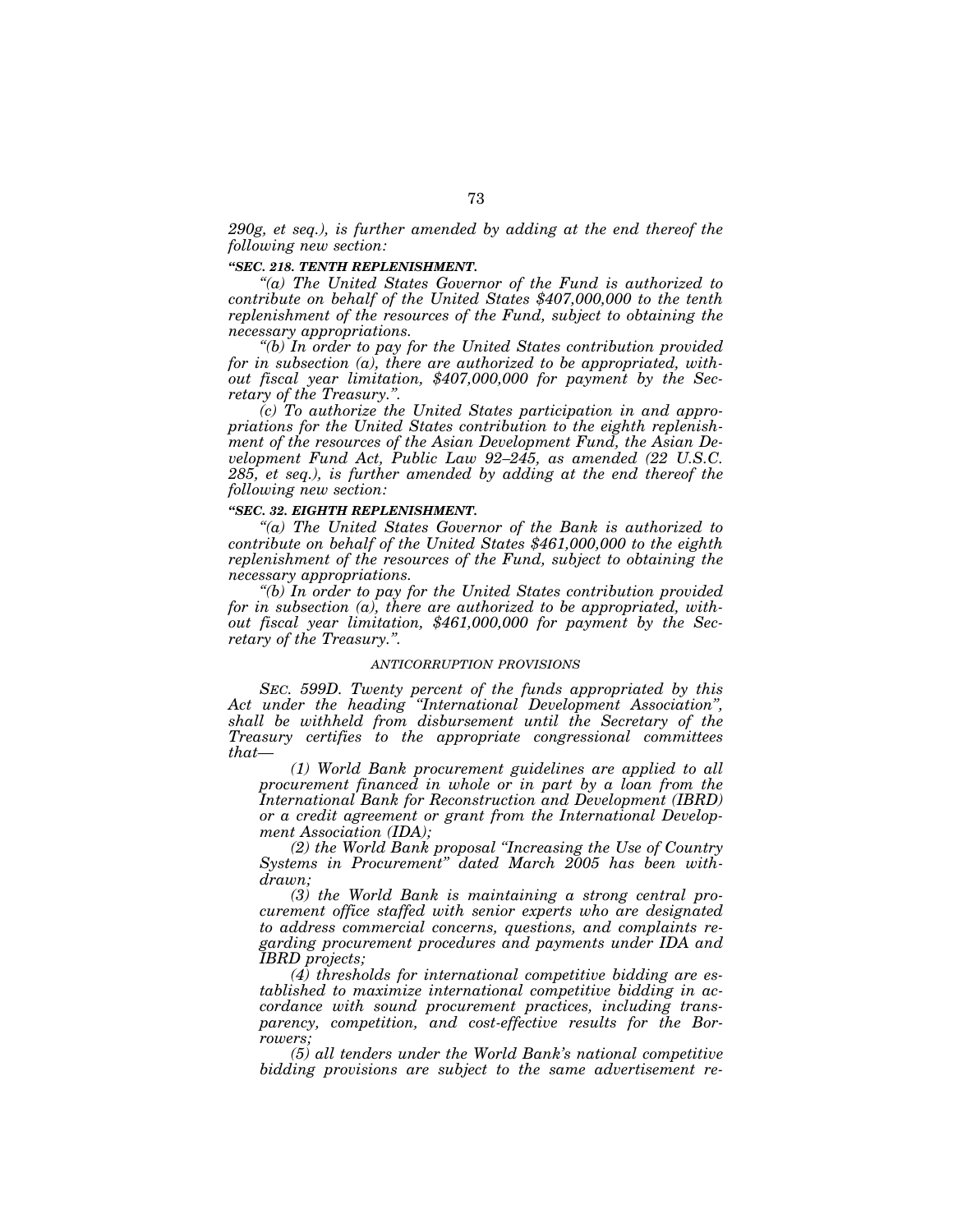*quirements as tenders under international competitive bidding; and* 

*(6) loan agreements are made public between the World Bank and the Borrowers.* 

# *ASSISTANCE FOR DEMOBILIZATION AND DISARMAMENT OF FORMER IRREGULAR COMBATANTS IN COLOMBIA*

*SEC. 599E. (a) AVAILABILITY OF FUNDS.—Of the funds appropriated in this Act, up to \$20,000,000 may be made available in fiscal year 2006 for assistance for the demobilization and disarmament of former members of foreign terrorist organizations (FTOs) in Colombia, specifically the United Self-Defense Forces of Colombia (AUC), the Revolutionary Armed Forces of Colombia (FARC) and the National Liberation Army (ELN), if the Secretary of State makes a certification described in subsection (b) to the appropriate congressional committees prior to the initial obligation of amounts for such assistance for the fiscal year involved.* 

*(b) CERTIFICATION.—A certification described in this subsection is a certification that—*

*(1) assistance for the fiscal year will be provided only for individuals who have (A) verifiably renounced and terminated any affiliation or involvement with FTOs or other illegal armed groups, and (B) are meeting all the requirements of the Colombia Demobilization Program, including having disclosed their involvement in past crimes and their knowledge of the FTO's structure, financing sources, illegal assets, and the location of kidnapping victims and bodies of the disappeared;* 

*(2) the Government of Colombia is providing full cooperation to the Government of the United States to extradite the leaders and members of the FTOs who have been indicted in the United States for murder, kidnapping, narcotics trafficking, and other violations of United States law;* 

*(3) the Government of Colombia is implementing a concrete and workable framework for dismantling the organizational structures of foreign terrorist organizations; and* 

*(4) funds shall not be made available as cash payments to individuals and are available only for activities under the following categories: verification, reintegration (including training and education), vetting, recovery of assets for reparations for victims, and investigations and prosecutions.* 

*(c) DEFINITIONS.—In this section:* 

*(1) APPROPRIATE CONGRESSIONAL COMMITTEES.—The term ''appropriate congressional committees'' means—*

*(A) the Committee on Appropriations and the Committee on International Relations of the House of Representatives; and* 

*(B) the Committee on Appropriations and the Committee on Foreign Relations of the Senate.* 

*(2) FOREIGN TERRORIST ORGANIZATION.—The term ''foreign terrorist organization'' means an organization designated as a terrorist organization under section 219 of the Immigration and Nationality Act.*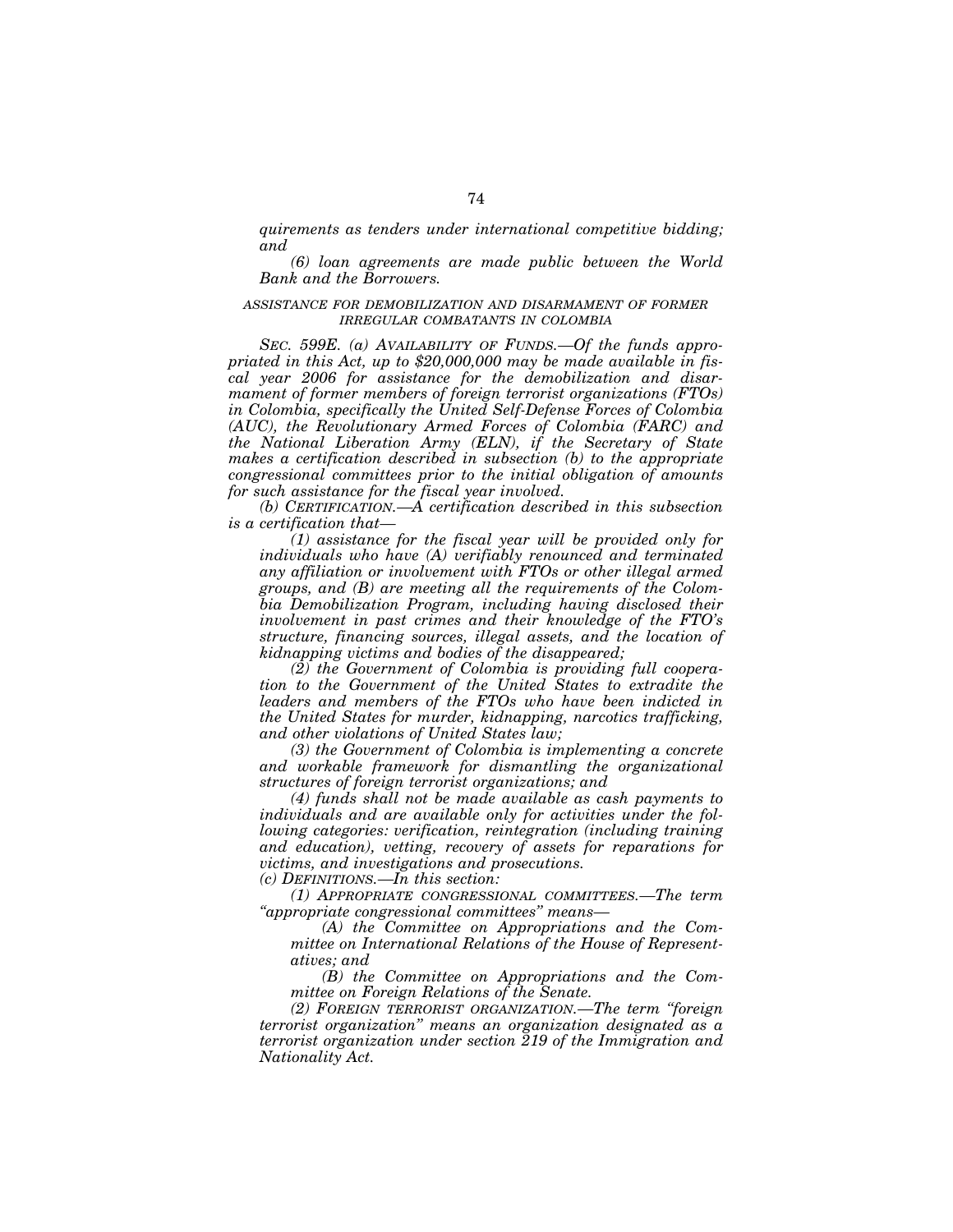#### *INDONESIA*

*SEC. 599F. (a) Funds appropriated by this Act under the heading ''Foreign Military Financing Program'' may be made available for assistance for Indonesia, and licenses may be issued for the export of lethal defense articles for the Indonesian Armed Forces, only if the Secretary of State certifies to the appropriate congressional committees that—*

*(1) the Indonesian Government is prosecuting and punishing, in a manner proportional to the crime, members of the Armed Forces who have been credibly alleged to have committed gross violations of human rights;* 

*(2) at the direction of the President of Indonesia, the Armed Forces are cooperating with civilian judicial authorities and with international efforts to resolve cases of gross violations of human rights in East Timor and elsewhere; and* 

*(3) at the direction of the President of Indonesia, the Government of Indonesia is implementing reforms to improve civilian control of the military.* 

*(b) The Secretary of State may waive subsection (a) if the Secretary determines and reports to the Committees on Appropriations that to do so is in the national security interests of the United States.* 

#### *REPORT ON INDONESIAN COOPERATION*

*SEC. 599G. Not later than 90 days after enactment of this Act, the Secretary of State shall submit a report to the Committees on Appropriations that describes—*

*(1) the status of the investigation of the murders of two United States citizens and one Indonesian citizen that occurred on August 31, 2002 in Timika, Indonesia, the status of any individuals indicted within the United States or Indonesia for crimes relating to those murders, and the status of judicial proceedings relating to those murders;* 

*(2) the efforts by the Government of Indonesia to arrest individuals indicted for crimes relating to those murders and any other actions taken by the Government of Indonesia, including the Indonesian judiciary, police and Armed Forces, to bring the individuals responsible for those murders to justice; and* 

*(3) the cooperation provided by the Government of Indonesia, including the Indonesian judiciary, police and Armed Forces, to requests related to those murders made by the Secretary of State or the Director of the Federal Bureau of Investigation.* 

*This Act may be cited as the ''Foreign Operations, Export Financing, and Related Programs Appropriations Act, 2006''.* 

And the Senate agree to the same.

That the Senate recede from its amendment to the title of the bill.

> JIM KOLBE, JERRY LEWIS, JOE KNOLLENBERG, MARK STEVEN KIRK, ANDER CRENSHAW, DON SHERWOOD,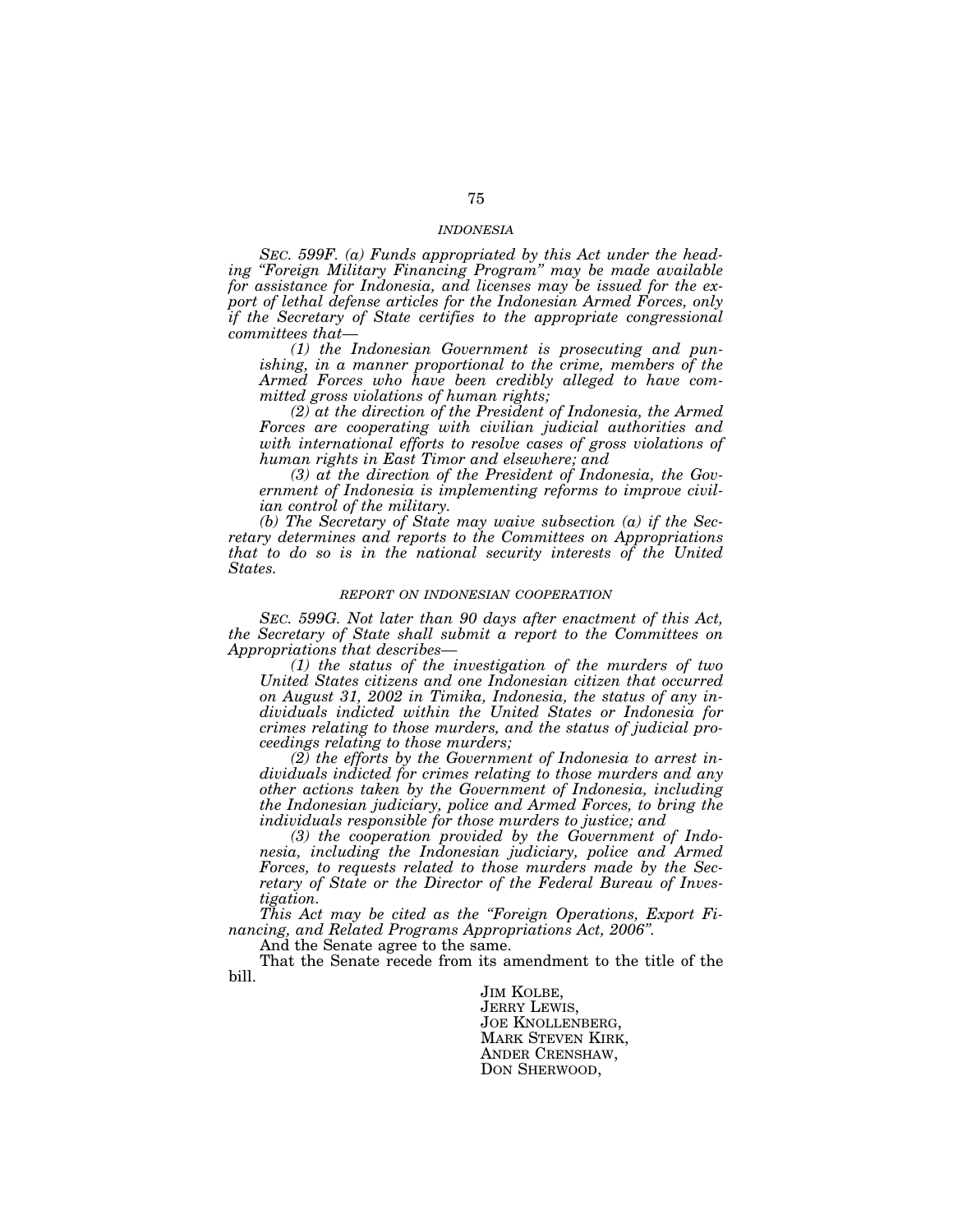JOHN E. SWEENEY,<br>DENNIS REHBERG,<br>JOHN CARTER,<br>NITA M. LOWEY,<br>DAVID R. OBEY,<br>JESSE L. JACKSON, Jr.,<br>CAROLYN C. KILPATRICK, STEVEN R. ROTHMAN,<br>CHAKA FATTAH,<br>*Managers on the Part of the House*. MITCH MCCONNELL, ARLEN SPECTER, JUDD GREGG, RICHARD SHELBY, ROBERT F. BENNETT, CHRISTOPHER BOND, MIKE DEWINE, SAM BROWNBACK, THAD COCHRAN, PATRICK J. LEAHY, DANIEL INOUYE, TOM HARKIN, BARBARA A. MIKULSKI, DICK DURBIN,

TIM JOHNSON, MARY L. LANDRIEU, ROBERT C. BYRD, *Managers on the Part of the Senate.*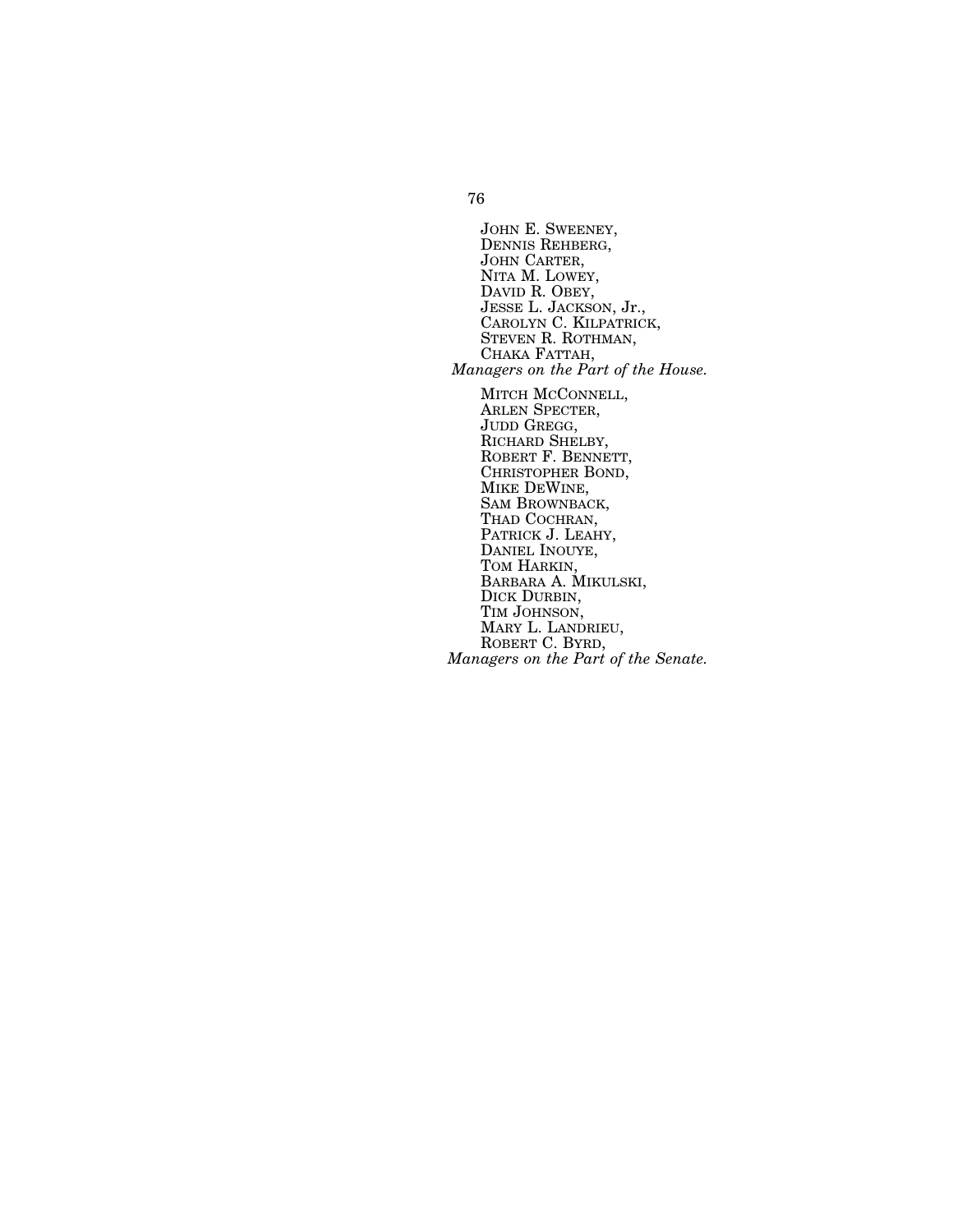# JOINT EXPLANATORY STATEMENT OF THE COMMITTEE OF **CONFERENCE**

The committee of conference on the disagreeing votes of the two Houses on the amendments of the Senate to the bill (H.R. 3057), ''making appropriations for foreign operations, export financing, and related programs for the fiscal year ending September 30, 2006, and for other purposes'', submits the following joint statement to the House and the Senate in explanation of the effect of the action agreed upon by the conferees and recommended in the accompanying conference report.

The conference agreement incorporates some of the provisions of both the House and Senate versions of the bill. The statement of the managers remains silent on provisions that were in both the House bill and Senate bill that remain substantially unchanged by the conference agreement.

The language set forth in House Report 109–152 and Senate Report 109–96 should be complied with unless specifically addressed in the accompanying bill and statement of the managers to the contrary. The statement of the managers, while repeating some report language for emphasis or clarification, does not intend to negate the language in either the House or Senate reports unless expressly addressed herein.

# CONFERENCE AGREEMENT

#### [Budget authority in thousands of dollars]

|                                                          | Conference agreement |
|----------------------------------------------------------|----------------------|
| Title I—Export and Investment Assistance:                |                      |
|                                                          | 100,000              |
|                                                          | 73,200               |
|                                                          | 1,000                |
|                                                          | $-35,000$            |
|                                                          | 42,274               |
|                                                          | 20,276               |
|                                                          | $-240,000$           |
|                                                          | 50,900               |
|                                                          |                      |
|                                                          | 12,650               |
|                                                          |                      |
| Title II—Bilateral Economic Assistance:                  |                      |
|                                                          | 1,585,000            |
|                                                          | 1,524,000            |
|                                                          | 365,000              |
|                                                          | 40,000               |
|                                                          | 21,000               |
|                                                          | 8,000                |
| Payment to the Foreign Service Retirement and Disability |                      |
|                                                          | 41,700               |
|                                                          | 630,000              |
|                                                          | 70,000               |
|                                                          | 36,000               |
|                                                          | 2,634,000            |
|                                                          | 13,500               |
|                                                          | 361,000              |
|                                                          |                      |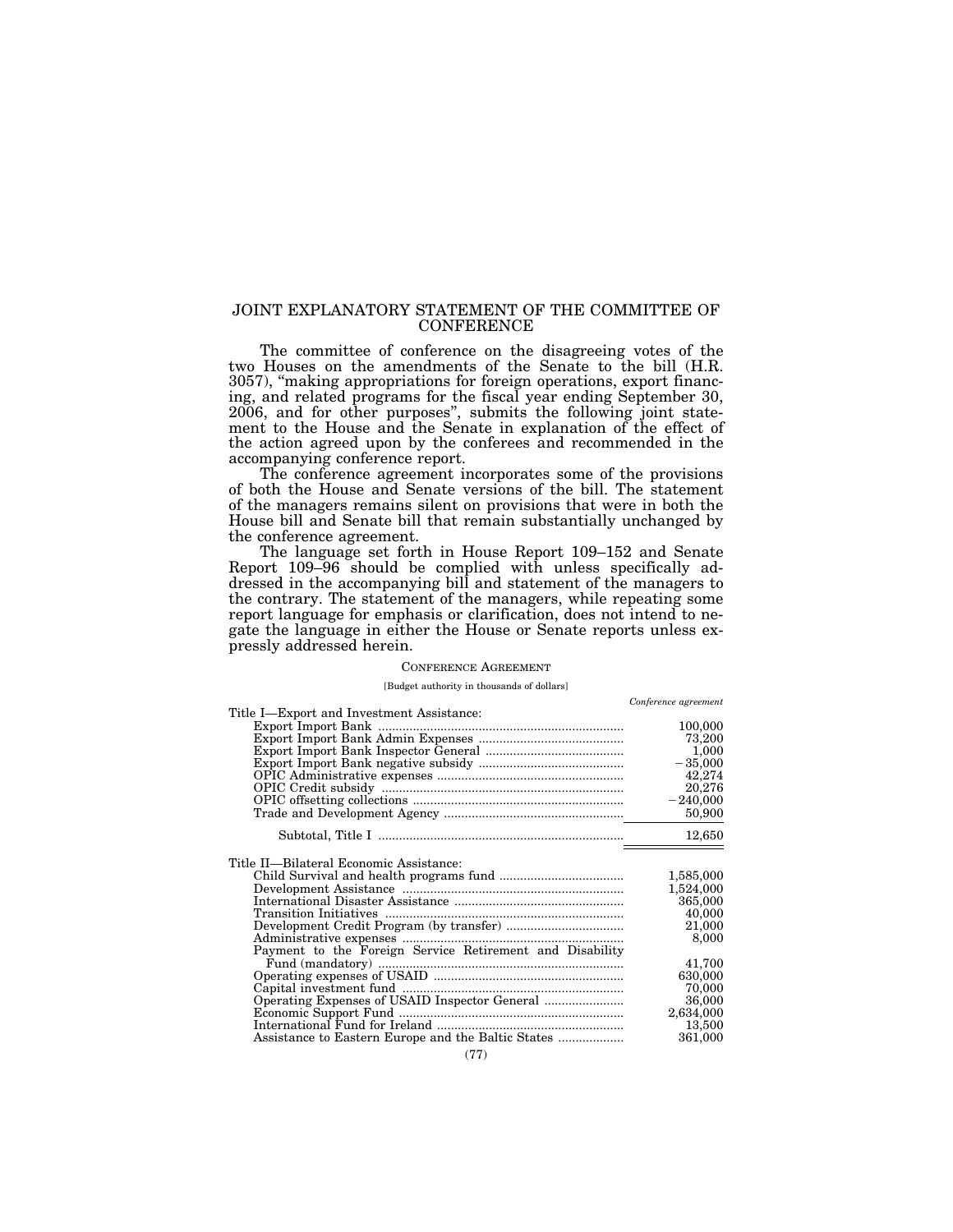|                                                            | Conference agreement |
|------------------------------------------------------------|----------------------|
| Assistance for the Independent States of the Former Soviet |                      |
| Union                                                      | 514,000              |
|                                                            | 19,500               |
|                                                            | 23,000               |
|                                                            | 322,000<br>1,770,000 |
|                                                            | 1,995,000            |
|                                                            |                      |
|                                                            | 95,000<br>477,200    |
|                                                            | 734,500              |
|                                                            | 791,000              |
|                                                            |                      |
|                                                            | 30,000               |
|                                                            | 410,100              |
|                                                            | 20,000               |
|                                                            | 65,000               |
|                                                            | 14,532,800           |
|                                                            | 41,700               |
|                                                            |                      |
|                                                            | 14,574,500           |
| Title III—Military Assistance                              |                      |
|                                                            | 86,744               |
|                                                            | 4,500,000            |
|                                                            | 175,000              |
|                                                            |                      |
|                                                            | 4,761,744            |
| Title IV—Multilateral Economic Assistance:                 |                      |
|                                                            | 80,000               |
|                                                            | 950,000              |
|                                                            | 1,300                |
|                                                            | 1,742                |
|                                                            | 1,742                |
|                                                            | 100,000              |
|                                                            | 3,638                |
|                                                            | 135,700              |
| European Bank for Reconstruction and Development           | 1.016                |
|                                                            | 15,000               |
|                                                            | 329,458              |
|                                                            | 1,619,596            |
|                                                            |                      |
| Title V—General Provisions:                                | 10,000               |
|                                                            |                      |
|                                                            | 10,000               |
|                                                            | 20,936,548           |
|                                                            | 41,700               |
|                                                            |                      |

 ${\bf Total, Foreign Operations}\,\, {............} \qquad \qquad 20{,}978{,}490$ Once again, the conferees include a significant increase to fight HIV/AIDS, tuberculosis (TB), and malaria. This funding is appropriated in several accounts and is summarized in the chart below. Narratives for the specific diseases are under the headings ''Child Survival and Health Programs Fund'' and ''Global HIV/AIDS Initiative''.

The conferees include a total of \$2,820,000,000 for HIV/AIDS, TB, and malaria, \$268,000,000 over the President's request and \$629,000,000 over the fiscal year 2005 level. This figure does not include significant funding anticipated to be appropriated for the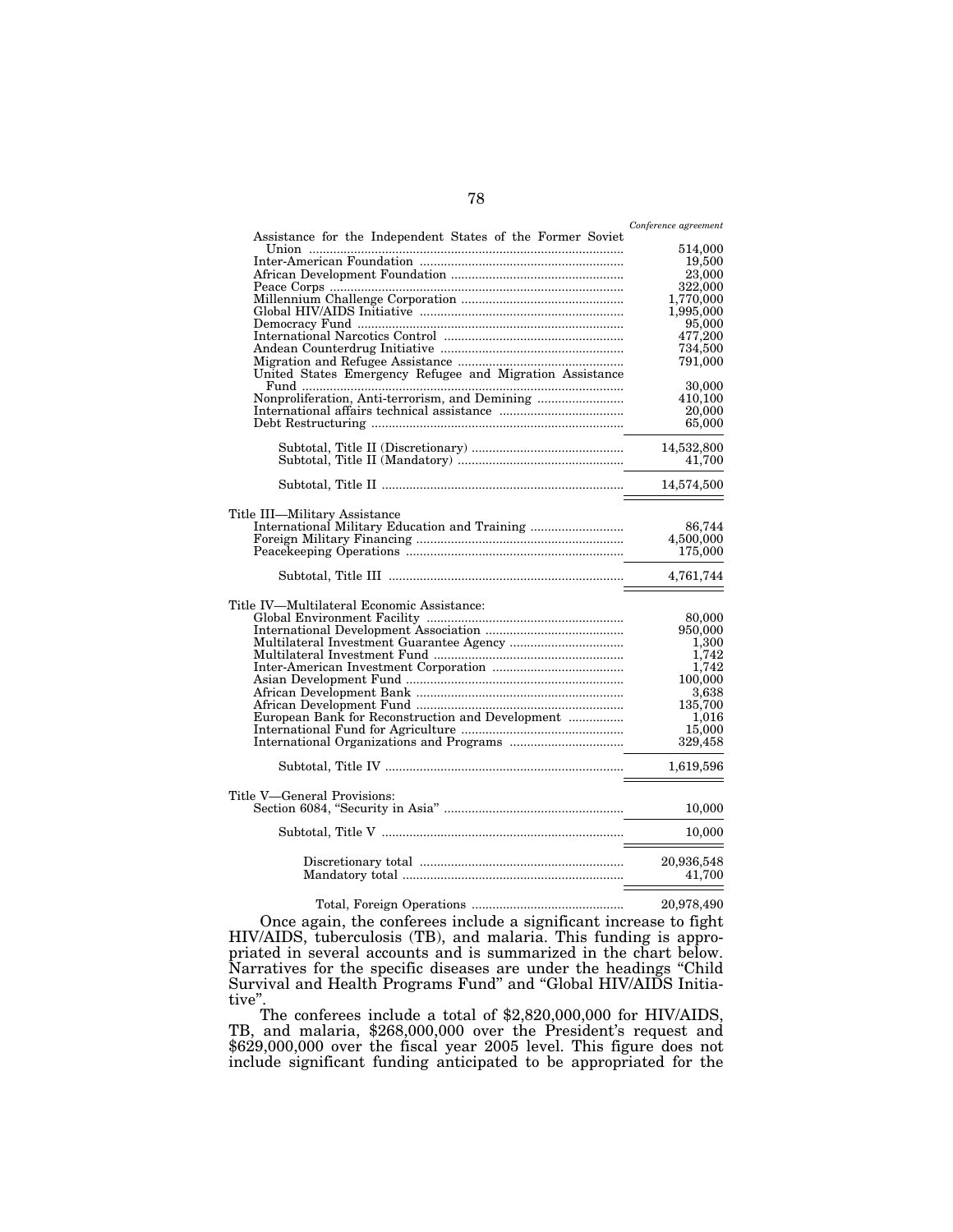# Department of Health and Human Services or the United States share of HIV/AIDS assistance through the World Bank Group.

# FUNDING FOR HIV/AIDS, TUBERCULOSIS AND MALARIA

[Budget authority in thousands of dollars]

| Disease/account                                                         | Fiscal vear<br>2006 request | Fiscal vear<br>$2006$ con-<br>ference agree-<br>ment |
|-------------------------------------------------------------------------|-----------------------------|------------------------------------------------------|
| HIV/AIDS                                                                | 2.341.040                   | 2,426,600                                            |
|                                                                         | 386.000                     | 490,000                                              |
|                                                                         | 1,926,000                   | 1,907,000                                            |
|                                                                         | 3.700                       | 4.000                                                |
|                                                                         | 1.560                       | 1.600                                                |
|                                                                         | 21.800                      | 22.000                                               |
|                                                                         | 1.980                       | 2.000                                                |
|                                                                         | 88.586                      | 150.900                                              |
|                                                                         | 13,000                      | 26,000                                               |
|                                                                         | 63.000                      | 112,500                                              |
|                                                                         | 1.900                       | 2.000                                                |
|                                                                         | 386                         | 400                                                  |
|                                                                         | 10,300                      | 10,000                                               |
|                                                                         | 122.500                     | 242.500                                              |
|                                                                         | 90.000                      | 177.500                                              |
|                                                                         | 31.000                      | 62.000                                               |
|                                                                         | 1.500                       | 3.000                                                |
|                                                                         | 2.552.126                   | 2,820,000                                            |
| Of which, for the Global Fund to Fight AIDS, Tuberculosis and Malaria 1 | 200,000                     | 450,000                                              |

1 The contribution to the Global Fund has been allocated among the diseases in proportion to the Global Fund's grant portfolio.

The conference agreement makes available \$450,000,000 for the United States contribution to the Global Fund to Fight AIDS, TB and Malaria (Global Fund), \$250,000,000 from the ''Child Survival and Health Programs Fund'' and \$200,000,000 from the "Global HIV/AIDS Initiative" account. The disease amounts for ''Child Survival and Health Programs Fund'' and ''Global HIV/AIDS Initiative'' in the table above include the amount of the Global Fund contribution from those accounts estimated to be dedicated to those diseases, using Global Fund grant trend data.

The fiscal year 2006 budget request for these accounts included \$200,000,000 for a United States contribution to the Global Fund: \$100,000,000 from the "Global HIV/AIDS Initiative" account and \$100,000,000 from the "Child Survival and Health Programs Fund" account. The President requested an additional \$100,000,000 from the accounts which appropriate funding for the Department of Health and Human Services.

# BUDGET JUSTIFICATION MATERIALS

The conferees agree with the direction of the Senate with respect to submission of a report on a proposal to improve budget justification material submitted with the fiscal year 2007 budget request. The conferees agree that the State Department should submit proposals as recommended by the Senate to the Committees on Appropriations no later than December 15, 2005.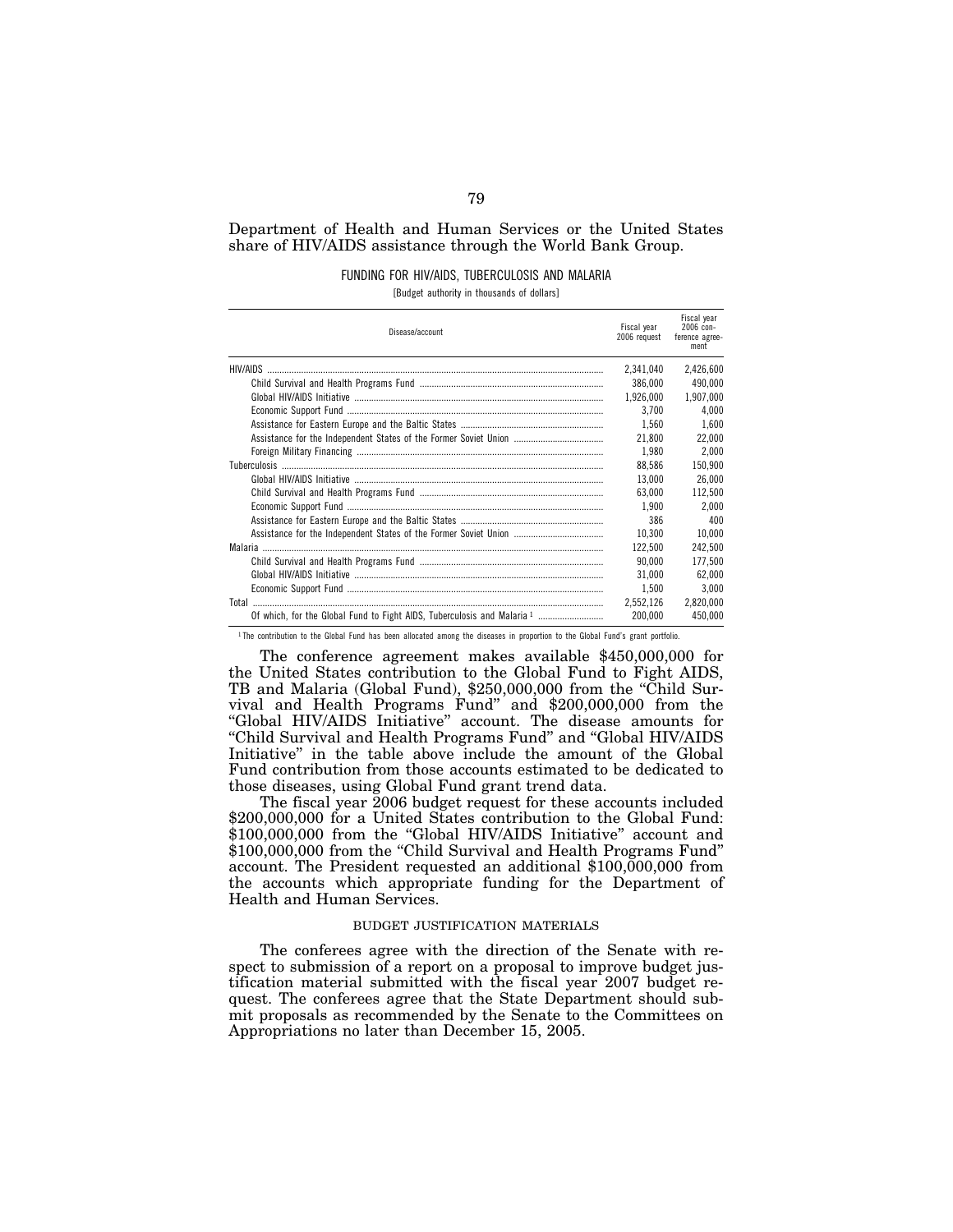# TITLE I—EXPORT AND INVESTMENT ASSISTANCE

# EXPORT-IMPORT BANK OF THE UNITED STATES

The conference agreement includes a first-time appropriation of \$1,000,000 for an Office of Inspector General. The conferees expect the position of Inspector General to be filled as expeditiously as possible.

The conference agreement provides \$100,000,000 for the subsidy appropriation. The conferees expect that there will be no reduction in Export-Import Bank activity levels due to the extraordinarily high level of carryover balances in fiscal year 2006, which totals approximately \$320,000,000.

The conference agreement provides \$73,200,000 for administrative expenses.

The conferees agree the Export-Import Bank should act promptly on all requests for assistance from United States exporters that meet the Bank's criteria for credit worthiness, export additionality, foreign competition and net benefit to the United States economy. The conferees do not require from the Bank an explanation for rejections of requests for assistance from any specific United States industry. The conferees direct the Export-Import Bank to report by March 31, 2006 on all applications received in fiscal year 2005 and a summary of actions undertaken by the Bank with regard to such applications.

# OVERSEAS PRIVATE INVESTMENT CORPORATION

The conferees direct the President of the Overseas Private Investment Corporation (OPIC) to continue current policy and consult with the Committees on Appropriations before any future financing for non-governmental organizations or private and voluntary organizations is approved.

# TRADE AND DEVELOPMENT AGENCY

The conference agreement provides \$50,900,000 for the Trade and Development Agency (TDA).

The conferees provide \$1,500,000 for TDA to conduct an international aviation security and safety program to enhance the capabilities of foreign civil aviation authorities. The conferees believe this program will have the most impact if a substantial portion is implemented through a cooperative agreement between TDA and a non-profit aviation organization with relevant experience in development and training programs that assist countries in meeting their obligations for international aviation security and safety standards.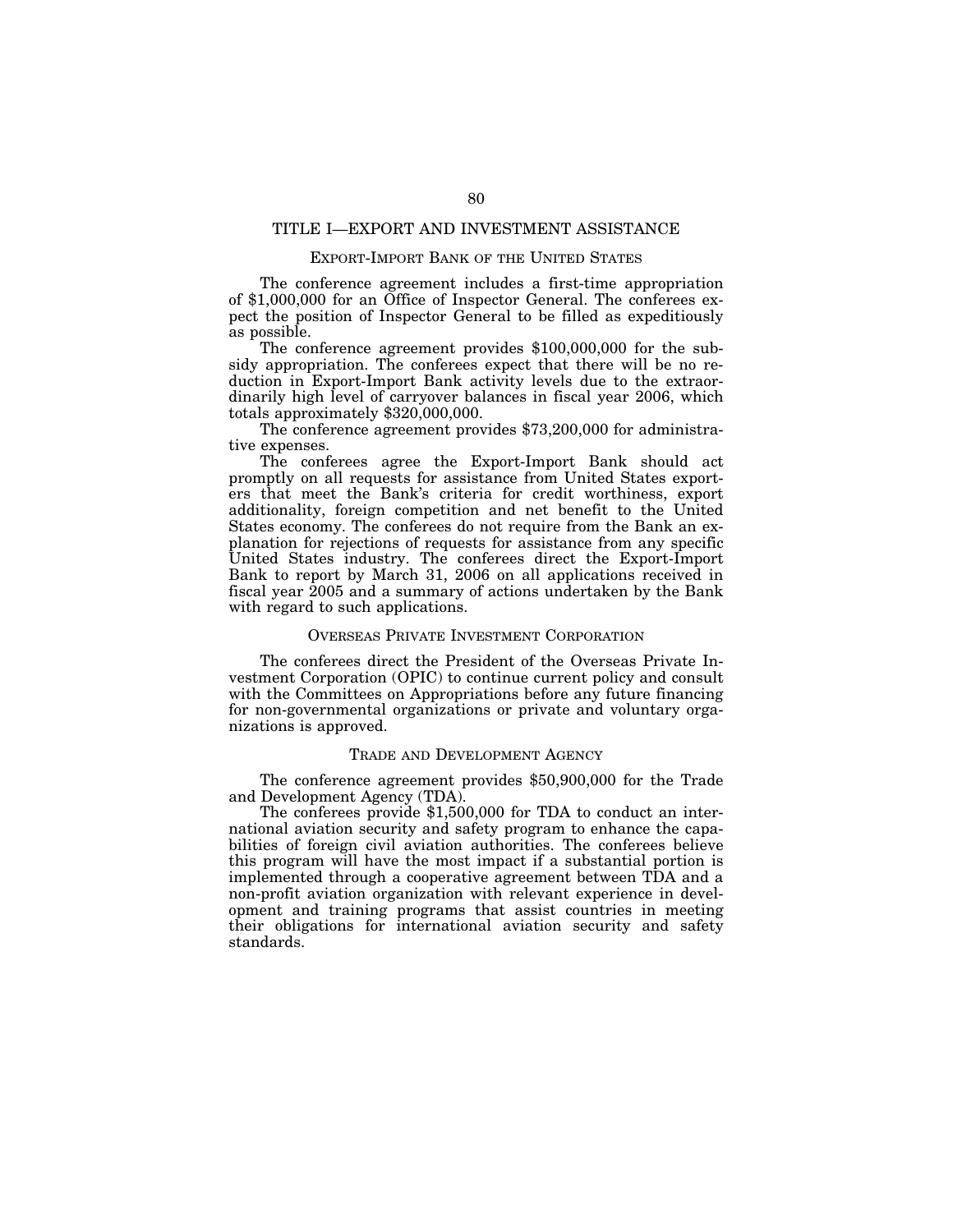# TITLE II—BILATERAL ECONOMIC ASSISTANCE

# United States Agency for International Development

# CHILD SURVIVAL AND HEALTH PROGRAMS FUND

#### (INCLUDING TRANSFER OF FUNDS)

The conference agreement provides \$1,585,000,000 for the ''Child Survival and Health Programs Fund'' instead of \$1,497,000,000 as proposed by the House or \$1,659,000,000 as proposed by the Senate. The conference agreement includes not to exceed \$350,000 for monitoring and oversight as proposed by the Senate, rather than \$250,000 as proposed by the House.

As in previous years, the conference agreement includes language allocating the ''Child Survival and Health Programs Fund'' among six program categories. A definition of program categories and their components can be found on pages 9 through 11 of House Report 107–142 and under the heading ''Family Planning/Reproductive Health'' on page 12 of Senate Report 107–58.

Funds in this account are allocated in the following table and, as stipulated in section 596, any change to these allocations is subject to the regular reprogramming procedures of the Committees on Appropriations:

# CHILD SURVIVAL AND HEALTH PROGRAMS FUND

[Budget authority in thousands of dollars]

|     | Conference agreement |
|-----|----------------------|
|     | 360,000              |
|     | [70,000]             |
|     | 30,000               |
|     | 375,000              |
|     | 350,000              |
|     | [40,000]             |
|     | [29,000]             |
|     | 220,000              |
| TB. | [80,000]             |
|     | [100,000]            |
|     | [25,000]             |
|     | [15,000]             |
|     | 250,000              |
|     |                      |

Total ......................................................................................... 1,585,000

A table describing HIV/AIDS, TB, and malaria allocations by account is at the beginning of this statement of the managers. Again this year, no funding for HIV/AIDS programs in the 15 Emergency Plan for AIDS Relief ''focus'' countries is appropriated in this account. Funding for the ''focus'' countries is appropriated under the heading ''Global HIV/AIDS Initiative''. The narrative for HIV/AIDS funding is under the heading ''Global HIV/AIDS Initiative''.

#### THE GLOBAL FUND

The conference agreement includes a total of \$450,000,000 for the Global Fund: \$250,000,000 from this account, and \$200,000,000 from the Global HIV/AIDS Initiative account.

The conferees note that, of the funding committed by the Global Fund to recipient countries, approximately 56 percent will be for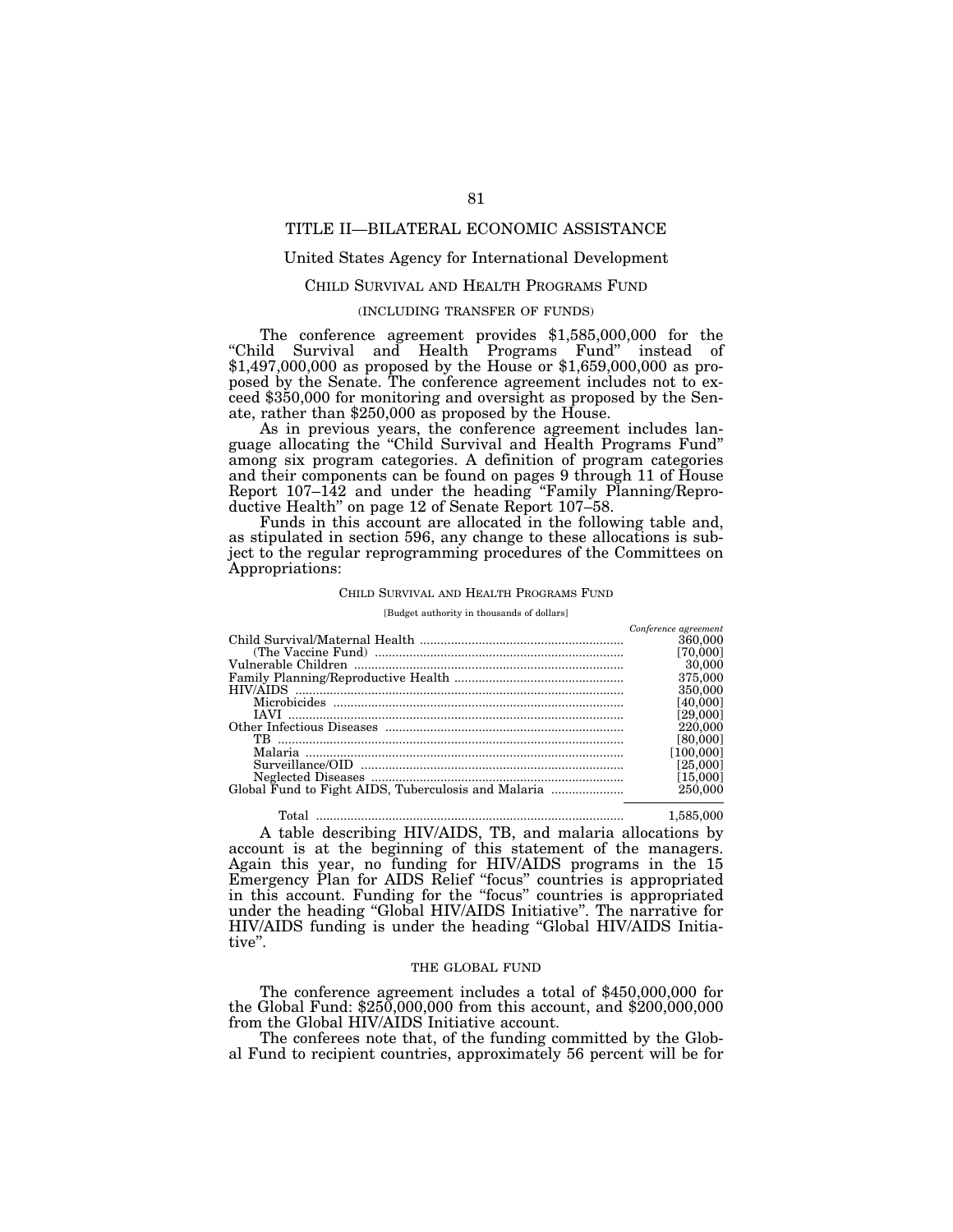HIV/AIDS interventions, 31 percent for malaria interventions, and 13 percent for TB or combined TB/AIDS interventions. The conferees have used these percentages to estimate the portion of the United States contribution to the Global Fund that is likely to be attributed for each disease.

#### TUBERCULOSIS

The conference agreement provides a total of \$150,900,000 for TB assistance. Of this amount, \$80,000,000 is funded through the "other infectious diseases" allocation in this account, an estimated \$12,400,000 from other bilateral accounts, and \$58,500,000 through the contribution to the Global Fund.

#### MALARIA

For malaria, the conference agreement provides a total of \$242,500,000. Of this amount, it is expected that \$139,500,000 of the contribution to the Global Fund will fund malaria programs, \$100,000,000 is funded through the "other infectious diseases" allocation in this account, and an estimated \$3,000,000 is provided from other bilateral accounts. The conferees have long been concerned by the mortality and morbidity caused by this disease, and have made available more than \$657,500,000 since 2001 to fight malaria, consistently more each year than requested by the President.

The conferees include section 598, similar to a Senate provision, which requires that bilateral malaria funds made available in this Act are spent in a coordinated, transparent manner on effective anti-malarial programs. The conferees urge the United States Agency for International Development (USAID) to work with host country health authorities, other donors, and multilateral institutions to develop, where they do not already exist, country-level malaria plans with clearly delineated roles and responsibilities. These plans should include specific indicators, procedures to measure progress toward those indicators, and mechanisms to track the disbursement of funds.

Where appropriate, the plans should include significant support for the purchase of commodities, including bednets and pharmaceutical products. In accordance with these strategies, USAID's malaria programming should be provided for activities that maximize the effectiveness of United States assistance dollars in mitigating the effects of malaria.

Section 598 also requires USAID to submit quarterly reports delineating expenditures to fight malaria. These reports should include indicators for USAID's programming, progress toward those indicators, and how USAID programming fits within country-level malaria strategic plans.

# NEGLECTED DISEASES

The conferees are aware that certain neglected diseases cause debilitating illness and disfigurement among hundreds of millions of people in mostly tropical countries, and that medicines exist to either prevent or cure most of these diseases. In section 593, the conference agreement includes a provision similar to a Senate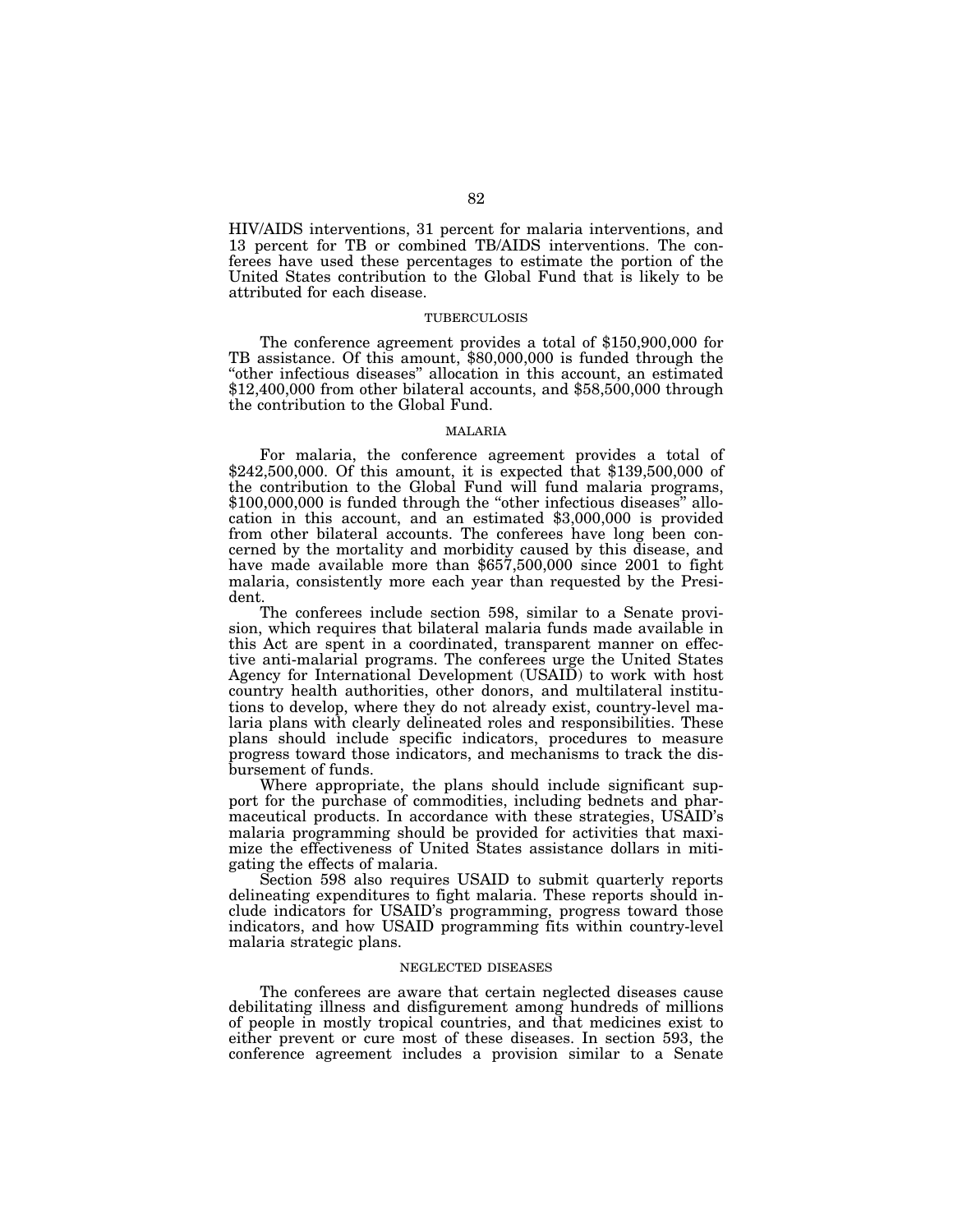amendment which provides \$15,000,000 for an integrated approach to the control of neglected diseases. The conferees direct USAID to consult broadly to ensure the most effective uses of these funds and develop a multilateral mechanism to implement an integrated initiative to control these diseases, enhance coordination and effectiveness and maximize donor contributions. The Administrator of USAID should consult with the Committees on Appropriations before a mechanism is chosen. Until such a mechanism is available, the Administrator should develop and implement the program through existing bilateral and multilateral mechanisms.

#### RESEARCH AND DEVELOPMENT

The conferees note that USAID is developing a ''Research and Development'' strategy. In doing so for fiscal year 2006, USAID shall program not less than \$40,000,000 for microbicides, including up to \$3,000,000 for the International Partnership for Microbicides, and \$29,000,000 for the International AIDS Vaccine Initiative. Additional organizations and amounts are specified in the House and Senate reports.

# AVIAN INFLUENZA

The conferees believe that strengthening international surveillance, reporting, and response capacity is the foundation of preventing and responding to an outbreak of avian influenza in the United States. Congress provided \$25,000,000 in Public Law 109– 13 for the first step of the multi-year effort necessary to address the threat posed by an avian influenza pandemic, and the conferees expect the Administration to submit requests for further funds for this priority in future appropriations Acts.

# DEVELOPMENT ASSISTANCE

The conference agreement provides \$1,524,000,000 for ''Development Assistance''.

The conference agreement includes \$214,000,000 for trade capacity building under this heading, of which at least \$20,000,000 shall be made available for labor and environmental capacity building related to the free trade agreement with the countries of Central America and the Dominican Republic. Trade capacity building is further addressed in section 570 of the general provisions.

The conference agreement provides  $$365,000,000$  for basic education, including adult literacy programs, under this heading. The conference agreement addresses this matter further in section 567 of the general provisions.

The conferees provide \$15,000,000 for a program in Africa regarding school fees. This program is in addition to last year's provision of a similar amount.

The conference agreement provides \$15,000,000 for programs to improve women's leadership capacity in recipient countries. The conferees recommend \$11,500,000 for USAID's Office of Women in Development, and note that the additional \$500,000 above the level recommended in the Senate report should enable the office to begin conducting gender assessments in select country missions.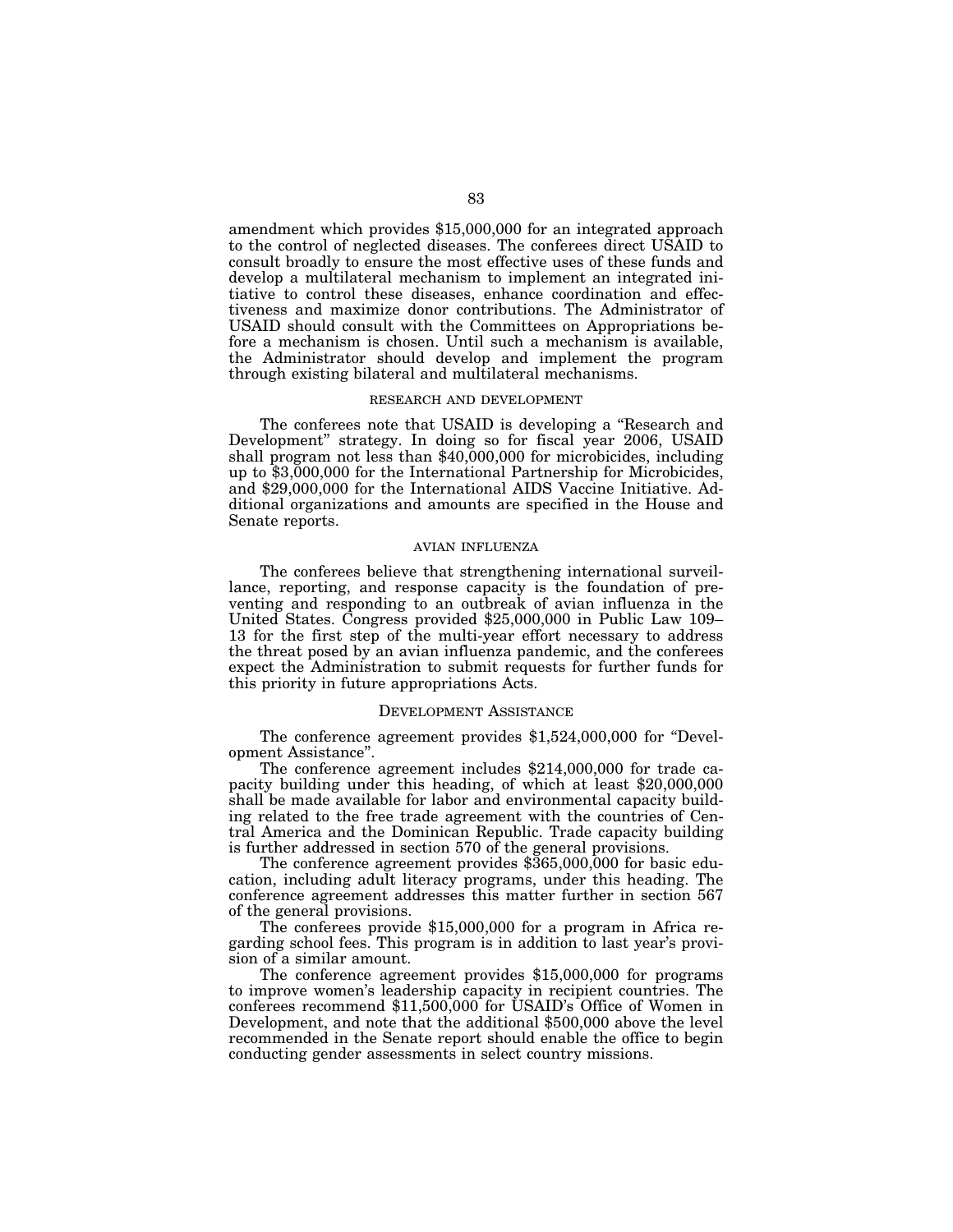The conference agreement provides \$200,000,000 of the aggregated amounts in the Act for drinking water supply and related projects, of which not less than \$50,000,000 should be available for drinking water projects in Africa. The conference agreement includes language similar to that proposed by the Senate, recommending \$20,000,000 for clean water treatment activities in developing countries.

The conferees support the fertilizer-related research and development work being conducted by the International Fertilizer Development Center (IFDC) and urge USAID to make at least \$4,000,000 available to IFDC, including not less than \$2,300,000 for its core grant, as provided under the Senate amendment. The House did not address this matter.

The conference agreement provides \$20,000,000 for American Schools and Hospitals Abroad. The conferees request USAID con-

sider supporting the American Community School in Beirut. The conferees agree that not less than \$1,000,000 should be made available to the United States Telecommunications Training Institute.

The conferees support language proposed by the Senate regarding micronutrient fortification of donated American commodities. The conferees expect USAID and the United States Department of Agriculture to work together to implement the 2001 Micronutrient Compliance Review to ensure these commodities are safe for consumption.<br>The conference agreement provides \$2,000,000 for reconstruc-

tion and development projects in South Asia. The conferees direct

The conferees agree that  $$20,000,000$  should be made available for the Election and Political Processes Program of USAID's Office of Democracy and Governance, of which \$18,000,000 should be made available for democracy programs. The conferees note that the level of funding contained in the budget request may be insufficient for effective promotion of democracy abroad, and urge increased funding in fiscal year 2007. The conferees request USAID to consult with the Committees on how it can better coordinate its democracy and governance programs between Washington and the field, and between USAID and the State Department.

The conferees note with concern the reductions made in the fiscal year 2006 budget request for a number of African countries. The conference agreement contains funding levels for both the "Child Survival and Health Programs Fund" and "Development Assistance'' that significantly exceed the amounts requested. The conferees therefore expect USAID to restore cuts in African country allocations to their fiscal year 2005 levels, consistent with proper programmatic considerations.

The conferees endorse the list of university proposals in the Senate and House reports. In addition, the conferees recommend consideration of proposals by:

—the University of South Alabama in partnership with the National Birth Defects Center of the Centers for Disease Control and Prevention;

—Historically Black Colleges and Universities in Mississippi to strengthen civil society in Latin America and the Caribbean; and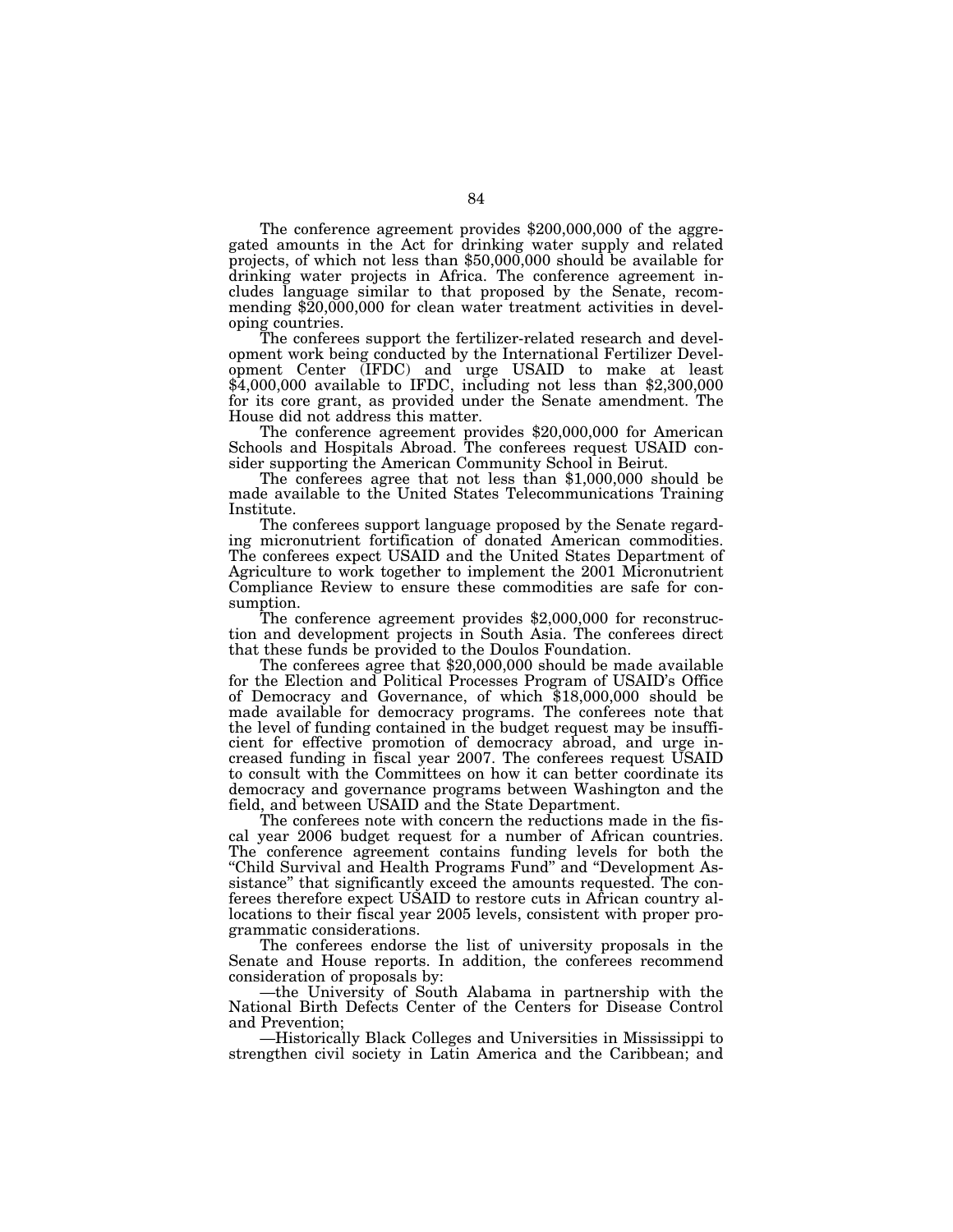—a Consortium of Management Schools to link management schools in developing countries with faculty from leading United States management schools.

In order to eliminate a discrepancy between the Senate and House reports, the conferees direct that the first report requested from USAID on the status of university funding proposals be submitted no later than June 1, 2006 and the second report submitted no later than September 1, 2006.

The conferees clarify that funding contained in the Senate report under the heading "Birds of Prey" supports the Peregrine Fund's work in the International Raptor Center, to be matched by private contributions.

# INTERNATIONAL DISASTER AND FAMINE ASSISTANCE

The conference agreement provides \$365,000,000 for ''International Disaster and Famine Assistance''. The conferees take note of the tragic earthquake in Pakistan and are aware that additional funds, including the reprogramming of funds contained in titles II and III of this Act, may be needed to address the needs caused by this tragedy.

#### TRANSITION INITIATIVES

The conference agreement provides \$40,000,000 to support the transition to democracy of countries in crisis.

#### DEVELOPMENT CREDIT AUTHORITY

#### (INCLUDING TRANSFER OF FUNDS)

The conference agreement provides \$21,000,000 via transfer authority for micro and small enterprise programs, urban programs and other credit programs.

# OPERATING EXPENSES OF THE UNITED STATES AGENCY FOR INTERNATIONAL DEVELOPMENT

The conference agreement provides \$630,000,000 for USAID operating expenses.

# CAPITAL INVESTMENT FUND

The conference agreement provides \$70,000,000 for USAID's Capital Investment Fund. The conference agreement makes available \$48,100,000 for USAID's contribution to the Capital Security Cost Sharing program, an increase of nearly 150 percent above last year's contribution. The remainder of the funding in this account is to be used for USAID's information technology requirements so that the Agency will be able to process timely and accurate information in a secure manner.

The conferees note that USAID plans to open a new mission in southern Sudan. To the degree that other United States Government agencies avail themselves of these facilities, the conferees note that USAID should charge a fair and reasonable rental assessment.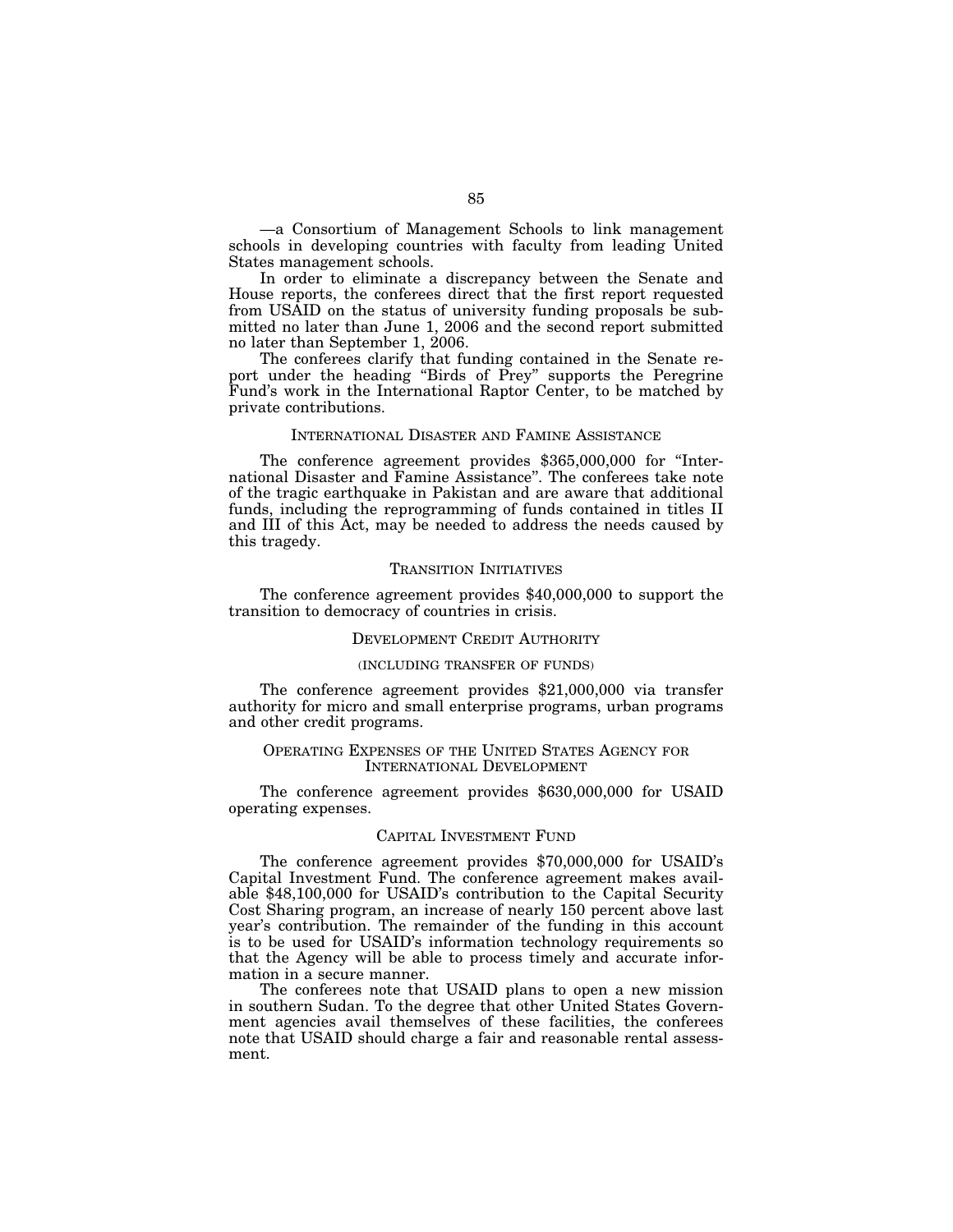# Other Bilateral Economic Assistance

# ECONOMIC SUPPORT FUND

# (INCLUDING TRANSFER OF FUNDS)

The conference agreement provides \$2,634,000,000 for the "Economic Support Fund" (ESF), instead of \$2,558,525,000 as proposed by the House and \$3,031,375,000 as proposed by the Senate. Funds in this account are allocated in the following table and, as stipulated in section 596, any change to these allocations is sub-

ject to the regular reprogramming procedures of the Committees on Appropriations.

# ECONOMIC SUPPORT FUND

[Budget authority in thousands of dollars]

| Africa:                                      | Conference agreement |
|----------------------------------------------|----------------------|
|                                              | 10,000               |
|                                              | 13,000               |
|                                              | 20,000               |
|                                              | 3,000                |
|                                              | 2,500                |
|                                              | 88,000               |
|                                              | 136,500              |
| East Asia and the Pacific:                   |                      |
| <u>Burma …………………………………………………………………………………</u> | 11,000               |
|                                              | 15,000               |
|                                              | 19,000               |
|                                              | 70,000               |
|                                              | 7,500                |
|                                              | 25,000               |
|                                              | 4,000<br>1,000       |
|                                              | 2,000                |
|                                              | 2,000                |
|                                              | 18,000               |
|                                              | 9,000                |
|                                              | 183,500              |
| Europe and Eurasia:                          |                      |
|                                              | 20,000               |
|                                              | 3,500                |
|                                              | 2,000                |
|                                              | 25,500               |
| Near East:                                   |                      |
|                                              | 495,000              |
|                                              | 61.000               |
| (Marla Ruzicka Iraqi War Victims Fund)       | [5,000]              |
|                                              | [28,000]             |
|                                              | [28,000]             |
|                                              | 240,000              |
|                                              | 250,000              |
|                                              | 40,000               |
|                                              | 110,000              |
|                                              | 5,000<br>150.000     |
|                                              | [2,000]              |
|                                              |                      |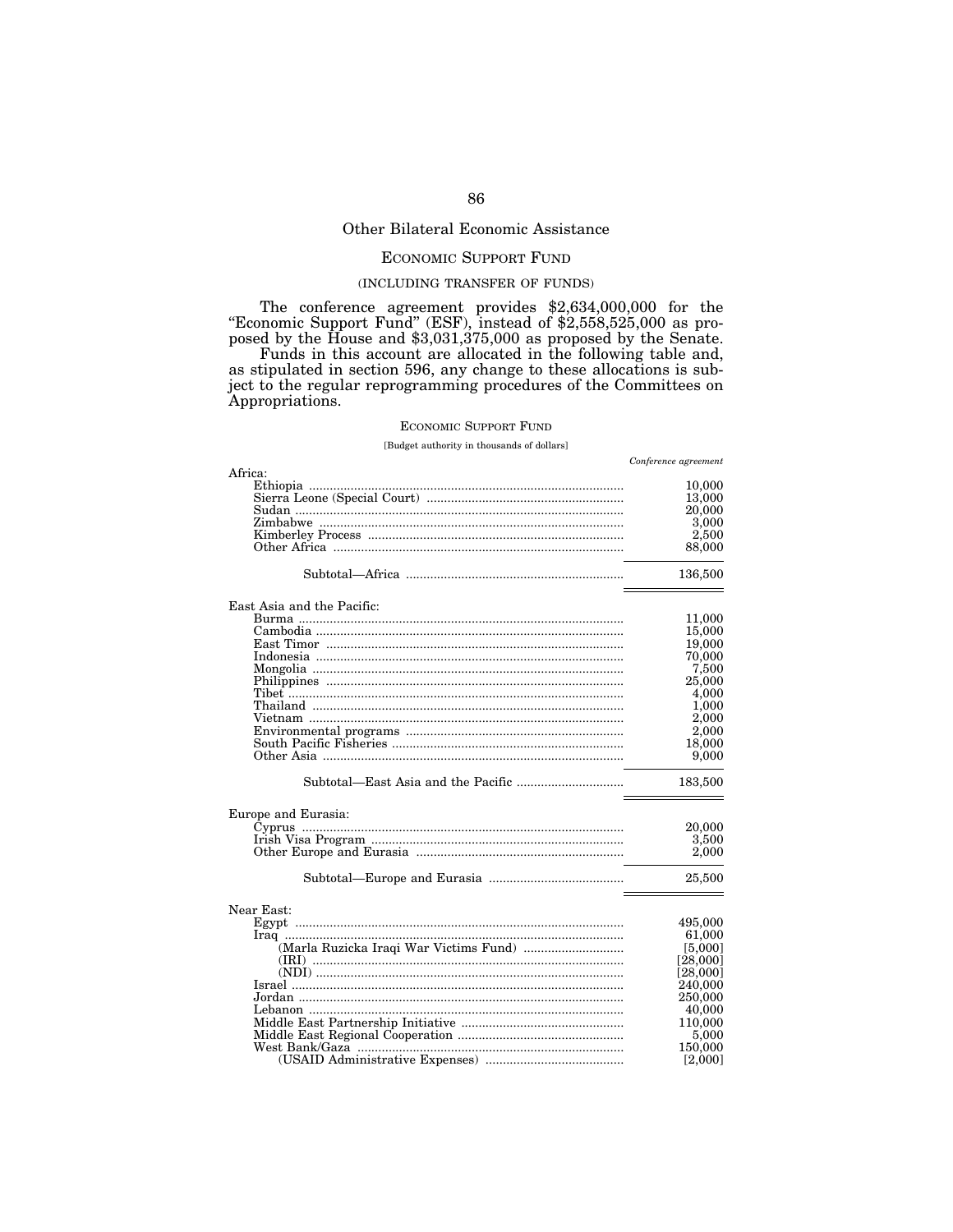|                                                           | Conference agreement<br>15,600 |
|-----------------------------------------------------------|--------------------------------|
|                                                           | 1,366,600                      |
| South Asia:                                               |                                |
|                                                           | 430,000                        |
|                                                           | 300,000                        |
| Nepal                                                     | 5,000                          |
|                                                           | 15,000                         |
|                                                           | 750,000                        |
| Western Hemisphere:                                       |                                |
|                                                           | 50,000                         |
|                                                           | 4,000                          |
|                                                           | 1,500                          |
|                                                           | 11,500                         |
|                                                           | 1,900                          |
| (elections, media, civil society and anti-corruption pro- |                                |
|                                                           | 1,500                          |
|                                                           | 20,000                         |
|                                                           | 26,000                         |
|                                                           | 116,400                        |
| Global:                                                   |                                |
|                                                           | 4.000                          |
|                                                           | 5,000                          |
|                                                           | 15,000                         |
|                                                           | 3,000                          |
|                                                           | 2,500                          |
|                                                           | 12,000                         |
|                                                           | 1,000                          |
|                                                           | 1,000                          |
| Other Global                                              | 12,000                         |
|                                                           | 55,500                         |
|                                                           | 2,634,000                      |

# EGYPT

The conferees note that the reduction in the overall ESF request for Egypt has come at the expense of project assistance, and that the budget request for cash transfer and commodity import program assistance each continue at a \$200,000,000 funding level. The conferees are concerned that reduced overall ESF levels not erode further the amount of project assistance provided to Egypt.

Therefore, the conference agreement includes a minimum of \$135,000,000 of project assistance taking into consideration the increased levels of assistance for democracy, governance and education programs. Within the amount provided for project assistance, not less than \$50,000,000 shall be made available for democracy, governance and human rights programs and not less than \$50,000,000 shall be used for education programs, including \$5,000,000 that shall be made available for scholarships for disadvantaged Egyptian students. The conferees support the work of the Leadership for Education and Development program implemented by USAID in Egypt as it attracts students from rural areas of Egypt to attend the American University in Cairo.

In order to support the appropriations process in subsequent years, the conferees request the State Department submit a report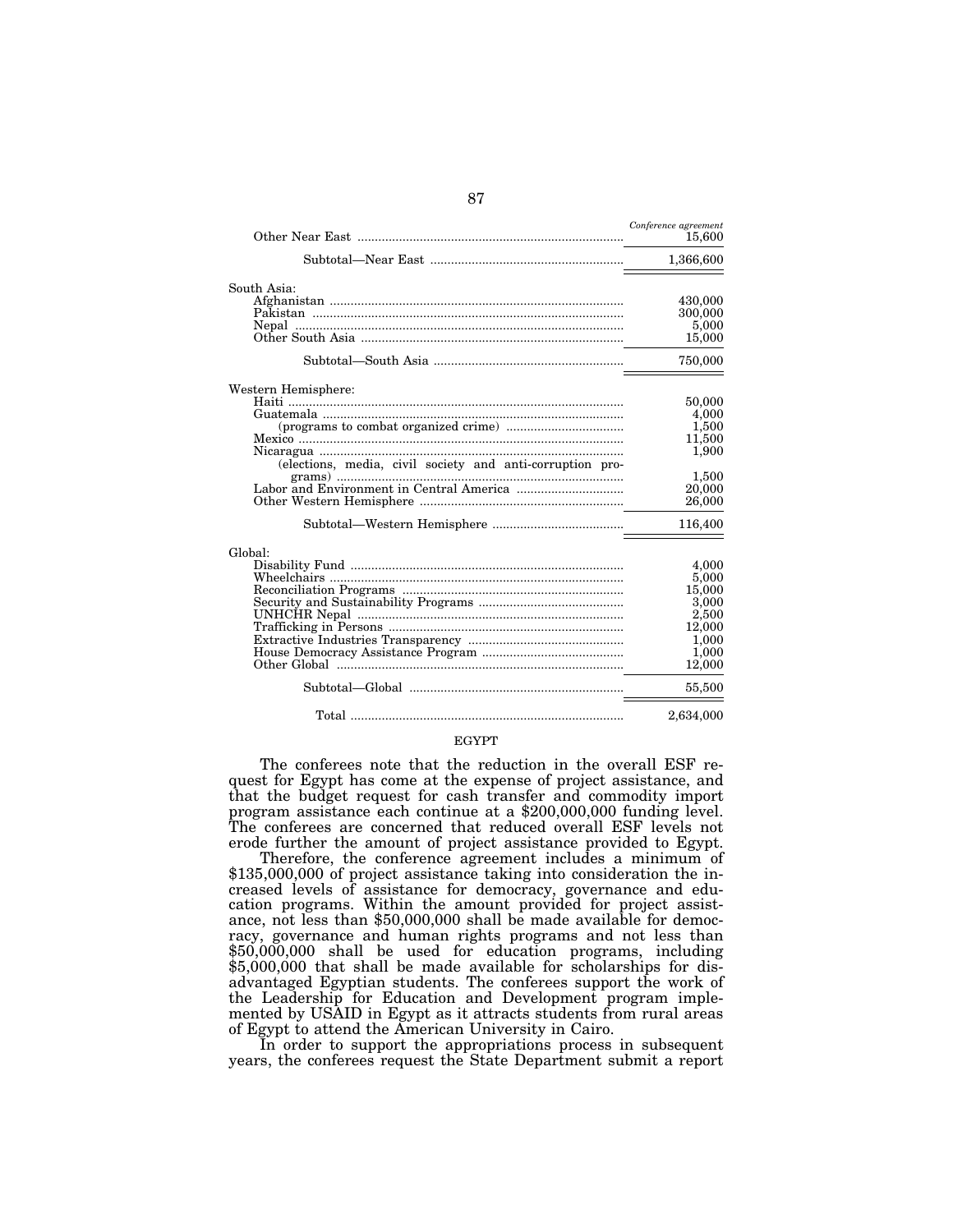to the Committees on Appropriations, as part of the fiscal year 2007 budget request, which describes the overall assistance objectives for the ESF program in Egypt. The report should address how project and non-project assistance attempts to achieve those objectives, the extent to which such objectives are being achieved, the rationale for the continued decline in project assistance, and to what extent the State Department and USAID believe this trend will continue. In addition, the conferees request that the report address the balance between economic and military assistance provided to Egypt, including whether maintaining the current level of military assistance in relation to economic assistance is most appropriate in light of political and economic conditions in Egypt and in the region.

The conferees agree with the House proposal that not less than 50 percent of the funds for democracy, governance and human rights be provided through non-governmental organizations for the purpose of strengthening Egyptian civil society organizations, enhancing their participation in the political process and their ability to promote and monitor human rights. Of the funds provided for education, the conferees recommend that not less than 50 percent be used to improve access to basic education. The remainder of funds provided for education shall be used to strengthen institutions of higher education, promote academic freedom, fund educational and cultural exchange programs, and provide educational scholarships including for the American University in Cairo. The conferees request USAID to consult with the Committees on Appropriations regarding the use of democracy funds for Egypt.

The conference agreement does not include language, proposed by the Senate, conditioning ESF assistance on the installation of an FM transmitter in Media City for Radio SAWA. The conferees expect the State Department to continue to make this matter a priority in Egypt-United States relations.

#### AFRICA

The conferees agree to provide \$10,000,000 for political reform programs in Ethiopia and direct the State Department to consult

The conferees agree to provide  $$4,000,000$  for assistance for Zimbabwe for activities consistent with the Zimbabwe Democracy and Economic Recovery Act of 2001 (Public Law 107–99). The conferees remain concerned with the authoritarianism of the Mugabe regime and the impact of its misrule on the people of Zimbabwe and the region, particularly with respect to the spread of HIV/ AIDS.

The conferees support efforts to revitalize the peace process in Uganda, and expect funding in this Act to be made available for humanitarian, psycho-social, and development needs for displaced and war-affected persons. The conferees urge the Government of Uganda to accept the presence of international human rights monitors in northern and eastern Uganda.

#### EAST ASIA AND THE PACIFIC

The conference agreement includes language, similar to that proposed by the Senate, which recommends targeted assistance for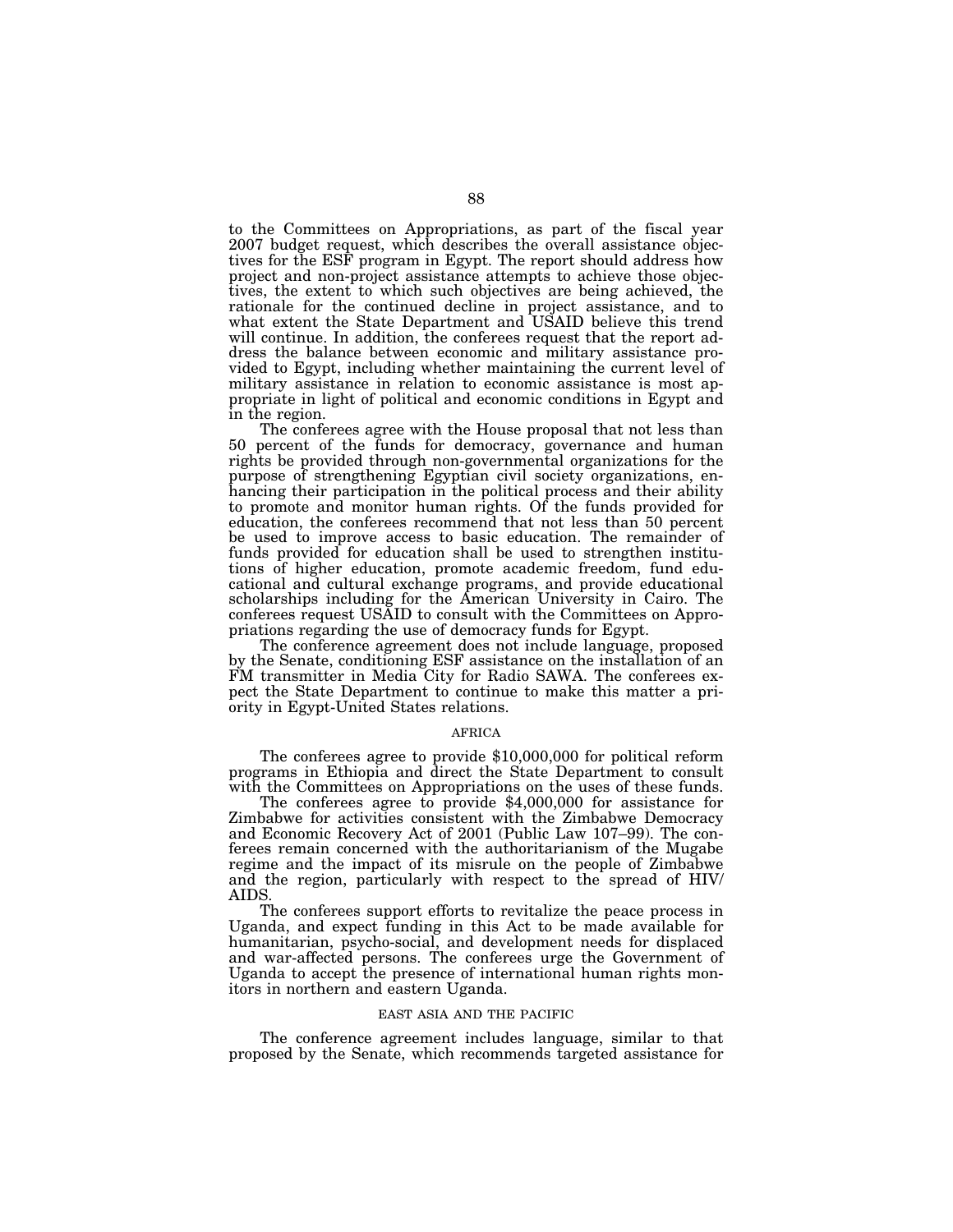Cambodia, including \$15,000,000 for the promotion of democracy, human rights, and the rule of law. The conferees agree with the Senate position with respect to Cambodia, and condemn the continued suppression of free speech and intimidation of political activists and opposition parties by the Government of Cambodia.

The conferees note that democracy remains fragile in Timor-Leste. The UNOTIL is scheduled to end in May 2006 and some essential government functions remain dependent on international assistance. The conference agreement includes language directing not less than \$19,000,000 in ESF assistance for Timor-Leste, and \$1,500,000 in INCLE assistance for on-the-ground training of police.

The conferees agree to provide \$25,000,000 for assistance for the Philippines, an increase of \$5,000,000 above the budget request.

# NEAR EAST

The conferees agree to provide \$110,000,000 for the Middle East Partnership Initiative and direct that up to \$9,000,000 be made available for scholarship programs for students from countries with significant Muslim populations at not-for-profit American institutions of basic and higher education in the Middle East that are accredited by an accrediting agency recognized by the United States Secretary of Education and are not controlled by the government of the country in which they are located, including the American University of Beirut, the American University in Cairo, and the Lebanese American University. The conferees note that funding provided to American educational institutions in Lebanon may be used for scholarships to support students from any country within the Middle East.

The conference agreement includes \$56,000,000 for democracy, governance and rule of law programs in Iraq, which is similar to a provision proposed by the Senate. The conferees direct that of these funds, \$28,000,000 be made available to the International Republican Institute and \$28,000,000 to the National Democratic Institute.

The conferees recognize the important programs of organizations, such as Interns for Peace, regarding peacemaking and economic empowerment of Palestinian youth, and recommend sufficient funding be made available to support these activities from assistance provided for the West Bank and Gaza.

#### OTHER

The conferees recommend \$5,000,000 to continue support for the provision of wheelchairs for needy persons in developing countries, instead of \$10,000,000 as proposed by the Senate.

The conference agreement does not include language proposed by the Senate regarding English language training programs in Francophone countries. The conferees direct that funds made available under the heading ''Economic Support Fund'' be made available for such purposes.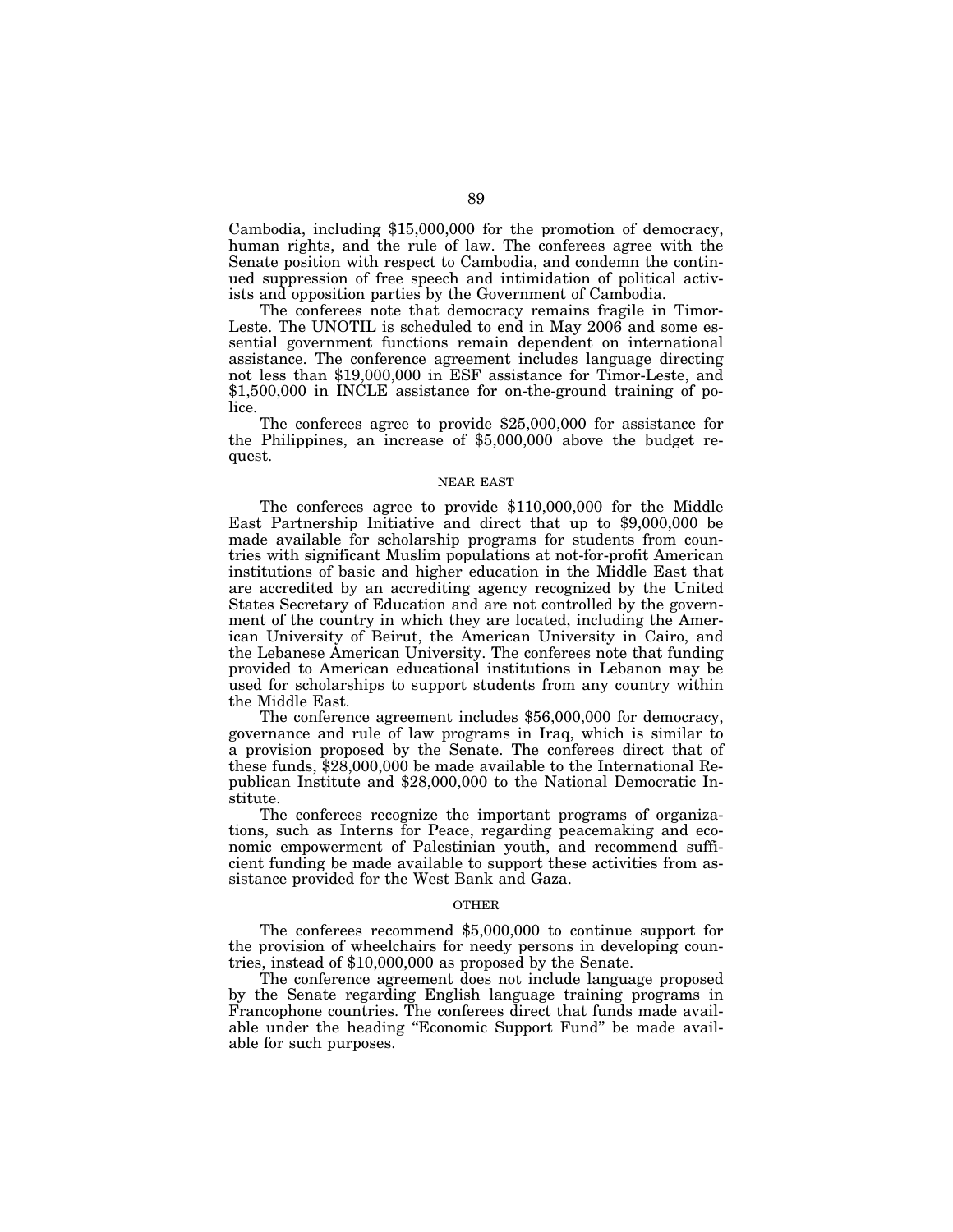# EXTRACTIVE INDUSTRIES TRANSPARENCY INITIATIVE

The conference agreement does not include a provision proposed by the Senate to provide a United States contribution to the Extractive Industries Transparency Initiative Trust Fund (EITI), which is managed by the World Bank. The House did not address this matter. However, the conferees support this initiative which aims to improve the capacity of developing countries to sustainably manage the extraction of natural resources and to monitor revenues generated from such extraction so they are used for purposes which benefit their people. The conferees provide \$1,000,000 in ESF assistance to be administered by USAID to support EITI implementation and to strengthen the role and capacity of civil society organizations in the EITI process.

#### PAKISTAN

The conference agreement does not include language proposed by the Senate which conditioned ESF assistance to the central government of Pakistan on submission of a report describing steps the government has taken to protect the rights and safety of Pakistan's human rights lawyers and journalists. The conferees are concerned with reports of harassment and violence perpetrated by Pakistani security forces against lawyers who represent political dissidents and journalists who report on government corruption and other abuses. The conferees direct the Secretary of State to provide the report required by the Senate provision no later than 120 days after enactment of this Act.

# FOUNDATION FOR SECURITY AND SUSTAINABILITY

The conferees agree to provide \$3,000,000 for the Foundation for Security and Sustainability, as proposed by the Senate.

#### CENTRAL HIGHLANDS OF VIETNAM

The conferees agree to provide \$2,000,000 for programs to address the needs of affected communities and individuals in the Central Highlands of Vietnam. The conferees expect up to \$1,000,000 will be provided to the Montagnard Development Project.

#### ECONOMIC DEVELOPMENT PROGRAMS—INDONESIAN UNIVERSITIES

The conference agreement does not include a proposal by the Senate that \$2,000,000 be made available for economic development programs conducted by Indonesian universities. However, the conferees expect funding to be provided for this purpose.

#### UNITED NATIONS HIGH COMMISSIONER FOR HUMAN RIGHTS IN NEPAL

The conferees agree to provide a total of not less than \$7,500,000 in ESF assistance for Nepal, including \$2,500,000 for a United States contribution to the Office of the UN High Commissioner for Human Rights in Nepal.

#### INTERNATIONAL FUND FOR IRELAND

The conference agreement provides \$13,500,000 as proposed by the House instead of no appropriation as proposed by the Senate.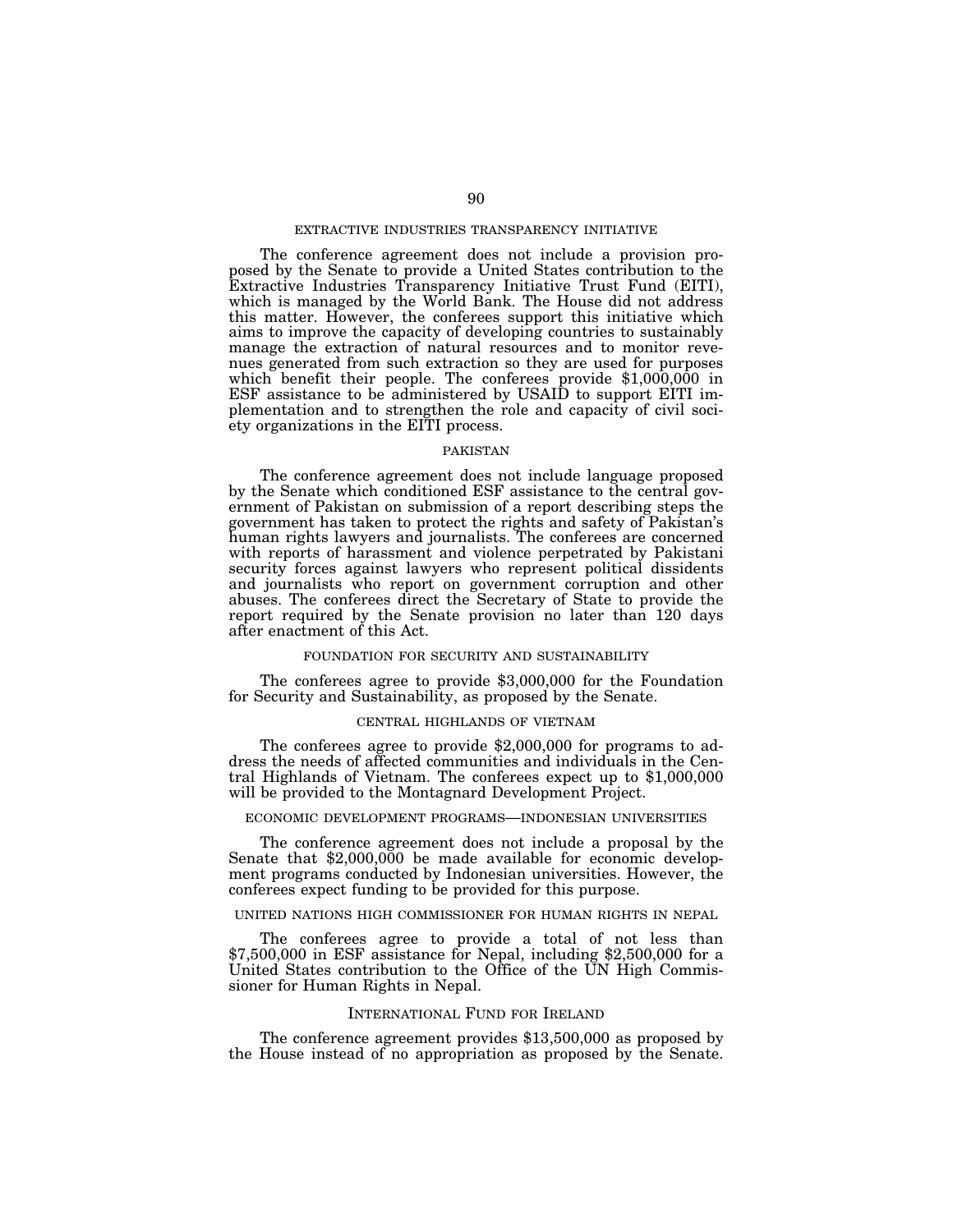#### ASSISTANCE FOR EASTERN EUROPE AND THE BALTIC STATES

The conference agreement provides \$361,000,000 instead of \$357,000,000 as proposed by the House and \$395,000,000 as proposed by the Senate.

Funds in this account are allocated in the following table and, as stipulated in section 596, any change to these allocations is subject to the regular reprogramming procedures of the Committees on Appropriations:

#### ASSISTANCE FOR EASTERN EUROPE AND THE BALTIC STATES

#### [Budget authority in thousands of dollars]

| Conference agreement |
|----------------------|
| 28,000               |
| 40,000               |
| 20,000               |
| 15,000               |
| 75,000               |
| 35,000               |
| 20,000               |
| 70,000               |
| 15,000               |
| 43,000               |
| 361.000              |

# SERBIA

The conference agreement includes language in section 563 similar to that proposed by the Senate conditioning assistance to the central government of Serbia on a determination by the President that the Government of Serbia and Montenegro is cooperating with the International Criminal Tribunal for the former Yugoslavia.

The conferees recognize that Serbia's democratic transition remains fragile, and directs the State Department to give priority from funds appropriated for assistance for Serbia to programs and activities that strengthen democratic political parties, parliament and civil society.

#### KOSOVO

The conferees recommend that support be considered for the American University in Kosovo.

# TRAINING AND DEVELOPMENT

The conference agreement does not include language, proposed by the Senate, which recommends \$3,500,000 for leadership development programs for women and youth. The conferees expect the State Department to make these funds available for such purposes.

The conference agreement provides \$5,000,000 for the training of judges and prosecutors, as proposed by the Senate. The conferees request the State Department to consult with the Committees on Appropriations on the use of these funds. The conferees note the American Bar Association's rule of law programs and support implementing them through cooperative agreements.

The conferees recommend funding for the Russian, Eurasian, and East European Research and Training Program (Title VIII) at the fiscal year 2005 level. The conferees also encourage the use of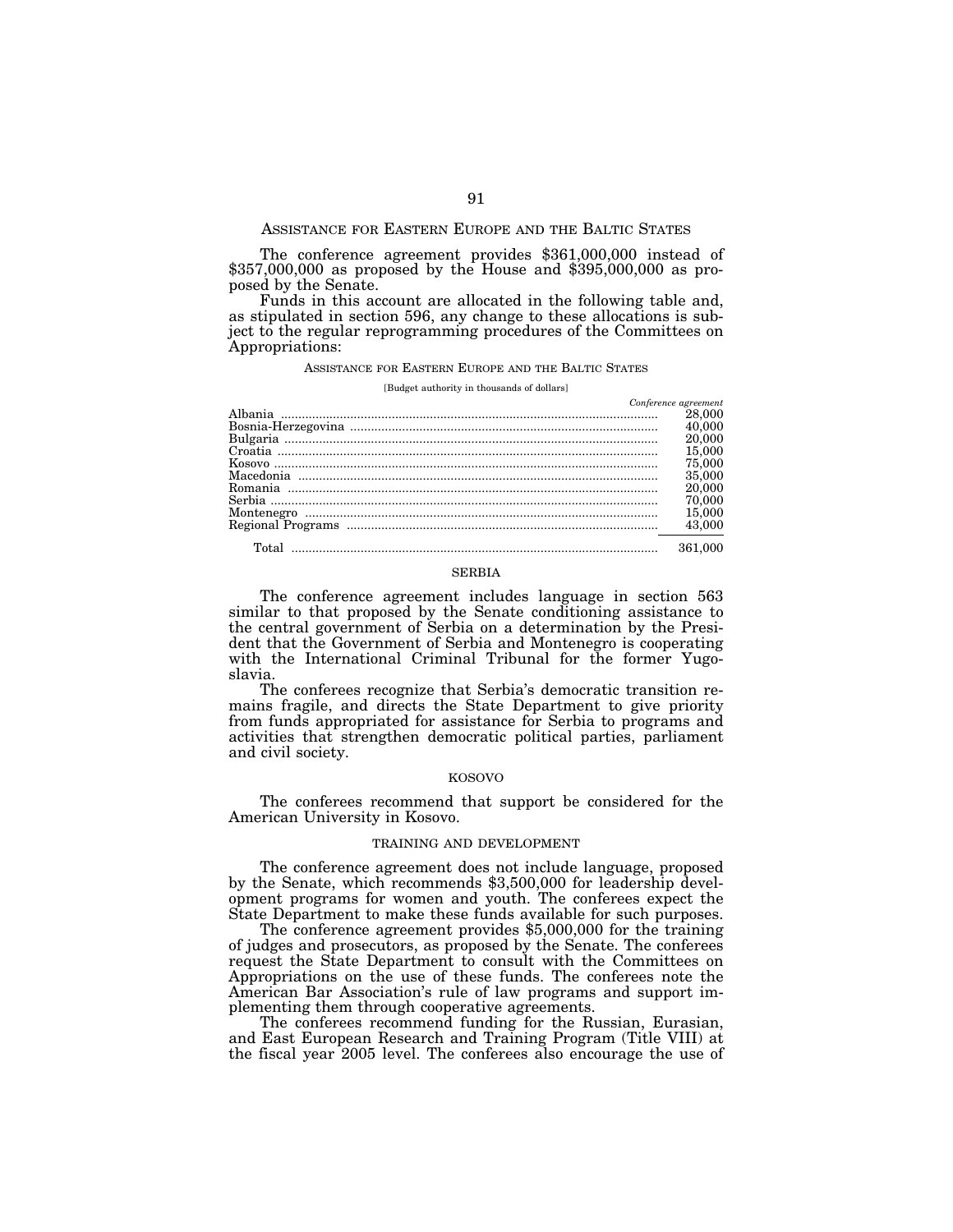Title VIII funds to include comparative research and language training concerning Eurasian countries critical in the war on terrorism.

The conferees continue to support the East Central European Scholarship Program (ECESP) and expect that USAID will continue to fund ECESP in Albania and Macedonia through an extension of the current ECESP cooperative agreement.

# ASSISTANCE FOR THE INDEPENDENT STATES OF THE FORMER SOVIET **UNION**

The conference agreement provides \$514,000,000 instead of \$477,000,000 as proposed by the House and \$565,000,000 as proposed by the Senate.

Funds in this account are allocated in the following table and, as stipulated in section 596, any change to these allocations is subject to the regular reprogramming procedures of the Committees on Appropriations:

ASSISTANCE FOR THE INDEPENDENT STATES OF THE FORMER SOVIET UNION

[Budget authority in thousands of dollars]

|        | Conference agreement |
|--------|----------------------|
|        | 75,000               |
|        | 35,000               |
|        | 12,000               |
|        | 67,000               |
|        | 25,000               |
|        | 25,000               |
|        | 19,000               |
| Russia | 80,000               |
|        | [17,500]             |
|        | [5,000]              |
|        | 24,000               |
|        | 5,000                |
|        | 84,000               |
|        | 20,000               |
|        | 43,000               |
|        | 514.000              |

# HUMANITARIAN PROGRAMS

The conferees are concerned that internal armed conflicts in the Northern Caucasus have caused great suffering and resulted in enormous humanitarian and development needs for the people of Chechnya, Ingushetia, North Ossetia-Alania, and Dagestan. The conference agreement includes not less than \$5,000,000 for improvements in basic services, community reconstruction and recovery, economic development with an emphasis on job creation, the promotion of good governance, human rights, free media, and support for civil society organizations. The above-mentioned republics should receive priority consideration for this assistance. These funds should be disbursed through a transparent, competitive process.

The conferees agree that at least \$3,000,000 of the funds allocated for regional programs should be provided to address ongoing humanitarian needs in Nagorno-Karabagh.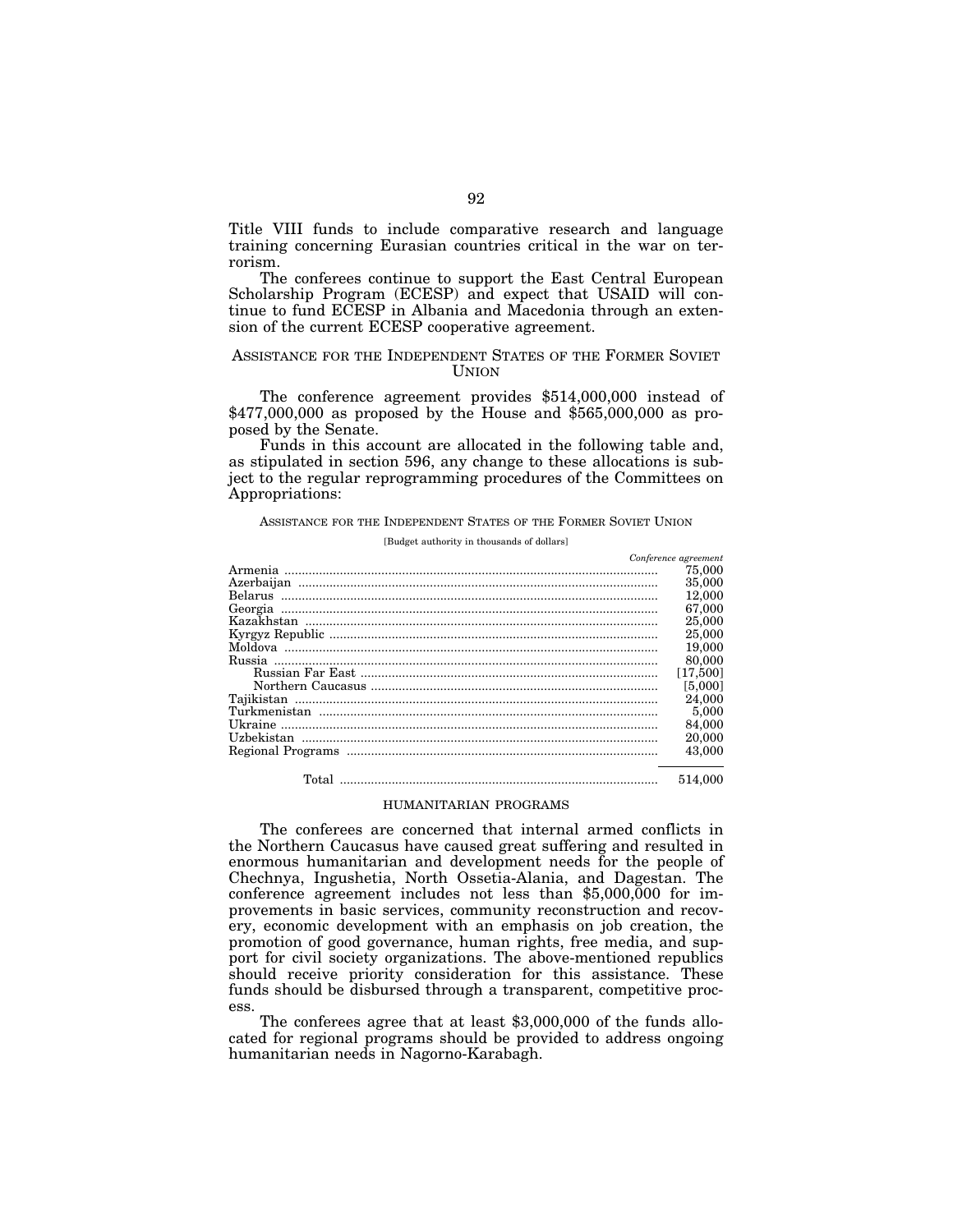The conferees recommend that the State Department consider a proposal for a Central Diagnostic Laboratory in the Caucasus, to be located in Armenia.

The conferees recommend USAID give consideration to the programs of the Vishnevskaya-Rostropovich Foundation, which conducts health programs for children that emphasize disease prevention in the Russian Federation.

#### TRAFFICKING IN PERSONS

The conferees include not less than \$4,000,000 for programs to fight trafficking in persons. The conferees intend that this funding be used to protect victims of trafficking, prevent new instances of trafficking, and support the prosecution of traffickers.

#### NUCLEAR SAFETY

The conference agreement recommends that of the funds made available for assistance for Ukraine, \$5,000,000 should be made available for nuclear reactor safety initiatives, similar to that proposed by the Senate. The conferees expect that of this amount, \$3,000,000 should be provided for simulator-related projects.

# TRAINING AND DEVELOPMENT

The conference agreement provides \$2,500,000, as proposed by the Senate, for the Business Information Service for the Newly Independent States (BISNIS). The conferees support BISNIS's efforts to establish a self-sustaining program under the Department of Commerce and will reconsider this matter in fiscal year 2007.

The conferees recognize the important work of the Eurasia Foundation in promoting civil society and private enterprise in the successor countries of the former Soviet Union and encourage USAID and the State Department to support the Foundation's efforts to launch and build indigenous foundations throughout the region to continue this work. The conferees note the Eurasia Foundation's commitment to seek sustainable funding for such indigenous organizations through private sector and regional donors.

#### Independent Agencies

#### INTER-AMERICAN FOUNDATION

The conference agreement provides \$19,500,000 as proposed by the House instead of \$20,000,000 as proposed by the Senate.

# AFRICAN DEVELOPMENT FOUNDATION

The conference agreement provides \$23,000,000 instead of  $$20,500,000$  as proposed by the House and  $$25,000,000$  as proposed by the Senate.

# PEACE CORPS

#### (INCLUDING TRANSFER OF FUNDS)

The conference agreement provides \$322,000,000, instead of \$325,000,000 as proposed by the House and \$320,000,000 as proposed by the Senate.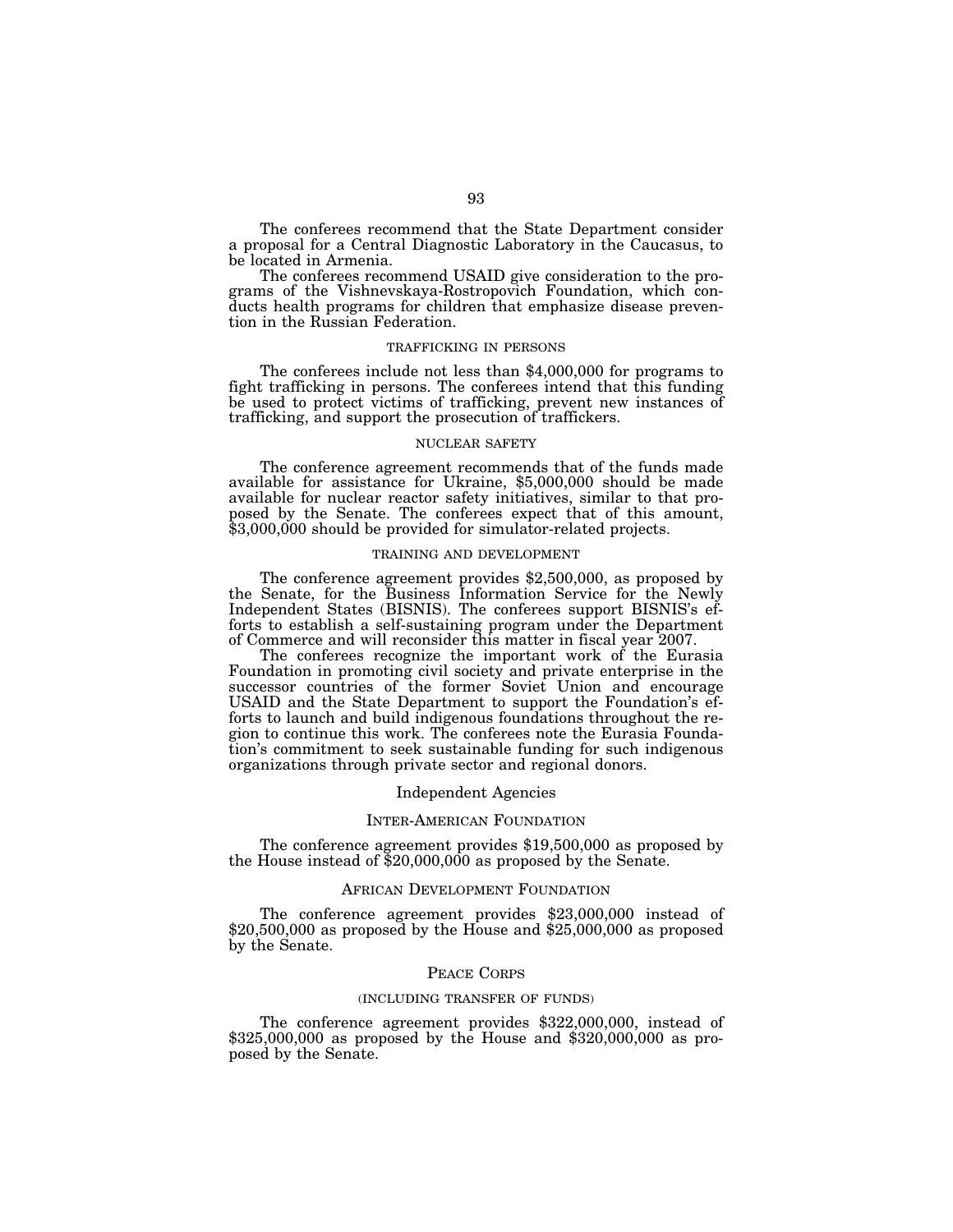# SUPPORT FOR COUNSEL

The conferees are aware that under certain circumstances jurisdictions overseas require the victim of a crime to participate in the prosecution of the crime. The conferees believe that the language of section 5(l) of the Peace Corps Act could support the use of funds appropriated to the Peace Corps to enable the Peace Corps to employ local counsel for volunteers in proceedings where they are parties or complaining witnesses. The conferees urge the Peace Corps to work with the committees of substantive jurisdiction to seek additional clarity on this issue in the Peace Corps Act.

# AVIAN INFLUENZA

The conferees expect the Peace Corps to use funding appropriated under this heading for expenses relating to avian influenza.

#### MILLENNIUM CHALLENGE CORPORATION

The conference agreement provides \$1,770,000,000 for the Mil- lennium Challenge Corporation (MCC) instead of \$1,750,000,000 as proposed by the House and \$1,800,000,000 as proposed by the Senate.

The conference agreement makes available up to \$75,000,000 for administrative expenses as proposed by the House, instead of \$70,000,000 as proposed by the Senate. Additionally, the conferees include language proposed by the Senate, and similar to that proposed by the House, providing up to 10 percent of funds for threshold country assistance.

The conference agreement includes a number of provisions proposed by both the House and Senate requesting a report on the threshold country program, extending section 605(e)(4) of the Millennium Challenge Act of 2003, and requiring that the MCC fully fund multi-year compacts for fiscal year 2006.

The conferees understand that strong participation from indigenous civil society organizations is critical to increasing public support for and ensuring that the MCC successfully meets its intended goals of economic growth and poverty reduction. Such participation would also strengthen the nascent democratic processes in eligible countries, contribute to the MCC criteria of good governance, and provide opportunities for discussion of how best to achieve national priorities of economic growth and poverty reduction.

The conferees request that the Chief Executive Officer of the MCC submit a report that describes and assesses the record of national governance structures to take into account indigenous civil society input within countries that have completed compact negotiations. The report should be submitted to the relevant committees of jurisdiction identified in the MCC authorization no later than March 31, 2006.

# Department of State

# GLOBAL HIV/AIDS INITIATIVE

The conference agreement provides \$1,995,000,000 for ''Global HIV/AIDS Initiative'' instead of \$1,920,000,000 as proposed by the House and \$2,020,000,000 as proposed by the Senate.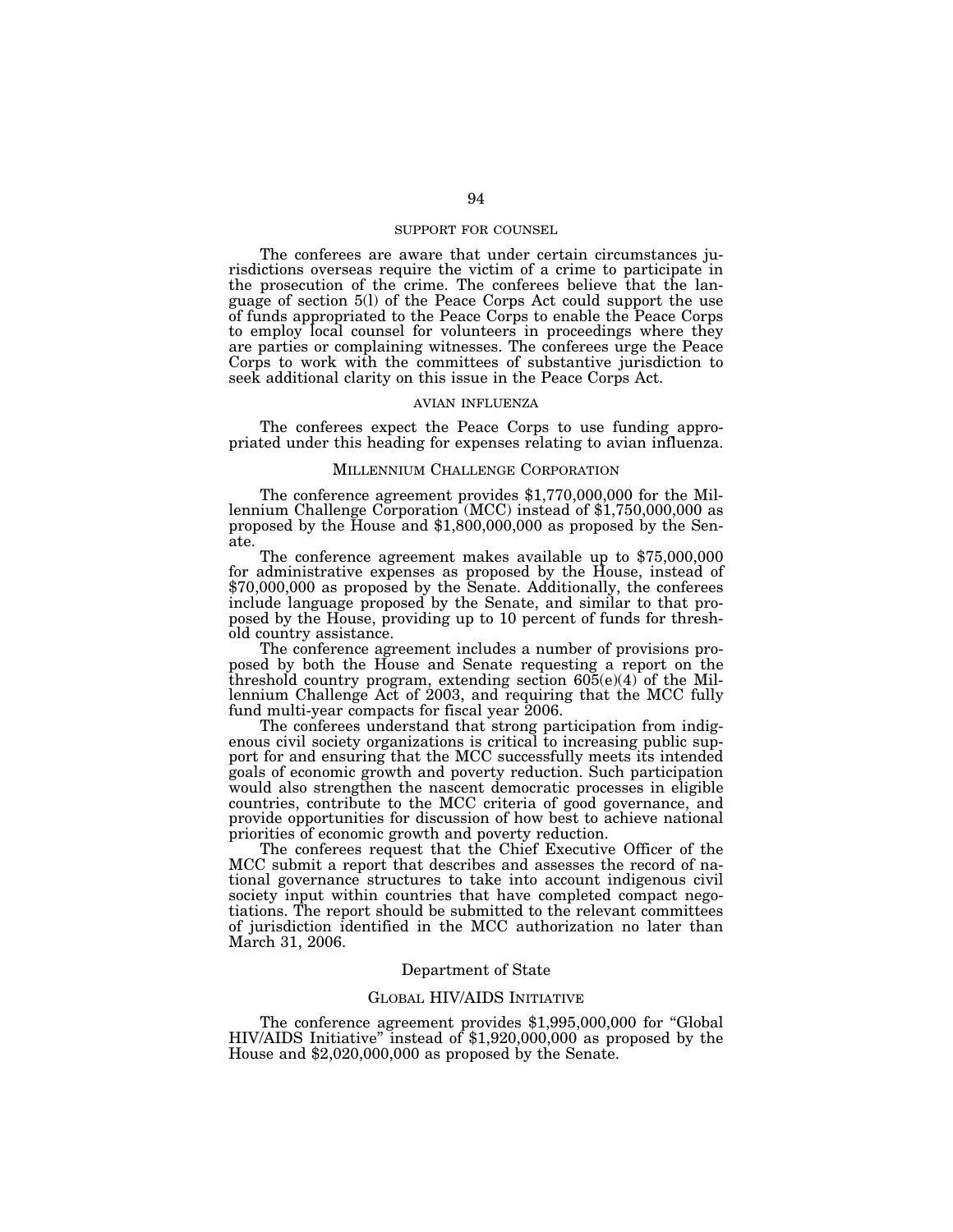Funds in this account are allocated in the following table and, as stipulated in section 596, any change to these allocations is subject to the regular reprogramming procedures of the Committees on Appropriations:

# GLOBAL HIV/AIDS INITIATIVE

[Budget authority in thousands of dollars]

| Conference agreement |
|----------------------|
|                      |
|                      |
| 200,000              |
|                      |
|                      |
| 50,000               |
|                      |
| 30,000               |
|                      |
|                      |

Total ................................................................................................... 1,995,000

#### ACCOUNT STRUCTURE

The conferees note that all funding for the 15 Global HIV/AIDS Initiative "focus" countries is appropriated in this account. The conferees strongly encourage the Office of the Global AIDS Coordinator to continue its policy of providing additional funding to ''nonfocus'' countries and have included \$50,000,000 for ''non-focus'' countries in this account.

#### HIV AND NUTRITION

The conferees urge the Office of the Global AIDS Coordinator to develop and implement a strategy, in coordination with groups responsible for issues of nutrition, such as USAID, the Department of Agriculture, the World Food Program, and the Food and Agriculture Organization, to address the nutritional requirements of those on antiretroviral therapy. The conferees ask the Office of the Global AIDS Coordinator, in collaboration with USAID, to consult with and report to the Committees on Appropriations not later than 180 days after the enactment of this Act on the following for the Global HIV/AIDS Initiative "focus" countries:

(a) The number of Global HIV/AIDS Initiative beneficiaries on antiretroviral therapy;

(b) The impact of food and nutrition on care and treatment; and

(c) A strategy to address the nutritional requirements of persons receiving care and treatment.

#### TECHNICAL AND PROGRAMMATIC SUPPORT

The conferees urge USAID and the Office of the Global AIDS Coordinator to improve coordination for programs to fight HIV and TB, including through increased funding to organizations such as the World Health Organization which can provide technical support to countries.

The conferees continue to support the country planning process and recommend that the Office of the Global AIDS Coordinator consider support for organizations, such as Dream for Africa, which develop civil society and local health outreach.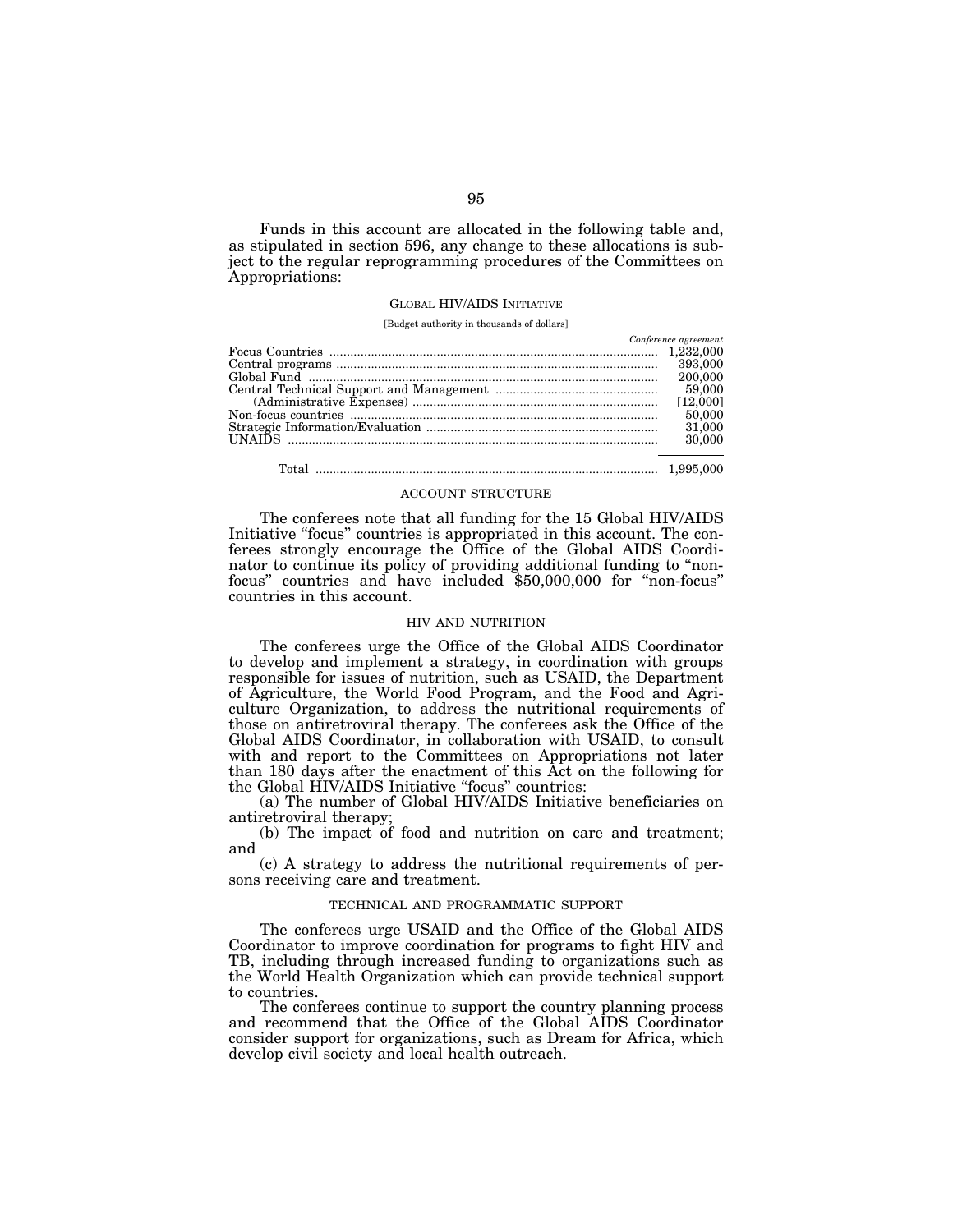# DEMOCRACY FUND

The conference agreement includes a new appropriations account, similar to that proposed by the Senate, which seeks to increase the effectiveness and oversight of programs that promote democracy, governance, human rights, independent media, and the rule of law globally. The conferees note that this account also incorporates provisions contained in sections 6026 and 6034 of the Senate bill, and section 534 of the House bill.

The conferees recommend \$95,000,000 for specific democracy programs and activities, as contained in the following table, and up to \$1,448,200,000 for democracy, human rights, and rule of law activities under title II of this Act, as contained in the budget request:

#### DEMOCRACY FUND

#### [Budget authority in thousands of dollars]

| Conference agreement<br>Human Rights and Democracy Fund:<br>27,000<br>20,000<br>12,000<br>Forensic assistance in Central and South America<br>3,000<br>1,200<br>63,200<br>National Endowment for Democracy:<br>3,000<br>3,000<br>2,000<br>250<br>Tibet<br>2,000<br>4,000<br>1,000<br>15,250<br>Other:<br>Thailand $\ldots$<br>2,000<br>8,000<br>6,550 |  |
|-------------------------------------------------------------------------------------------------------------------------------------------------------------------------------------------------------------------------------------------------------------------------------------------------------------------------------------------------------|--|
|                                                                                                                                                                                                                                                                                                                                                       |  |
|                                                                                                                                                                                                                                                                                                                                                       |  |
|                                                                                                                                                                                                                                                                                                                                                       |  |
|                                                                                                                                                                                                                                                                                                                                                       |  |
|                                                                                                                                                                                                                                                                                                                                                       |  |
|                                                                                                                                                                                                                                                                                                                                                       |  |
|                                                                                                                                                                                                                                                                                                                                                       |  |
|                                                                                                                                                                                                                                                                                                                                                       |  |
|                                                                                                                                                                                                                                                                                                                                                       |  |
|                                                                                                                                                                                                                                                                                                                                                       |  |
|                                                                                                                                                                                                                                                                                                                                                       |  |
|                                                                                                                                                                                                                                                                                                                                                       |  |
|                                                                                                                                                                                                                                                                                                                                                       |  |
|                                                                                                                                                                                                                                                                                                                                                       |  |
|                                                                                                                                                                                                                                                                                                                                                       |  |
|                                                                                                                                                                                                                                                                                                                                                       |  |
|                                                                                                                                                                                                                                                                                                                                                       |  |
|                                                                                                                                                                                                                                                                                                                                                       |  |
|                                                                                                                                                                                                                                                                                                                                                       |  |
|                                                                                                                                                                                                                                                                                                                                                       |  |
|                                                                                                                                                                                                                                                                                                                                                       |  |
|                                                                                                                                                                                                                                                                                                                                                       |  |
|                                                                                                                                                                                                                                                                                                                                                       |  |
|                                                                                                                                                                                                                                                                                                                                                       |  |
| 16,550                                                                                                                                                                                                                                                                                                                                                |  |
|                                                                                                                                                                                                                                                                                                                                                       |  |
| 95,000                                                                                                                                                                                                                                                                                                                                                |  |

The conference agreement does not include language proposed by the Senate that caps USAID contracts for democracy programs at \$250,000,000. The conference agreement includes a provision requiring USAID to notify the Committees on Appropriations of democracy, governance, human rights and rule of law contracts, grants and cooperative agreements (and any amendments to the same) exceeding \$10,000,000. The conferees include language similar to that proposed by the Senate to provide that funds in the Act that are made available to the National Endowment for Democracy (NED) may be made available notwithstanding any other provision of law or regulation.

The conference agreement recommends \$6,550,000 for programs that support the advancement of democracy in Iran and Syria, and language permitting other funds in this Act to be used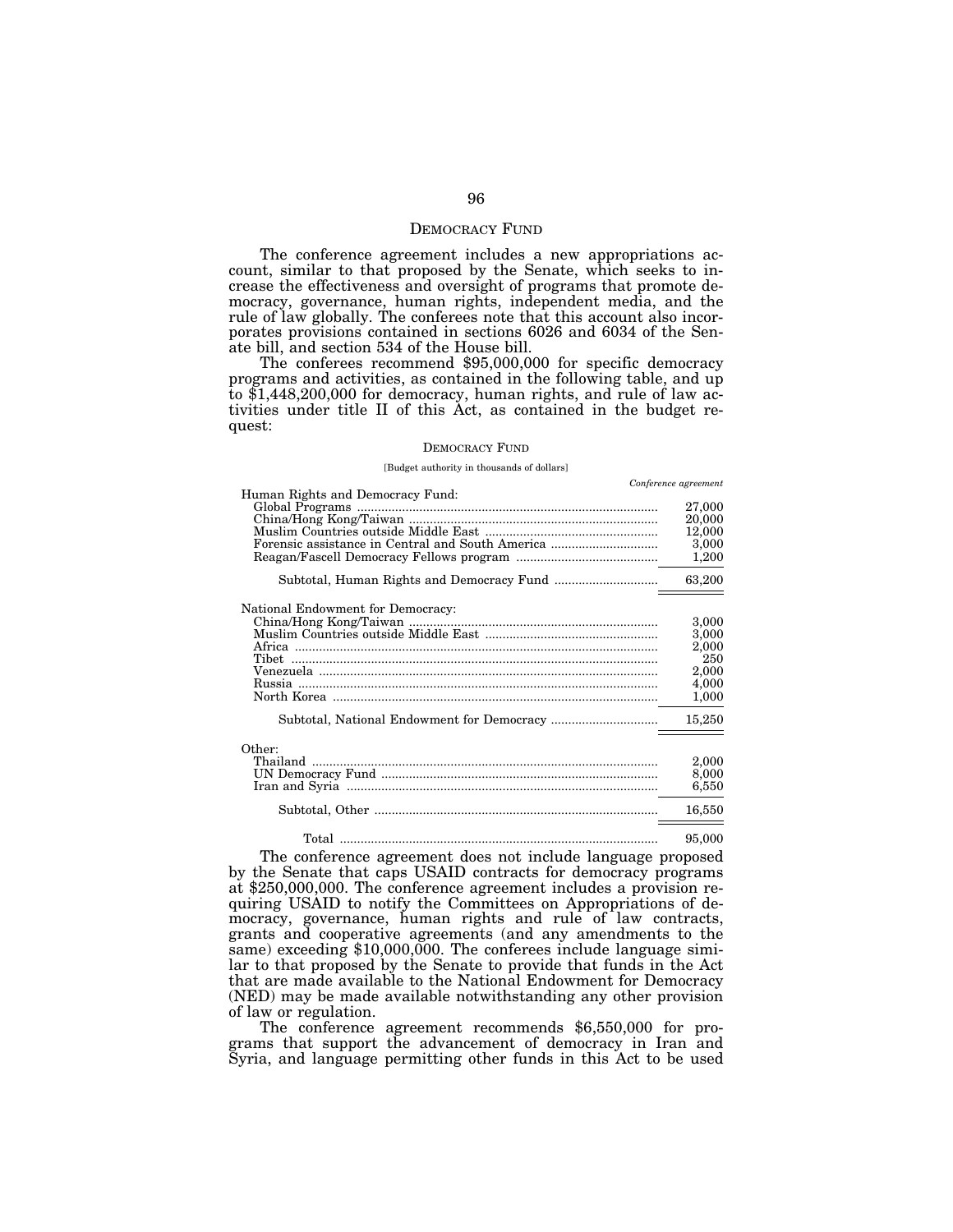of \$10,000,000 from funds in this account as well as funds provided for the Middle East Partnership Initiative be made available for programs to support democracy in Iran, including through educational, humanitarian and nongovernmental organizations and individuals inside Iran. The conferees encourage the State Department to consider a range of proposals for democracy promotion in Iran, including activities utilizing the media.

The conferees support additional assistance for democracy programs in the Democratic Republic of the Congo from funds made available under this heading and elsewhere in this Act.

In addition to funds for programs targeted toward Africa, Asia, and Muslim countries outside the Middle East, the conferees include for the National Endowment of Democracy: \$250,000 for democracy and human rights programs relating to Tibet; \$2,000,000 for the promotion of democracy in Venezuela; \$4,000,000 for political party development programs in Russia; and \$1,000,000 for programs that promote democratization in North Korea, including human rights and the free flow of information. The conferees provide \$8,000,000 for a United Nations Democ-

racy Fund. The conferees request the State Department to report to the Committees on Appropriations on how this fund will complement ongoing United States democracy building efforts.

# INTERNATIONAL NARCOTICS CONTROL AND LAW ENFORCEMENT

The conference agreement provides \$477,200,000 for International Narcotics Control and Law Enforcement (INCLE), instead of \$442,400,000 as proposed by the House and \$523,874,000 as proposed by the Senate. Funds are made available until September 30, 2008 as proposed by the House instead of September 30, 2007 as proposed by the Senate. The conference agreement provides \$10,000,000 for assistance

for demand reduction programs, similar to the House bill. The Senate did not address this matter.

The conference agreement provides \$16,000,000 for the International Law Enforcement Training Academies (ILEA) as proposed by the Senate. The House did not address this issue.

The conference agreement does not include a Senate provision making \$10,000,000 in INCLE funds available for law enforcement programs to combat violent gangs in Guatemala, Honduras and El Salvador. The House bill did not address this issue. However, the conferees are alarmed by the growing violent gang activity in these countries and urge the Secretary of State to increase funding for these programs.

The conferees direct the State Department to consult with the Committees on Appropriations concerning the use of funds available under this heading and specified as ''other programs'' in the accompanying table. The conferees expect that programs in Iraq will be given the highest priority with either fiscal year 2006 INCLE funds or prior year unobligated funds.

The conferees agree with the concerns expressed in Senate report language regarding the unwieldy structure of funding for INL aviation programs. The conferees direct that not less than 30 days prior to the obligation of funds available for "International Narcotics and Law Enforcement'' or ''Andean Counterdrug Initiative''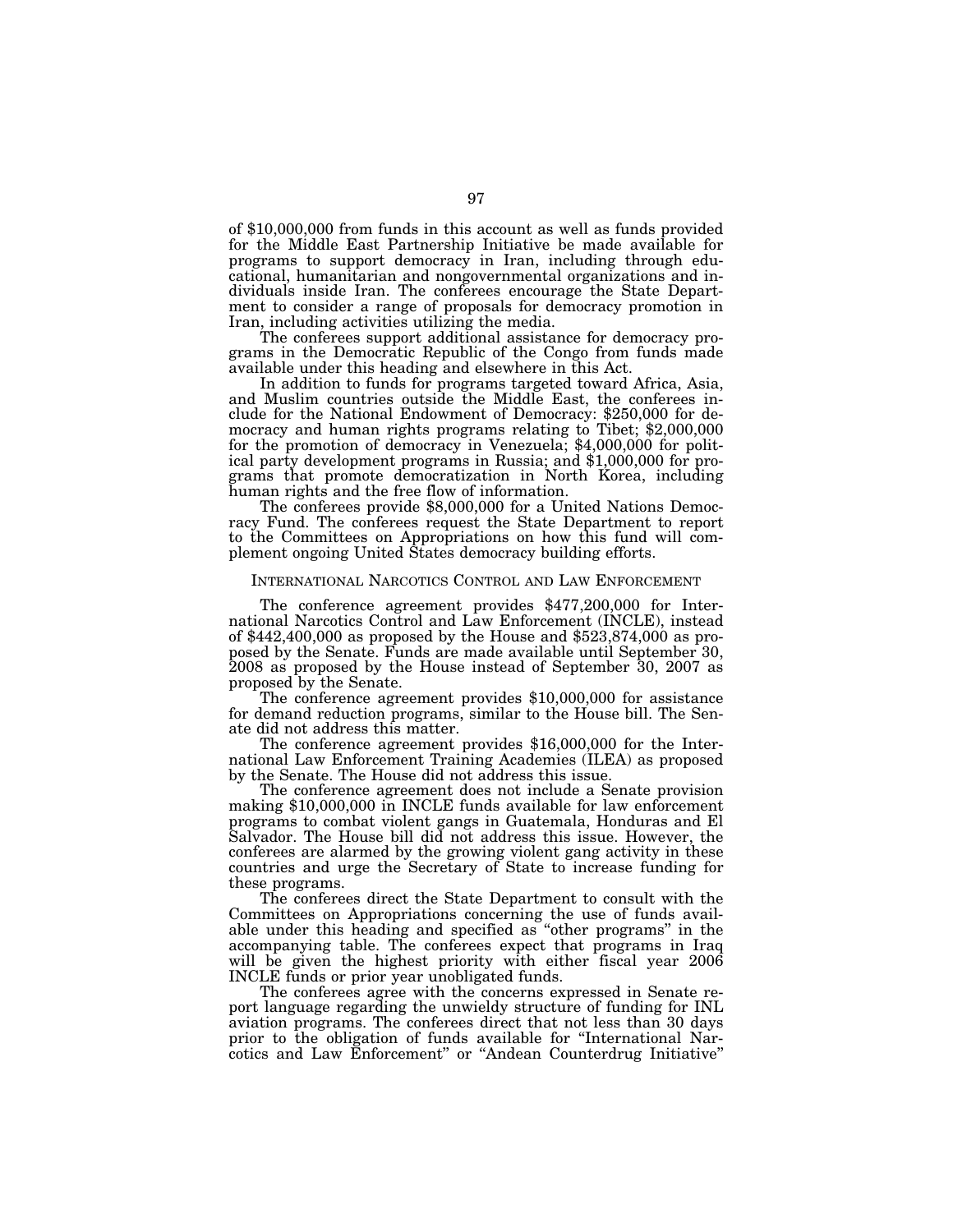for the procurement of aircraft, the State Department shall provide the Committees on Appropriations with an Analysis of Alternatives. The analysis shall include, at a minimum: the requirement or mission need for the aircraft to be procured; planned funding for the subject acquisition; cost of alternative aircraft; mission capabilities to include range, lift and operational limitations; estimated maintenance costs and requirements; planned acquisition strategy;

The conference agreement makes available \$33,484,000 for administrative expenses as proposed by the House instead of \$30,000,000 as proposed by the Senate.

Funds in this account are allocated in the following table and, as stipulated in section 596, any change to these allocations is subject to the regular reprogramming procedures of the Committees on Appropriations:

#### INTERNATIONAL NARCOTICS CONTROL AND LAW ENFORCEMENT

[Budget authority, dollars in thousands]

| Conference agreement |
|----------------------|
| 5,000                |
| 1,500                |
| 2,000                |
| 1,000                |
| 235,000              |
| 38,000               |
| 15,000               |
| 1,000                |
| 40,000               |
| 2,500                |
| 1,500                |
| 10,000               |
| 9,000                |
| 16,000               |
| 99.700               |
| 477.200              |

#### ANDEAN COUNTERDRUG INITIATIVE

The conference agreement provides \$734,500,000 for the "Andean Counterdrug Initiative'' as proposed by the House and the Senate. Funds are made available until September 30, 2008 as proposed by the House instead of September 30, 2007 as proposed by the Senate. The conferees emphasize that there are other funds for Andean nations in this Act.

The conference agreement provides that not less than \$228,772,000 shall be directly apportioned to USAID, including \$131,232,000 for Colombia.

The conference agreement includes a provision similar to the Senate amendment that recommends that not less than \$2,000,000 should be made available to protect biodiversity and indigenous reserves in Colombia. The House did not address this matter. The conferees intend these funds to be used for continued assistance for the Colombian National Park Service and to support activities of nongovernmental organizations.

The conference agreement includes a provision similar to that proposed by the Senate to provide \$8,000,000 to USAID for organizations and programs to protect human rights in Colombia. These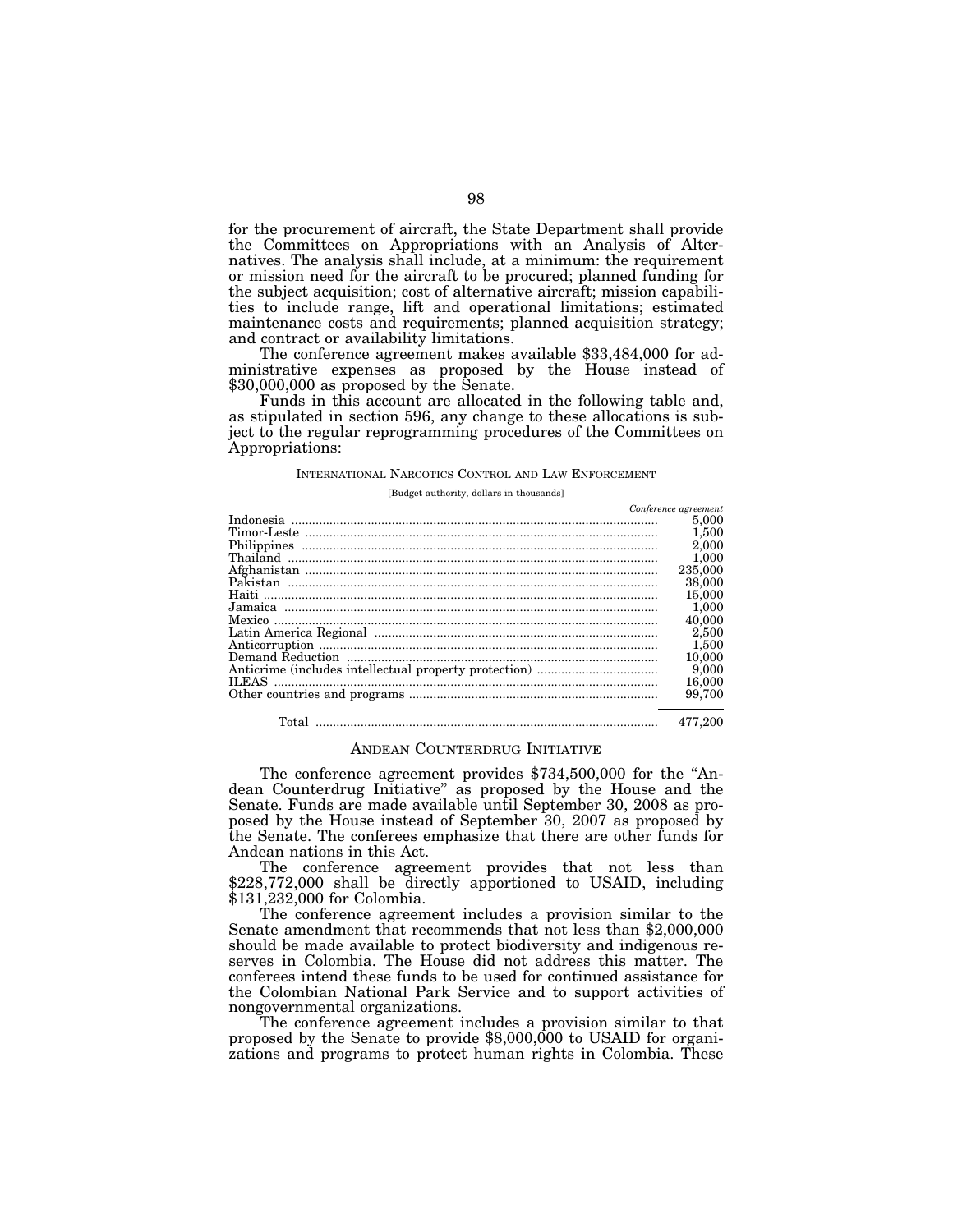funds are in addition to the \$6,000,000 requested for judicial reform programs in Colombia in fiscal year 2006.

The conferees are aware that hundreds of Colombian military personnel, mostly young recruits, have suffered grievous injuries from landmines and other causes. Many require sophisticated medical treatment. Through the efforts of ''United for Colombia,'' several United States hospitals are providing this treatment free of charge but there are incidental costs such as transportation, lodging and medicines. The conferees direct that of the funds available for the Colombian Armed Forces, \$500,000 be made available to pay the incidental costs associated with the treatment and care of injured soldiers in the United States. The conferees also recommend that additional Leahy War Victims Fund assistance be made available for Colombian civilians who are disabled from landmines and other causes resulting from the conflict.

The conference agreement again includes conditions, similar to current law and the same as the Senate amendment, on aerial spraying. The House bill did not address this matter.

The conference agreement includes a provision proposed by the Senate, which is current law, that requires that the Administrator of USAID, in consultation with the Assistant Secretary of State for International Narcotics and Law Enforcement Affairs, shall have responsibility for the use of funds under this heading that are directly apportioned to USAID. The House did not address this matter.

The conference agreement makes available \$19,015,000 from this account for administrative expenses of the State Department and \$7,800,000 for administrative expenses of USAID as proposed by the House instead of \$16,000,000 for the State Department and \$7,000,000 for USAID as proposed by the Senate.

The conferees urge the Administration to include in its fiscal year 2007 budget request amounts necessary for a maritime refueling support vessel capable of refueling United States and allied vessels engaged in drug interdiction in the eastern Pacific transit zone.

Funds in this account are allocated in the following table and, as stipulated in section 596, any change to these allocations is subject to the regular reprogramming procedures of the Committees on Appropriations:

#### ANDEAN COUNTERDRUG INITIATIVE

[Budget authority in thousands of dollars]

*Conference agreement* 

| Bolivia:                                           | Connerence derechient |
|----------------------------------------------------|-----------------------|
|                                                    | 43,000<br>37,000      |
| Colombia:                                          |                       |
|                                                    | 310,850               |
| USAID Alternative Development/Institution Building | 131,232               |
|                                                    | 27,393                |
| Ecuador:                                           |                       |
|                                                    | 8,460                 |
|                                                    | 11,540                |
| Peru:                                              |                       |
|                                                    | 59,000                |
|                                                    | 49,000                |
|                                                    | 4,500                 |
|                                                    | 6.000                 |
|                                                    |                       |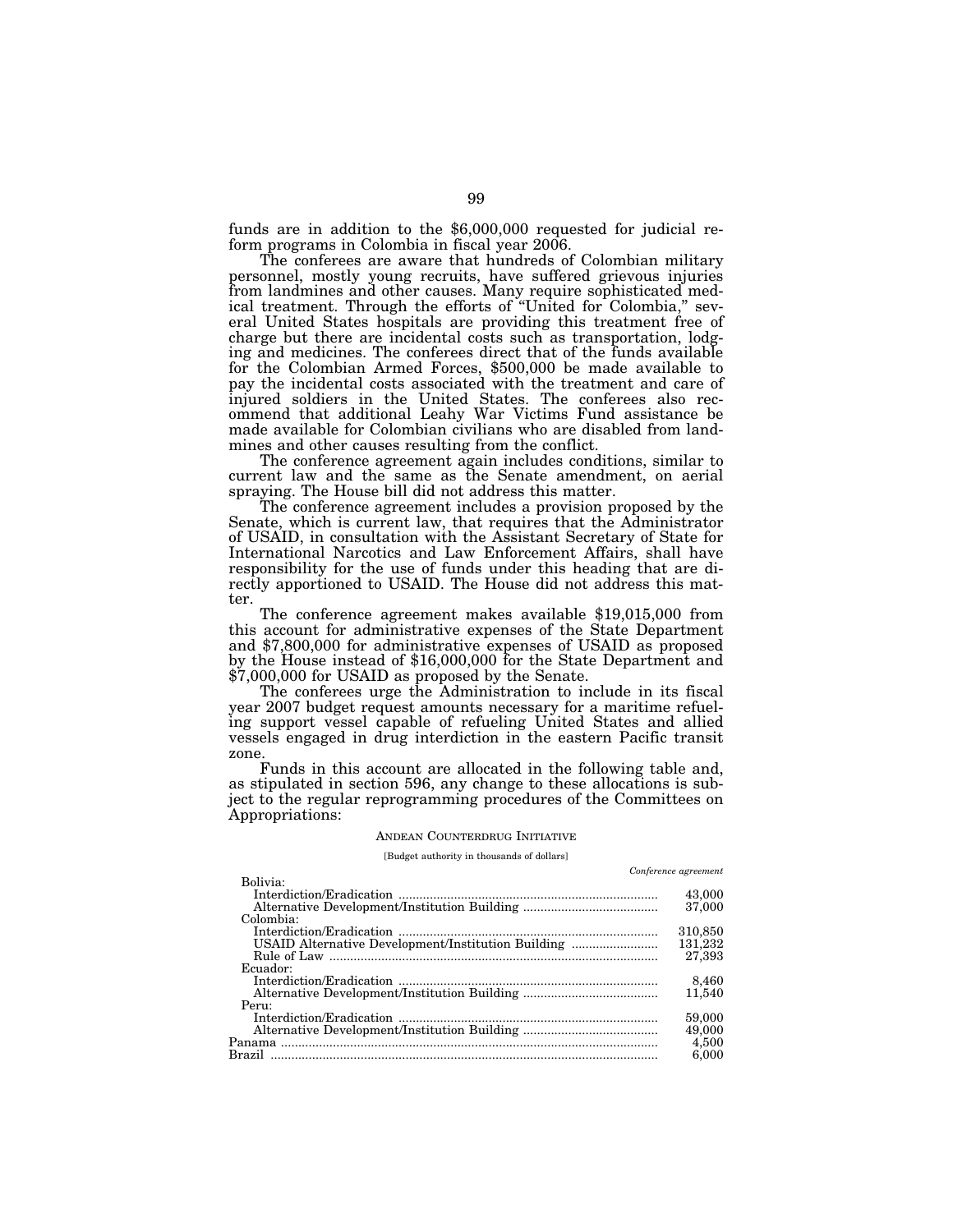|                                                                                                                                                                                                                                                                                                                                                                                                                      | Conference agreement |
|----------------------------------------------------------------------------------------------------------------------------------------------------------------------------------------------------------------------------------------------------------------------------------------------------------------------------------------------------------------------------------------------------------------------|----------------------|
| $\bf Venezuela \,\, \ldots \, \, \ldots \, \, \ldots \, \, \ldots \, \, \ldots \, \, \, \ldots \, \, \, \ldots \, \, \, \ldots \, \, \, \ldots \, \, \, \ldots \, \, \, \ldots \, \, \, \ldots \, \, \, \ldots \, \, \, \ldots \, \, \, \ldots \, \, \, \ldots \, \, \, \ldots \, \, \, \ldots \, \, \, \ldots \, \, \, \ldots \, \, \, \ldots \, \, \, \ldots \, \, \, \ldots \, \, \, \ldots \, \, \ldots \, \, \$ | 2.252                |
|                                                                                                                                                                                                                                                                                                                                                                                                                      | 14.000               |
|                                                                                                                                                                                                                                                                                                                                                                                                                      | 30.000               |
|                                                                                                                                                                                                                                                                                                                                                                                                                      |                      |
| <u>Total …………………………………………………………………………………</u>                                                                                                                                                                                                                                                                                                                                                                         | 734.500              |

#### MIGRATION AND REFUGEE ASSISTANCE

The conference agreement provides \$791,000,000 for the Migration and Refugee Assistance Account instead of \$790,720,000 as proposed by the House and \$900,000,000 as proposed by the Senate.

#### ISRAEL

The conference agreement also includes Senate language pro- viding not less than \$40,000,000 for refugees from the former Soviet Union and Eastern Europe and other refugees resettling in Israel. The House bill did not address this matter.

# NORTH KOREA

The conference agreement does not include language, as proposed by the Senate, regarding assistance for refugees from North Korea. The conferees note that this matter remains a priority for the Committees on Appropriations, and expect the State Department to continue to consult with the Committees on Appropriations on how best to assist these refugees.

#### CONFLICT MITIGATION

The conferees include a provision, similar to Senate language, recommending funding for programs to mitigate conflict between refugees and hosting communities and to provide technical assistance to local organizations for assistance to refugees, including refugee registration and protection.

# UNITED STATES EMERGENCY REFUGEE AND MIGRATION ASSISTANCE FUND

The conference agreement provides \$30,000,000 for the United States Emergency Refugee and Migration Assistance Fund, as proposed by the House, instead of \$40,000,000 as proposed by the Senate.

The conference agreement does not include language proposed by the Senate that provides the funds notwithstanding section 2(c)(2) of the Migration and Refugee Assistance Act of 1962.

# NONPROLIFERATION, ANTI-TERRORISM, DEMINING AND RELATED PROGRAMS

The conference agreement provides \$410,100,000 for Nonproliferation, Anti-terrorism, Demining and Related Programs, instead of \$400,350,000 as proposed by the House and \$445,100,000 as proposed by the Senate.

The conference agreement provides that certain funds appropriated under this heading may be made available notwithstanding any other provision of law, the same as current law and as proposed by the Senate. The House provided that these funds may be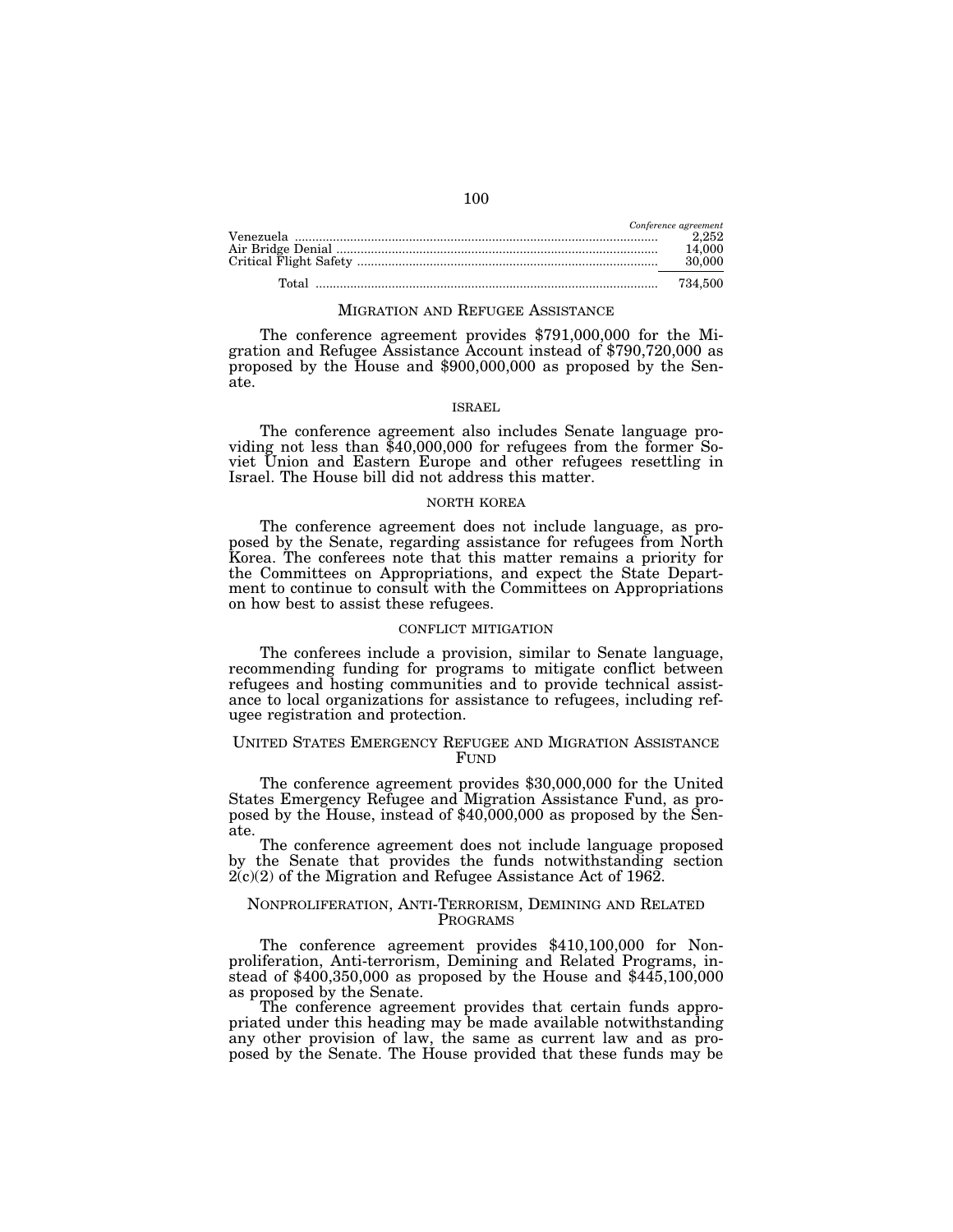used notwithstanding any provision of law that restricts assistance to foreign countries.

The conferees support the use of facilities in New Mexico for instruction in Rural Border patrol operations and urge the State Department to continue Anti-Terror Assistance Program training at these facilities.

The conferees recognize the strategic and potential economic importance of the port of Riga, given Latvia's status as a valued and trusted NATO ally. In addition to the reporting requirements set forth in the Senate report, the State Department shall also report to the Committees on Appropriations on any specific security and non-proliferation issues and concerns needed to be addressed in the assessment.

Due to budget constraints, the conference agreement does not include a provision proposed by the Senate to provide additional funds above the amount requested for a United States contribution to the Comprehensive Nuclear Test Ban Treaty Preparatory Commission (CTBT). The House did not address this matter. The conferees urge the State Department to include sufficient funds for

The conference agreement does not include  $$29,000,000$  as requested for programs in Iraq, including  $$16,000,000$  as requested for humanitarian demining programs in Iraq. The conferees expect these programs to be funded from prior year funds currently unobligated for Iraq.

Funds in this account are allocated in the following table and, as stipulated in section 596, any change to these allocations is subject to the regular reprogramming procedures of the Committees on Appropriations:

#### NONPROLIFERATION, ANTI-TERRORISM, DEMINING AND RELATED PROGRAMS

(Budget authority in thousands of dollars)

|                                                           | Conference agreement |
|-----------------------------------------------------------|----------------------|
|                                                           | 37,500               |
|                                                           | 43,400               |
|                                                           | 52,600               |
| International Atomic Energy Agency-Voluntary Contribution | 50,000               |
|                                                           | 14,350               |
|                                                           | 123,500              |
|                                                           | 7,500                |
|                                                           | 5,500                |
|                                                           | 1,000                |
|                                                           | 56,000               |
|                                                           | 10,000               |
|                                                           | 8,750                |
|                                                           | 410,100              |

#### CONFLICT RESPONSE FUND

The conference agreement does not include funding for the Conflict Response Fund. The conferees request the State Department, prior to the submission of the fiscal year 2007 budget request, to provide the Committees on Appropriations with a comprehensive, disciplined and coherent strategy detailing how the Office of the Coordinator for Reconstruction and Stabilization will coordinate United States Government-wide efforts to respond to international post-conflict contingencies.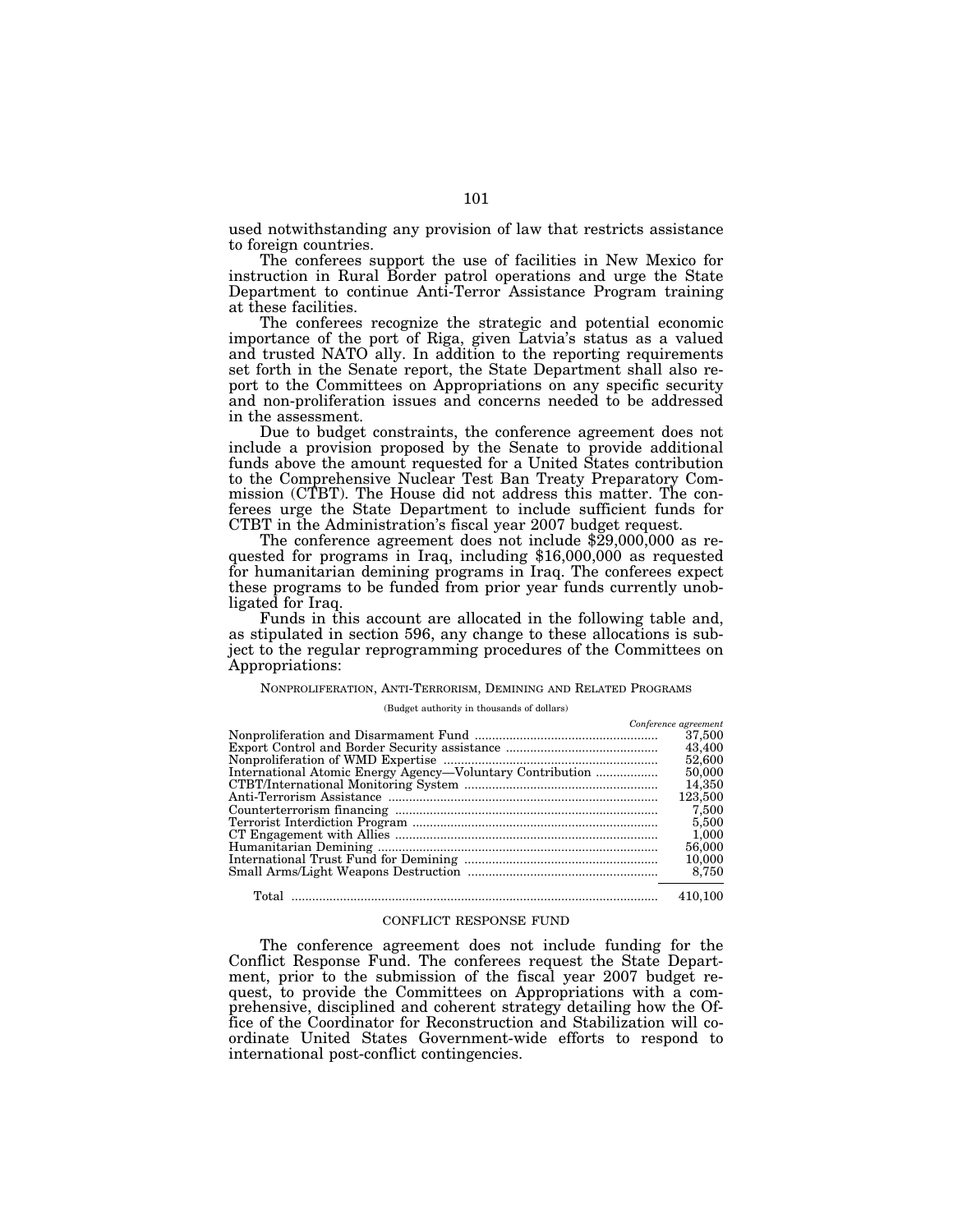# Department of the Treasury

# INTERNATIONAL AFFAIRS TECHNICAL ASSISTANCE

The conference agreement provides \$20,000,000 for the International Affairs Technical Assistance program of the Department of the Treasury as proposed by the House and the Senate. Funds for this account are made available until September 30, 2008, instead of 2009 as proposed by the House and 2007 as proposed by the Senate.

The conference agreement provides that funds appropriated under this heading may be made available notwithstanding any other provision of law, the same as current law and as proposed by the Senate. The House provided that these funds may be made available notwithstanding any provision of law that restricts assistance to foreign countries.

#### DEBT RESTRUCTURING

The conference agreement provides \$65,000,000 for Debt Restructuring as proposed by the House, instead of \$99,750,000 as proposed by the Senate. The conference agreement provides \$20,000,000 for the Tropical Forest Conservation Act Programs as proposed by both the House and Senate.

The conferees include a technical provision proposed by the Senate referencing limitations by the Agricultural Trade Development and Assistance Act of 1954. The House did not address this matter.

The conference agreement does not include Senate language limiting the use of the United States contribution to the HIPC Trust Fund. The House did not address this matter.

# TITLE III—MILITARY ASSISTANCE

# INTERNATIONAL MILITARY EDUCATION AND TRAINING

The conference agreement provides \$86,744,000 for International Military Education and Training (IMET), as proposed by the House and the Senate.

#### FOREIGN MILITARY FINANCING PROGRAM

The conference agreement provides \$4,500,000,000 for the Foreign Military Financing Program (FMF), instead of \$4,442,300,000 as proposed by the House and \$4,603,600,000 as proposed by the Senate.

The conferees agree with the House position that \$1,300,000,000 shall be made available for grants only for Egypt and that \$210,000,000 as proposed by the Senate shall be made available for assistance for Jordan.

Funds in this account are allocated in the following table and, as stipulated in section 596, any change to these allocations is subject to the regular reprogramming procedures of the Committees on Appropriations: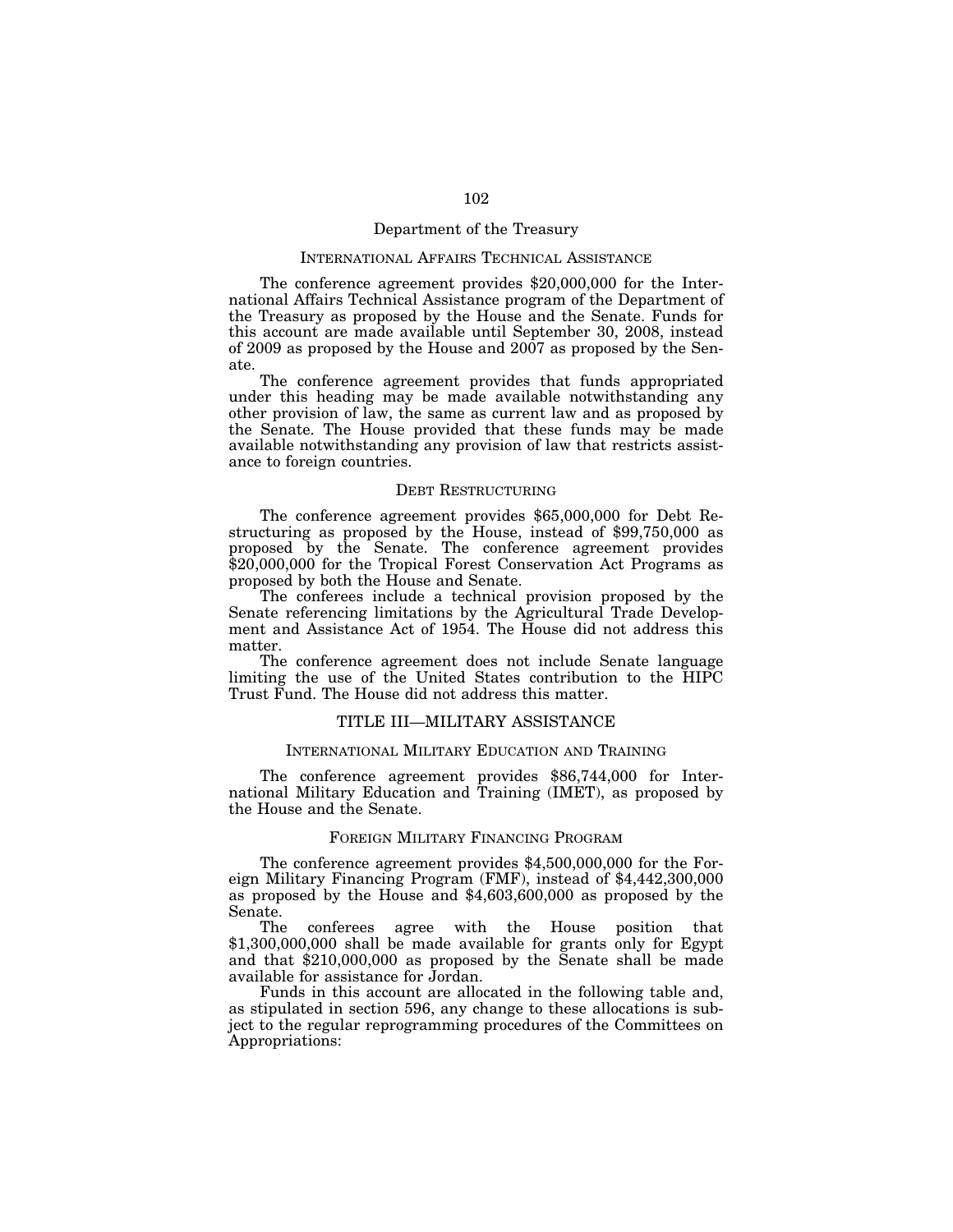#### FOREIGN MILITARY FINANCING PROGRAM

[Budget authority in thousands of dollars]

| Conference agreement                               |           |
|----------------------------------------------------|-----------|
|                                                    | 2,280,000 |
|                                                    | 210,000   |
| Egypt                                              | 1,300,000 |
|                                                    | 5,000     |
|                                                    | 5,000     |
| Pakistan                                           | 300,000   |
| Turkey                                             | 15,000    |
|                                                    | $\Omega$  |
| <u>Estonia ……………………………………………………………………………………………</u> | 5,000     |
| Latvia                                             | 6,000     |
|                                                    | 5.000     |
|                                                    | $\Omega$  |
|                                                    | 4,000     |
|                                                    | 41,000    |
|                                                    | 3,000     |
| Georgia                                            | 12,000    |
|                                                    | 1,000     |
| Poland                                             | 30,000    |
|                                                    | $1{,}000$ |
|                                                    | 20,000    |
|                                                    | $1,\!500$ |
|                                                    | 10,000    |
| Tonga                                              | 250       |
|                                                    | 1,000     |
|                                                    | 1,000     |
|                                                    | 1,000     |
| Fiji                                               | 500       |
|                                                    | 241,750   |
|                                                    | 4.500,000 |

#### ARMENIA AND AZERBAIJAN

The conferees agree to include \$5,000,000 for each of the countries of Armenia and Azerbaijan. In addition, the conferees support IMET assistance levels of \$750,000 for each country.

# LEBANON

The conferees agree to initiate FMF in Lebanon for \$1,000,000. The conferees agree that this assistance should be used to initiate procurement of such non-lethal equipment as radios and vehicles.

# PEACEKEEPING OPERATIONS

The conference agreement provides \$175,000,000 for ''Peacekeeping Operations'', instead of \$177,800,000 as proposed by the House and \$195,800,000 as proposed by the Senate.

# TITLE IV—MULTILATERAL ECONOMIC ASSISTANCE

# International Financial Institutions

# GLOBAL ENVIRONMENT FACILITY

The conference agreement provides \$80,000,000 for the Global Environment Facility (GEF) instead of no appropriation as proposed by the House and \$107,500,000 as proposed by the Senate.

The conferees recognize that the GEF adopted a new Resource Allocation Framework (RAF) in September, 2005. The RAF will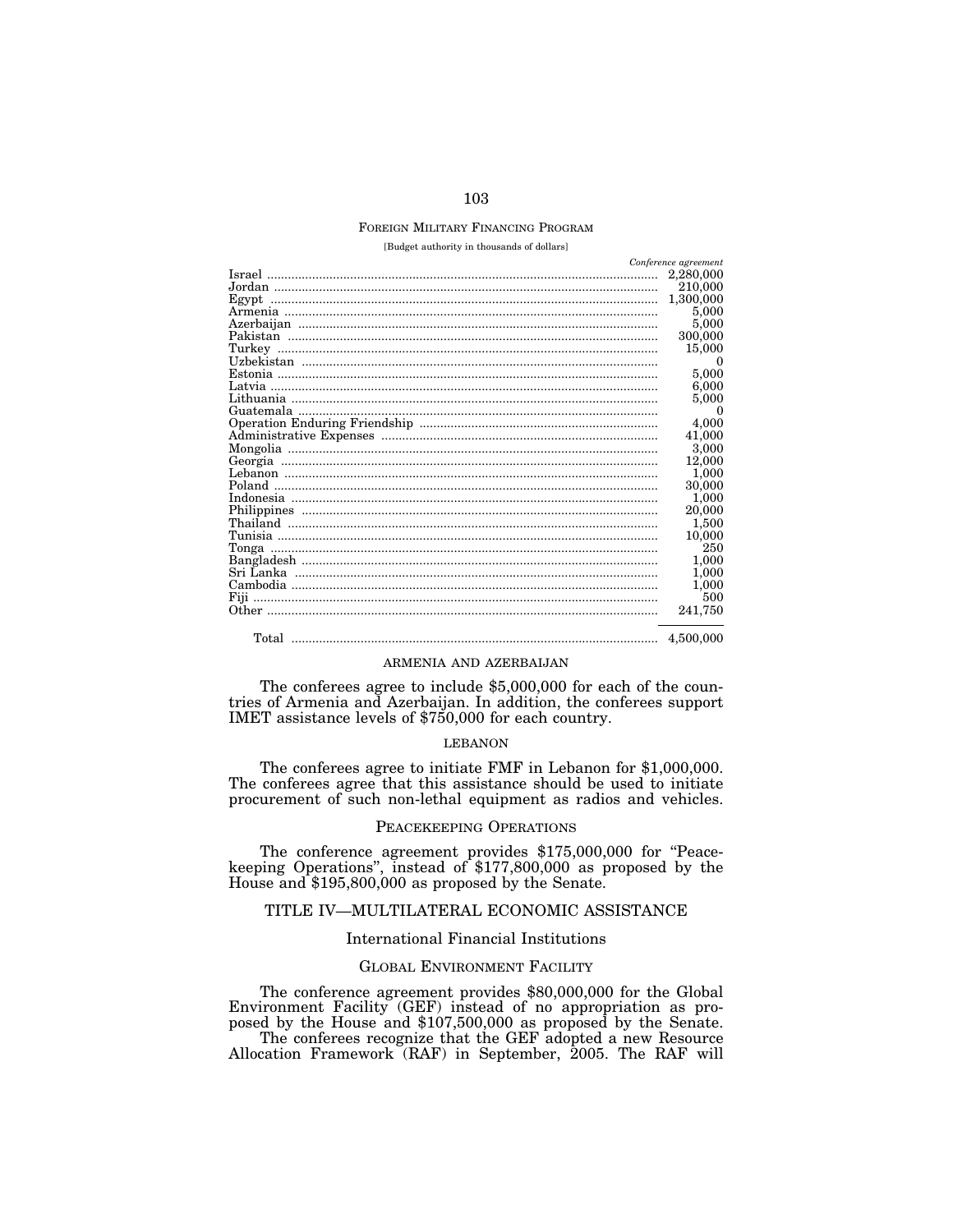link the allocation of GEF resources to a country's potential to generate global environmental benefits as well as its performance, including transparency and good governance. The purpose of performance-based allocations in any institution is to maximize the beneficial impact of scarce resources. The conferees are pleased that the GEF Council established the performance-based allocation system, the centerpiece reform of the GEF–3 replenishment agreement of 2002, and the basis for budget requests to the Congress over the last four years. Due to constraints of the budget allocation, the conferees were unable to provide the full amount for the GEF proposed by the Senate.

Additionally, the conferees are aware that the donor negotiations for the next GEF replenishment, GEF–4, are currently underway. Therefore, the conferees direct the Department of the Treasury to consult with the Committees on Appropriations on a periodic basis during the fiscal year regarding the implementation of the RAF and other reforms adopted by the GEF for the remaining GEF–3 funding as well as for new funding being proposed under the GEF–4 replenishment.

#### CONTRIBUTION TO THE INTERNATIONAL DEVELOPMENT ASSOCIATION

The conference agreement provides \$950,000,000 for the International Development Association (IDA), the concessional lending facility of the World Bank, as proposed by the House instead of \$900,000,000 as proposed by the Senate.

The conferees believe that the IDA could be an appropriate source of funds to help eligible countries prepare for and combat a potential avian influenza epidemic. There exists significant need in Asia for programs to increase surveillance capacity, compensate small-scale farmers for timely reports of bird die-offs, modernize animal husbandry practices, and upgrade infectious disease infrastructure. The conferees urge the United States Executive Director to the World Bank to use the voice and vote of the United States to increase support for this global priority, and direct the Secretary of the Treasury to report not later than 90 days after enactment of this Act on the World Bank's plans to do so. The conferees urge governments in that region to make combating avian influenza a top priority.

#### CONTRIBUTION TO THE MULTILATERAL INVESTMENT GUARANTEE **AGENCY**

The conference agreement provides \$1,300,000 for the Multilateral Investment Guarantee Agency, as proposed by the Senate, instead of \$1,741,515 as proposed by the House.

# CONTRIBUTION TO THE INTER-AMERICAN DEVELOPMENT BANK

# INTER-AMERICAN INVESTMENT CORPORATION

The conference agreement provides \$1,741,515 for past due payments by the United States to the Inter-American Investment Corporation as proposed by the House, instead of \$1,500,000 as proposed by the Senate.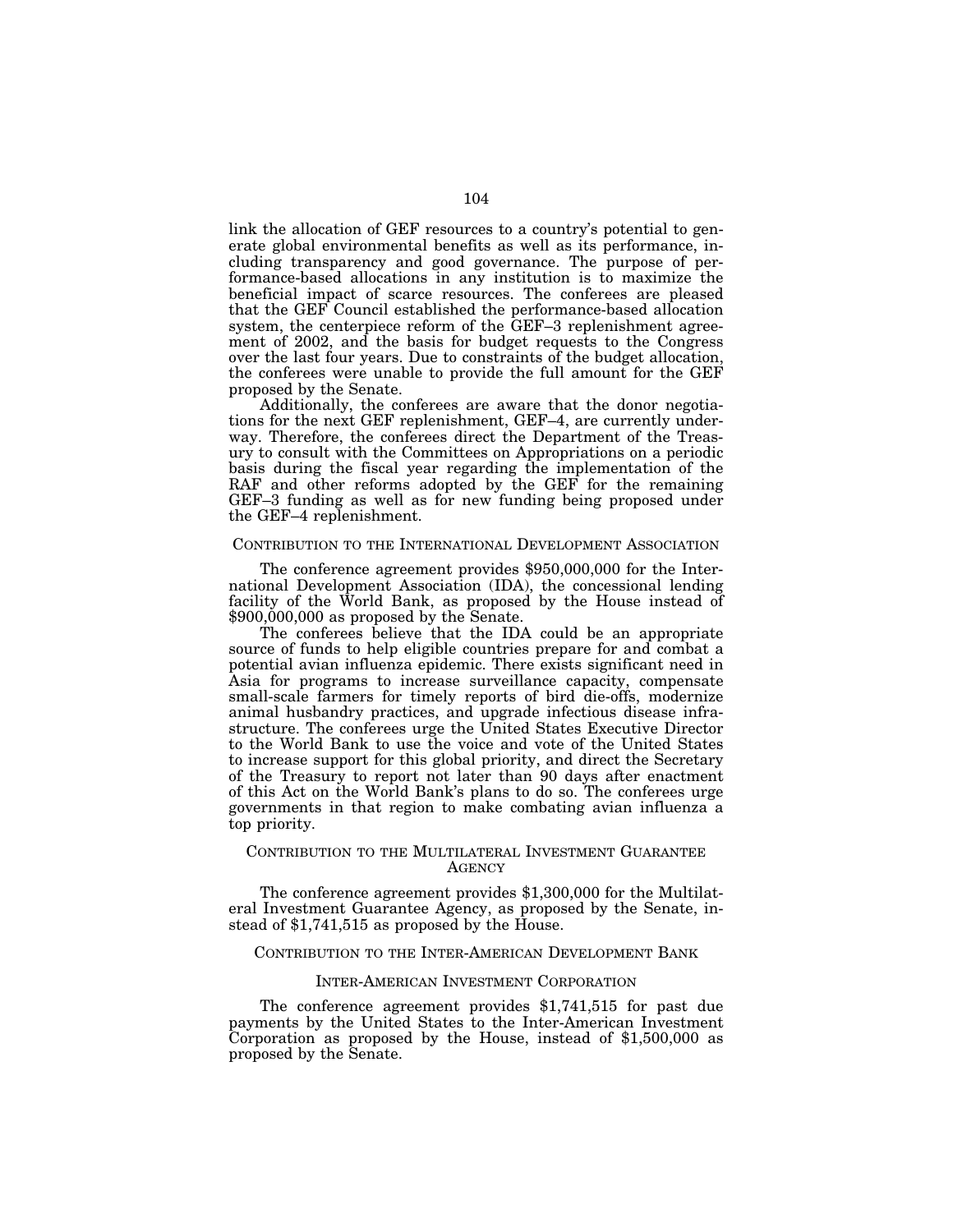# CONTRIBUTION TO THE ENTERPRISE FOR THE AMERICAS MULTILATERAL INVESTMENT FUND

The conference agreement provides \$1,741,515 for past due payments by the United States to the Multilateral Investment Fund as proposed by the House, instead of \$3,742,000 as proposed by the Senate.

# CONTRIBUTION TO THE ASIAN DEVELOPMENT FUND

The conference agreement provides \$100,000,000 for the United States contribution to the Asian Development Fund, as proposed by the Senate, instead of \$115,250,000 as proposed by the House.

#### CONTRIBUTION TO THE AFRICAN DEVELOPMENT BANK

The conference agreement provides \$3,638,000 for the African Development Bank, as proposed by the Senate, instead of \$5,638,350 as proposed by the House.

#### CONTRIBUTION TO THE AFRICAN DEVELOPMENT FUND

The conference agreement provides \$135,700,000 for the African Development Fund as proposed by the House and the Senate.

#### INTERNATIONAL ORGANIZATIONS AND PROGRAMS

The conference agreement provides \$329,458,000 for voluntary contributions to ''International Organizations and Programs'', instead of \$328,958,000 as proposed by the House and \$330,000,000 as proposed by the Senate.

Funds in this account are allocated in the following table and, as stipulated in section 596, any change to these allocations is subject to the regular reprogramming procedures of the Committees on Appropriations:

#### INTERNATIONAL ORGANIZATIONS AND PROGRAMS

[Budget authority in thousands of dollars]

|                                                                           | Conference agreement |
|---------------------------------------------------------------------------|----------------------|
|                                                                           | 150                  |
|                                                                           | 400                  |
|                                                                           | 950                  |
| International Conservation Programs (CITES/ITTO/IUCN/Ramsar/CCD)          | 5,950                |
| International Contributions for Scientific Educational & Cultural Activi- |                      |
|                                                                           | 1,000                |
|                                                                           | 6,000                |
|                                                                           | 21,500               |
|                                                                           | 4,750                |
|                                                                           | 2,500                |
|                                                                           | 22,500               |
|                                                                           | 127.000              |
|                                                                           | 3,250                |
|                                                                           | 1,500                |
|                                                                           | 110,000              |
| <b>UNEP</b>                                                               | 10,262               |
|                                                                           | 813                  |
|                                                                           | 1,500                |
|                                                                           | 6,583                |
|                                                                           | 1,900                |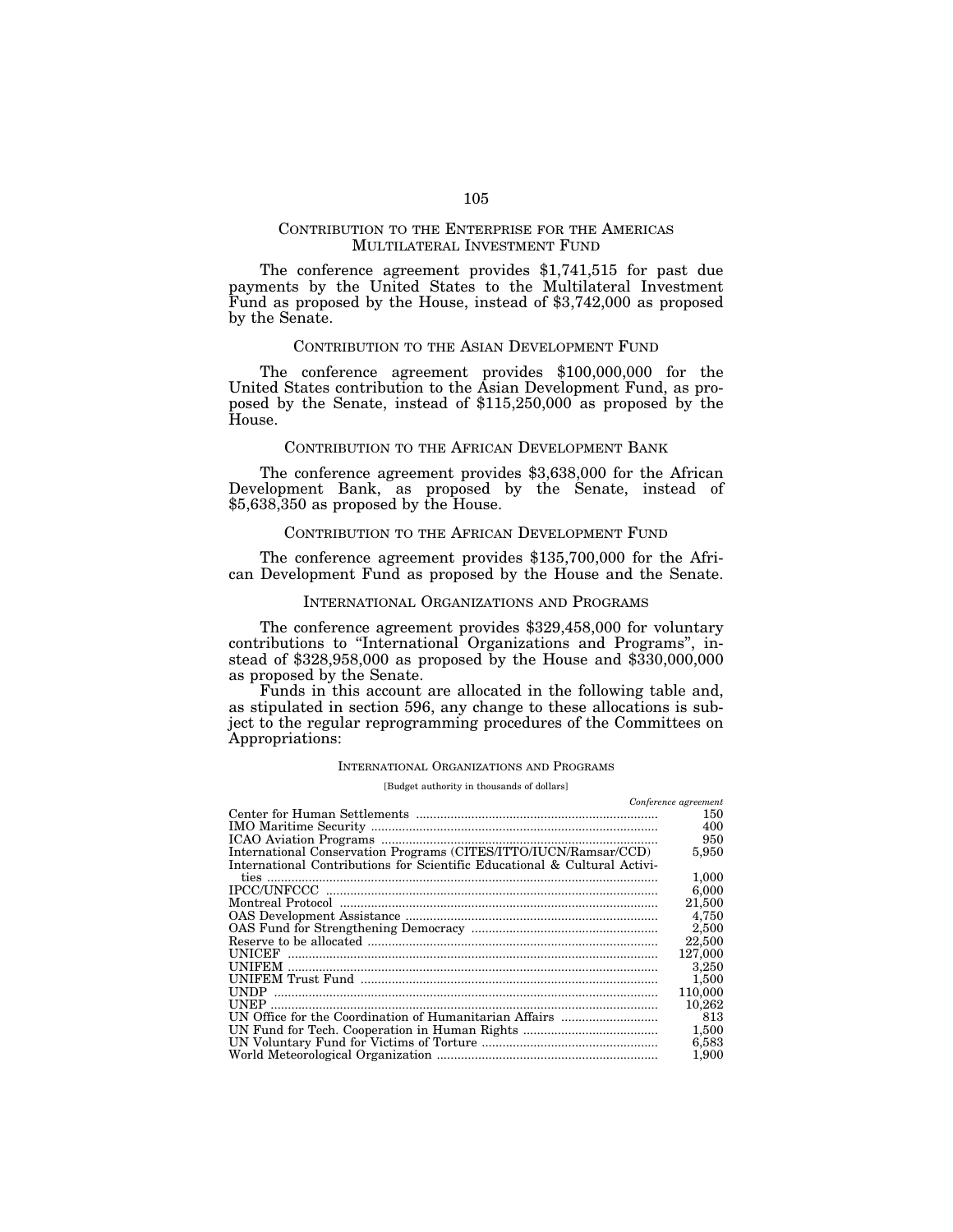|     | Conference agreement |
|-----|----------------------|
| WTO | 950                  |
|     |                      |

# Total .......................................................................................................... 329,458

UNITED NATIONS DEVELOPMENT PROGRAM

The conferees encourage the United Nations Development Program (UNDP) to remain vigilant over the politicization of its funding for propaganda purposes, particularly by the Palestinian Authority in the West Bank and Gaza and by the illegitimate State Peace and Development Council in Burma. The conferees do not endorse the purchase of aircraft by UNDP for program purposes in Burma.

#### WORLD FOOD PROGRAM

The conferees support the work of the World Food Program and have provided \$10,000,000 for a voluntary contribution under section 534 of this Act as proposed by the Senate, rather than \$6,000,000 as proposed by the House.

### TITLE V—GENERAL PROVISIONS

(Note: If the provision proposed by the House and Senate is similar, except for a different section number or minor technical differences, the section is not addressed in this statement of the managers.)

# *Sec. 504. Report on Unobligated Balances*

The conference agreement includes a new provision as proposed by the Senate (section 6100), with some modification, that requires the submission of quarterly reports on unobligated and unexpended funds.

The conferees agree that the quarterly report required by this section should be formatted to provide information on unobligated balances for the relevant quarter as well as cumulative balances for unobligated and unexpended funds. For purposes of this quarterly report, the terms ''unobligated'' and ''unexpended'' shall have the same meaning as such terms defined by the Government Accountability Office (GAO) ''Red Book'' and as used by the Office of Management and Budget (OMB).

The conferees agree that the first quarterly report required by this provision, covering the first quarter of the fiscal year 2006 and prior year balances, shall be due to the Committees on Appropriations no later than February 1, 2006.

# *Sec. 505. Limitation on Expenses and Representational Allowances*

The conference agreement includes a revision of House sections 504 and 505 and Senate sections 6004 and 6005. The agreement combines these provisions into a new section 505 which addresses both a limitation on representational allowances as well as a limitation on entertainment expenses to also include recorded music, live artistic performances, personal gifts and furnishings.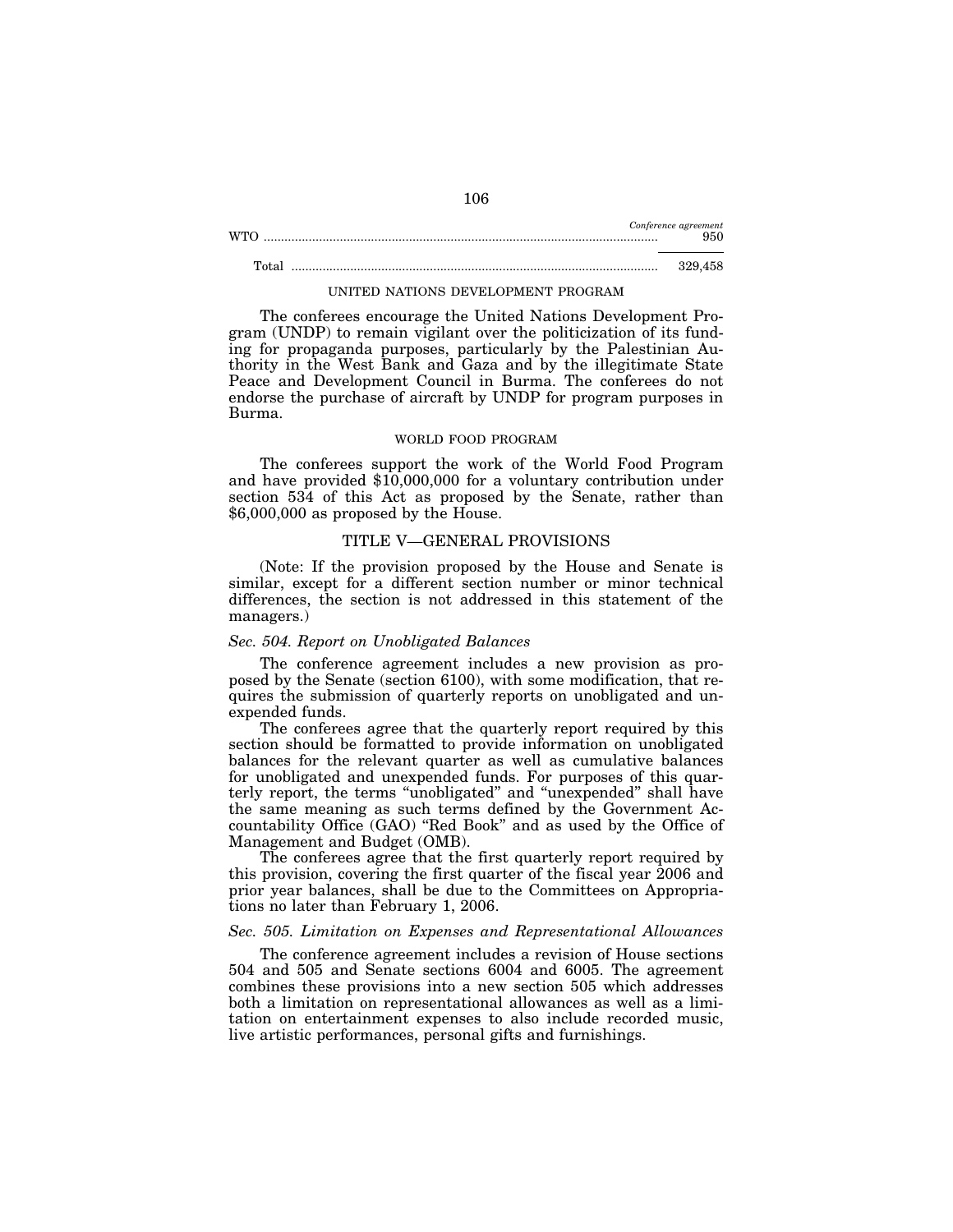# *Sec. 507. Prohibition Against Direct Funding for Certain Countries*

The conference agreement includes a provision similar to that proposed by both the House and Senate (section 6007) which prohibits direct funding for certain countries, exempting Libya from the prohibition on Export-Import Bank programs and Overseas Private Investment Corporation financing.

# *Sec. 509. Transfers*

The conference agreement includes a provision similar to that proposed by the House and Senate (section 6009) limiting transfers of funds in this Act.

# *Sec. 510. Commercial Leasing of Defense Articles*

The conference agreement includes a provision similar to that proposed by the House and Senate (section 6010) which provides the same authority in current law regarding the commercial leasing of defense articles.

#### *Sec. 511. Availability of Funds*

The conference agreement includes a provision similar to that proposed by both the House and Senate (section 6011) which addresses the availability of funds.

# *Sec. 515. Notification Requirements*

The conference agreement includes a provision similar to that proposed by both the House and Senate (section 6015), with modifications, which requires the application of reprogramming oversight procedures. The conference agreement includes a new heading, ''Democracy Fund'', subject to notification.

# *Sec. 517. Independent States of the Former Soviet Union*

The conference agreement includes a provision similar to that proposed by both the House and Senate (section 6017), with modifications. The agreement excludes subsection (a) of the House bill regarding restrictions on assistance and includes Kazakhstan and Uzbekistan in the list of countries for whichfunds are subject to notification procedures, as proposed by the House.

#### *Sec. 519. Export Financing Transfer Authorities*

The conference agreement includes a provision similar to that proposed by both the House and Senate (section 6019) limiting the transfer authorities for funds, modified to apply to funds appropriated in title I of this Act.

# *Sec. 520. Special Notification Requirements*

The conference agreement includes a provision proposed by the Senate (section 6020) which requires that funds for Serbia, Sudan, Zimbabwe, Pakistan, Liberia, and Cambodia be subject to the special notification procedures of this section, instead of a similar provision proposed by the House (section 520).

# *Sec. 521. Definition of Program, Project, and Activity*

The conference agreement includes a provision similar to that proposed by both the House and Senate (section 6021) which ap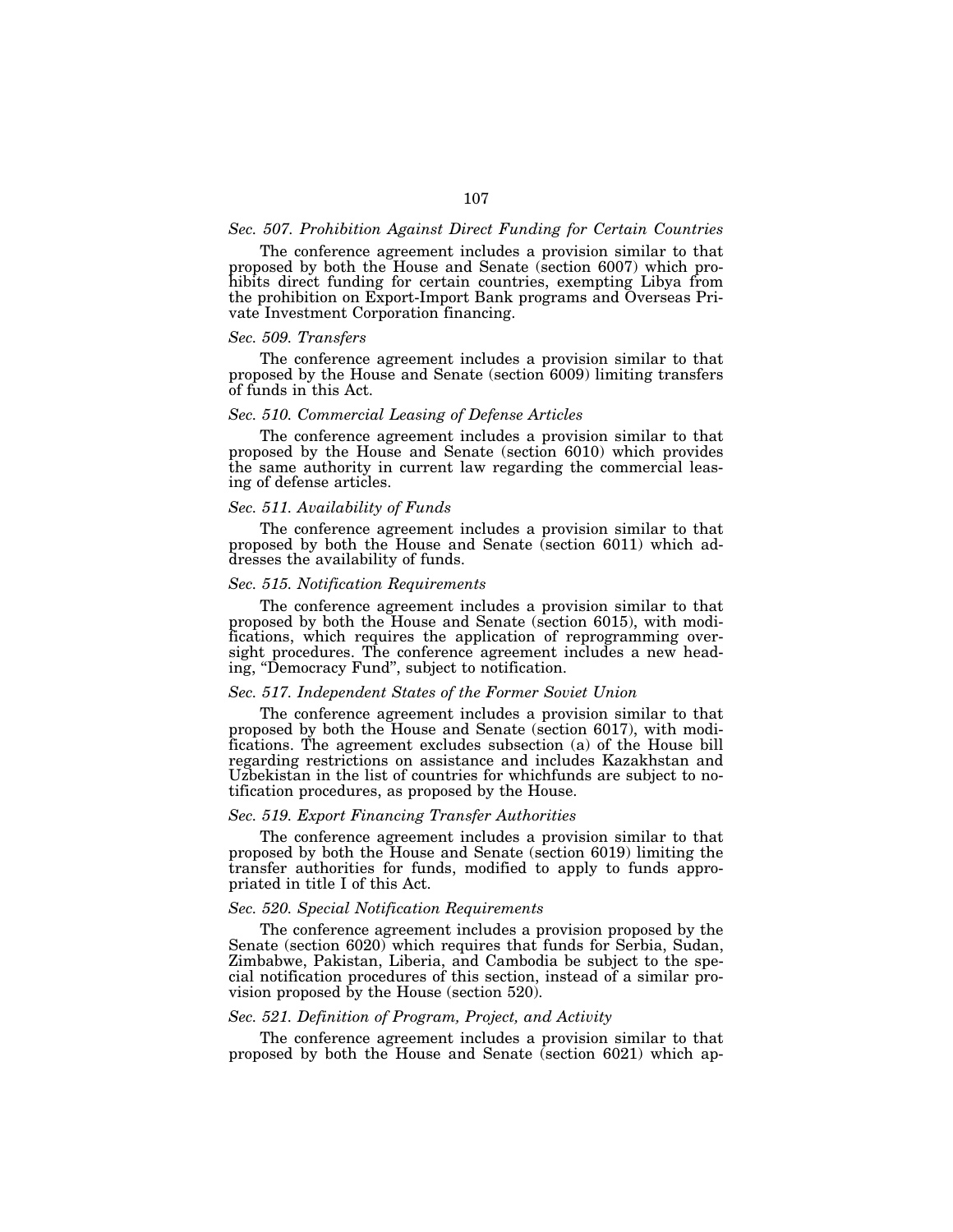plies the definition for the terms ''program, project, and activity'' to the entire Act, the same as current law and as proposed by the House.

#### *Sec. 522. Child Survival and Health Activities*

The conference agreement includes a provision similar to that proposed by both the House and Senate (section 6022) which addresses expenditure of funds made available for assistance under the heading ''Child Survival and Health Programs Fund''. The provision makes available for family planning/reproductive health activities not less than \$440,000,000 of funds appropriated under title II, rather than \$450,000,000 as proposed by the Senate. The House did not address this matter.

The conference agreement also includes language as proposed by the Senate which mandates a Government Accountability Office audit of the 2004 and 2005 ''Child Survival and Health Programs Fund''.

# *Sec. 523. Afghanistan*

The conference agreement includes a provision similar to that proposed by both the House and Senate (section 6023) which addresses funds provided for humanitarian, reconstruction, and related assistance for Afghanistan. The conference agreement provides that not less than \$3,000,000 should be for reforestation activities, rather than \$5,000,000 as proposed by the Senate.

The conference agreement does not include a Senate proposal to provide \$3,000,000 for assistance for Afghan families and communities that have suffered losses as a result of the military operations. The House did not address this matter. The conferees support continued funding for this initiative and provide \$2,000,000 for this purpose. The conferees intend these funds to be used to support the same types of activities that are being carried out in Iraq through the Marla Ruzicka Iraqi War Victims Fund. The conferees direct that a portion of these funds be used, consistent with the Senate provision, to employ a liaison between Afghan families and communities, the Afghan Independent Human Rights Commission, U.S. Armed Forces and USAID, to facilitate implementation of this initiative.

The conference agreement provides that not less than \$2,000,000 should be for Afghan human rights groups, as proposed by the Senate.

The conference agreement does not include language, proposed by the Senate, which recommends funding for a National Emergency Response and Preparedness System. The conferees expect the State Department to consider this project.

The conference agreement does not include a vetting requirement for the Afghan National Army, as proposed by the Senate, which would have been duplicative of vetting requirements included elsewhere in this Act.

The conference agreement contains language, similar to that proposed by the House and Senate, that provides that \$50,000,000 should be made available to support programs that directly address the needs of Afghan women and girls, of which not less than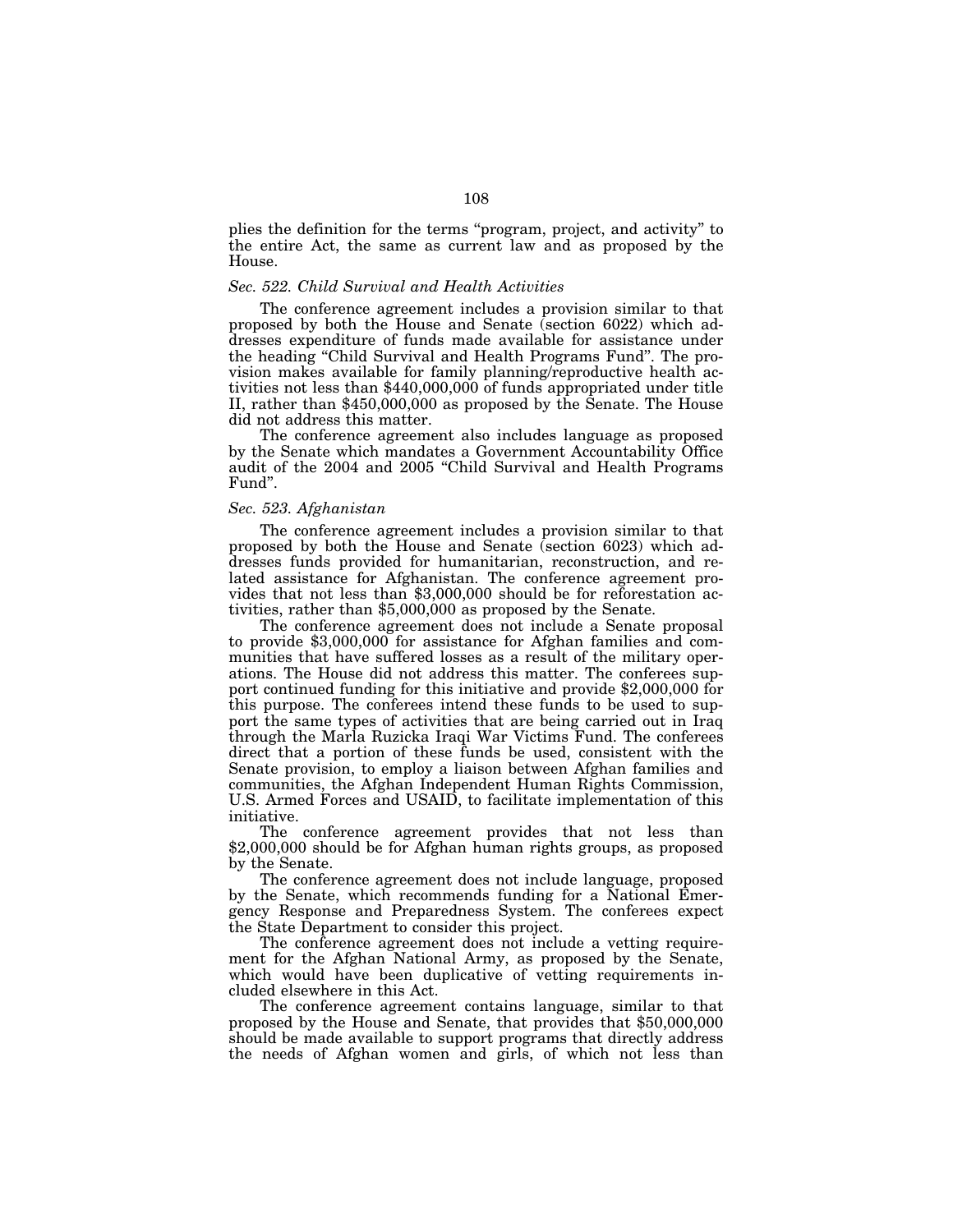\$7,500,000 shall be made available for small grants to improve the capacity of women-led Afghan nongovernmental organizations.

# *Sec. 525. HIV/AIDS*

The conference agreement includes a provision, similar to that proposed by the House, which conditions a portion of the United States contribution to the Global Fund to Fight AIDS, TB and Malaria on the progress of reforms to improve monitoring and evaluation of the effectiveness of Global Fund financing. The conference agreement conditions 20 percent, rather than 25 percent as in the House provision, and a clarifying change is made in paragraph (2).

# *Sec. 526. Burma*

The conference agreement includes language, similar to that proposed by the Senate (section 6031), regarding assistance for Burma. The conferees endorse language on Burma contained in the Senate report.

The conferees recommend that in addition to assistance for Burmese refugees provided under the heading ''Migration and Refugee Assistance'', \$3,000,000 be made available for assistance for community-based organizations operating in Thailand to provide food, medical and other humanitarian assistance to internally displaced persons in eastern Burma. The conferees recommend \$4,000,000 for the Burma Border Consortium.

The conferees affirm that the responsibility for programs and activities regarding Burmese refugees and internally displaced persons resides with the United States Ambassador to Thailand.

The conference agreement does not include language proposed by the Senate restricting assistance to the central government of any country that is a major provider of weapons or defense-related equipment to the State Peace and Development Council (SPDC). The House did not address this matter.

The conference agreement does not include language proposed by the Senate restricting funding for the United Nations Office on Drugs and Crime (UNODC). The House did not address this matter. The conferees remain concerned by reports that the UNODC in Burma is failing to report to other relevant United Nations organizations incidents of gross human rights violations encountered during the conduct of its programs in Burma.

### *Sec. 531. Financial Market Assistance in Transition Countries*

The conference agreement includes a provision as proposed by the House which requires not less than \$40,000,000 should be made available for building capital markets and financial systems in countries in transition. The conferees agree that the Secretary of State should direct that at least \$30,000,000 for this purpose come from accounts under the State Department's control.

# *Sec. 532. Authorities for the Peace Corps, Inter-American Foundation and African Development Foundation*

The conference agreement includes a provision proposed by the Senate (section 6032), and similar to that proposed by the House (section 532), which states that provisions of this Act or any other Act, shall not be construed to prohibit certain activities of the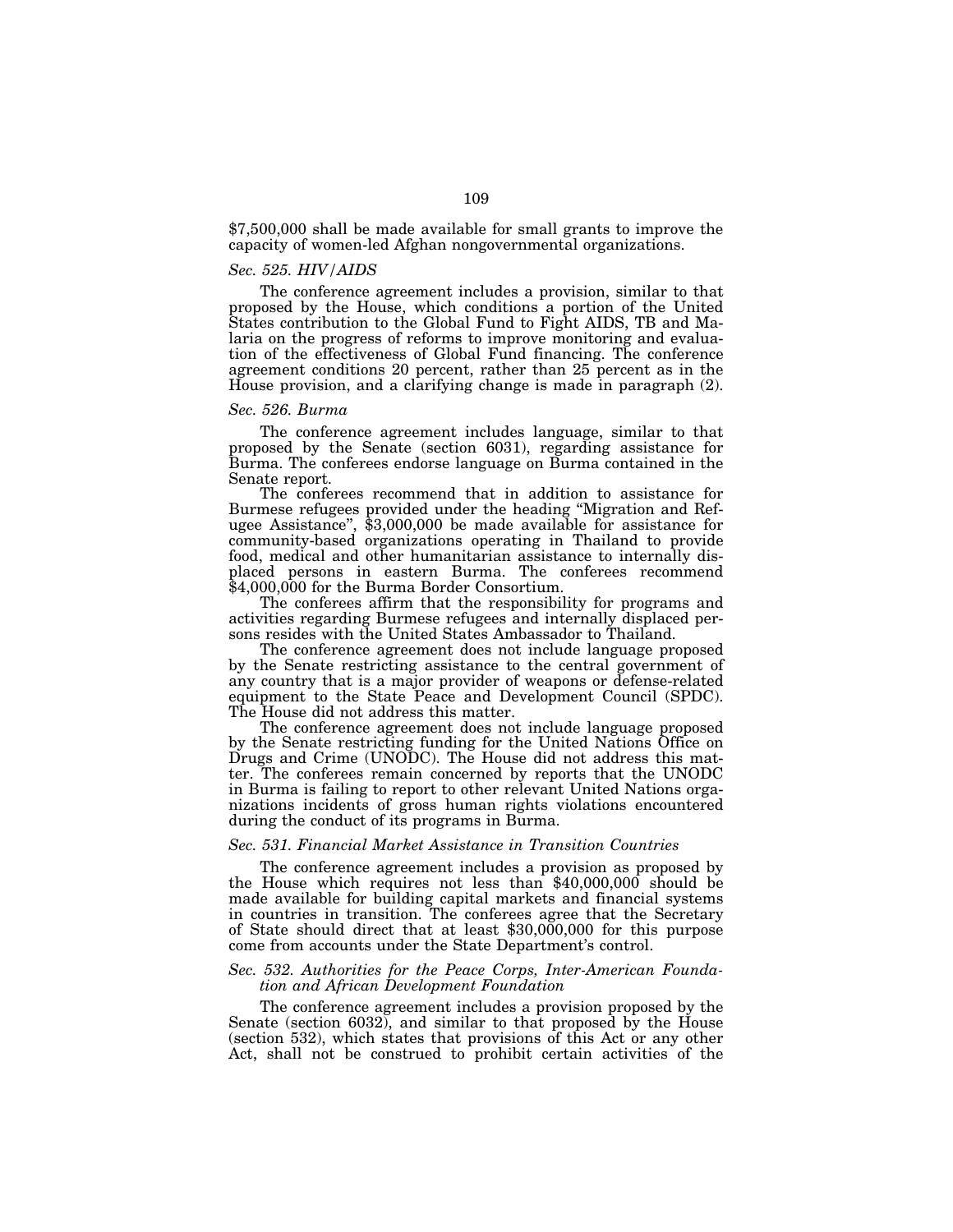Peace Corps Act, the Inter-American Foundation Act or the African Development Foundation Act.

### *Sec. 534. Special Authorities*

The conference agreement includes a provision similar to that proposed by both the House (section 534) and Senate (section 6034) which provides special authorities as follows:

In subsection (a), the conference agreement includes language proposed by the Senate which provides certain authority for assistance for Afghanistan, Pakistan, Montenegro, Lebanon, assistance to victims of war, displaced Burmese, and Iraq. The House did not include Iraq in the list of countries and provided the funds with more limited authorities.

In subsection (b), the conference agreement provides that funds appropriated for tropical forestry and biodiversity conservation activities may be used notwithstanding any other provision of law, the same as current law and as proposed by the Senate. The House provided that these funds may be used notwithstanding any provision of law that restricts assistance to foreign countries.

In subsection (c), the conference agreement provides authority for employment of personal services contractors in the United States by USAID notwithstanding any other provision of law, the same as current law and as proposed by the Senate. The House bill did not provide this authority.

The conference agreement does not include subsection (f) as proposed by both the House and Senate which addressed section  $451(a)$  of the Foreign Assistance Act of 1961. The conferees agree instead to include language proposed by the Senate (section  $6\overline{1}14$ ) which extends until 2007 the application of law making certain Vietnamese nationals eligible for resettlement in the United States.

In subsection (h), the conference agreement includes \$10,000,000 for a contribution to the World Food Program from funds managed by USAID's Bureau for Democracy, Conflict and Humanitarian Assistance, as proposed by the Senate. The funds are made available notwithstanding any other provision of law as proposed by the Senate. The House proposed a \$6,000,000 contribution.

The conference agreement does not include subsection (i) as proposed by the House and Senate which addressed availability of funds for the National Endowment for Democracy. The conferees agree to address this issue in the ''Democracy Fund'' appropriation heading in title II of this Act.

In subsection (i), the conference agreement includes language similar to that proposed by the Senate that provides \$5,000,000 for American educational institutions in the People's Republic of China. The House did not address this issue.

In subsection (j), the conference agreement includes language similar to that proposed by the Senate which addresses assistance to Pakistan in accordance with requirements contained in Public Law 107–57. The House did not address this issue. The conferees agree to include language that extends the ''sunset provision'' contained in Public Law 107–57.

In subsection (k), the conference agreement includes language similar to that proposed by the Senate that addresses the estab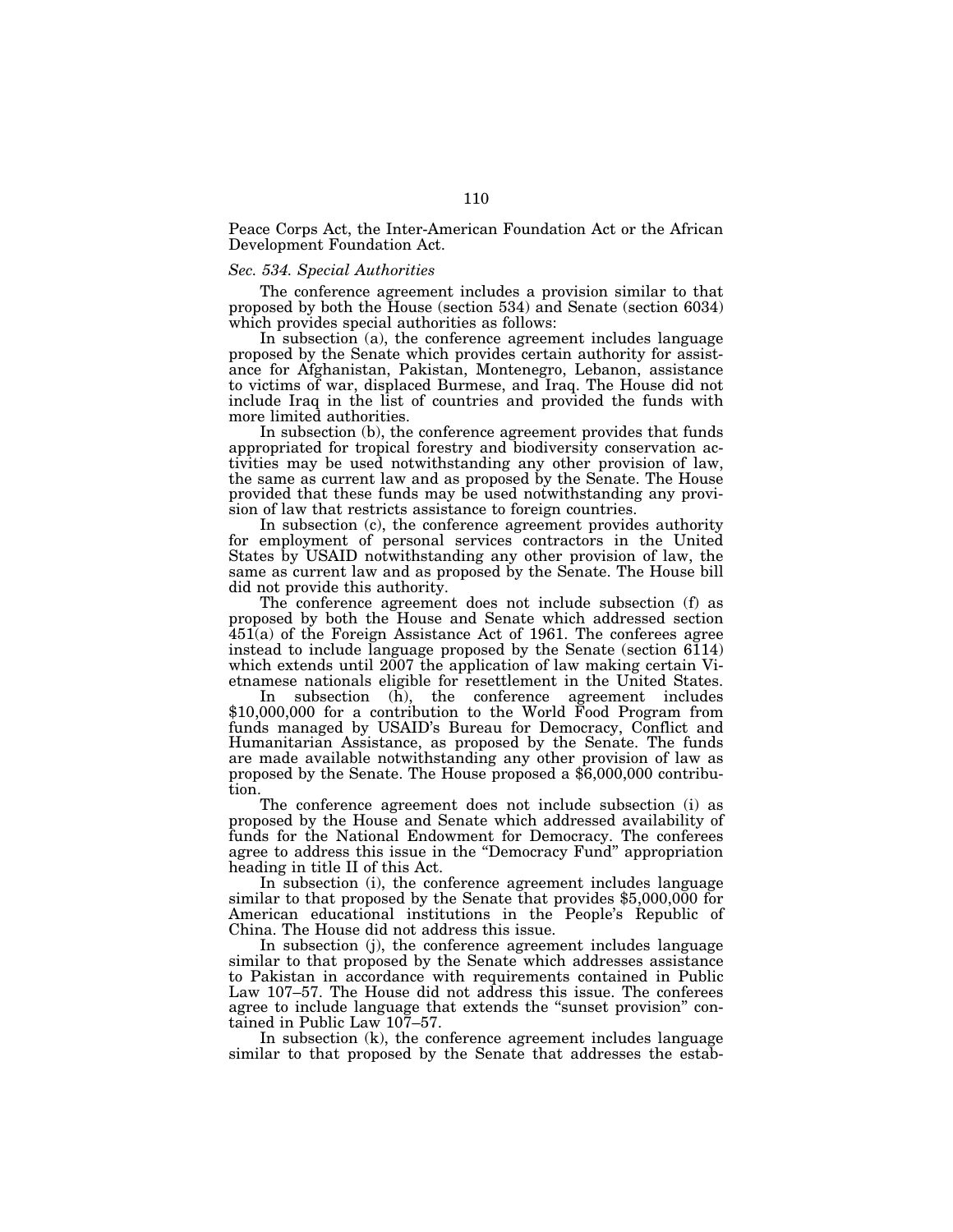lishment of a Middle East Foundation. The House did not address this issue. The conference agreement establishes the Foundation with a limitation on United States contributions of \$35,000,000 and the requirement that United States contributions to the Foundation be matched by grants from other donors.

In subsection (l), the conference agreement includes language proposed by the Senate that amends sections 21(h)(1)(A) and 21(h)(2) of the Arms Export Control Act and section 541 of the Foreign Assistance Act. The House did not address this issue.

In subsection (m), the conference agreement includes language proposed by the Senate which extends authorities for refugee status for certain peoples of the Soviet Union, Vietnam, Laos and Cambodia. The House did not address this issue.

The conference agreement does not include a provision proposed by the Senate that made funds available for administrative expenses of USAID with respect to programs in the West Bank and Gaza. The House did not address this issue. The conferees agree to address this issue in the ''Economic Support Funds'' appropriation heading in title II of this Act.

# *Sec. 536. Eligibility for Assistance*

The conference agreement includes a provision similar to that proposed by both the House (section 536) and Senate (section 6036) which applies restrictions contained in this or any other Act with respect to assistance for a country.

# *Sec. 537. Reservation of Funds*

The conference agreement includes a provision similar to that proposed by both the House (section 537) and Senate (section 6037) which provides that certain funds may be reprogrammed under certain conditions notwithstanding any other provision of this or any other Act.

### *Sec. 539. Prohibition on Publicity or Propaganda*

The conference agreement includes a provision similar to that proposed by both the House (section 539) and Senate (section 6039) prohibiting the use of funds for publicity or propaganda purposes. The conferees have modified the section to provide that not to exceed \$25,000 may be made available to carry out the provisions of section 316 of Public Law 96–533, instead of \$750,000 as proposed by the Senate. The conferees agree to reconsider funding for this purpose next year.

# *Sec. 542. Prohibition on Assistance to Foreign Governments that Export Lethal Military Equipment to Countries Supporting International Terrorism*

The conference agreement includes a provision similar to that proposed by both the House (section 542) and Senate (section 6042) which prohibits funds in this Act from being made available to any foreign government that provides lethal military equipment to certain countries.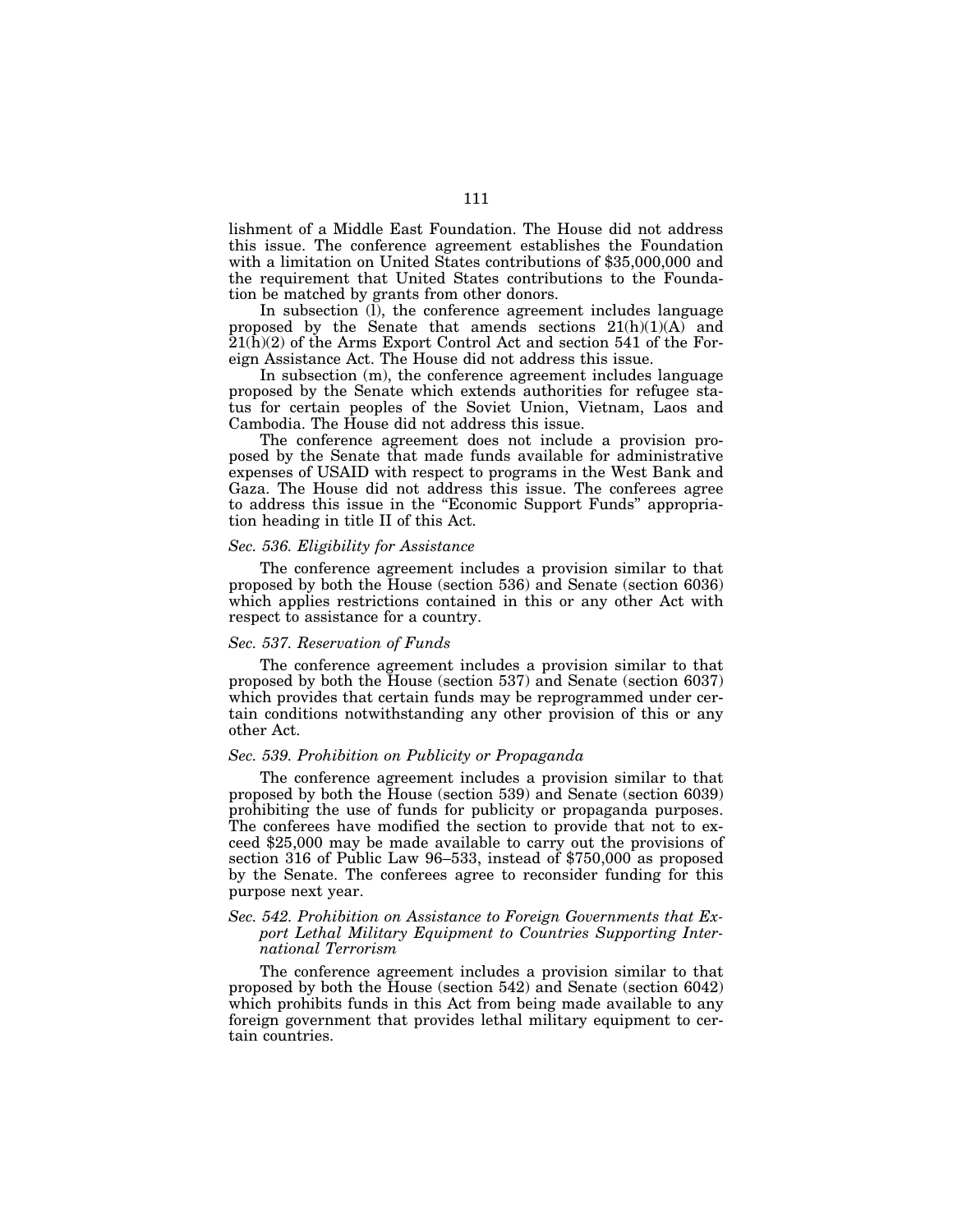# *Sec. 546. Landmines*

The conference agreement includes a provision similar to that proposed by both the House (section 546) and Senate (section 6046) which provides the same authority in current law regarding the provision of demining equipment notwithstanding any other provision of law.

# *Sec. 549. Haiti*

The conference agreement includes a provision similar to that proposed by both the House (section 549) and Senate (section 6049), modified to address language proposed by the House in section 583, ''Prohibition on Certain International Narcotics Control

The conferees agree to include language similar to that proposed by the Senate which establishes a total funding level of \$116,215,000 as requested from the following accounts: ''Child Survival and Health Programs Fund'', ''Development Assistance'', ''Economic Support Fund'', ''International Narcotics Control and Law Enforcement", "Foreign Military Financing Program", and "International Military Education and Training''. The conferees agree to include language similar to that pro-

posed by the House in section 583, revised to address the specific issues associated with the Haitian National Police (HNP). The conferees are concerned about members of the Haitian National Police or other individuals unlawfully using weapons, ammunition, and other lethal materiel that has been provided or sold by the United States Government and therefore require the certification included in section 549(c). The conferees understand that investigations into extrajudicial killings and other alleged incidents of human rights abuses by the police are currently underway but severely limited by the lack of investigative capacity within the HNP. The conferees request that not later than 60 days after the date of enactment of this Act, the State Department report to the appropriate congressional committees the findings of these investigations, including information on whether any United States-supplied or provided weapon or ammunition was used during those incidents.

The conference agreement does not include a provision proposed by the Senate requiring a report prior to funds being made available to support elections in Haiti. The conferees direct the Secretary of State to submit a report to the Committees on Appropriations within 30 days of enactment of the Act which (1) describes in detail the steps taken by the Haitian Transitional Government and the United Nations Stabilization Mission to provide adequate security to permit free and fair elections with broad based participation by all political parties, and to demobilize, disarm and reintegrate armed groups, and (2) provides an assessment of the effectiveness of such steps.

#### *Sec. 551. Limitation on Assistance to Security Forces*

The conference agreement includes a provision similar to that proposed by both the House (section 551) and Senate (section 6051) which prohibits funds in this Act from being provided to any unit of security forces if there is credible evidence of human rights violations.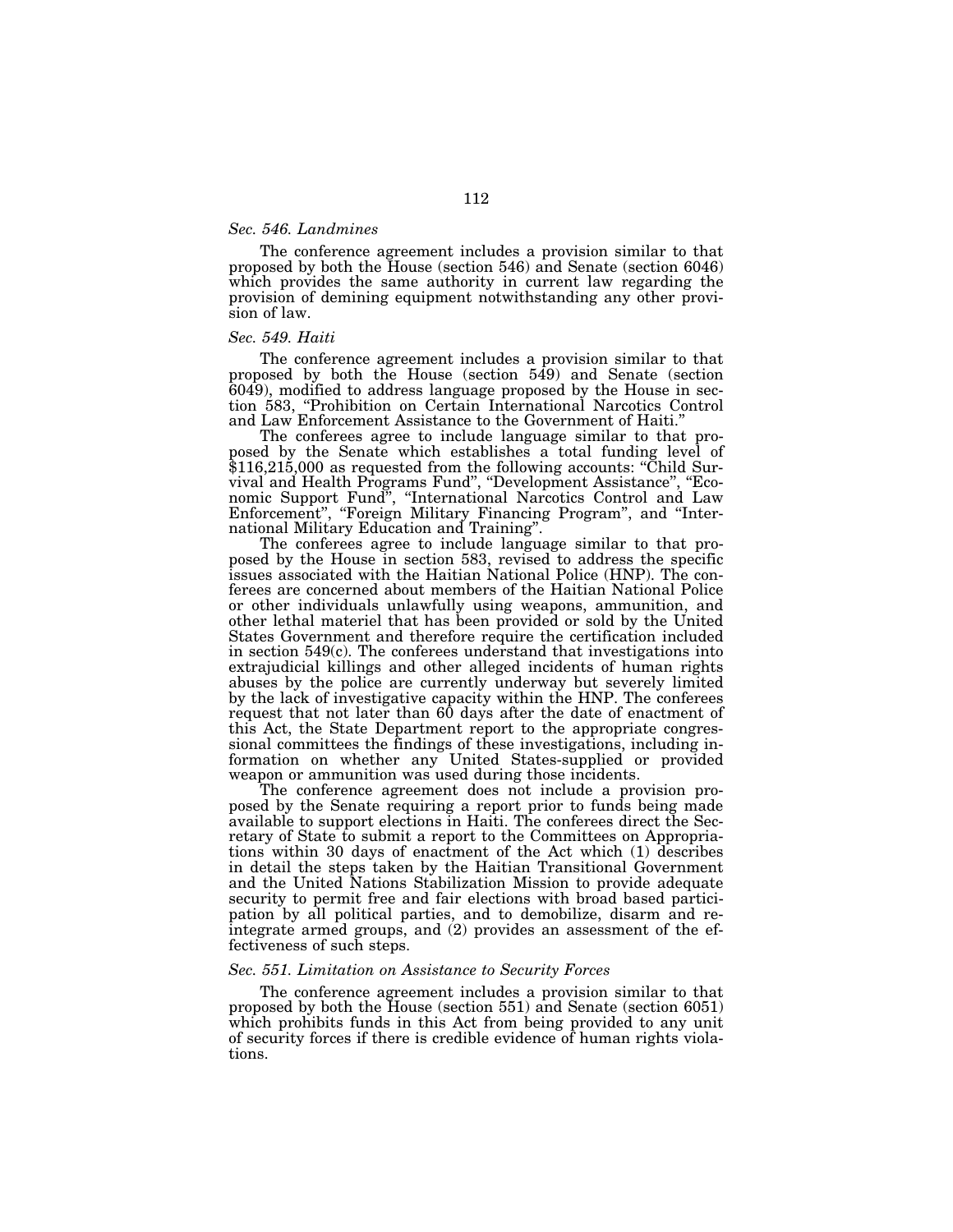# *Sec. 554. Cambodia*

The conference agreement includes language similar to that proposed by the House (section 554) and Senate (section 6054) which addresses assistance for Cambodia.

The conference agreement does not include language as proposed by the House regarding international financial institution loans to the central Government of Cambodia.

The conference agreement includes language similar to that proposed by the Senate which prohibits assistance for the central Government of Cambodia with the exception of assistance for certain programs; makes \$15,000,000 available for activities to support democracy, rule of law, and human rights, including democratic political parties; and, provides such assistance notwithstanding section 541 of the Foreign Assistance Act.

# *Sec. 556. Colombia*

The conference agreement includes language similar to that proposed by the House (section 556) and Senate (section 6056), and similar to current law which conditions the provision of assistance to the Colombian Armed Forces.

The conference agreement does not include a Senate provision requiring prior consultation with the Office of the United Nations High Commissioner for Human Rights in Colombia and with the appropriate congressional committees. The conferees expect the Secretary of State, prior to making the certifications required by this paragraph, to consider the opinion of the Office of the United Nations High Commissioner for Human Rights in Colombia regarding the conditions in section  $556(a)(2)$  of this Act and to consult with the Committees on Appropriations.

# *Sec. 559. West Bank and Gaza Program*

The conference agreement includes a provision similar to that proposed by both the House (section 559) and Senate (section 6059) which addresses funds available for the West Bank and Gaza Program, including a provision proposed by the House which requires the Comptroller General of the United States to conduct an audit of fiscal year 2006 funds and a provision proposed by the Senate which requires the Secretary of State to submit a report required in section 2106 of chapter 2 of title II of Public Law 109–13.

# *Sec. 560. Contribution to the United Nations Population Fund*

The conference agreement includes a provision similar to that proposed by both the House (section 560) and Senate (section 6060) which addresses limitations on contributions for the UN Population Fund (UNFPA), amended to provide \$34,000,000 from the "International Organizations and Programs'' (IOP) account and the "Child Survival and Health Programs Fund" account, of which \$22,500,000 shall be derived from IOP and shall be made available for the UNFPA.

The agreement does not include language proposed by the Senate which provided for exceptions to the limitations on the use of funds.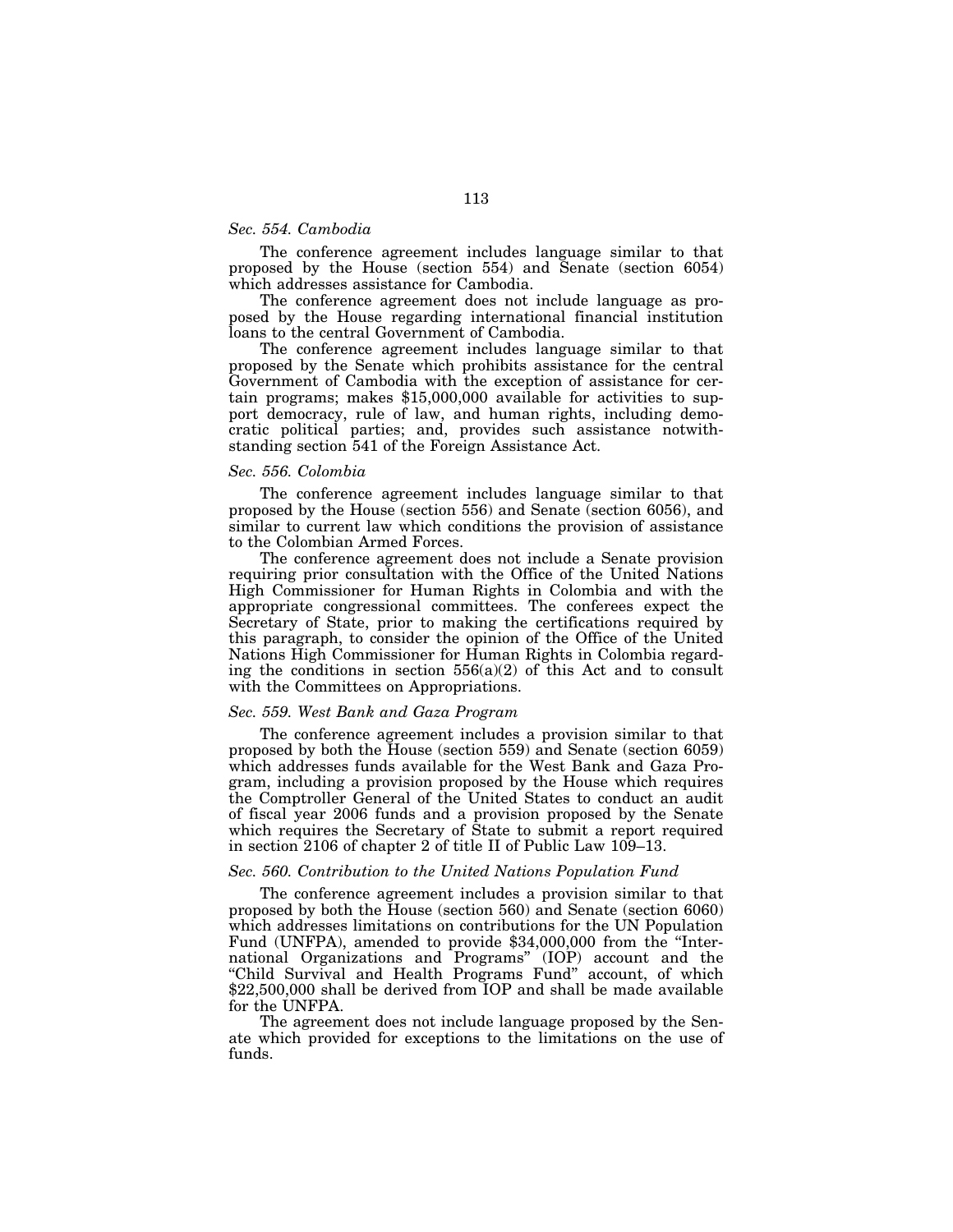# *Sec. 563. Funding for Serbia*

The conference agreement includes a provision proposed by the Senate (section 6063), and similar to that proposed by the House (section 563), which restricts assistance for the central government of Serbia, after May 31, 2006, for certain specified conditions.

# *Sec. 565. Special Debt Relief for the Poorest*

The conference agreement includes a provision proposed by the Senate (section 6065), and similar to that proposed by the House (section 565), which provides the President authority to reduce debt owed to the United States as a result of certain guarantees. The conferees agree to include language proposed by the Senate that extends debt reduction to obligations for purchases of United States agricultural commodities under export credit guarantee programs. The House did not address this issue.

# *Sec. 566. Authority To Engage in Debt Buybacks or Sales*

The conference agreement includes a provision proposed by the Senate (section 6066) and similar to a provision proposed by the House (section 566), which provides the same authority in current law to engage in debt buybacks or sales notwithstanding any other provision of law. The House limited this authority to notwithstanding any provision of law that restricts assistance to foreign countries.

### *Sec. 567. Basic Education*

The conference agreement includes a provision similar to that proposed by the House (section 567), which provides not less than \$465,000,000 from title II for basic education, including a total of \$365,000,000 from the "Development Assistance" account. The conferees note this is \$65,000,000 above the fiscal year 2005 level.

The conferees are aware of the need for programs in the developing world that increase access to quality education, including by removing financial impediments to attending school, training teachers, developing curricula, improving physical plant, and making school supplies more available. The conferees note that a number of developing nations have committed to achieving universal basic education by 2015, and that the World Bank Fast Track Initiative, to which the United States is a party, has identified certain countries for which this goal may be within reach with adequate donor support and technical assistance. The conferees want to ensure that the \$65,000,000 increase in funding for fiscal year 2006 is programmed to achieve the maximum and most dramatic results in a select number of countries, and direct USAID to program the increase only after consultation with the Committees on Appropriations.

The conference agreement includes a provision similar to that proposed by the House requiring the Comptroller General of the United States to prepare an analysis of United States-funded international basic education programs within six months of enactment. The conferees provide \$250,000 for this purpose. The conferees refer the Comptroller General to the provisions in House section 567 detailing what should be included in the analysis. The conferees also direct the Comptroller General to include an analysis of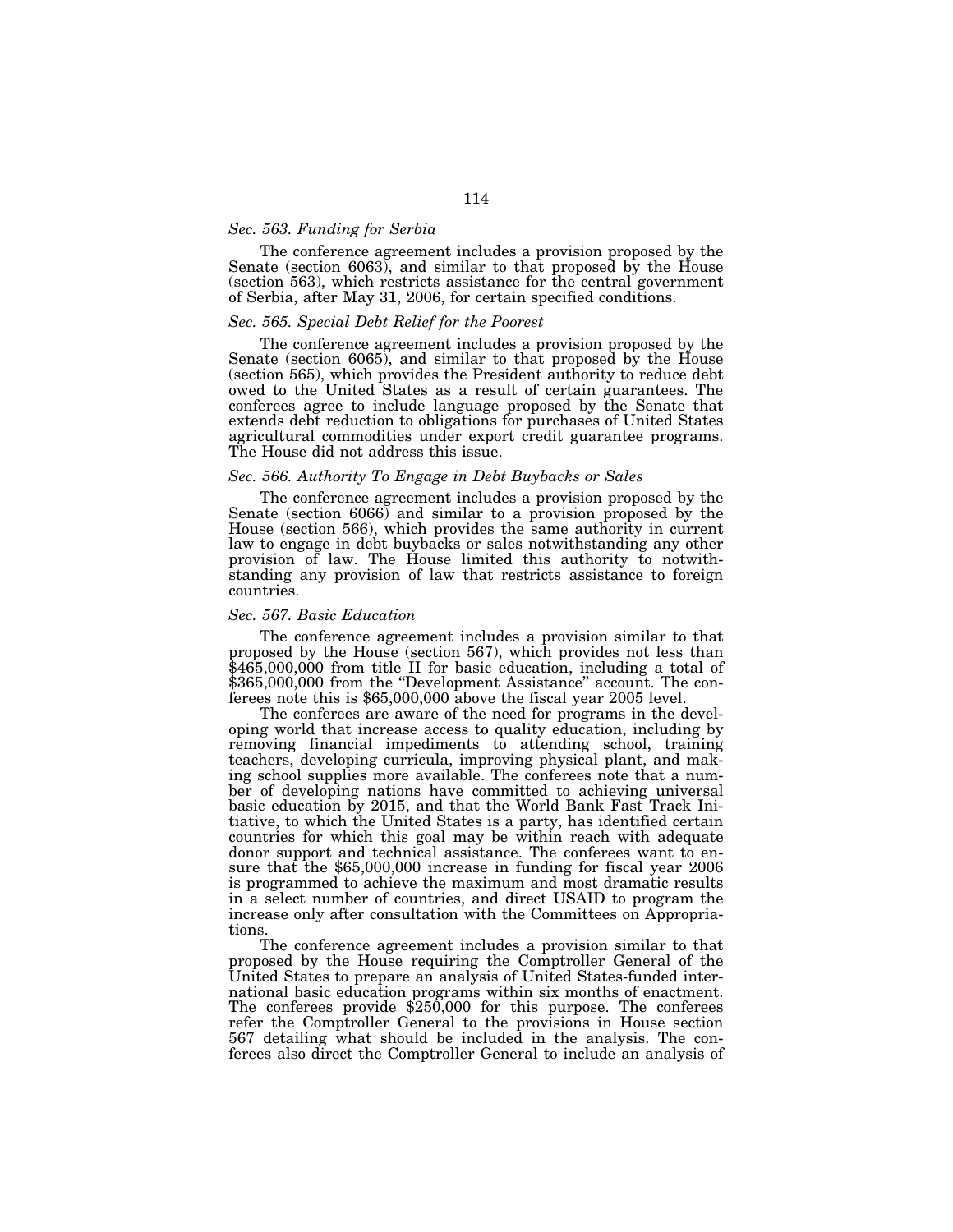the staffing needs of United States Government agencies to carry out international basic education assistance programs and a description and analysis of United States Government contracts, grants, and cooperative agreements that are designed to achieve the goals of the basic education assistance program.

The conferees also agree to provide \$15,000,000 in basic education funding to expand and extend a pilot project to increase access to basic education by addressing the prohibitive fees that keep children, and particularly girls, out of school.

# *Sec. 568. Reconciliation Programs*

The conference agreement includes a provision similar to that proposed by the House (section 568) and Senate (section 6068) which provides \$15,000,000 in ESF assistance for reconciliation programs and does not include a Senate proposal to make these funds available notwithstanding any other provision of law.

### *Sec. 569. Sudan*

The conference agreement includes a provision similar to that proposed by the House (section 569) and Senate (section 6069) which addresses assistance to Sudan, providing up to \$70,000,000 under ''Development Assistance'' for Sudan, of which \$6,000,000 may be made available to USAID for administrative expenses.

The conference agreement includes subsection  $(b)$ (1) as in the Senate bill, limiting the availability of funds, and subsection (e) as in the House bill, defining certain regions as ''outside of control of the Government of Sudan''.

# *Sec. 570. Trade Capacity Building*

The conference agreement includes a provision proposed by the House (section 570) which makes not less than \$522,000,000 available for trade capacity building assistance from several accounts in title II of this Act and \$20,000,000 from ESF for labor and environmental capacity building activities relating to the Central America Free Trade Agreement. The Senate did not address this issue.

### *Sec. 572. Zimbabwe*

The conference agreement includes a provision proposed by the Senate (section 6078) which requires the Secretary of the Treasury to take certain actions with respect to loans to the Government of Zimbabwe. The House did not address this issue.

# *Sec. 573. Gender-Based Violence Training*

The conference agreement includes a provision similar to that proposed by the House (section 573) which addresses the use of funds to provide training for foreign police, judicial, and military officials, modified to state that such training shall be provided where appropriate.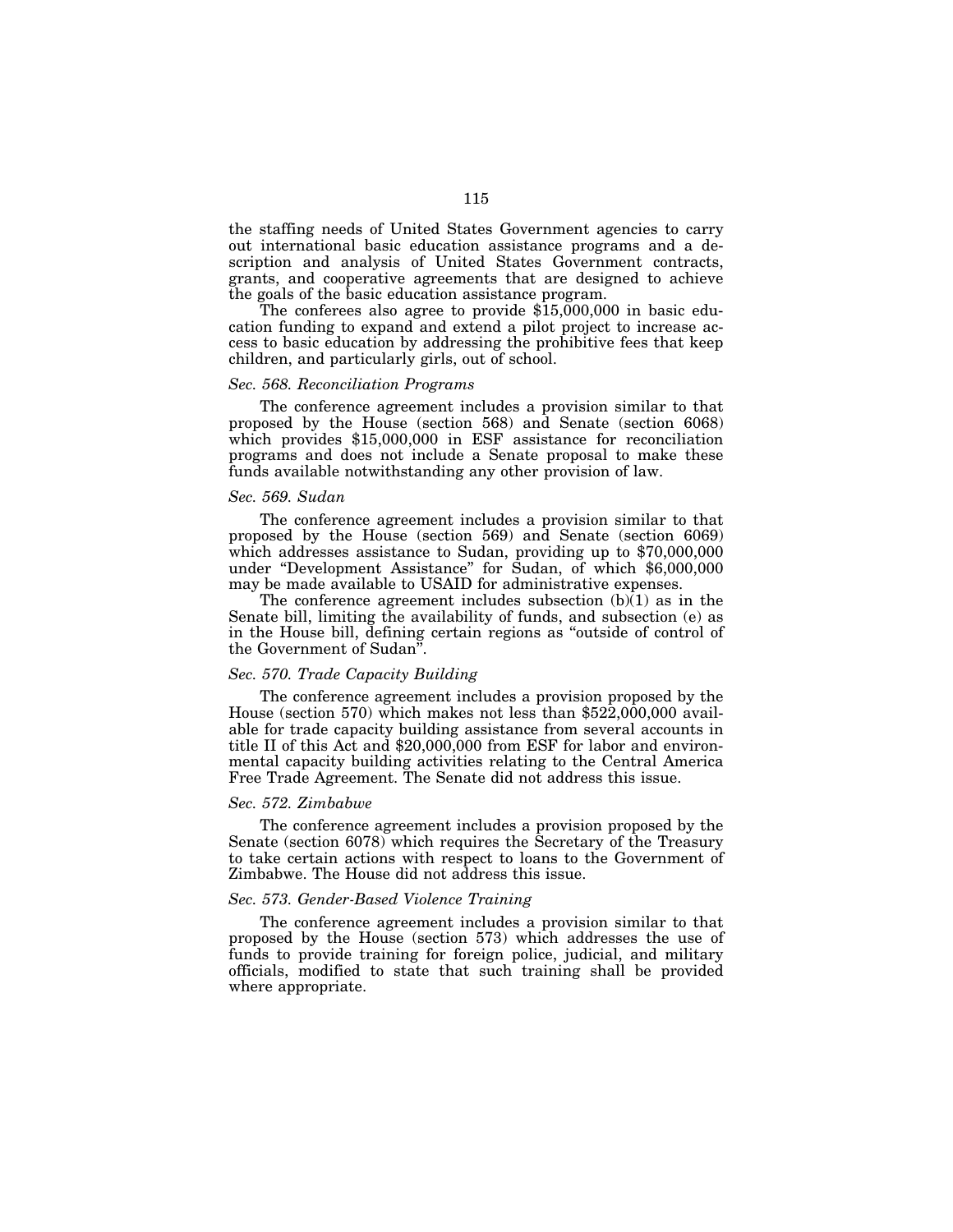# *Sec. 574. Limitation on Economic Support Fund Assistance for Certain Foreign Governments That Are Parties to the International Criminal Court*

The conference agreement includes a provision similar to that proposed by the House (section 574), amended to include a provision similar to that proposed by the Senate (section 6086).

The conferees agree to language proposed by the House which addresses assistance for countries that are party to the International Criminal Court that have not entered into an agreement with the United States pursuant to Article 98 of the Rome Statute. The conferees further agree to include as subsection (e), the Senate provision (section 6086), amended to delete reference to IMET funds.

### *Sec. 575. Tibet*

The conference agreement includes a provision similar to that proposed by both the House (section 575) and Senate (section 6079) which provides that of the funds appropriated to the "Economic Support Fund'' account, not less than \$4,000,000 should be made available to nongovernmental organizations which preserve cultural traditions and promote sustainable development and environmental conservation in Tibetan communities.

The conference agreement also provides that these funds be made available notwithstanding any other provision of law, the same as current law and as proposed by the Senate. The House proposed that these funds be made available notwithstanding any other provision of law that restricts assistance to foreign countries.

The conference agreement provides that \$250,000 should be made available for human rights and democracy programs through the National Endowment for Democracy, as proposed by the Senate. The House did not address this issue.

#### *Sec. 576. Central America*

The conference agreement includes a provision similar to that proposed by the House (section 576), amended to include language similar to that proposed by the Senate (section 6092).

The conferees agree to include language proposed by the House which provides that of the funds appropriated by this Act under the headings ''Child Survival and Health Programs Fund'' and ''Development Assistance'', not less than the amount of funds initially allocated pursuant to section 653(a) of the Foreign Assistance Act of 1961 for fiscal year 2005 should be made available for El Salvador, Guatemala, Nicaragua and Honduras. The conferees direct that USAID not fund these increases from other fiscal year 2006 programs in the Western Hemisphere.

The conferees further agree to include language similar to that proposed by the Senate in section 6092, which provides not less than \$1,500,000 for electoral assistance, media and civil society programs, and activities to combat corruption and strengthen democracy in Nicaragua and not less than \$1,500,000 for programs and activities to combat organized crime, crimes of violence specifically targeting women and corruption in Guatemala.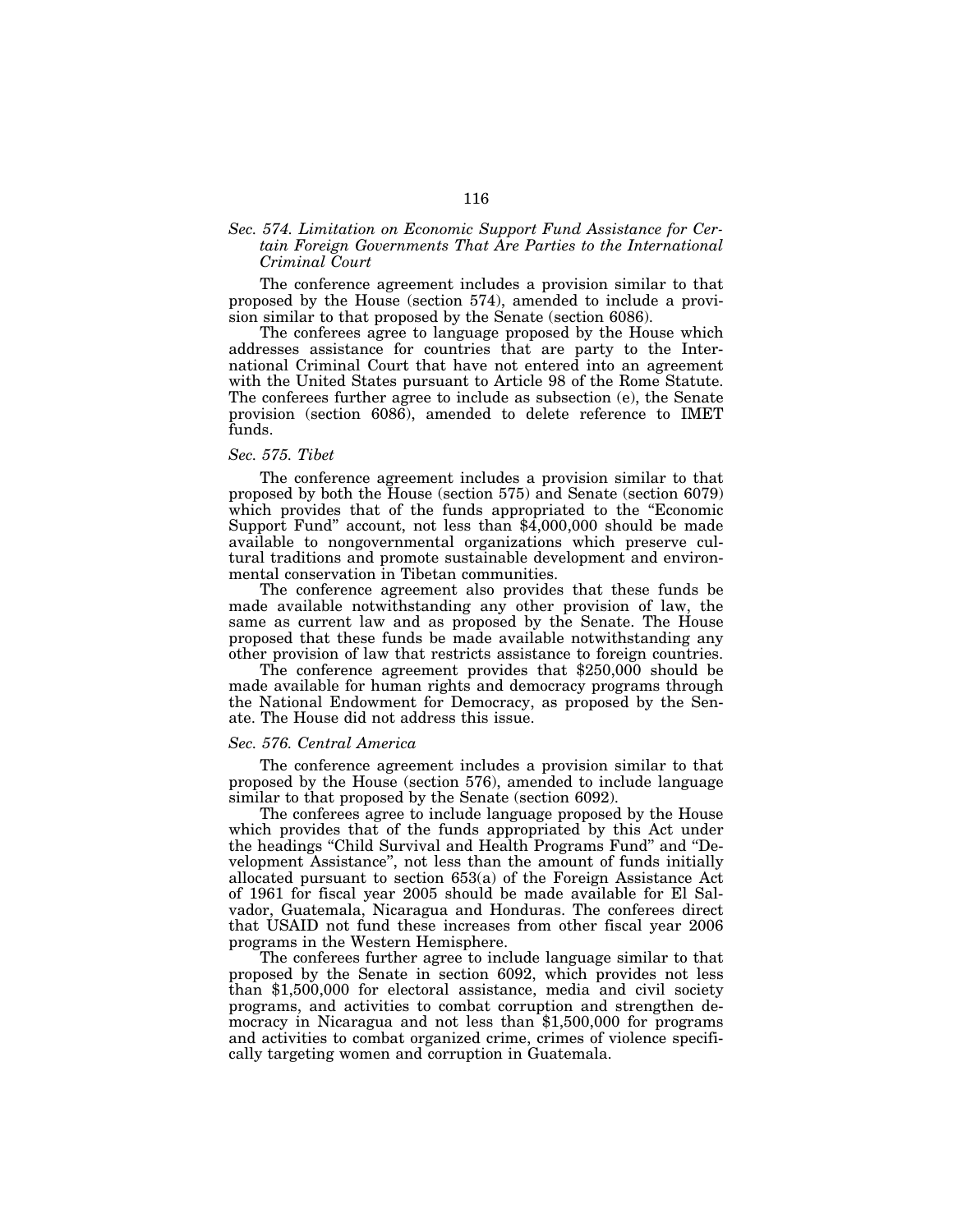# *Sec. 577. United States Agency for International Development Management*

# (INCLUDING TRANSFER OF FUNDS)

The conference agreement includes a provision similar to that proposed by the House (section 577) which provides certain authorities to USAID. The conferees agree to continue authority that enables USAID to hire Foreign Service Limited employees to replace on a one-for-one basis individuals who were employed by USAID under other authorities, such as Personal Services Contracts (PSCs). To ensure that relatively junior Foreign Service Officers have an early opportunity to gain valuable overseas experience, the conferees provide \$10,000,000 to pay for such indirect costs as housing and transportation. These costs are routinely covered for PSCs and paid out of program accounts. In using these authorities, USAID should achieve annualized savings in administrative costs, including an estimated \$4,000,000 in fiscal year 2007. The conferees direct USAID to provide baseline data on administrative costs so these annual savings can be verified and tracked.

The conference agreement includes language under this section that allows USAID to use program funds to cover the costs of staff working to mitigate the effects of natural disasters. The conferees note that this authority should be used sparingly and only when necessary to enable USAID to cope with the consequences of natural disasters, such as those on the scale of Hurricane Mitch in Central America in 1998.

# *Sec. 578. HIPC Debt Reduction*

The conference agreement includes a provision as proposed by the House (section 578) which addresses HIPC debt reduction. The Senate did not address this matter.

# *Sec. 579. OPIC Transfer Authority*

### (INCLUDING TRANSFER OF FUNDS)

The conference agreement includes a provision as proposed by the House (section 579), which authorizes the transfer of funds under title II of this Act to OPIC for certain purposes. The Senate did not address this matter.

# *Sec. 580. Limitation on Funds Relating to Attendance of Federal Employees at Conferences Occurring Outside the United States*

The conference agreement includes a provision similar to that proposed by both the House (section 585) and Senate (section 6124) which prohibits funds for attendance of more than 50 employees at any single conference occurring outside the United States, modified to clarify that the prohibition applies to employees stationed in the United States attending international conferences.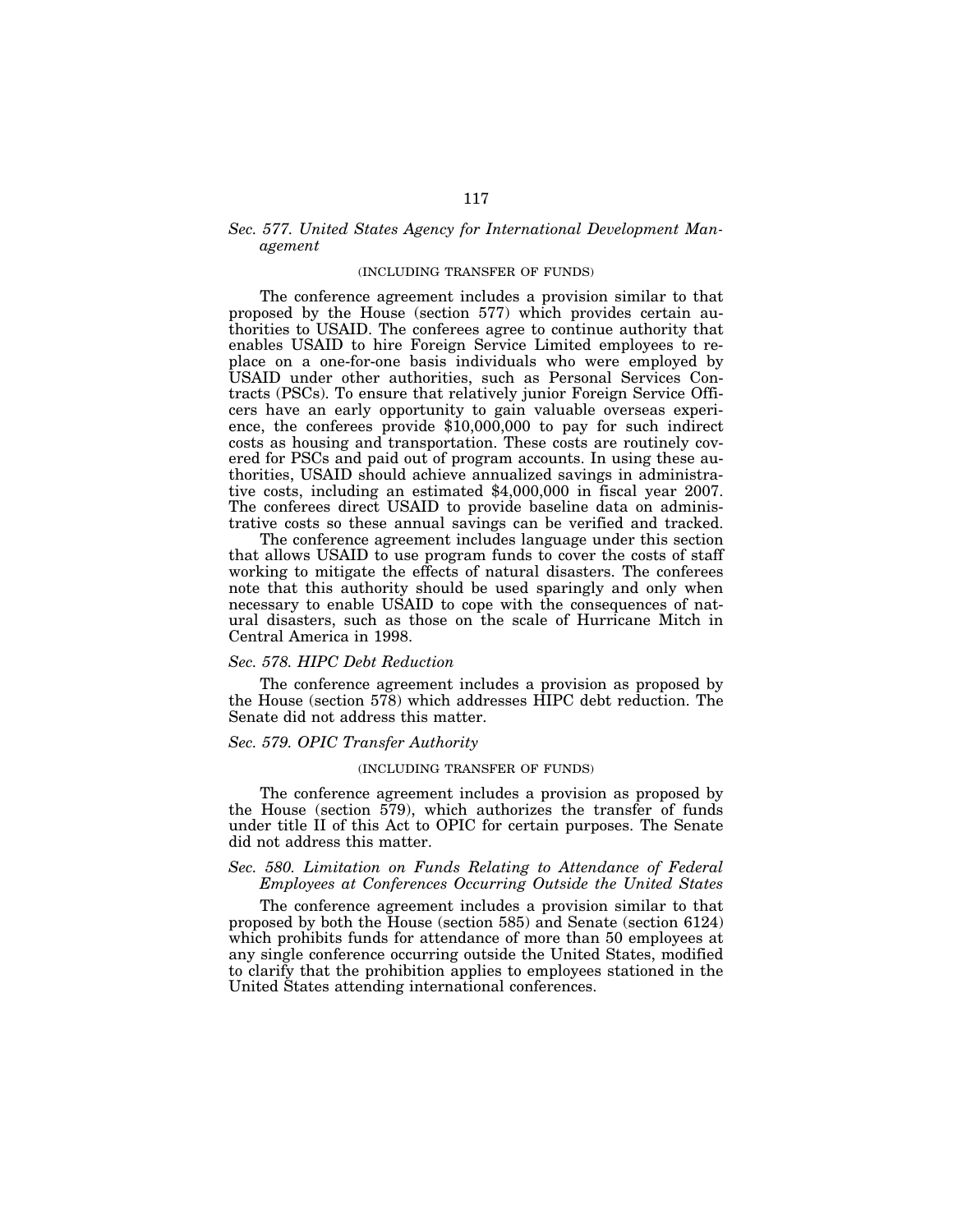# *Sec. 581. Limitation On Assistance To Foreign Countries That Refuse To Extradite To The United States Any Individual Accused In The United States Of Killing A Law Enforcement Officer*

The conference agreement includes a provision similar to that proposed by the House (section 587) which prohibits funds for assistance under certain conditions associated with extradition of certain individuals, modified to provide a waiver of the restriction when the Secretary of State certifies to the Committees on Appropriations that such a restriction is contrary to the national interest of the United States.

# *Sec. 582. Prohibition Against Direct Funding for Saudi Arabia*

The conference agreement includes a provision similar to that proposed by the House (section 588) which prohibits assistance to Saudi Arabia, modified to reflect current law.

# *Sec. 583. Governments That Have Failed To Permit Certain Extraditions*

The conference agreement includes a provision similar to that proposed by the House (section 590) and Senate (section 6129) which prohibits funds for assistance under certain conditions when governments fail to permit the extradition of certain individuals, modified to provide a waiver of the restriction when the Secretary of State certifies to the Committees on Appropriations that such a restriction is contrary to the national interest of the United States.

### *Sec. 584. Reporting Requirements*

The conference agreement includes a provision similar to that proposed by the Senate (section 6067) which requires a quarterly report on the uses of fiscal year 2006 funds for ''Foreign Military Financing", "International Military Education and Training" and ''Peacekeeping Operations'', modified to change the date of the first report to April 1, 2006 and remove the reference to "hereafter."

# *Sec. 585. Environment Programs*

The conference agreement includes a provision similar to that proposed by the Senate (section 6074) which addresses environment programs. The conference agreement also includes language similar to that proposed by the Senate with respect to the submission of the climate change report. The conferees expect that, pursuant to the August 2005 Government Accountability Office report (GAO–05–461), OMB and the Climate Change Science Program (CCSP) will explain in detail any changes in the Administration's annual climate change report content and format since fiscal year 2002. The conferees expect OMB and the CCSP to develop crosswalk tables to compare new and old report structures, definitions, categories, content, and format to ensure better assessment of changes in spending over time, specifically by agency and category. In addition, the conferees direct OMB in its fiscal year 2007 report to transmit information in the form of budget authority, expenditures, and obligations as has been consistently required by the Congress.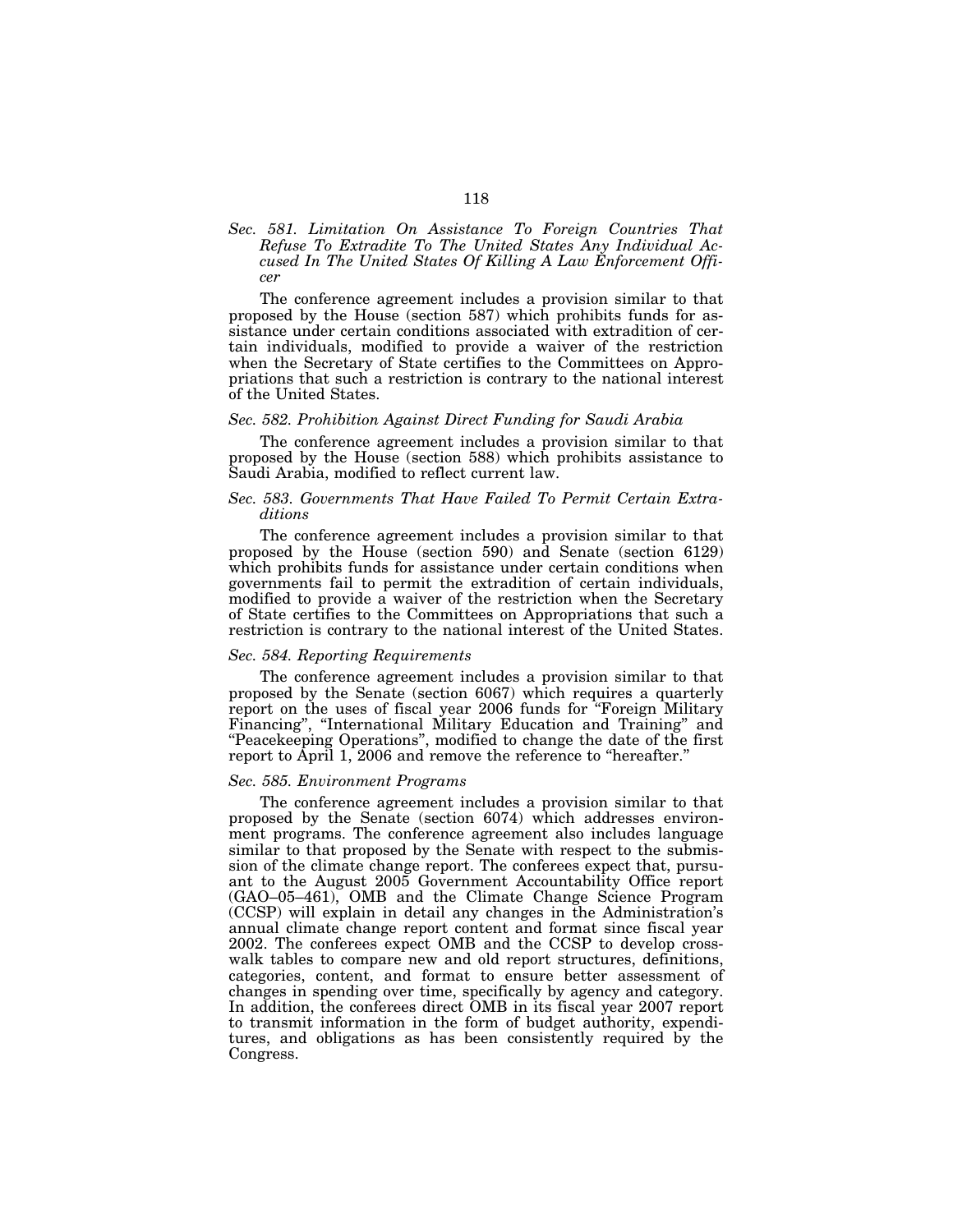The conference agreement contains a subsection similar to current law and the Senate proposal regarding extractive industries and the international financial institutions. The House did not address this matter.

# *Sec. 586. Uzbekistan*

The conference agreement includes a provision as proposed by the Senate (section 6075) and similar to current law.

#### *Sec. 587. Central Asia*

The conference agreement includes a provision similar to that proposed by the Senate (section 6076) regarding assistance to Central Asia.

#### *Sec. 588. Disability Programs*

The conference agreement includes a provision similar to that proposed by the Senate (section 6077) making available \$4,000,000 in ESF for programs and activities administered by USAID to address the needs and protect the rights of people with disabilities in developing countries. Of this amount, the conferees direct that \$1,500,000 be made available to organizations that specialize in advocacy for people with disabilities, to support training, technical, and related assistance for foreign NGOs that work primarily on behalf of people with disabilities in developing countries, and \$2,500,000 be made available for equipment and other assistance for such foreign NGOs.

### *Sec. 589. Discrimination Against Minority Religious Faiths in the Russian Federation*

The conference agreement includes a provision proposed by the Senate (section 6080) regarding assistance for the Russian Federation. The House did not address this matter.

# *Sec. 590. War Crimes in Africa*

The conference agreement includes a provision similar to that proposed by the Senate (section 6081), requiring a certification by the Secretary of State before any funding may be made available to the central government of any country in which a person indicted by the Special Court for Sierra Leone or International Criminal Tribunal for Rwanda is living.

The conferees believe that Charles Taylor should stand trial for the crimes for which he has been indicted. In subsection (d), the conferees require a report by the President outlining the Administration's strategy for working with the Government of Nigeria to turn over Charles Taylor to the Special Court for Sierra Leone. If that report has not been received by 120 days following enactment of this Act, no funding may be made available for the central Government of Nigeria. This restriction is not intended to include support provided for peacekeeping operations in other countries.

#### *Sec. 591. Security in Asia*

The conference agreement includes a provision similar to that proposed by the Senate (section 6084) which (1) specifies military assistance for a number of countries in Asia; (2) makes funds avail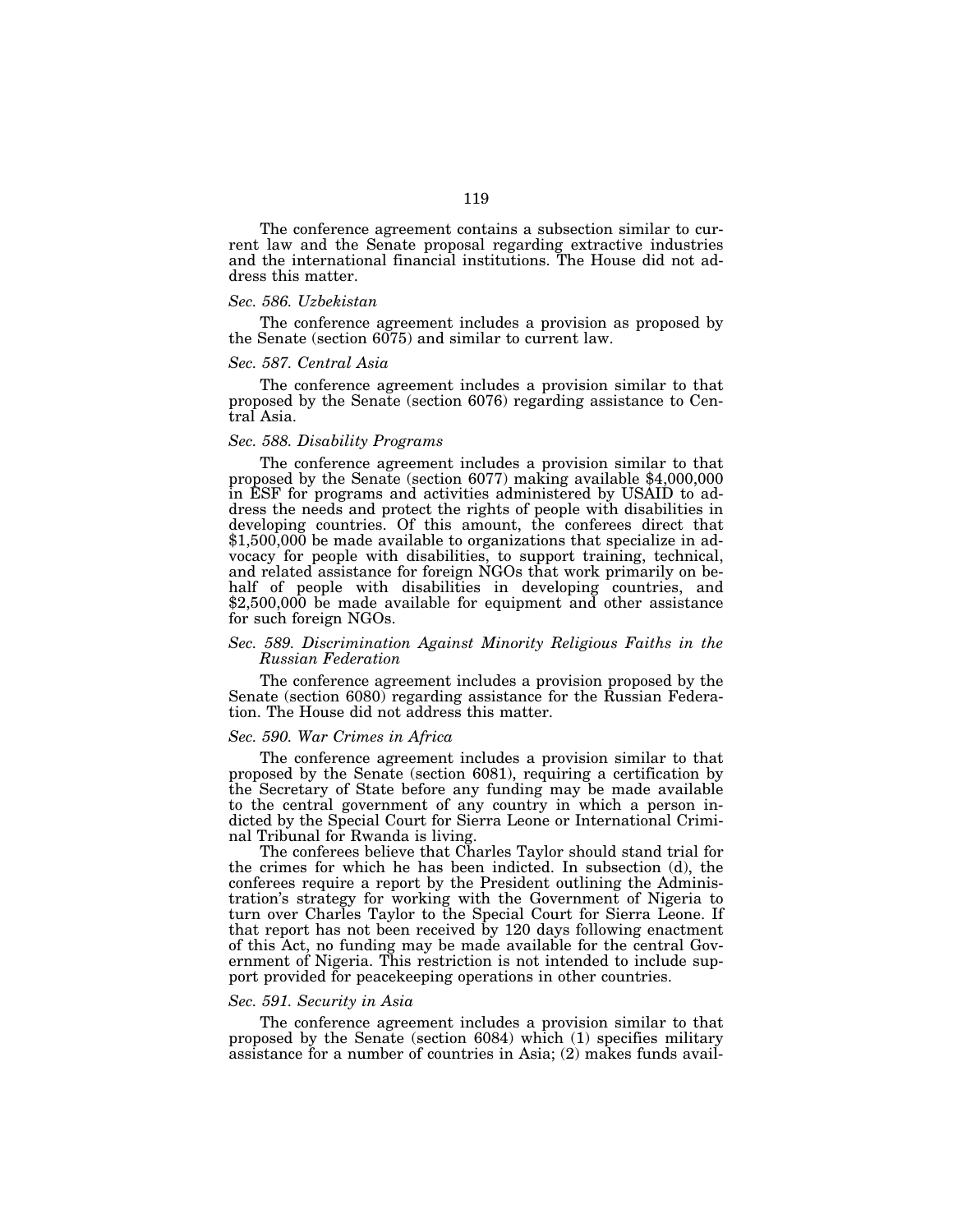able for the Philippines to address critical deficiencies identified in the Joint Defense Assessment of 2003; (3) permits funding for the Indonesian Navy, subject to the notification of the Committees on Appropriations; and (4) makes funds available for Cambodia notwithstanding certain provisions of this Act.

The conference agreement does not include language proposed by the Senate with respect to Nepal in this provision. These requirements are addressed in section 592.

# *Sec. 592. Nepal*

The conference agreement includes a new provision similar to language proposed by the Senate in subsection (e) of section 6084 which addressed Nepal.

For purposes of determining whether the conditions for certification have been met, the conferees intend that ''civil liberties'' include due process under law, freedoms of speech, the press and association, and the right of movement; and "protecting human rights'' includes (1) the release of all political detainees including those detained before February 1, 2005; (2) granting civilian prosecutors and judicial authorities, the National Human Rights Commission of Nepal (NHRC), the Office of the United Nations High Commissioner for Human Rights in Nepal, and international humanitarian organizations, unannounced and unimpeded access to all detainees, places of detention, witnesses, relevant documents and other requested information, and cooperating with these entities to identify and resolve all security related cases involving persons in government custody; (3) complying with international humanitarian law and ending torture, extrajudicial killings and other gross violations of human rights, and prosecuting and punishing individuals responsible for such violations; (4) restoring the independence of the NHRC in accordance with constitutional provisions, including providing adequate funding and staff; (5) complying with habeas corpus orders issued by Nepal's courts including all outstanding orders, and the security forces are respecting such orders; and (6) ensuring that the Commission for Investigation of Abuse of Authority is receiving adequate support to effectively implement its mandate and that no other anti-corruption body is functioning in violation of the 1990 Constitution or contrary to due process.

### *Sec. 593. Neglected Diseases*

The conference agreement includes a provision similar to that proposed by the Senate (section 6094) which allocates \$15,000,000 of the "Child Survival and Health Programs Fund" to fight neglected diseases. The conferees recognize that a multilateral initiative may be the most effective mechanism for leveraging and coordinating with additional contributions from other donors. The Administrator of USAID should consult with the Committees on Appropriations before a mechanism is chosen. Until such a mechanism is available, the Administrator should develop and implement the program through existing bilateral and multilateral mechanisms.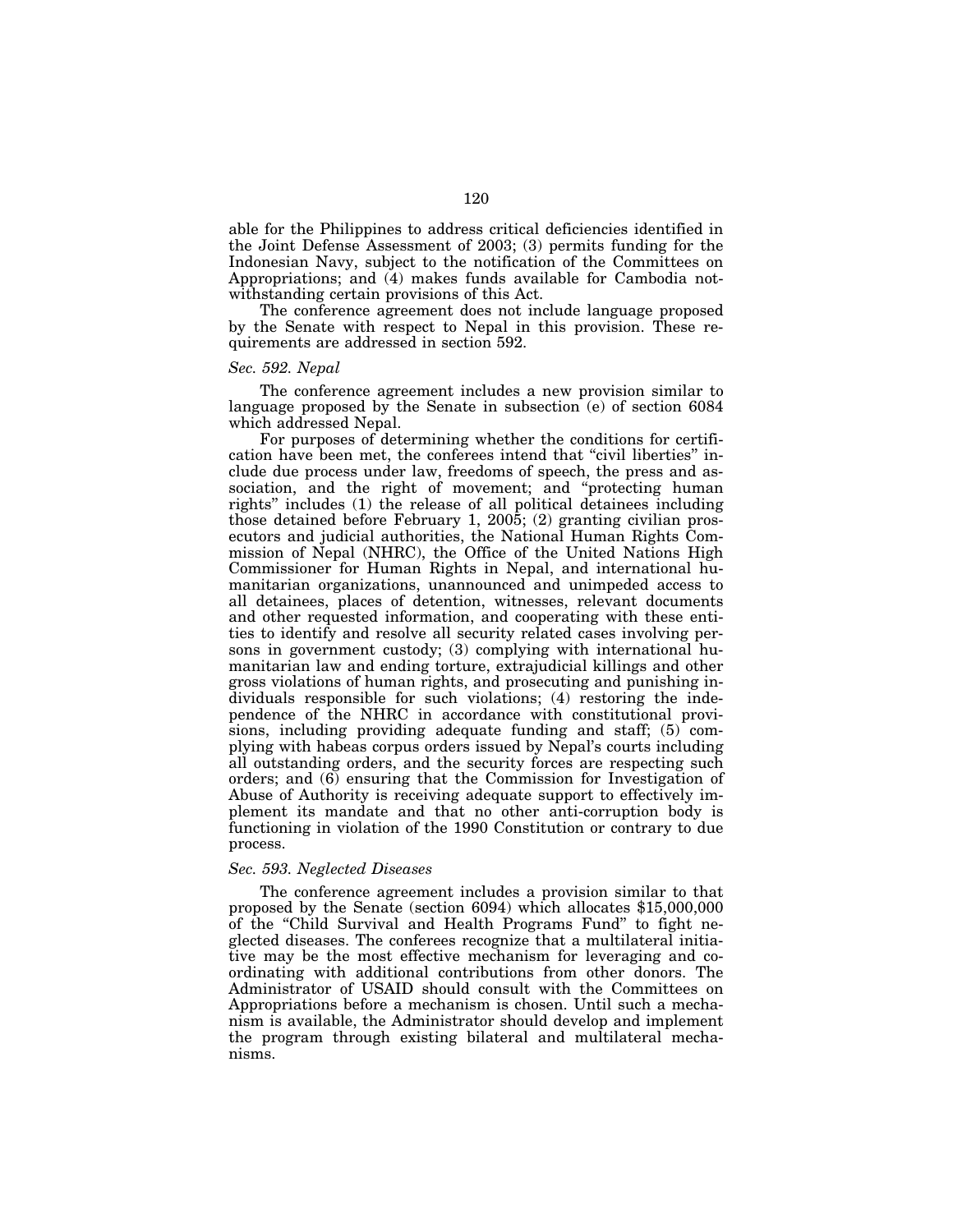# *Sec. 594. Orphans, Displaced and Abandoned Children*

The conference agreement includes a provision similar to that proposed by the Senate (section 6095) which provides not less than \$3,000,000 for activities to improve the capacity of foreign government agencies and NGOs to prevent child abandonment, address the needs of orphans, displaced and abandoned children and provide permanent homes through family reunification, guardianship and domestic adoptions.

# *Sec. 595. Advisor for Indigenous Peoples Issues*

The conference agreement includes a provision similar to that proposed by the Senate (section 6097) that requires USAID to appoint an Advisor for Indigenous Peoples Issues.

# *Sec. 596. Statement*

The conference agreement includes a provision similar to that proposed by the Senate (section 6112) which requires that funds in the specified accounts be allocated as indicated in the respective tables in this statement of the managers. Any change to these allocations is subject to the regular reprogramming procedures of the Committees on Appropriations.

#### *Sec. 597. Combatting Piracy of United States Copyrighted Materials*

The conference agreement includes a provision similar to that proposed by the Senate (section 6115) regarding the use of funds under the heading ''International Narcotics Control and Law Enforcement'' to combat piracy of United States copyrighted materials overseas.

# *Sec. 598. Malaria*

The conference agreement includes a provision, similar to that proposed by the Senate (section 6125) which addresses malaria. The House did not address this matter. Further discussion of malaria is under ''Child Survival and Health Programs Fund''.

# *Sec. 599. Oversight of Iraq Reconstruction*

The conference agreement includes a provision, similar to that proposed by the Senate (section 6131) which addresses authorities and funding for the Special Inspector General for Iraq Reconstruction (SIGIR), amended to extend the period of oversight for the SIGIR without providing additional funds as proposed by the Senate.

The conferees endorse oversight of United States reconstruction efforts in Iraq and therefore support the work of the SIGIR. The conferees intend that programs and operations of the Coalition Provisional Authority (CPA) that had been within the oversight jurisdiction of the Coalition Provisional Authority Inspector General (CPA–IG) remain within the jurisdiction of its successor, SIGIR. The conferees understand that SIGIR has sufficient funds to carry out its activities through fiscal year 2006 and expect any additional funds necessary to complete SIGIR's work in fiscal year 2007 will be included in the fiscal year 2007 budget request for consideration in the fiscal year 2007 appropriations process.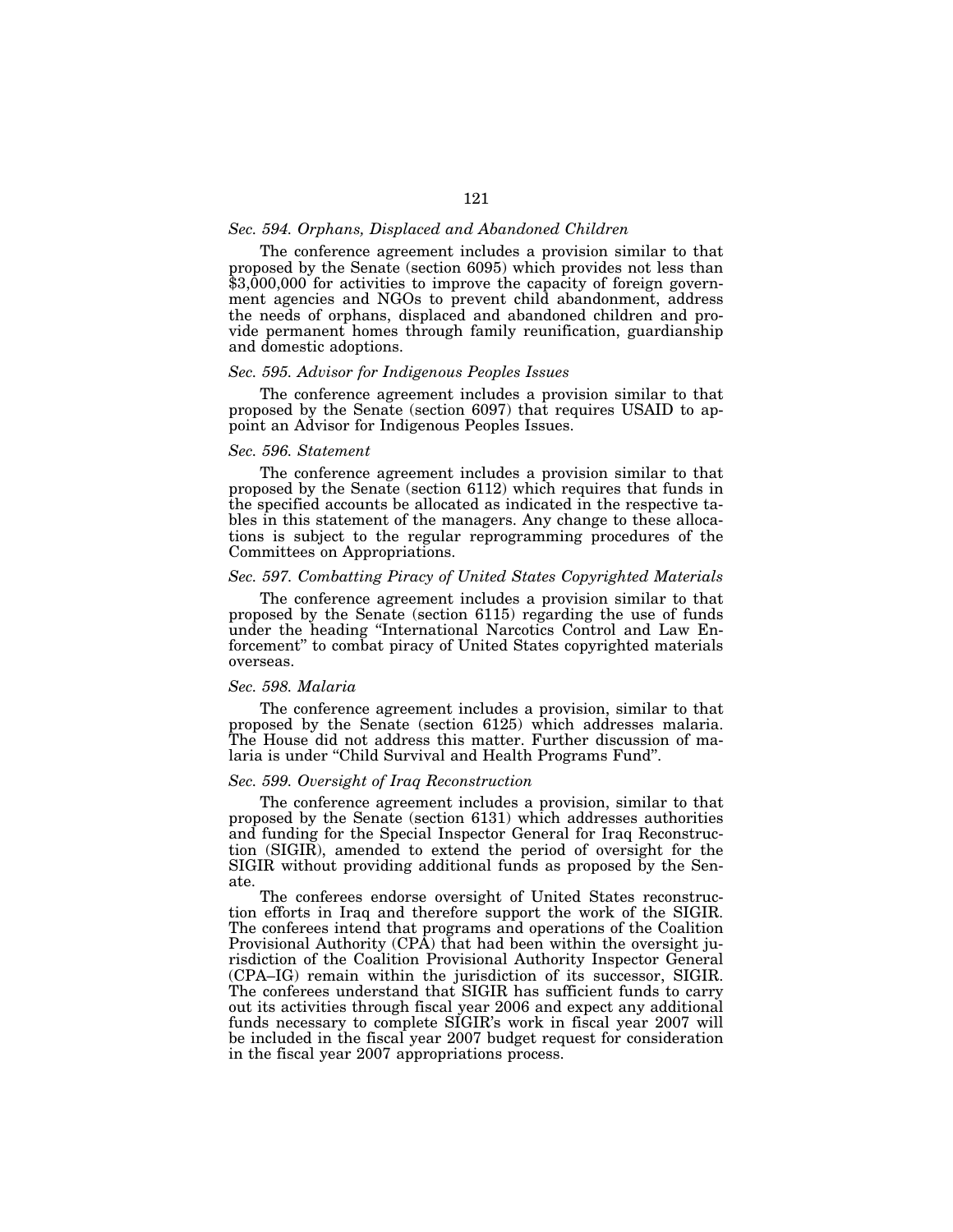With respect to Iraq's reconstruction, the conferees note the importance of an open and transparent process in developing projects, issuing contracts and fulfilling those contracts currently underway. The conferees encourage the State Department and the Defense Department to consider current proposals to use advanced software programs that provide solutions for soliciting contracts and ensuring that the bidding process is transparent and accountable.

The conferees are aware of a joint proposal by the Sabre Foundation and the Harvard Committee on Iraqi Libraries to enhance the quality and quantity of Iraqi university library collections. The conferees urge the State Department, working with other donors, to enhance and strengthen higher education in Iraq.

#### *Sec. 599A. Nonproliferation and Counterproliferation Efforts*

The conference agreement includes a provision similar to that proposed by the Senate (section 6134) which makes NADR funds available for certain nonproliferation and counterproliferation efforts, but does not include the reference to the Cooperative Threat Reduction program and the National Counter Proliferation Center as proposed by the Senate. The House did not address this matter.

# *Sec. 599B. Promotion of Policy Goals at Multilateral Development Banks*

The conference agreement includes a provision, similar to that proposed by the Senate, which amends the International Financial Institutions Act by requiring the Secretary of the Treasury to inform the multilateral development banks and the executive directors of such banks of certain reform goals and to actively promote these reforms. The conferees believe these reforms would improve transparency, deter corruption, promote justice and accountability, protect whistleblowers, and enhance the quality of MDB-financed projects, and should be vigorously implemented. The House did not address this matter.

# *Sec. 599C. Authorizations*

The conference agreement includes authorization language for the International Development Association, the African Development Fund, and the Asian Development Fund.

### *Sec. 599D. Anticorruption Provisions*

The conference agreement includes a provision, similar to that proposed by the House that would withhold 20 percent of the funds for the World Bank's International Development Association (IDA) from disbursement until the Secretary of the Treasury makes a certification about a number of procurement issues that would increase transparency in the World Bank procurement process. The provision includes International Bank for Reconstruction and Development (IBRD) loans as well as IDA credit agreement or grants and project preparation advances, and ''World Bank procurement guidelines'' include the following World Bank Guidelines: Procurement Under IBRD Loans and IDA Credits; Guidelines: Selection and Employment of Consultants by World Bank Borrowers; and, all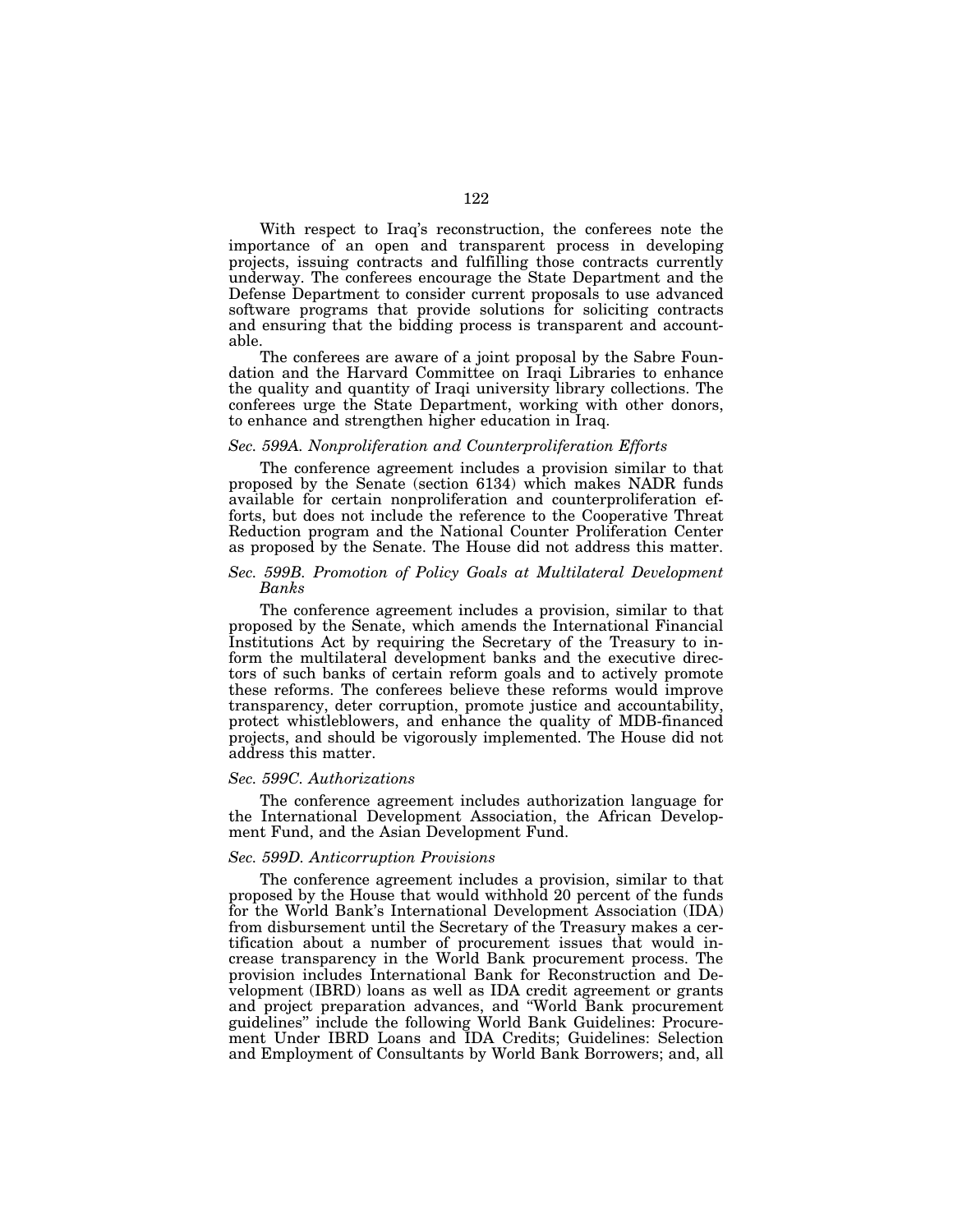relevant Standard Bidding Documents applicable to World Bankfunded tenders. The Senate did not address this issue.

# *Sec. 599E. Assistance for Demobilization and Disarmament of Former Irregular Combatants in Colombia*

The conferees include a provision that provides up to \$20,000,000 to demobilize and disarm former members of Colombian terrorist organizations. This funding may be made available if the Secretary of State certifies that certain conditions specified in the language are met.

### *Sec. 599F. Indonesia*

The conferees include a provision, similar to that proposed by the Senate (section 6072), which conditions the availability of military assistance for Indonesia on a certification by the Secretary of State that certain conditions have been met. The conferees are grateful for Indonesia's contributions to the global war on terrorism, and recognize the important progress evinced by the government of Indonesia in advancing civilian control of the military. The conferees remain concerned with human rights in Indonesia, including the role of some Indonesian military officers in organizing and supplying militia groups during 1999 attacks in East Timor, and urge the Indonesian Government to bring those responsible to justice. The House did not address this issue.

# *Sec. 599G. Report on Indonesian Cooperation*

The conferees include a provision, similar to that proposed by the Senate (section 6108), which requires a report by the Secretary of State on progress being made into the investigation and prosecution of the murders of two United States citizens and one Indonesian citizen in 2002.

# PROVISIONS NOT ADOPTED BY THE CONFEREES

The conference agreement does not include a provision proposed by the House and the Senate (sections 504 and 6024) regarding "Limitation on Expenses". This issue is addressed in section 505, "Limitation on Expenses and Representational Allowances".

The conference agreement does not include a provision proposed by the Senate (section 6025) that prohibited certain funds from this Act from being used to procure aircraft. The House did not address this matter. The conferees have addressed this matter under the heading ''International Narcotics Control and Law En-

The conference agreement does not include a provision proposed by both the House (section 526) and the Senate (section 6026) that addressed funding for democracy programs and instead creates a new appropriation in title II, ''Democracy Programs'' to accommodate the financing otherwise addressed in these title V provisions.

The conference agreement does not include a provision proposed by the House (section 572) or a provision proposed by the Senate (section 6089), regarding assistance for Cuba.

The conference agreement does not include a provision proposed by the Senate (section 6073), which prohibited funds from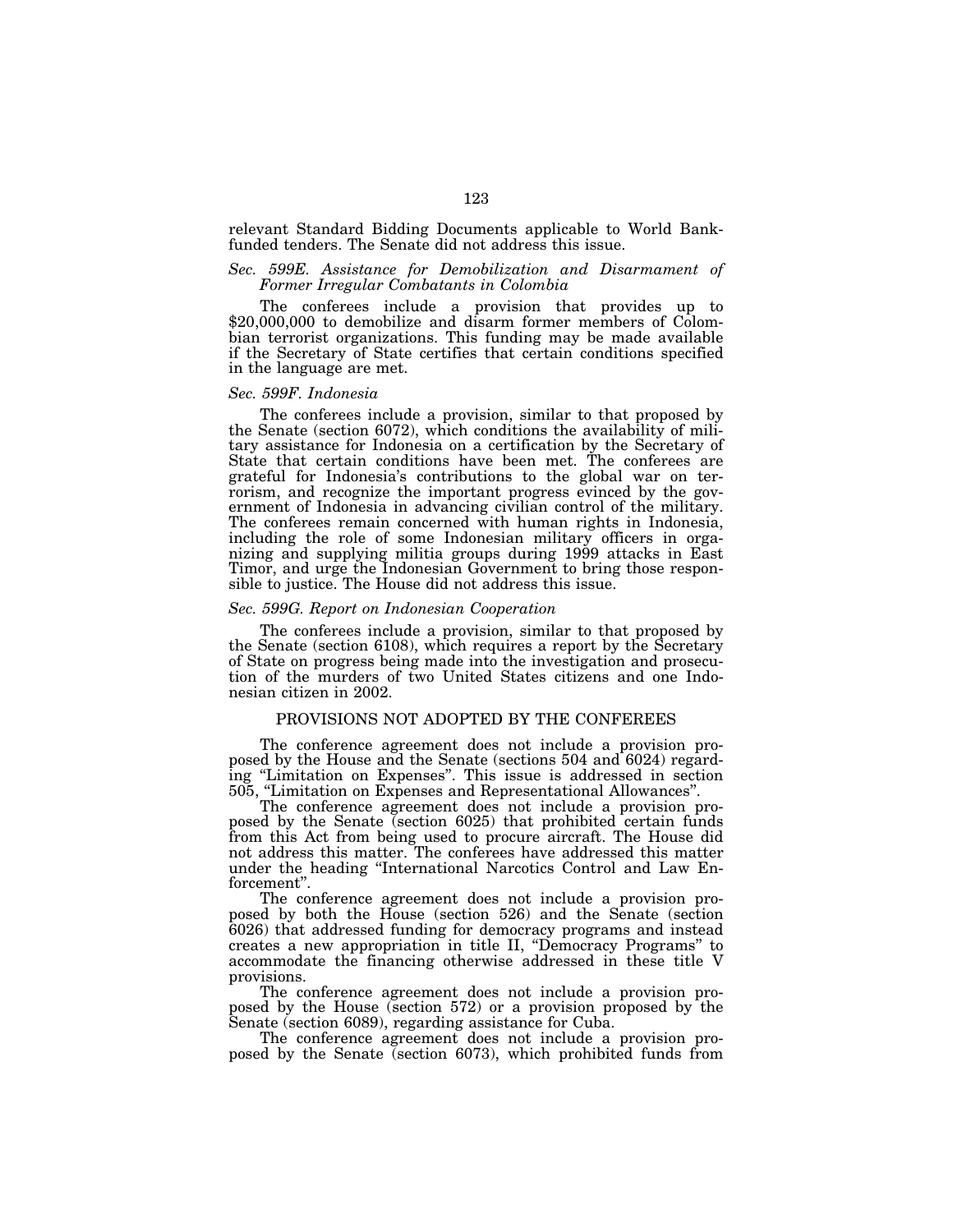being used to fund any contract contravening section  $8(d)(6)$  of the Small Business Act. This provision was not included because such a requirement is permanent law. The House did not address this issue.

The conference agreement does not include a provision proposed by the House (section 580) which provided authority to transfer up to \$100,000,000 to furnish reconstruction and stabilization assistance.

The conference agreement does not include a provision, similar to provisions proposed by the House (section 581) and the Senate (section 6083) which reduced unobligated balances.

The conference agreement does not include a Senate provision (section 6082) related to the admission and resettlement of refugees to the United States. The House did not address this matter. However, consistent with the Senate provision, the conferees expect the Secretary of State to continue to utilize private voluntary and international nongovernmental organizations with expertise in the protection needs of refugees in the processing of refugees overseas for admission and resettlement to the United States, and to utilize such organizations in addition to the United Nations High Commissioner for Refugees in the identification and referral of refugees.

The conference agreement does not include a House provision (section 583), the ''Prohibition on Certain International Narcotics Control and Law Enforcement Assistance to the Government of Haiti''. The issue is addressed under section 549, ''Haiti'', in the conference agreement. The Senate did not address this matter.

The conference agreement does not include a provision proposed by the House (section 584) that prohibited funds for assistance to Romania. The Senate did not address this issue.

The conference agreement does not include language regarding UNDP in Burma, as proposed by the Senate (section 6085). The House did not address this matter. The conferees appreciate the responsiveness of the UNDP's Washington-based staff to concerns with UNDP programs and activities in Burma.

The conference agreement does not include a provision proposed by the House (section 586) that limited the availability of funds while there is a vacancy at the head of the Office of Inspector General of the Bank. The conferees addressed this issue in title I of this Act as proposed by the Senate.

The conference agreement does not include the provision ''Democracy Exception'' as proposed by the Senate (section 6086). This issue is addressed in section 574. The House did not address this matter.

The conference agreement does not include a provision proposed by the Senate (section 6087) regarding ''University Programs'' and USAID. The House did not address this matter.

The conference agreement does not include a provision proposed by the House (section 589) regarding Export-Import Bank assistance for nuclear power projects.

The conference agreement does not include a Senate provision (section 6090) regarding funding for English language training in Francophone countries. The House did not address this matter. However, the conferees direct that funds made available under the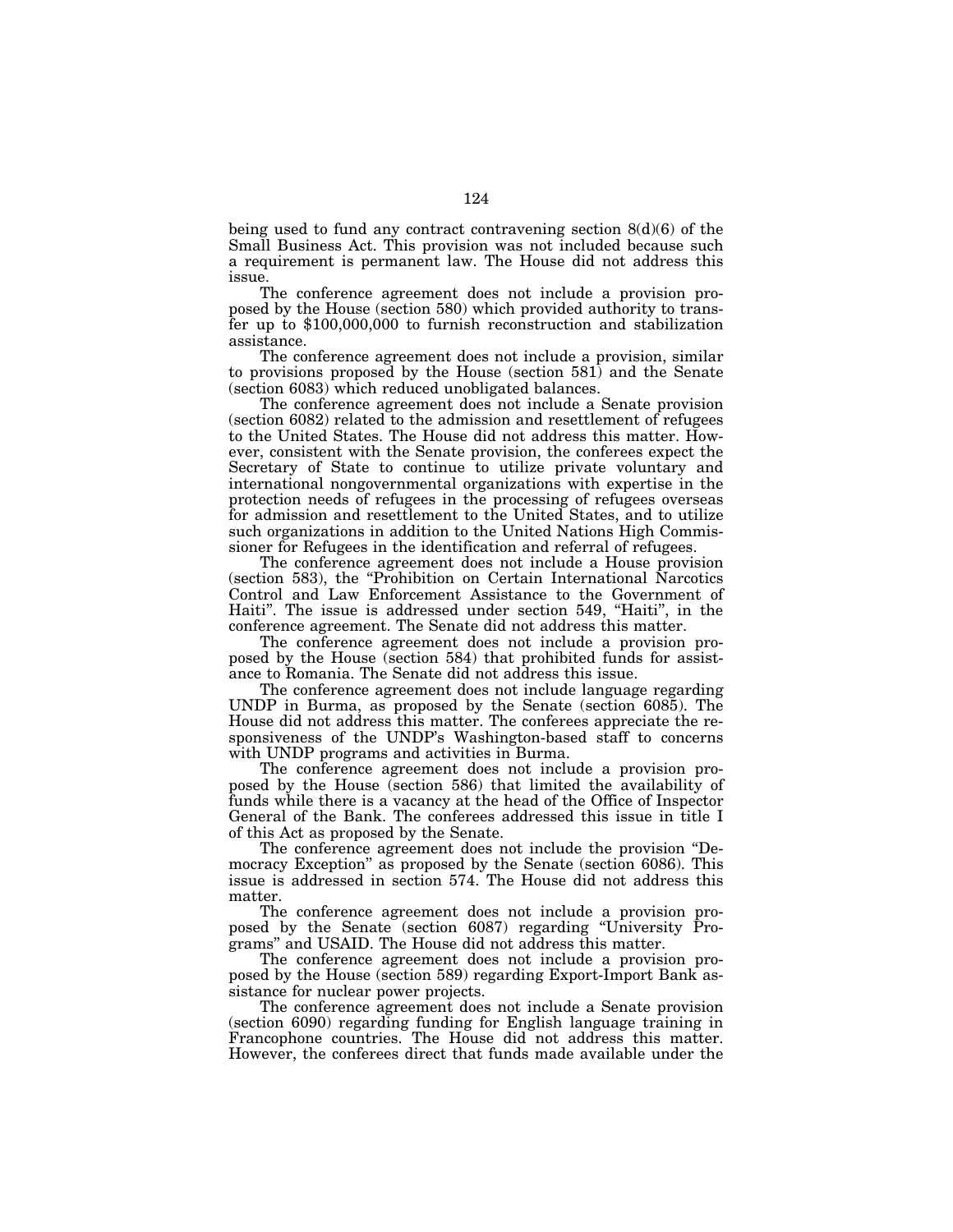heading "Economic Support Fund" be made available for such purposes.

The conference agreement does not include a provision proposed by the Senate (section 6091) regarding transfer of funds. The House did not address this matter.

The conference agreement does not include a provision proposed by the Senate (section 6092) ''Organized Crime and Corruption in Central America''. The House did not address this matter. The conference agreement addresses this issue under section 576 ''Central America''.

The conference agreement does not include a Senate provision (section 6093) regarding assistance for Iraq. The House did not address this matter. The conference agreement includes language under the heading ''Economic Support Fund'' to transfer \$5,000,000 to the Iraq Relief and Reconstruction Fund for the Marla Ruzicka Iraqi War Victims Fund for assistance for families and communities that have suffered losses as a result of the military operations. The conferees direct USAID to: (1) support joint training for implementing NGOs to share lessons learned and improve coordination and communication; (2) explore approaches to help alleviate emotional trauma; and (3) facilitate dialogue between victims, their communities, and United States and coalition armed forces to promote reconciliation and reduce civilian casualties.

The conference agreement does not include a provision proposed by the Senate (section 6096) ''Forensic Assistance''. The House did not address this matter. The conferees provide \$3,000,000 under the "Democracy Fund" account to support investigations, including DNA analysis, in cases of extrajudicial killings and child disappearances in Central and South America, in addition to funds otherwise made available for such purposes.

The conference agreement does not include a provision proposed by the Senate (section 6109) regarding a ''West Papua Report'' requiring the Secretary of State to submit a report regarding Indonesian troops, and current humanitarian and human rights conditions, in the Papua region of Indonesia. The House did not address this matter. The conferees direct the Secretary of State to submit, within 90 days of enactment of the Act, the report required by the Senate provision.

The conference agreement does not include a provision proposed by the Senate (section 6111) regarding ''Assistance for Foreign Nongovernmental Organizations''. The House did not address this issue.

The conference agreement does not include a provision proposed by the Senate (section 6114) that extends the eligibility of certain potential Vietnamese refugees to be considered refugees ''of special humanitarian concern'' and to be resettled in the United States. Instead, the conferees agree to address this issue in section 534 (''Special Authorities''). The conferees understand that this will be the last year such an extension will be necessary.

The conference agreement does not include a provision proposed by the Senate (section 6116) regarding a ''Report on Anti-Retroviral Drug Procurement''. The conferees request the Global AIDS Coordinator to submit the report required in section 6116 of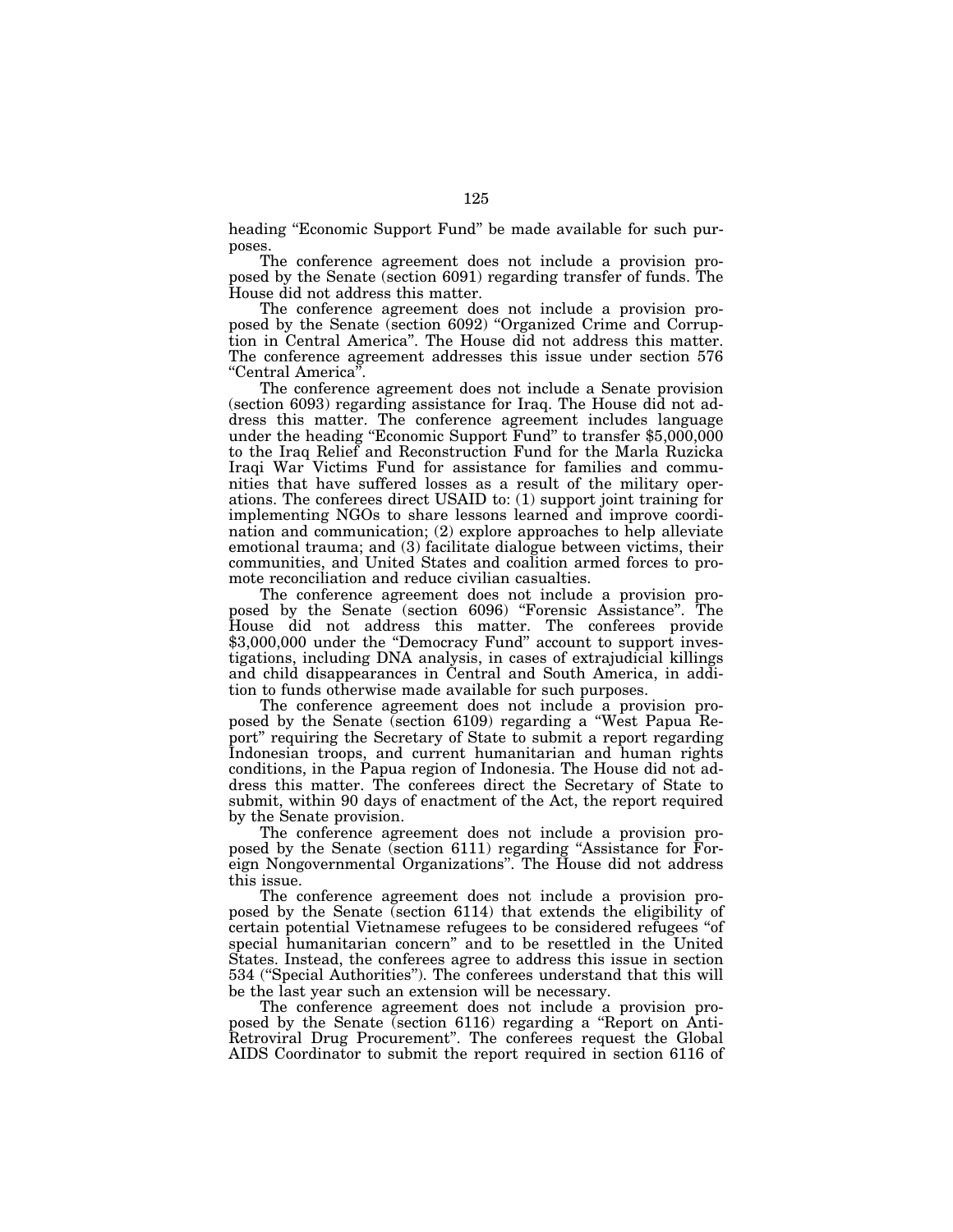the Senate bill as part of its annual reporting requirements. The House did not address this issue.

The conference agreement does not include a provision proposed by the Senate (section 6117) regarding ''Forced Repatriation of Refugees in Cambodia''. The House did not address this issue. The conferees note that Cambodia has a long and tragic history as a nation of refugees and strongly urge the Government of Cambodia to demonstrate greater compassion with the plight of its Montagnard neighbors. The conferees encourage the United Nations and other organizations to help safeguard all Montagnard refugees returned to Vietnam. The conferees direct the State Department to provide a report to the Committees on Appropriations not later than 90 days after enactment of this Act detailing the concerns of the Special Representative of the Secretary-General for Human Rights in Cambodia with the January 25, 2005 Memorandum of Understanding between the United Nations High Commissioner for Refugees (UNHCR) and the Governments of Cambodia and Vietnam, an assessment of the validity of those concerns, and actions taken by UNHCR to address the concerns.

The conference agreement does not include a provision proposed by the Senate (section 6118) regarding ''Transfer of Funds''. Not less than \$450,000,000 is made available for a United States contribution to the Global Fund to Fight AIDS, TB and Malaria from funds appropriated under the headings ''Child Survival and Health Programs Fund'' and ''Global HIV/AIDS Initiative''.

The conference agreement does not include a provision proposed by the Senate (section 6119) that transferred \$50,000,000 to the FMF account for assistance to support the African Union Mission in Sudan. While the conference agreement does not include additional funds for this Mission in Sudan, the Administration should expeditiously submit a request for any necessary funding.

The conference agreement does not include a provision proposed by the Senate (section 6120), ''Support for Democracy and Governance Activities in Zimbabwe''. This issue is addressed under the heading "Economic Support Fund". The House did not address this matter.

The conference agreement does not include a provision proposed by the Senate (section 6121) regarding assistance for Venezuela. This issue is addressed under the heading ''Democracy Fund'' in title II of this Act. The House did not address this matter.

The conference agreement does not include a provision proposed by the Senate (section 6123) regarding the Export-Import Bank. The conferees direct that the Inspector General shall provide a written analysis to the Committees on Appropriations and other appropriate committees, including the Senate Finance Committee, within 90 days of appointment as to whether loan guarantees provided to an ethanol dehydration plant in Trinidad and Tobago met the conditions of section 2(e)(4) of the Export-Import Bank Act of 1945 or any provision in the Bank's charter. The analysis shall include whether ''value added'' methodology is routinely used by the Bank to determine whether or not a proposed loan guarantee or export credit meets the statutory test found in section 2(e)(4). The Inspector General shall also make recommendations as to whether it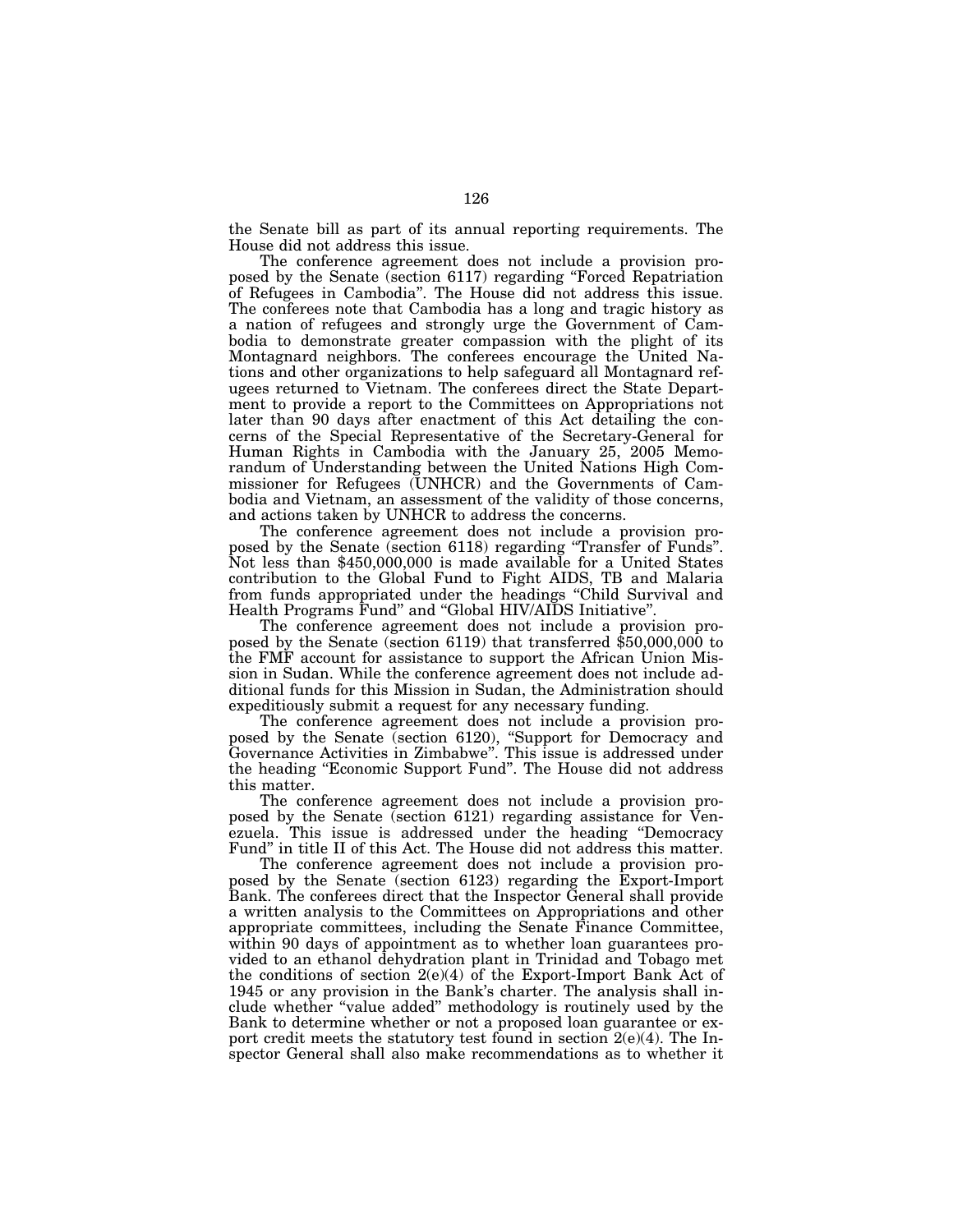is appropriate to use such methodology in making a determination of substantial injury.

The conference agreement does not include a provision proposed by the Senate (section 6126) regarding ''Report on Small Arms Programs'' that required the Secretary of State to submit a report describing activities and progress by the State Department on the destruction of small arms and light weapons. The House did not address this matter. The conferees direct the Secretary of State to submit, within 180 days of enactment of the Act, the report required by the Senate provision.

The conference agreement does not include a provision proposed by the Senate (section 6127) regarding democracy programs in Iraq. This issue is addressed under the heading ''Economic Support Funds'' in title II of this Act. The House did not address this matter.

The conference agreement does not include a provision proposed by the Senate (section 6128) that addressed orphans and displaced and abandoned children. The House did not address this matter.

The conference agreement does not include a provision proposed by the Senate (section 6130) regarding a ''Report on Reciprocity''. The House did not address this issue.

The conference agreement does not include a provision proposed by the Senate (section 6135) regarding police training activities conducted by the State Department's INCLE bureau. The House did not address this matter. The conferees direct the Secretary of State to ensure that: (1) training is provided by instructors with proven records of experience;  $(2)$  the bureau has established procedures to ensure vetting of trainees for criminal or terrorist backgrounds and minimum age and experience requirements; (3) the bureau has established procedures that set standards for training and provide certification to meet such standards. The conferees further direct the Secretary to submit the report required by the Senate provision within 180 days of enactment of the Act.

The conference agreement adopts the title of the bill as proposed by the House.

### CONFERENCE TOTAL—WITH COMPARISONS

The total new budget (obligational) authority for the fiscal year 2006 recommended by the Committee of Conference, with comparisons to the fiscal year 2005 amount, the 2006 budget estimates, and the House and Senate bills for 2006 follow: